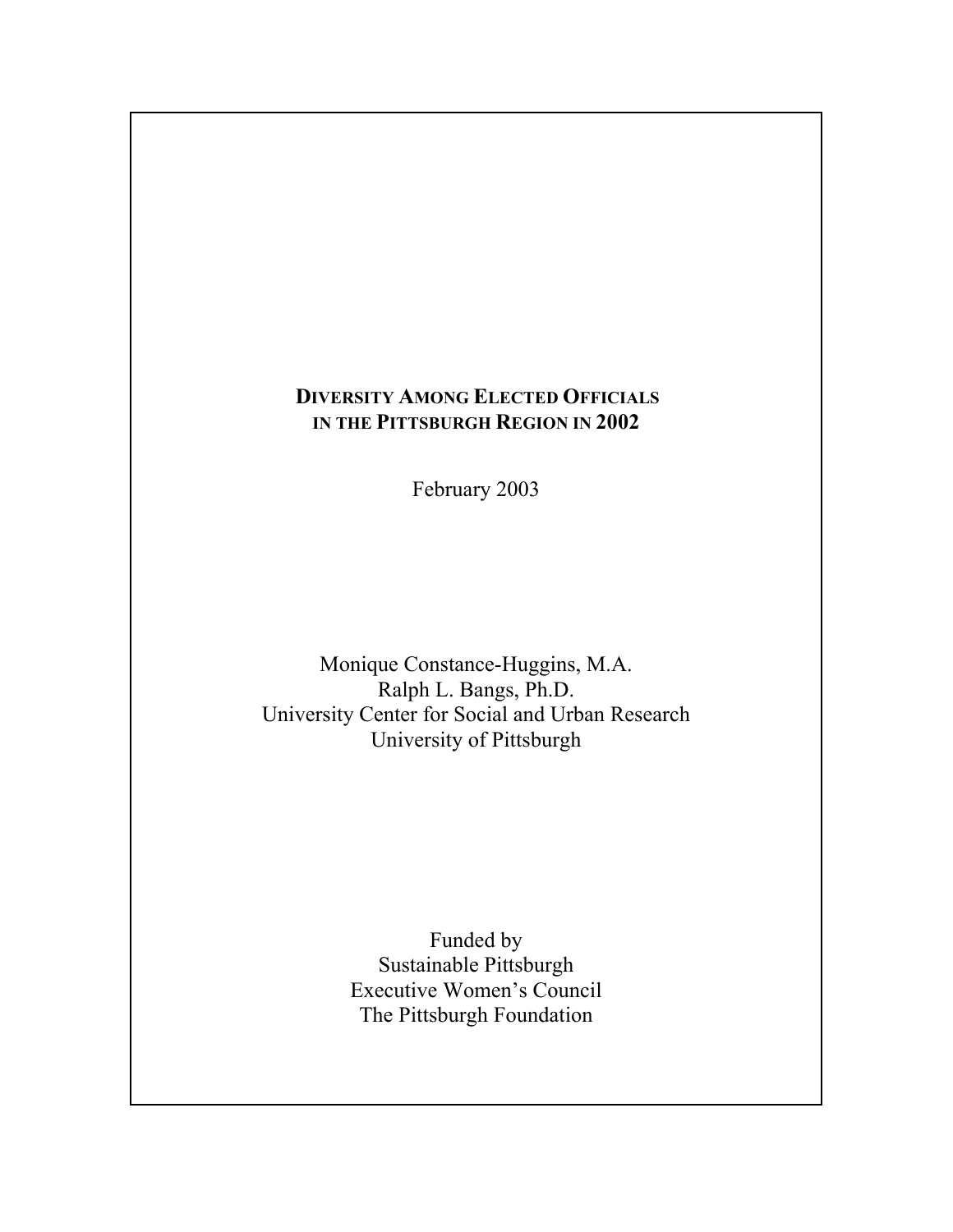## **EXECUTIVE SUMMARY**

The purpose of this study is to examine the level of diversity of African Americans and women in elected offices in the Pittsburgh MSA. The study has three specific aims:

- 1. Measure the share of African Americans and women among different types of elected officials in the Pittsburgh MSA.
- 2. Identify cities, among the 52 largest US cities, that have high levels of African American or women elected officials compared to population shares and identify reasons for the success
- 3. Make recommendations for increasing the level of diversity among elected officials in the Pittsburgh region

Between June and November 2002 we collected data on the diversity among US elected officials for the Pittsburgh area; state elected officials for the Pittsburgh area; county elected officials for the region; major city mayors; mayors, council presidents and council members in the Pittsburgh MSA; school board members in the Pittsburgh MSA and council members for the 52 largest US cities. We used faxes and the telephone to obtain local data and web searches followed by telephone confirmation to obtain information for other cities.

Our primary method for determining level of diversity is to compare the ratio of African Americans and women among elected officials to the share of African Americans and women in the population. If the ratio of African Americans among elected officials is greater than or equal to the share of African Americans and women in the population, then the representation is judged to be "fair".

The study's positive findings about African American and women representation in 2002 are:

- Ten municipalities and one county in the region had fair levels of African Americans on their councils. They were Scottdale borough, North Belle Vernon borough, Brackenridge borough, Finleyville borough, Coraopolis borough, Leetsdale borough, Washington city, Homestead borough, Beaver Falls city, McKeesport city and Allegheny County.
- There were seven municipalities in the region with fair levels of female representation on their councils. They were Finleyville borough, Frazier township, Whitaker borough, Aleppo township, Marianna borough, Delmont borough, and East McKeesport borough.
- Eight school districts had fair levels of African American representation on their school boards. They were Big Beaver Falls, New Kensington Arnold, Cornel, Gateway, East Allegheny, Rochester Area, Pittsburgh and Midland.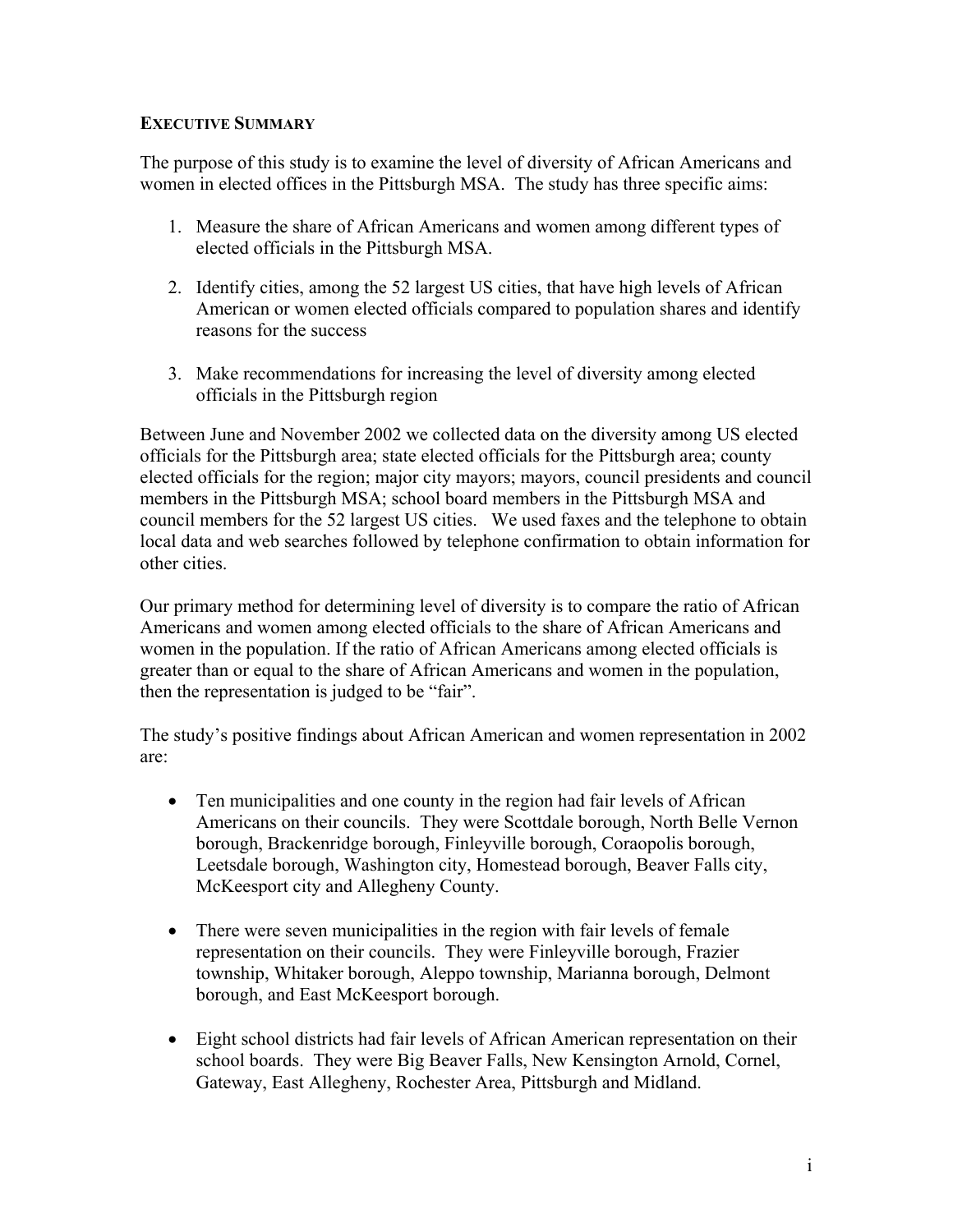- Fifteen school districts in the region had fair levels of women representation on their school boards. These were Penn Hills, Chartiers Valley, East Allegheny, Wilkinsburg, Franklin Regional, Monessen, Trinity Area, Black Hawk, Riverside Beaver County, Avonworth, Highlands, North Hills, Plum, Quaker Valley, and South Fayette.
- Among the 52 largest US cities, 20 had fair levels of African American representation on their city councils. Las Vegas exhibits the highest level of African American representation. The city had 33.3% (2 out of 6) blacks on its council compared to 10.8% in the population.
- Eight of the 52 largest US cities had fair levels of women representation among their city council members. These cities were Detroit, Denver, Santa Ana, Atlanta, Jacksonville, Baltimore, Virginia, and Tucson.
- Denver was the only city that had fair levels of representation for both African Americans and women.

We also found many instances of under-representation in 2002:

- Of the four US representatives from the Pittsburgh MSA, none were African American and one was a female.
- Neither of the two US senators from Pennsylvania were African American or women.
- Out of the 43 state representatives from this region, were (5%) were African Americans, and 1 was a female. There were no African Americans, and 4 females (19%) among the 21 state senators from the Pittsburgh MSA.
- There were no African American mayors among the 99 city and borough mayors for which race data was reported in the region.
- The representation of women as mayors (17.4%) was significantly lower than the representation of women in the 2000 population (52.2%).
- African Americans who accounted for 8% of the population made up less than 1% of the council presidents in the Pittsburgh MSA.
- Women represented 11% (19 out of 167) of council presidents. This was well below women's share of the 2000 population (52.2%).
- African Americans made up 2.5% (27 out of 1040) of municipal and county council members in the region, which was well below their share of the 2000 population (8%).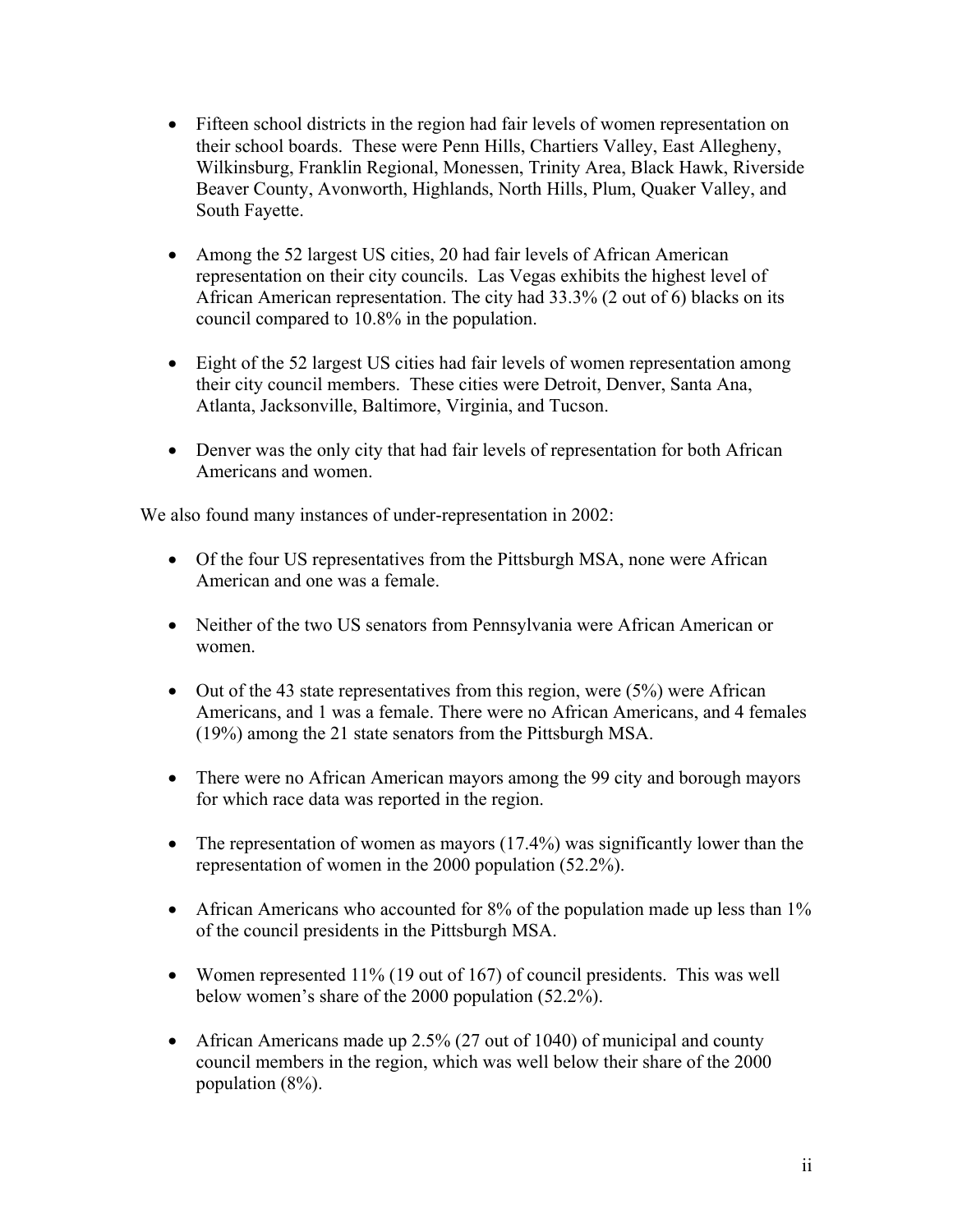- Women held 203 (17.8%) of the 1138 county and municipality council positions for which sex was reported. This was well below women share of the 2000 population (52.3%)
- African Americans, who comprised 8% of the population in the region, accounted for 4.1% of the school board members throughout the region.
- Women made up 36.6% of the school board members in the Pittsburgh MSA, which was well below the share of women in the 2000 population (52.2%).
- African Americans represented 23.9% (161 out of 673) of all council members in the 52 largest cities in the US. This was lower than the average proportion of African Americans in these cities' population in 2000.
- Women held 31.9% (215 out of 673) of the total city council positions, within the 52 largest cities, which was well below the average share of women in their population (51.3%).

In November 2002 we conducted a literature search of books, electronic journals, local newspapers and websites to identify factors that may affect the number of African Americans and women elected officials. The main factors are:

**Small number of African American and women candidates** African Americans and women generally make up a smaller percentage of election candidates than whites and males, especially for higher office. This limits the opportunity for voters to elect African Americans and women to represent them in public offices.

**Inadequate campaign funds** Many African Americans and women can rarely come up with enough funds needed to execute an effective election campaign, thereby reducing their chances of getting elected.

**Incumbency** Most of the incumbents seeking reelection are white men. They can employ large staffs and secure huge financing necessary to promote their reelection

**Electoral systems** The current winner-take-all system leaves minorities underrepresented because it awards 100% of the representation to a 50.1% majority.

**Run-off elections** Research shows that if there is racial polarization in voting, the run-off between a black and white candidate will ensure the election of the white candidate unless blacks make up a majority of the voters.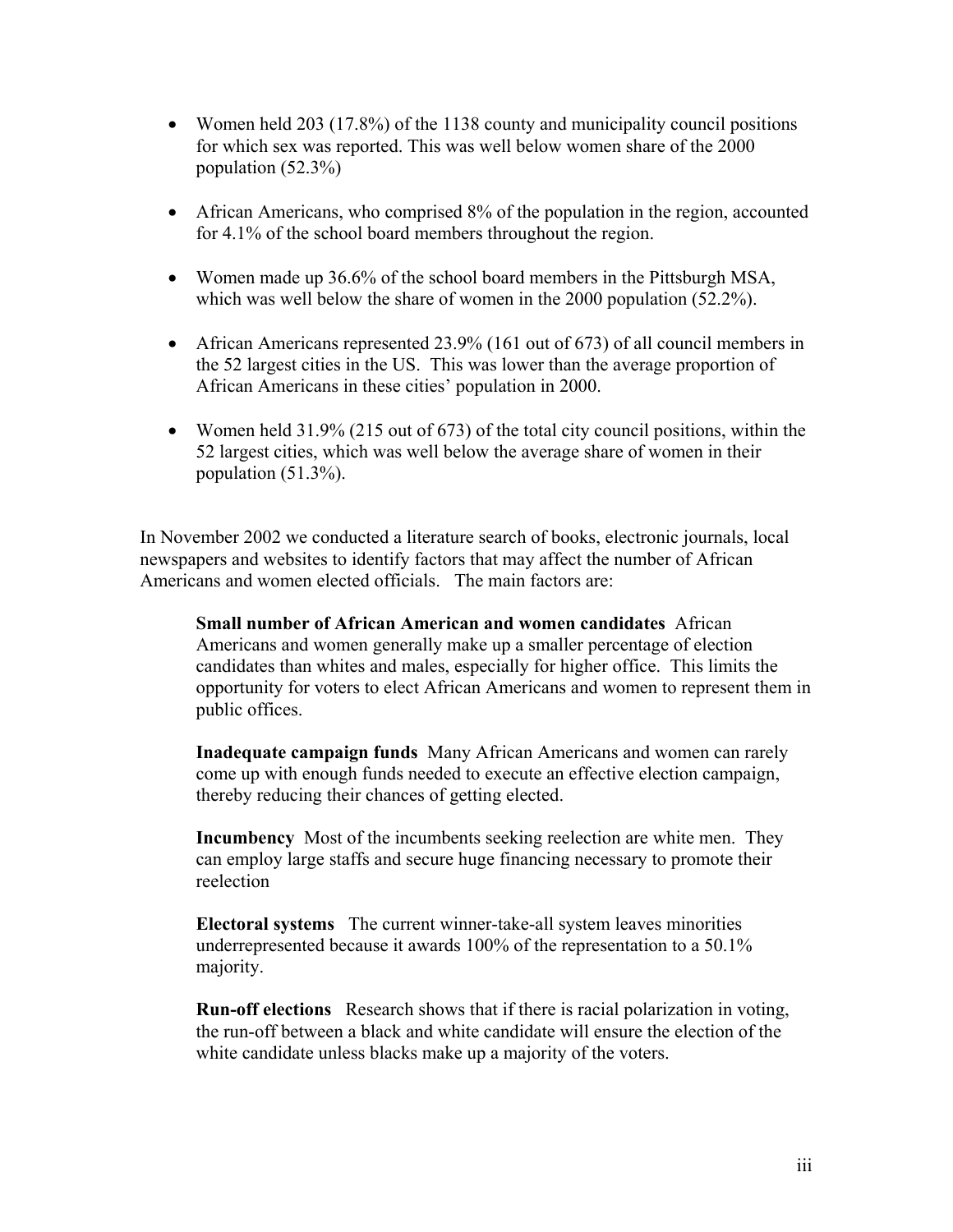**City size** Many political scientists believe that since 'women tend to be found in offices for which there is less prestige, fewer candidates and a steeper path to higher elective office,' they are more likely to be elected in smaller towns where the prestige of the position and the number of candidates competing for the position are lower.

During December 2002 we also conducted a survey of cities with diversity among city council members to determine their reasons for success. Twenty-seven cities were contacted, and ten cities completed the survey. Adequate campaign finance for African Americans and women and low incumbent re-election were most frequently mentioned as explanations for diversity in the cities that responded. Increasing the number of single member districts was indicated as a major factor in two cities.

Denver, which has a fair level of both African Americans and women on the city council, noted that the council staff positions provide the impetus for many women to run for public office. According to John Bennett of the Denver City Council, candidates who have worked as council staff (most of whom are women) have the advantage of knowing their constituents for years and the issues that concern them. The city also noted that the exceptional high percentage of African Americans running for public office plays a positive role in their representation in elected office. A spokesperson for the city council reported that in the last election (1999) 7 of the 31 candidates (23%) that ran for council positions were black. This percentage exceeds the proportion of blacks in the population (11.6%). Furthermore, in that same year, there were 3 African Americans among the 4 candidates running in the mayoral race. The spokesperson, however, could not identify reasons for the high percentage of African American candidates.

In addition, we identified local and national programs that help African Americans and women run for public office:

- **Program for Emerging Leaders in Public Affairs** The program is being developed by CORO Center for Civic Leadership of Pittsburgh. Its mission is to position participants for increased involvement in the electoral process as ethical and effective candidates, campaign staffers, board members, appointees or community advocates. This two-month training program will target African Americans, women and youths (age 21 - 40). The training will focus on the areas of strategic thinking, civic leadership, networking, public speaking, consensus-building, individual leadership development problem-solving, boards and commissions, and effective fundraising and campaigning.
- **Institute for Public Leadership** This initiative is co-sponsored by the YWCA and the Institute for Women in Politics at Chatham College. The mission of the program is to increase the number of women in Pennsylvania who are in public leadership. The two-day conference will be held on April  $5<sup>th</sup>$  and  $6<sup>th</sup>$  2003 at Chatham College. According to a spokesperson at the Pittsburgh YWCA, the program will focus on educating women on issues they need to be aware of before running for office, and provide interested female candidates with tools necessary to orchestrate an effective campaign.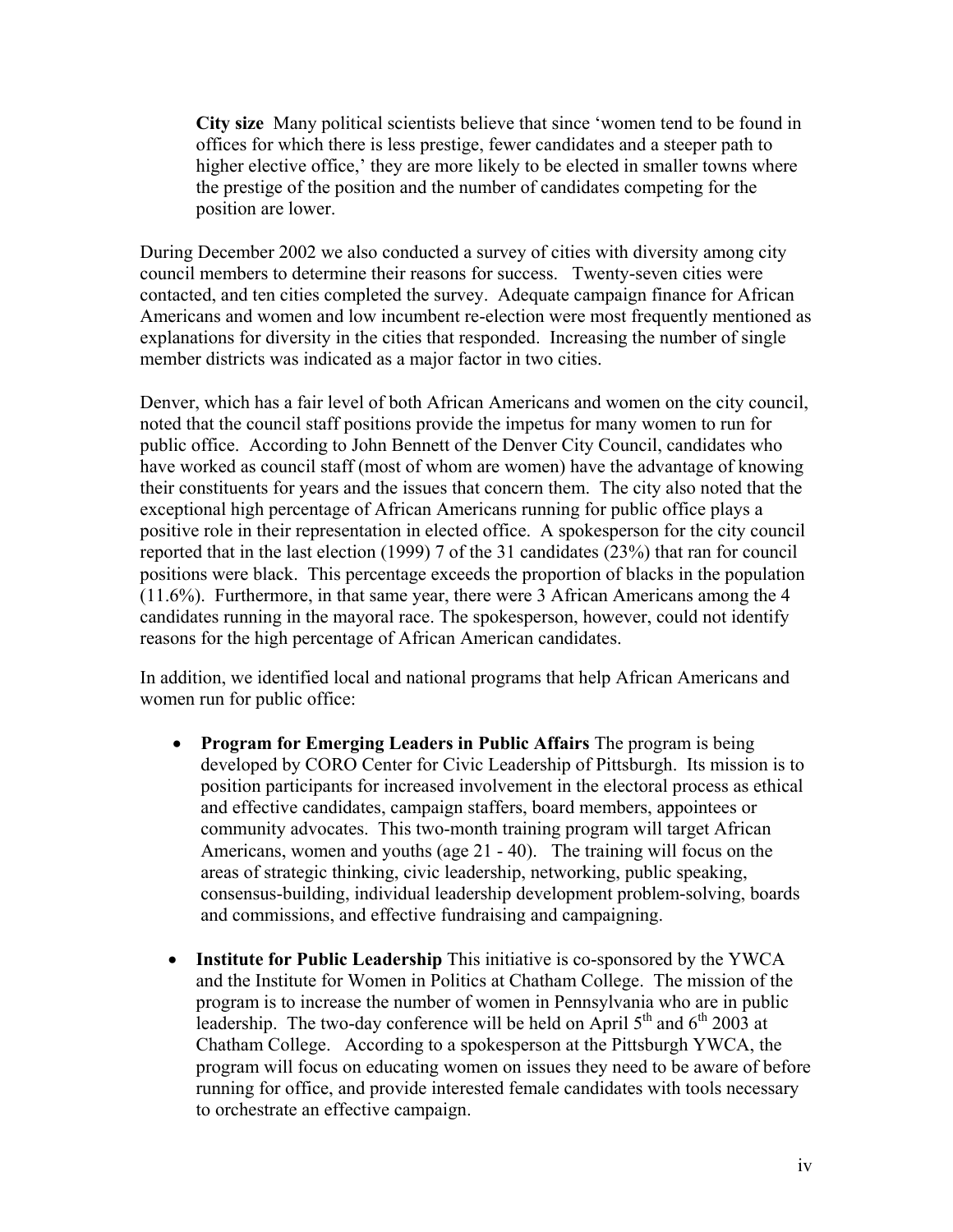- **Winning with Women in Pennsylvania** This program was initiated by the Republican Party to enhance the role of women in Pennsylvania politics, government and public policy. The statewide effort is part of a national program coordinated by the Republican National Committee.
- **Early Money Is Like Yeast (EMILY's List)** This is a large grassroot political network, that raises campaign contributions for Democratic women running for the House, the Senate and for governor; helps women candidates build strong, winning campaigns; and helps mobilize women voters.
- **Ready to Run** This program was established in 1998 to encourage women in New Jersey to seek public office. It is a joint project of the Center for American Women and Politics and the Institute for Women's Leadership. This annual conference addresses topics such as Putting Your Campaign Together, Raising Money for Campaigns, Running as an outsider or Challenger, Media Strategy for New Jersey Candidates, Appointive Office: How to Position Yourself and What to Expect from the Process, and Conquering the Camera.

Finally, based on the findings of the paper, we recommend the following actions for increasing African American and women representation among elected officials in the Pittsburgh region:

- 1. To increase the number of African American and women candidates, local organizations that help minorities and women run for elected office should:
	- a. Create and maintain a directory of minorities and women qualified for and interested in staff positions with elected officials, encourage local elected officials to have these people as staff, and encourage minority and women staff to run for public office.
	- b. Create a directory of all local programs to help minorities and women run for public office.
- 2. To increase the number of African American and women candidates, local and state political parties should:
	- a. Appoint more minorities and women as ward chairpersons and as members and heads of political party committees.
	- b. Commit to having their lists of candidates reflect the racial and gender diversity in the population.
- 3. As a solution to the campaign finance problem, we recommend consideration of laws that provide for the public financing of local election campaigns.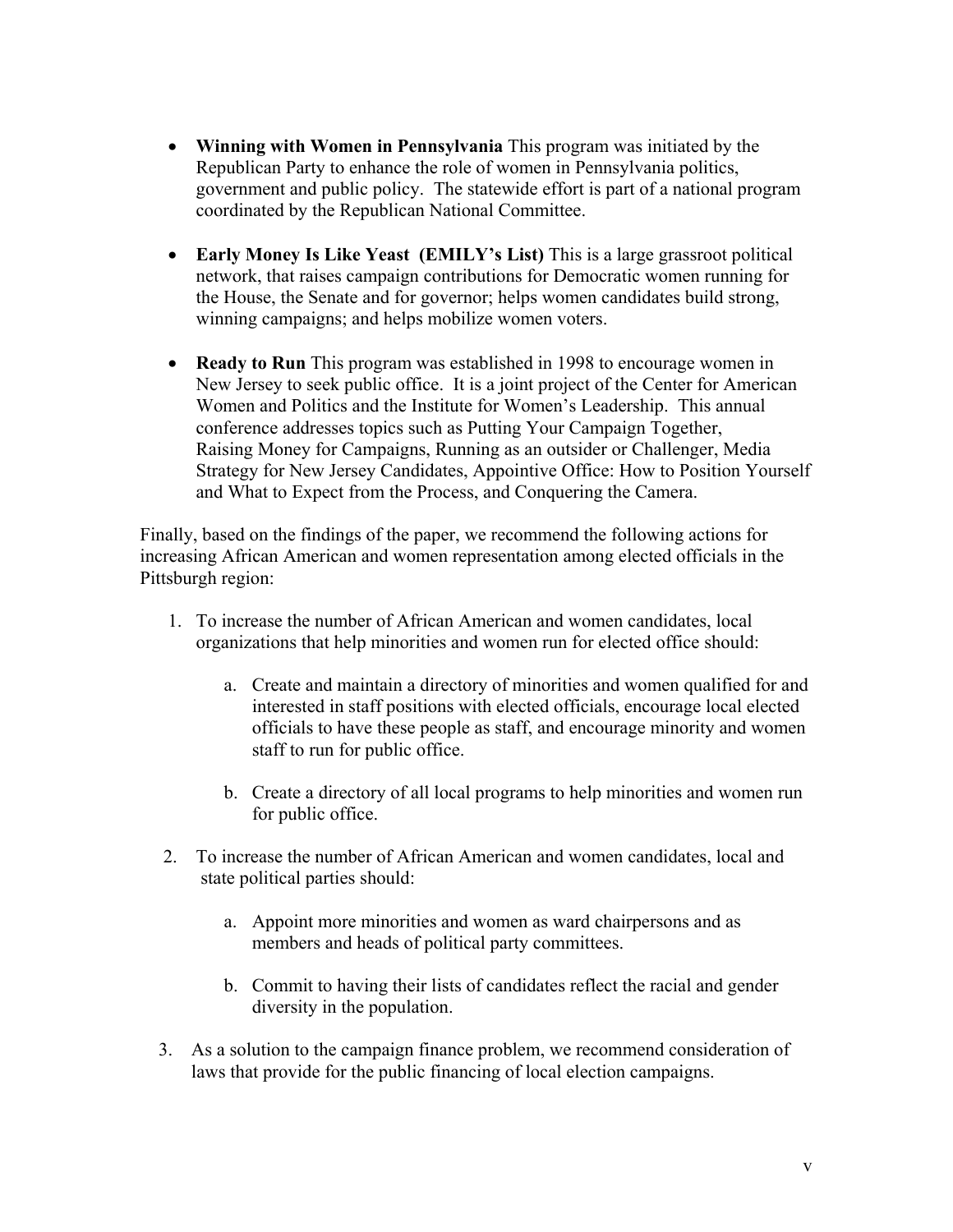- 4. In dealing with the factor of high incumbent reelection, we recommend the continual mobilization of resources such as money, voter turnout, and favorable media coverage for African American and women candidates.
- 5. Regarding the barrier of electoral system, we recommend consideration of an alternative system such as proportional representation, which would result in more African Americans and women being elected to public offices.
- 6. No solution was identified to deal with the barriers posed by run-off elections and city size.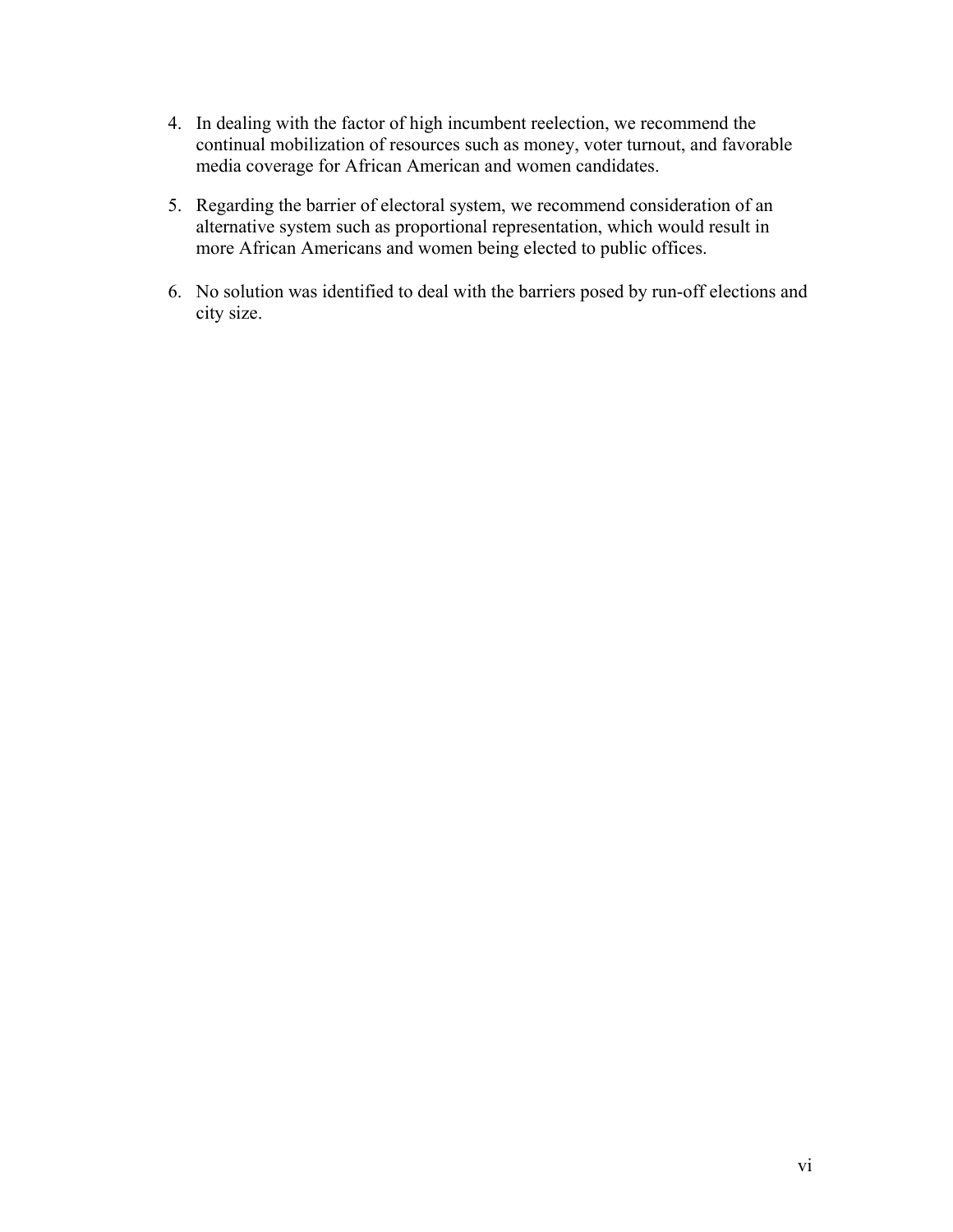# **TABLE OF CONTENTS**

| <b>Findings</b>                                                                       |  |
|---------------------------------------------------------------------------------------|--|
| African American and Women Representation among:                                      |  |
|                                                                                       |  |
| Local elected Officials                                                               |  |
|                                                                                       |  |
|                                                                                       |  |
|                                                                                       |  |
|                                                                                       |  |
| <b>Factors Affecting the Representation of African Americans and Women in Elected</b> |  |
|                                                                                       |  |
| Local and National Programs that Encourage and Prepare African Americans and          |  |
|                                                                                       |  |
|                                                                                       |  |
|                                                                                       |  |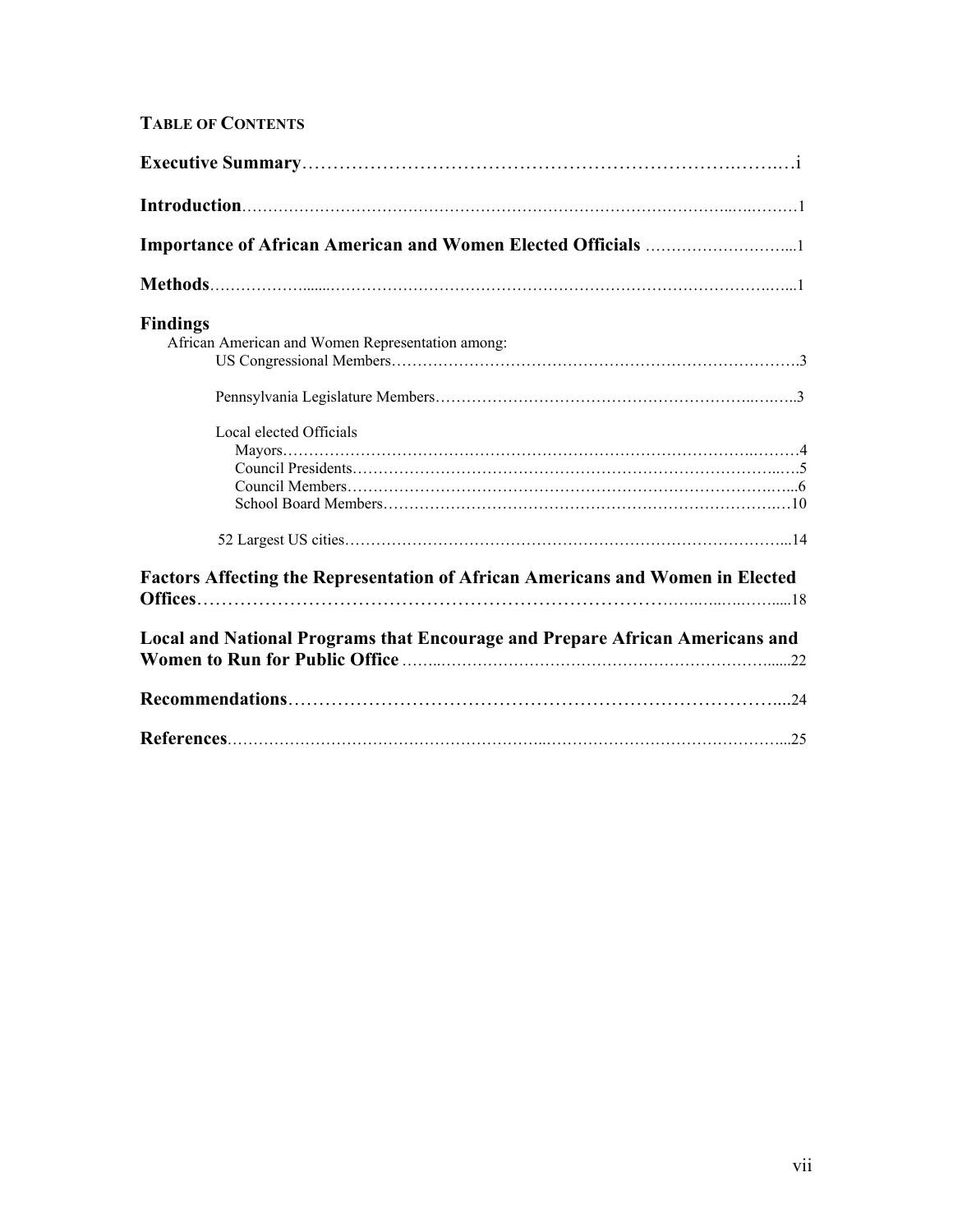### **List of Tables**

- Table 1:Elected Federal Legislative Officials
- Table 2: Elected State Senators and Members of the House of Representatives
- Table 3: Elected Mayors in the Pittsburgh MSA
- Table 4:Elected Council Presidents/Chairmen in the Pittsburgh MSA
- Table 5: African American Elected Council Members/Supervisors/Commissioners in the Pittsburgh MSA
- Table 6:Regions in the Pittsburgh MSA with Fair Levels of African American Representation Among Elected Officials
- Table 7: Municipalities with Low levels of African Americans among the 10 largest African American Population in the MSA
- Table 8: Female Elected Council Members/Supervisors/Commissioners in the Pittsburgh MSA
- Table 9: Municipalities in the Pittsburgh MSA with Fair Levels of Women Representation Among Elected Officials
- Table 10: African American School Board Members in the Pittsburgh MSA
- Table 11: School Districts with Fair Levels of African American Representation in the Pittsburgh MSA
- Table 12: School Districts with Low levels of African Americans in the Pittsburgh MSA
- Table 13: Women share of School Board Members in the Pittsburgh MSA
- Table 14: School Districts with Fair Levels of Women Representation in the Pittsburgh MSA
- Table 15: African American Council Members in the 52 Largest Cities in the US
- Table 16: Cities with Fair Levels of African American Representation among Council Members
- Table 17: Cities with Low levels of American Population Representation
- Table 18: Female Council Members in the 52 Largest Cities in the US
- Table 19: Cities with Fair Levels of Female Representation among their Council Members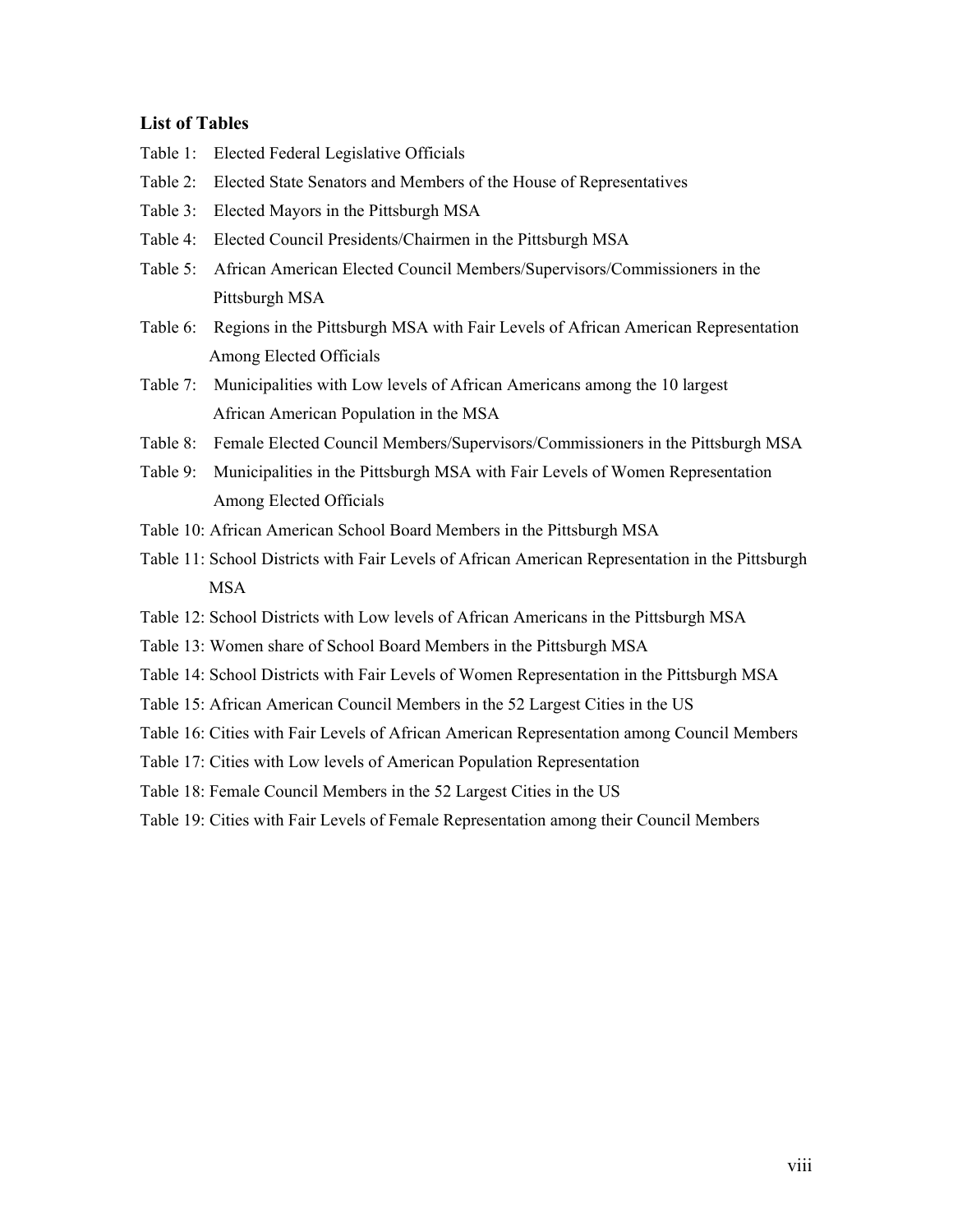### **Appendices**

Appendix 1: Number of Municipalities in the Pittsburgh MSA

Appendix 2: Cities with High Levels of African American and Women contacted

Appendix 3: African American Mayors in the Pittsburgh MSA

Appendix 4: Female Mayor in the Pittsburgh MSA

Appendix 5: African American Council Presidents in the Pittsburgh MSA

Appendix 6: Female Council Presidents in the Pittsburgh MSA

Appendix 7: African American Council Members in the Pittsburgh MSA

Appendix 8: Female Council Members in the Pittsburgh MSA

Appendix 9: African American School Board Members in the Pittsburgh MSA

Appendix 10: Female School Board Members in the Pittsburgh MSA

Appendix 11: African American Population in School Districts in the Pittsburgh MSA

Appendix 12: African American Council Members in the 52 largest cities in the US

Appendix 13: African American Share of Population in the 52 Largest Cities in the US

Appendix 14: Female Council Members in the 52 largest Cities in the US

Appendix 15: Female Share of Population in the 52 largest Cities in the US

Appendix 16: Survey Instrument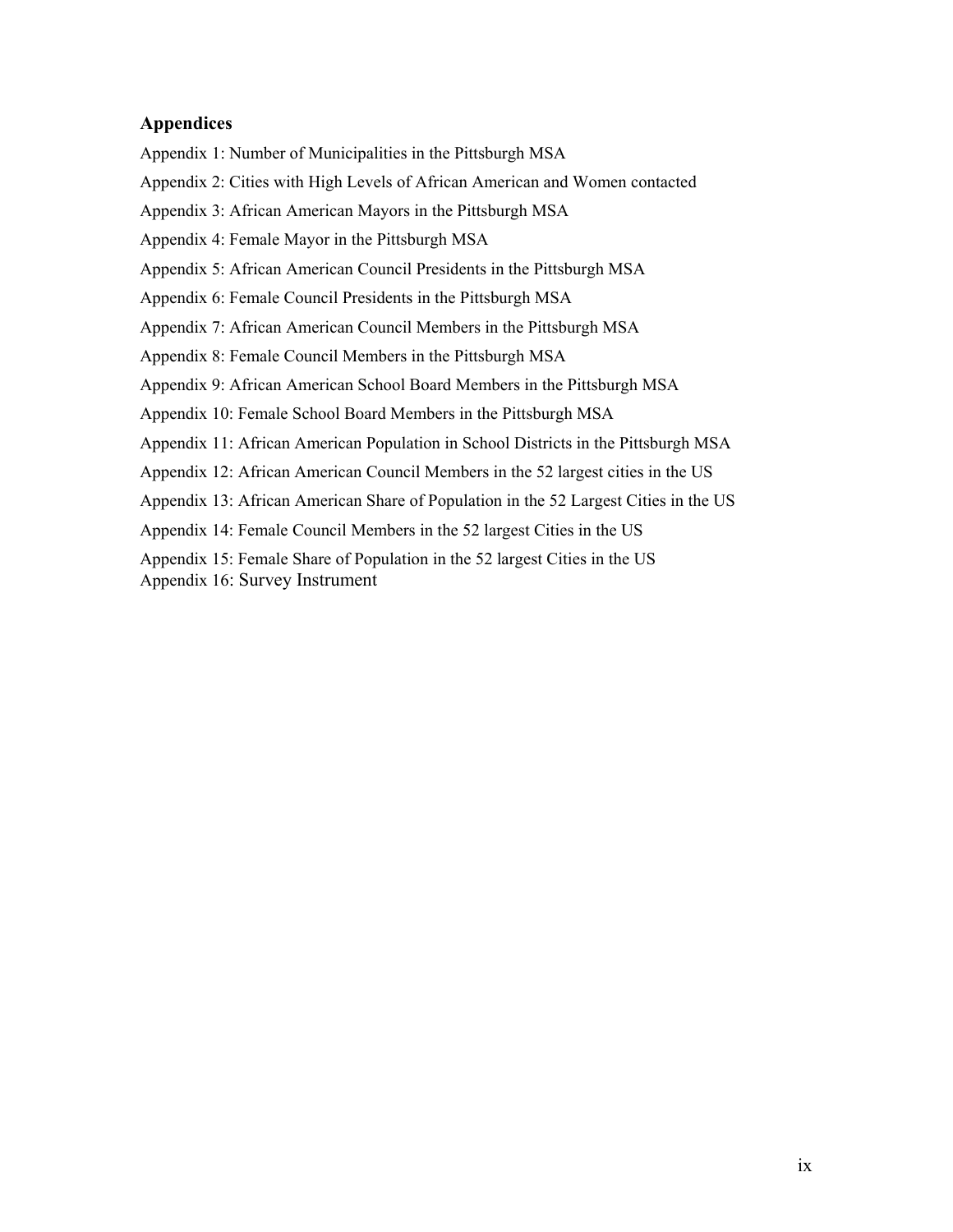### **INTRODUCTION**

This report provides findings from our study of diversity of elected officials in the Pittsburgh Metropolitan Statistical Area (which includes Allegheny, Beaver, Butler, Fayette, Washington and Westmoreland County). The project has three main aims:

- 1. Measure the share of African Americans and women among different types of elected officials in the Pittsburgh region
- 2. Identify cities that have high levels of African American and women elected officials compared to population shares and identify reasons for the success
- 3. Make recommendations for increasing the level of diversity among its elected officials in the Pittsburgh region

The project was funded by Sustainable Pittsburgh, Executive Women's Council, and The Pittsburgh Foundation.

### **IMPORTANCE OF AFRICAN AMERICANS AND WOMEN AMONG ELECTED OFFICIALS**

African Americans and women are needed in decision-making positions in order for their interests to be adequately and accurately addressed. According to Rule and Zimmerman, the lack of women and minorities on governing bodies means that important issues receive little or no consideration during the policy making process (Rule and Zimmerman, 1994). They also state that minorities become alienated from the political system and show less respect for laws enacted without their direct input by legislative bodies they view as illegitimate.

Being an elected official is therefore one of the best ways that African Americans and women can contribute to the advancement of these groups. This type of study is necessary to boost the representation of African Americans and women among elected officials and increase their participation in decision-making processes throughout the Pittsburgh MSA.

### **METHODS**

From June to November 2002 the followings steps were completed:

- Gathered data on diversity among US elected officials for the Pittsburgh area and for all of the US by telephoning national organizations
- Conducted web searches and telephoned national and state organizations to collect data on diversity among state elected officials for the Pittsburgh area and for all of the US (average diversity rates)
- Collected data on county elected officials for the Pittsburgh area and all of the US (average diversity rates) by telephoning local counties and national organizations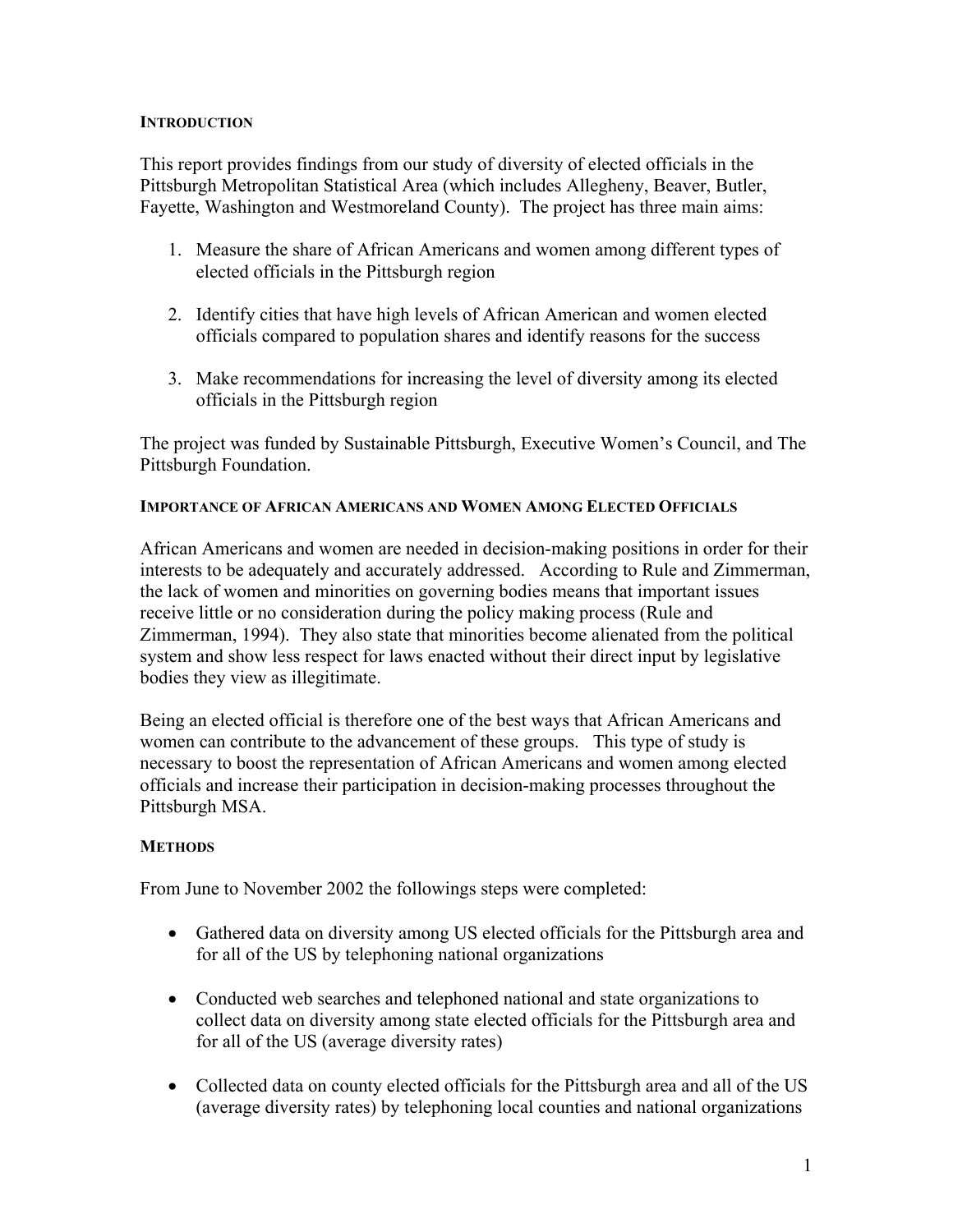- Gathered data on diversity among major city mayors, council members, and school board members by doing web searches and telephoning local, state and national organizations
- Gathered data, with the help of the Local Government Academy, on all mayors, presidents of council, and council members/chairmen/supervisors in the Pittsburgh MSA to determine the level of diversity. A total of 363 of the 416 municipalities in the Pittsburgh MSA were contacted (Appendix 1). We were unable to obtain contact information on the remaining 53 municipalities within the time frame for this project. We however feel that enough municipalities were included in the study for us to draw accurate conclusions about the diversity of elected officials.

Of the 363 municipalities and 6 counties that were contacted by fax in July, 65% (235 out of 363) of municipalities and all 6 counties responded. A second fax was sent in September to the 128 non-responding municipalities and those that had missing sex or race data in the first response. By the end of our data collection period in November a total of 286 municipalities (78.8%) and all 6 counties had responded. Of the 286 municipalities 184 (64%) provided information on race while 202 (71%) provided information on sex. Of the six counties, all provided data on race and sex.

- Collected data on diversity among elected officials (mayors and council members) from the 52 largest cities in the US to determine areas of high African American and women representation. We checked the web site of each city to determine the sex and race of each mayor and council member. Where it was difficult to decipher such information, we contacted an official in that city by phone and inquired about the race and gender of the elected officials. In addition, we contacted those cities, which appeared to have had fair levels<sup>1</sup> of African Americans and women representation to confirm the accuracy of our data (see Appendix 2).
- Attempted to survey 27 cities with fair levels of African American and female representation to determine factors that play a role in the election of these two groups to their city council. As of December only 4 of the cities had completed the survey.
- Gathered data from the 2000 census on the African American and women shares of population in municipalities in the Pittsburgh region.
- Gathered data on the African American and women share of population in school districts in the Pittsburgh area.

 $\overline{a}$ 

<sup>&</sup>lt;sup>1</sup> We assume that a "fair level" means the ratio of African Americans and women among elected officials is 1.0 or more times the share of African Americans and women in the population.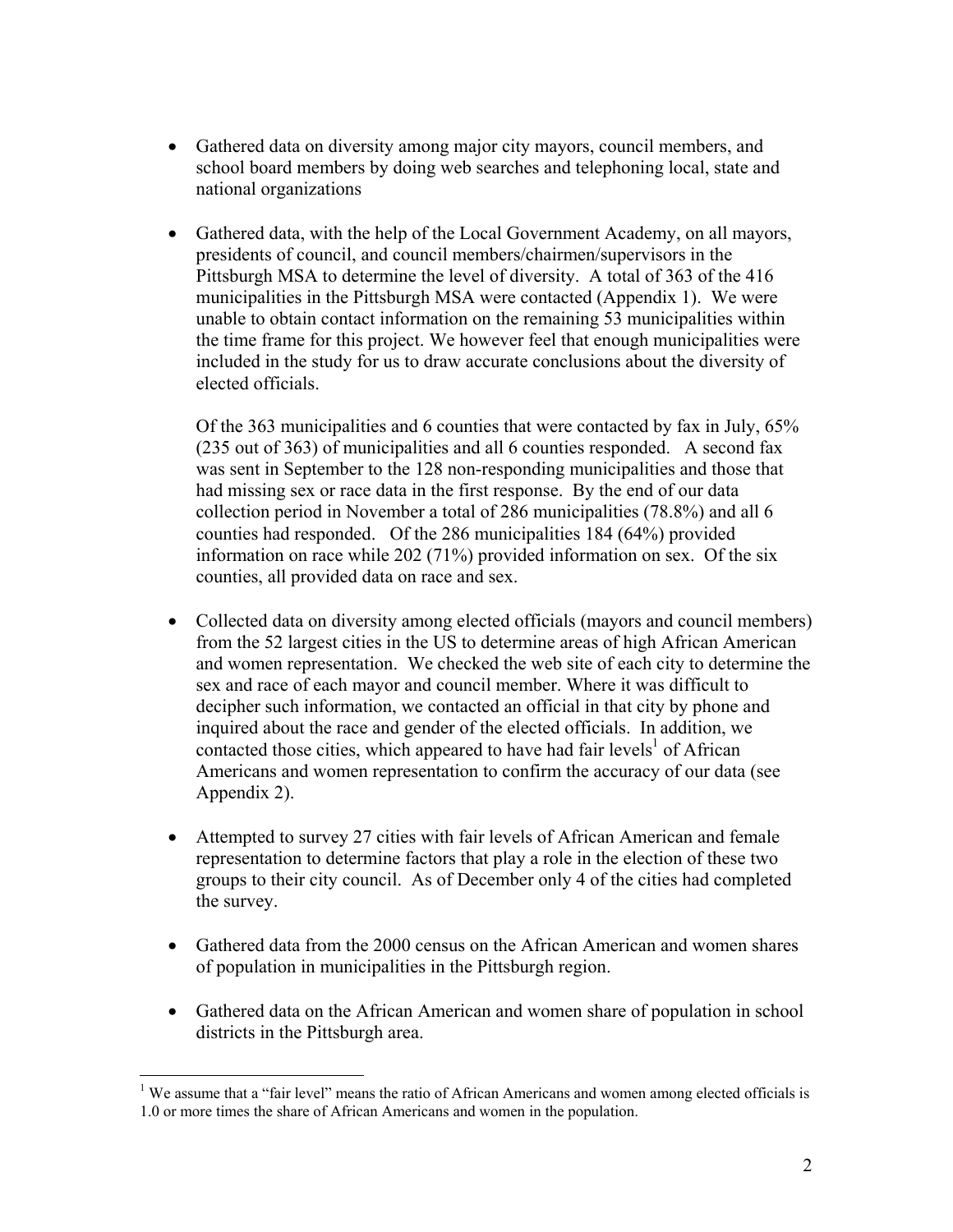- Contacted 102 school districts in the Pittsburgh MSA by fax in October, to determine levels of diversity among the elected school board members. Of the 102 school districts, 57 (56%) responded. In November a second fax was sent to the non-responding school districts and telephone calls were made to three school districts with missing data. By the end of our data collecting period a total of 76 (74.5%) school districts had responded, three of which had missing data on sex and race of board members.
- Conducted literature search to determine the factors that influence the election of African Americans and women
- Identified some strategies that communities can use to increase representation

### **FINDINGS**

### **African American and Women Representation in the Pittsburgh MSA**

Our study reveals that African Americans and women were not well represented among most types of elected officials in the Pittsburgh MSA in 2000. Below we detail the representation of African American and women among elected officials within the region and compare the data to state and national averages.

### US Congressional Members (Table 1)

- Of the four US representatives from the Pittsburgh MSA in June 2002, none were African American and one was a female.
- Neither of the two US senators from Pennsylvania in June 2002 were African American or women.

|                                              | Total         | <b>Black</b> |         | Female |         |
|----------------------------------------------|---------------|--------------|---------|--------|---------|
| <b>Elected Officials</b>                     | <b>Number</b> | Number       | Percent | Number | Percent |
| US Representatives from the *Pittsburgh Area |               |              | $0.0\%$ |        | 25.0%   |
| US Representatives from Pennsylvania         | 21            |              | $4.8\%$ |        | 4.8%    |
| US House of Representatives                  | 435           | 39           | $9.0\%$ |        | 14.3%   |
| US Senators from Pennsylvania                |               |              | $0.0\%$ |        | $0.0\%$ |
| <b>IUS</b> Senators                          | 100l          |              | $0.0\%$ |        | 13.0%   |

### **Table 1. Elected Federal Legislative Officials**

*\*Pittsburgh 6-county region* 

*Source: Legislative Resource Center, Office of the Clerk, US House of Representatives, http://www.senate.gov and http://www.house.gov* 

### Pennsylvania Legislature Members (Table 2)

• Out of the 43 representatives from this region, two  $(5%)$  were African American. The African American share of representatives from the Pittsburgh area was less than the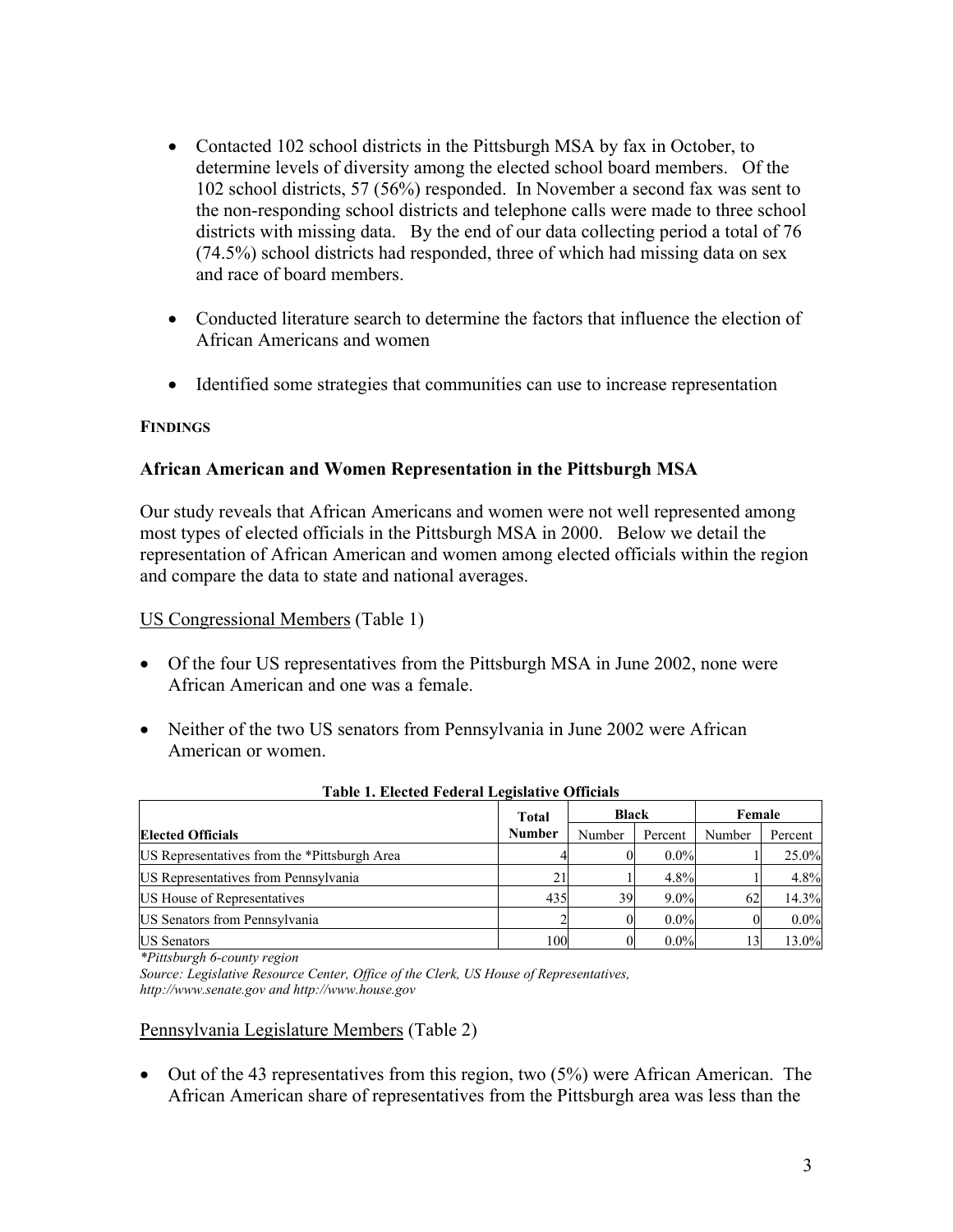state average of African American representatives (7.4%) and less than the national average of African American among representatives (7.8%).

- One of the 43 state representatives (2.3%) from the Pittsburgh area was female. This average pales in comparison to the overall percentage (13.8%) of women in the Pennsylvania House of Representatives and the national average of women state representatives (23.5%).
- Out of the 21 state senators from the Pittsburgh MSA, there were no African Americans*.* This is noticeably less than the state average of African American senators (6.0%) and the national average of 7.1%.
- Women had higher representation than African Americans among the 21 senators from the Pittsburgh MSA. Out of the 21 officials there were four (19.0%) women compared to 0% of African Americans*.* This percentage of women senators from the Pittsburgh MSA was higher than Pennsylvania's average of women senators (16.0%), however, it was lower than the national average (20.4%) of state senators.

| Table 2. Elected State Senators and Members of the House of Representatives |       |              |         |        |         |  |  |  |
|-----------------------------------------------------------------------------|-------|--------------|---------|--------|---------|--|--|--|
|                                                                             |       | <b>Black</b> |         | Female |         |  |  |  |
| <b>Elected State Officials</b>                                              |       | Number       | Percent | Number | Percent |  |  |  |
| Pennsylvania Representatives from the Pittsburgh Area*                      | 43    |              | 4.7%    |        | 2.3%    |  |  |  |
| Pennsylvania Representatives                                                | 203   | 15           | 7.4%    | 28     | 13.8%   |  |  |  |
| State Representatives in the US                                             | 5,440 | 426          | 7.8%    | 1,277  | 23.5%   |  |  |  |
| Pennsylvania Senators from the Pittsburgh Area*                             |       |              | $0.0\%$ |        | 19.0%   |  |  |  |
| Pennsylvania Senators                                                       | 50    |              | $6.0\%$ | 81     | 16.0%   |  |  |  |
| State Senators in the US                                                    | 1.984 | 140          | 7.1%    | 404    | 20.4%   |  |  |  |

 **Table 2. Elected State Senators and Members of the House of Representatives** 

*Sources: http://www.nga/governors,Joint Center for Political and Economic Studies, Center for American Women and Politics, http://www.nbcsl.com/legislativedirectory/index.htm, http://www.state.pa.us, http://www.pcntv.com/leg, followed by telephone confirmation of race and gender* 

### Local Elected Officials

## *Mayors (Table 3)*

- In November 2002 there were no African American mayors among the 99 city and borough mayors for which race were reported, in the Pittsburgh MSA. This was not consistent with the African American share of population in the Pittsburgh MSA in 2000 (8.0 %). It was also not consistent with the average percentage of African American mayors (18%) in the 100 most populated cities in the US in June 2002*.*
- The overall percentage of women mayors in the Pittsburgh area (17.4%) was low when compared to the women share of population in the region (52.2%). This however, exceeded the average percentage of women mayors (13%) in the 100 most populated cities in the US in June 2002.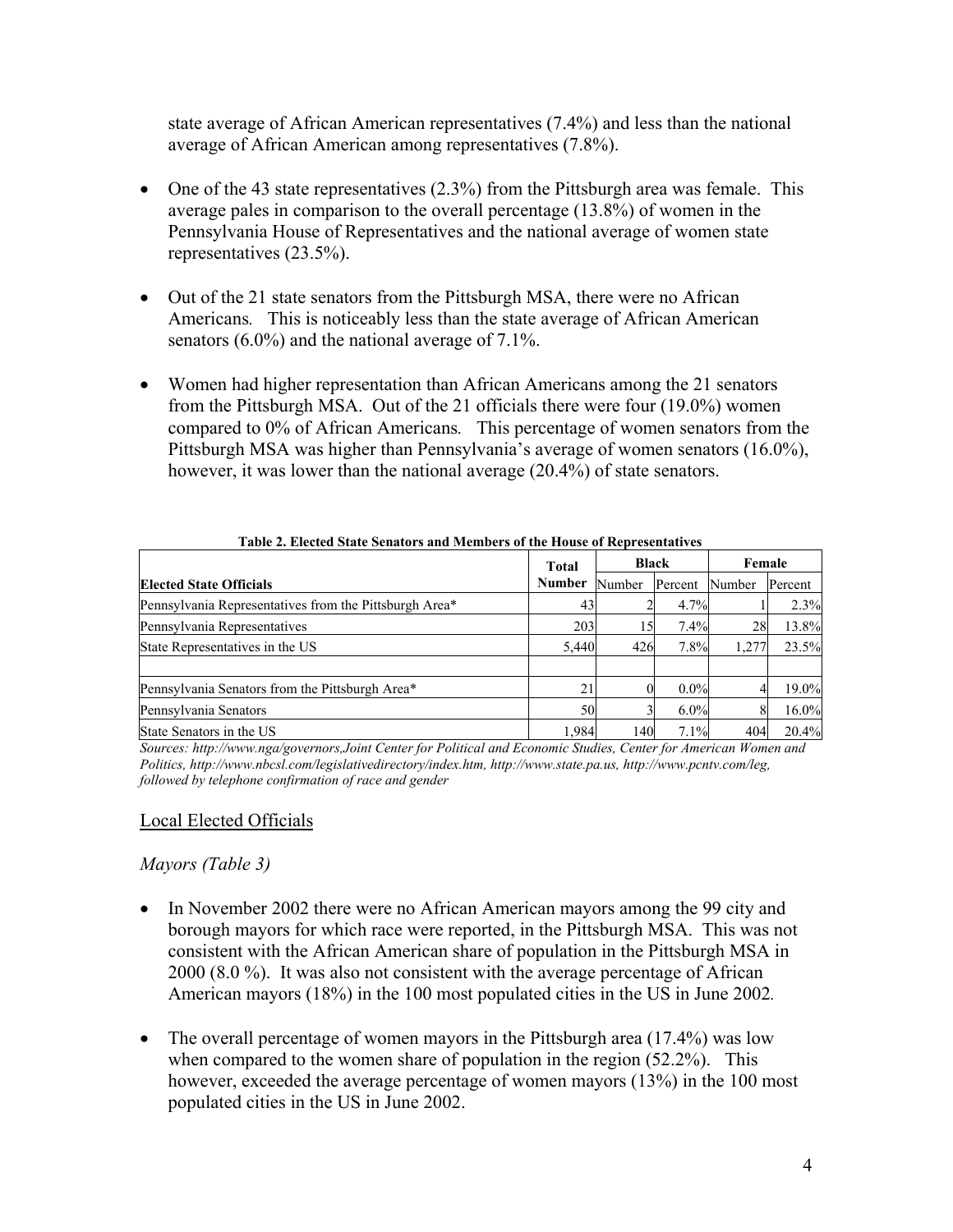• The majority of female mayors were from local governments within Allegheny County.

|                                                                              |                    | <b>Black</b> |         |                    | Female |         |  |
|------------------------------------------------------------------------------|--------------------|--------------|---------|--------------------|--------|---------|--|
|                                                                              | Units<br>reporting |              |         | Units<br>reporting |        |         |  |
| <b>Mayors</b>                                                                | race               | Number       | Percent | sex                | Number | Percent |  |
| City                                                                         | 7                  | 01           | $0.0\%$ | 17                 |        | 5.9%    |  |
| Borough                                                                      | 82                 | OI.          | $0.0\%$ | 98                 | 19     | 19.3%   |  |
| Total                                                                        | 99                 | 01           | $0.0\%$ | 115                | 20     | 17.4%   |  |
| US Mayors in 100 most populated Cities<br>$\alpha$ $\alpha$ $\beta$ $\alpha$ | 100                | 18           | 18.0%   | <b>100</b>         | 13     | 13.0%   |  |

| Table 3. Elected Mayors in the Pittsburgh MSA* |  |
|------------------------------------------------|--|
|                                                |  |

See Appendices 3 & 4

*Source: Counties and Municipalities in the Pittsburgh MSA, with the help of Local Government Academy*  \*Includes Allegheny, Beaver, Butler, Fayette, Westmoreland and Washington County

### *Council Presidents/Chairmen (Table 4)*

- Overall, there was a lack of diversity among council presidents /chairmen in the Pittsburgh MSA. African Americans, who accounted for 8% of the population in the region in 2000, represented less than 1% (1out of 153) of the council presidents/chairmen for which race was reported. The lone African American council president was from Homestead borough in Allegheny County.
- There was also a low percentage of women functioning as council president/chairmen in the region. Women represented 11% (19 out of 167) of the elected council presidents/chairmen in the Pittsburgh region. This was substantially lower than the representation of women in the population (52.2%).
- At the borough level, there were 17 female council presidents/chairmen out of the 84 presidents (20.2%) for which (borough level) data were collected*.* This percentage almost doubled the average percentage of women presidents/chairmen for the county, city, borough and townships combined in the MSA (11.3%). Furthermore, the majority of these female council presidents were from boroughs within Allegheny County.
- Townships also performed poorly in terms of the number of female council presidents. Of the 75 presidents/chairmen for whom data were reported, one (2.6%) was female.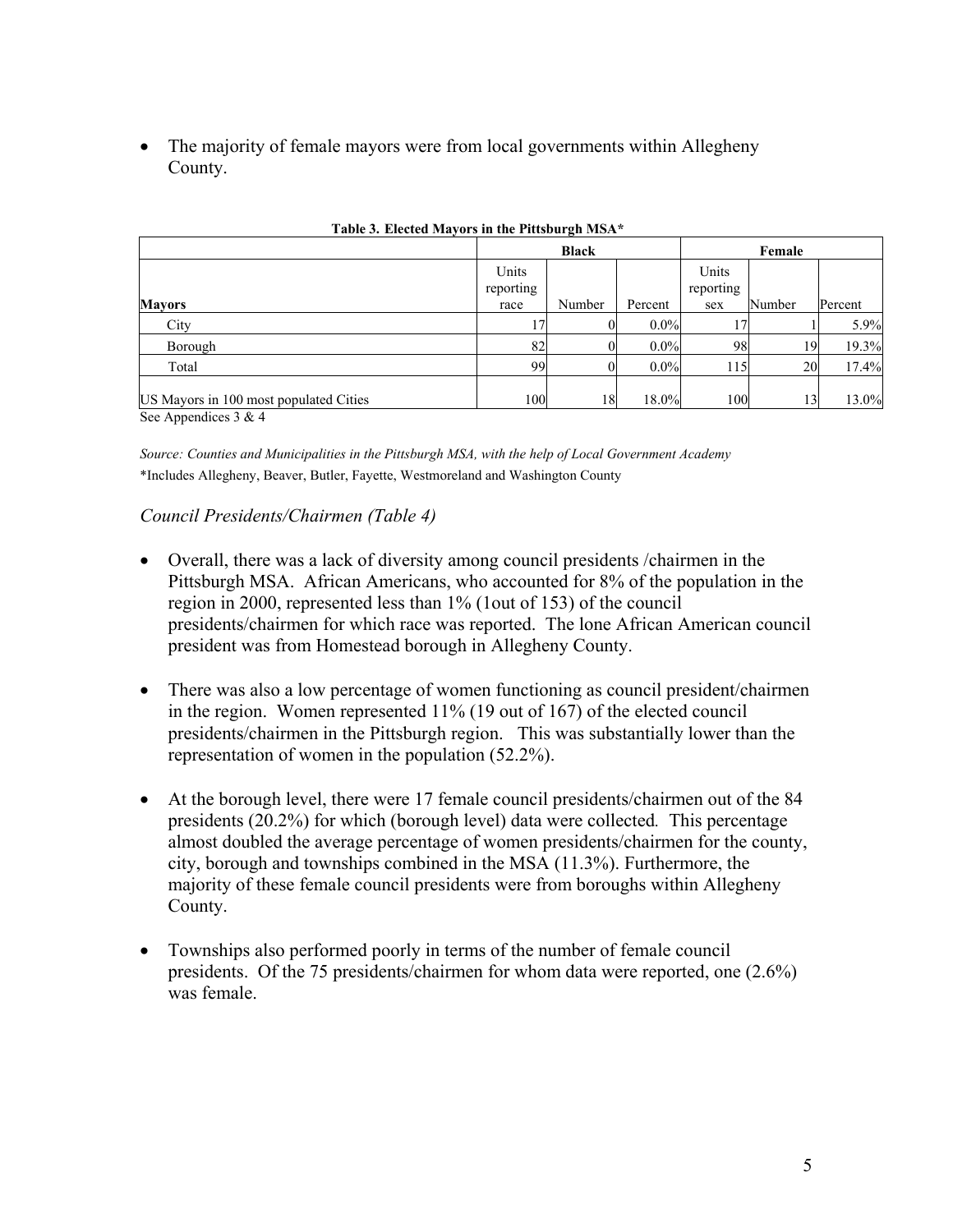| President/ Chairman         |                         | <b>African American</b> |         | Women               |          |         |
|-----------------------------|-------------------------|-------------------------|---------|---------------------|----------|---------|
|                             | Units Reporting<br>Race | Number                  | Percent | Units Reporting Sex | Number   | Percent |
| County                      |                         |                         | $0.0\%$ |                     | $\Omega$ | $0.0\%$ |
| City                        |                         |                         | $0.0\%$ |                     |          | $0.0\%$ |
| Borough                     | 74                      |                         | 1.3%    | 84                  | 17       | 20.2%   |
| 1st & 2nd Class<br>Township | 71                      | 0                       | $0.0\%$ | 75                  |          | 2.6%    |
| <b>Total</b>                | 153                     |                         | $0.6\%$ | 167                 | 19       | 11.3%   |

 **Table 4. Elected Council Presidents/Chairmen in the Pittsburgh MSA\*** 

See Appendices 5 & 6

*Source: Counties and Municipalities in the Pittsburgh MSA with the help of Local Government Academy*  \*Includes Allegheny, Beaver, Butler, Fayette, Westmoreland and Washington County

*African American Council Members/Supervisors/Commissioners (Tables 5-7)* 

- Most councils throughout the Pittsburgh MSA had no African Americans. They made up 2.5% (27 out of 1040) of council members of government throughout the Pittsburgh MSA, which pales in comparison to the share of African Americans in the region's population (8%).
- Forty percent (11 out of 27) of the African Americans council men were women.
- At the County level there were 2 (6.6%) African Americans out of 30 council members. These 2 African Americans were from the 15-member Allegheny County council. This percentage compares fairly with the percentage of African American elected county officials (of which council members comprise a big portion) in Pennsylvania and the US African Americans accounted for 1% (6 out of 478) of the elected county officials in the Pennsylvania, and 4.2% of (961 out of 36,511) of elected county officials throughout the US
- At the Borough level, African Americans accounted for 2.6% (16 out of 593) of the commissioners/supervisor. In fact, borough governments alone accounted for more than half of the African American council members in the Pittsburgh MSA (16 out of 27)
- At the level of city government, African Americans made up 11.6% (9 out of 77) of city council members.
- There was no African American council member/commissioner at the township level.
- Scottdale Borough in Westmoreland County exhibited the highest level of diversity among its council members. African Americans who made up only 1.1% of the population accounted for 12.5% (1 out of 8) of the council members. This represented a ratio of 11.4 blacks in council to blacks in the population. Ten other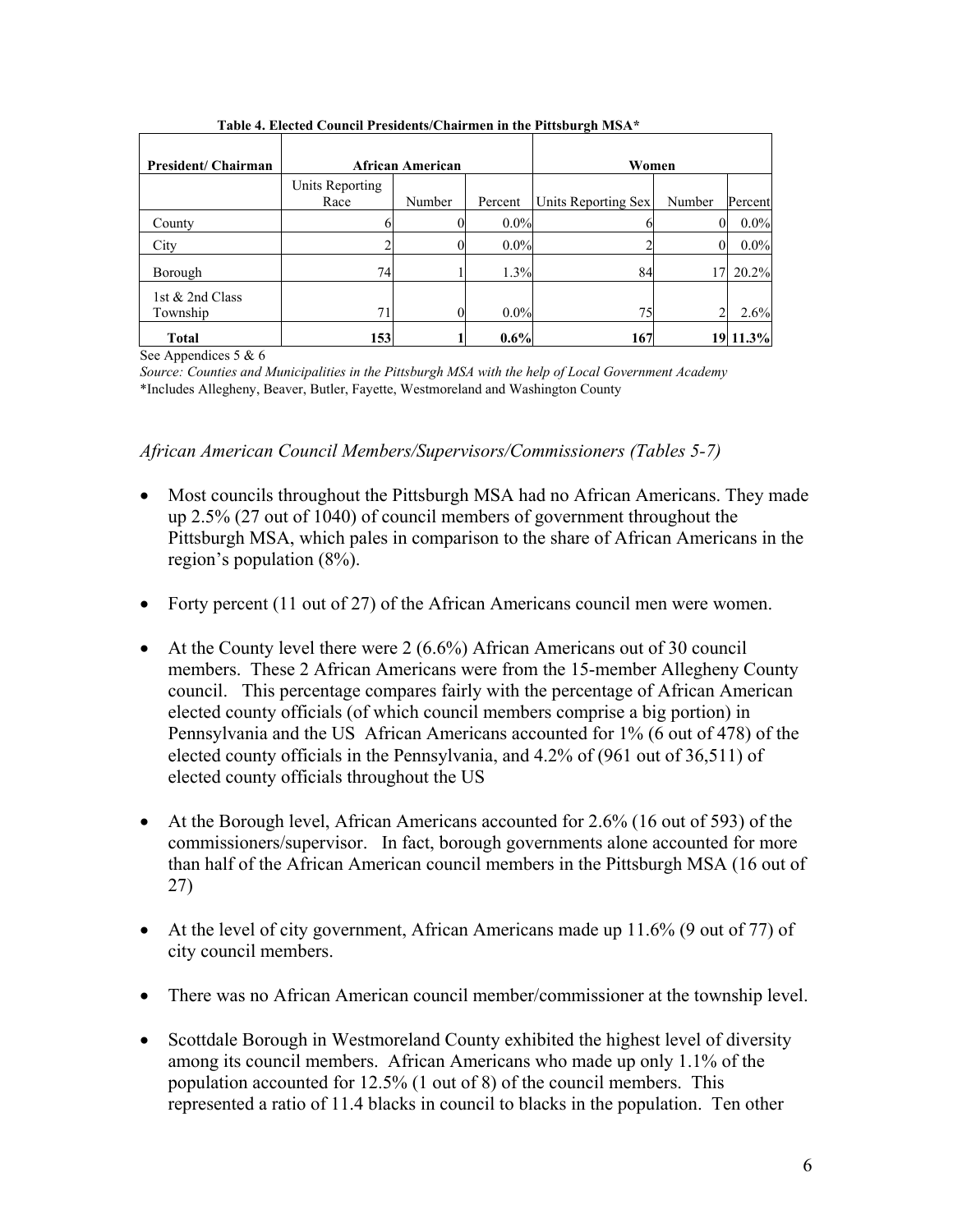municipality governments and 1 county government had fair levels of African American representation among their council members relative to share of African Americans in the population. These include North Belle Vernon borough, Brackenridge borough, Finleyville borough, Coraopolis, Leetsdale borough, Washington City, Homestead borough, Beaver Falls city, McKeesport city and Allegheny county.

- Homestead borough had the highest percentage (77.8%) of African Americans on its council (77.8%), which exceeded the share of African Americans in its population  $(51.3 \%)$ . However it placed  $8<sup>th</sup>$  in terms of the ratio of percentage of blacks on the council to the percentage of blacks in the population (1.5)
- Of the 6 county governments, Allegheny County was the only one that exhibited a fair level of representation among its council members. While the proportion of African Americans in the population was 12.3%, it was 13.3% on the county council.
- The city of Pittsburgh ranked  $13<sup>th</sup>$  in terms of the ratio of percent African Americans in council (22%) to African Americans in the population (27%).
- Among the 10 municipalities in the region with the largest African American population there were 4 which demonstrated rather poor levels (a ratio less than 1.0) of diversity. These were Clairton city, Pittsburgh city, Aliquippa city, and Duquesne city.

| <b>Members of Councils /</b><br><b>Supervisors/Commissioners</b> | <b>African Americans</b>                  |        |         |  |  |  |  |
|------------------------------------------------------------------|-------------------------------------------|--------|---------|--|--|--|--|
|                                                                  | Total Mbrs for<br>Units Reporting<br>Race | Number | Percent |  |  |  |  |
| County Council Members/ Commissioners                            | 30                                        | 2      | $6.6\%$ |  |  |  |  |
| City Council Member                                              | 77                                        | 9      | 11.6%   |  |  |  |  |
| Borough Commissioner                                             | 593                                       | 16     | $2.6\%$ |  |  |  |  |
| 1st & 2nd Class Township<br>Commissioners/Supervisors            | 340                                       | 0      | $0.0\%$ |  |  |  |  |
| <b>Total Members</b>                                             | 1040                                      | 27     | 2.5%    |  |  |  |  |
| Elected County Officials in PA                                   | 478                                       | 6      | 1.3%    |  |  |  |  |
| Elected County Officials in the US                               | 22,672                                    | 961    | $4.2\%$ |  |  |  |  |

**Table 5. African American Elected Council Members/Supervisors/Commissioners in the Pittsburgh MSA\***

See Appendix 7

Source: Counties and municipalities in the Pittsburgh MSA, with the help of Local Government Academy \*Includes Allegheny, Beaver, Butler, Fayette, Westmoreland and Washington County

*Note:* National and state wide data on city and borough council members could not be obtained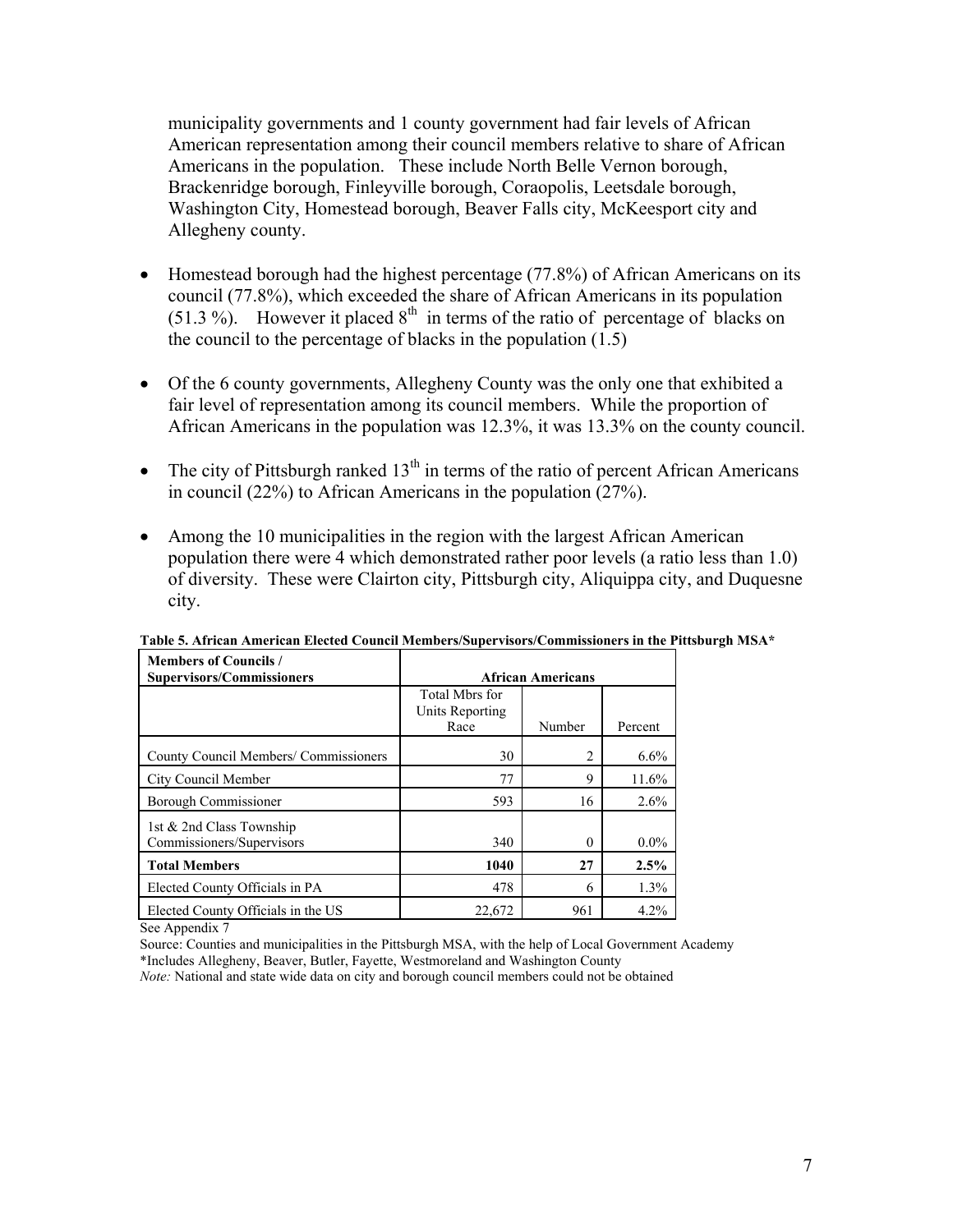| <b>African American</b><br>$%$ of<br><b>Total</b><br>$%$ of<br>2000<br>Counties &<br>Council<br><b>Municipalities</b><br><b>Mbrs</b><br>Rank<br>Number<br>County<br>council |                                      |              |                |                |       | Ratio of %<br><b>Blacks</b> as<br>council mbrs<br>to % Blacks<br>in Pop |      |
|-----------------------------------------------------------------------------------------------------------------------------------------------------------------------------|--------------------------------------|--------------|----------------|----------------|-------|-------------------------------------------------------------------------|------|
|                                                                                                                                                                             |                                      |              |                |                |       | Pop                                                                     |      |
|                                                                                                                                                                             | Scottdale boro<br>North Belle Vernon | Westmoreland | 8              |                | 12.5% | $1.1\%$                                                                 | 11.4 |
| 2                                                                                                                                                                           | boro                                 | Westmoreland | 7              |                | 14.3% | 1.3%                                                                    | 11.0 |
| 3                                                                                                                                                                           | Brackenridge boro                    | Allegheny    | 6              |                | 16.7% | $3.4\%$                                                                 | 4.9  |
| 4                                                                                                                                                                           | Finleyville boro                     | Washington   | 7              |                | 14.3% | $5.9\%$                                                                 | 2.4  |
| 5                                                                                                                                                                           | Coraopolis boro                      | Allegheny    | 8              | 2              | 25.0% | 12.4%                                                                   | 2.0  |
| 5                                                                                                                                                                           | Leetsdale boro                       | Allegheny    | 7              |                | 14.3% | 7.3%                                                                    | 2.0  |
| 7                                                                                                                                                                           | Washington city                      | Washington   | 4              |                | 25.0% | 14.6%                                                                   | 1.7  |
| 8                                                                                                                                                                           | Homestead boro                       | Allegheny    | 9              | $\tau$         | 77.8% | 51.3%                                                                   | 1.5  |
| 9                                                                                                                                                                           | Beaver Falls city                    | Beaver       | 4              |                | 25.0% | 17.5%                                                                   | 1.4  |
| 10                                                                                                                                                                          | McKeesport city                      | Allegheny    | $\overline{7}$ | $\overline{2}$ | 28.6% | 24.5%                                                                   | 1.2  |
| 11                                                                                                                                                                          | Allegheny County                     | Allegheny    | 15             | 2              | 13.3% | 12.3%                                                                   | 1.1  |

**Table 6. Regions in the Pittsburgh MSA with \*Fair Levels of African American Representation Among Council Members** 

See Appendix 7

*Source: Counties and municipalities in the Pittsburgh MSA, with the help of Local Government Academy*  \*Fair level means the ratio of African Americans and women among elected council members is 1.0 or more times the share of African Americans and women in the population.

| Table 7. Municipalities* with Low levels of African Americans Representation in the Pittsburgh MSA |
|----------------------------------------------------------------------------------------------------|
| Ranked by % Black Population                                                                       |

|                       |           |                         |        | <b>African American</b> |                            | Ratio of % Blacks<br>as council mbrs to |
|-----------------------|-----------|-------------------------|--------|-------------------------|----------------------------|-----------------------------------------|
| Counties &            |           | <b>Total</b><br>Council |        | $%$ of                  | $\frac{0}{0}$<br>$2000$ of | % Blacks in Pop                         |
| <b>Municipalities</b> | County    | Members                 | Number | Council                 | Pop                        |                                         |
| Duquesne city         | Allegheny | $\overline{4}$          |        | 25.0%                   | 47.7%                      | 0.5                                     |
| Aliquippa city        | Beaver    | $\overline{4}$          |        | 25.0%                   | 35.5%                      | 0.7                                     |
| Clairton city         | Allegheny | $\overline{4}$          |        | 25.0%                   | 28.3%                      | 0.9                                     |
| Pittsburgh city       | Allegheny | 9                       |        | 22.2%                   | 27.1%                      | 0.8                                     |

\*Among the top 10 municipalities in terms of African American population See Appendix 7

*Source: Pittsburgh MSA counties and US census bureau* 

*Female Council Members/Supervisors/Commissioners (Tables 8-9)* 

- Women held a total of 203 (17.8%) of the 1138 positions of council members/commissioners/supervisors for which sex was reported, in the Pittsburgh MSA. This percentage was significantly lower than the proportion of women in the region (52.3%).
- Among the different types of jurisdictions, county councils had the lowest level of female representation. Our data show that there were only 3 women (10.0%) out of the 30 county council members. This was significantly less than the percentage of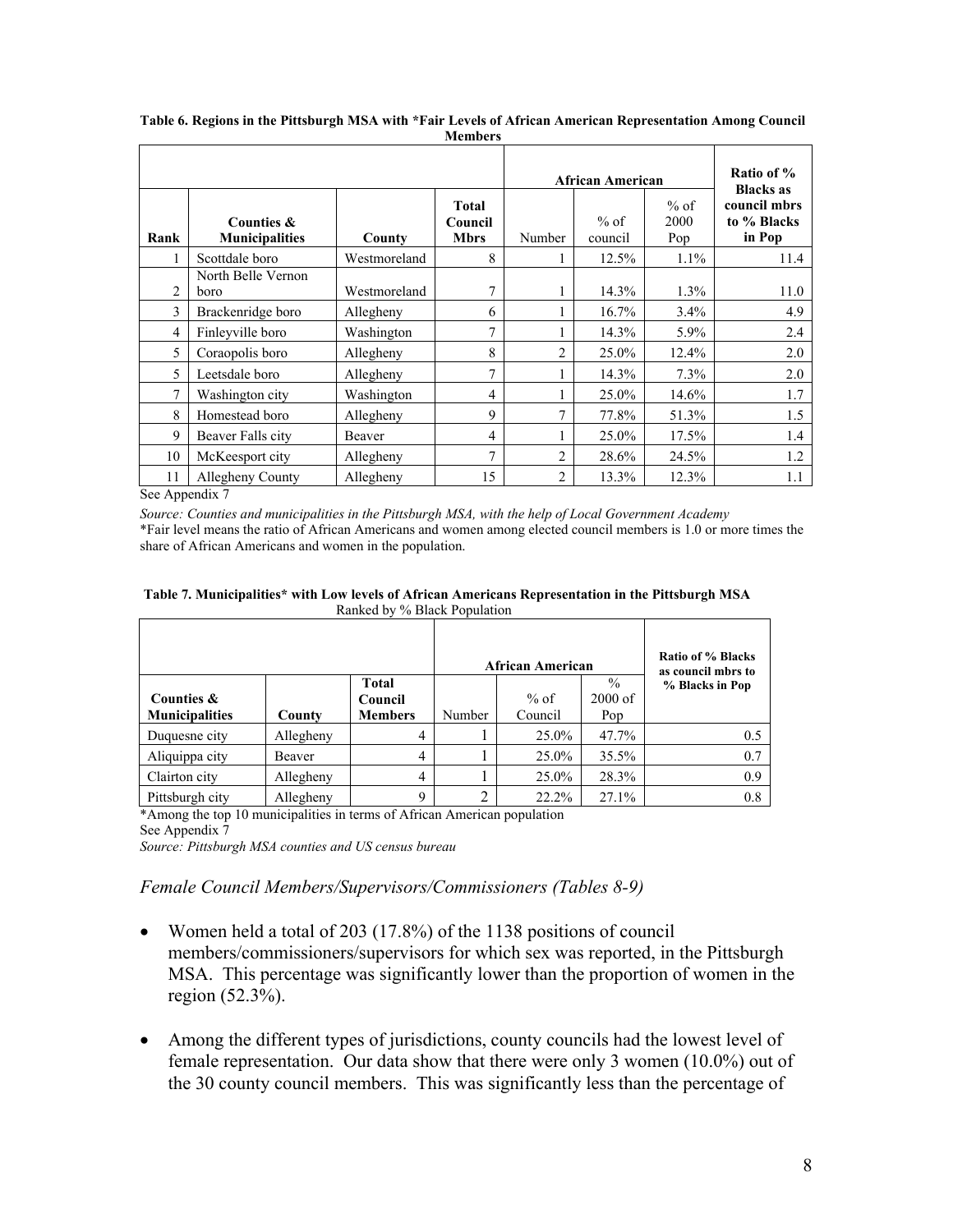women elected county officials (of which council members comprise a big part) in Pennsylvania and the US (30.0% and 25.8%, respectively*).*

- Women accounted for 23.0% (151 out of 654) of borough council members in the Pittsburgh MSA. This percentage was well below women's share of the region's population (52.3%).
- Finleyville of Washington County exhibited the highest level of female representation among its council members. Five of its 7-member council were women, who represented 52.1% of the borough's population. In fact, Finleyville is the only community that exhibits fair levels of representation for both African Americans and women among its council members.
- Six other municipalities had fair levels of women representation. They were Findley borough, Frazier Township, Whitaker borough, Allepo Township, Marianna borough, Delmont borough and East McKeesport.
- The city of Pittsburg performed poorly ranking  $68<sup>th</sup>$  overall in terms of the ratio of percent women in council to percent women in the population. Women who made up 52.4% of the city's population comprised 22.2% (2 out of 9) of city council.

Two hundred and eighty five (285) municipalities reporting council member by sex did not have a fair level of woman representation.

| <b>Members of Councils /</b><br><b>Supervisors/Commissioners</b> | Women                                 |        |         |  |  |  |
|------------------------------------------------------------------|---------------------------------------|--------|---------|--|--|--|
|                                                                  | Total Mbrs for<br>Units reporting Sex | Number | Percent |  |  |  |
| County Council Members/                                          |                                       |        |         |  |  |  |
| Commissioners                                                    | 30                                    | 3      | 10.0%   |  |  |  |
| City Council Member                                              | 77                                    | 13     | 16.9%   |  |  |  |
| Borough Commissioner                                             | 654                                   | 151    | 23.0%   |  |  |  |
| 1st & 2nd Class Township                                         |                                       |        |         |  |  |  |
| Commissioners/Supervisors                                        | 377                                   | 36     | 9.5%    |  |  |  |
| <b>Total members</b>                                             | 1138                                  | 203    | 17.8%   |  |  |  |
| Elected County Officials in PA                                   | 665                                   | 186    | 30.0%   |  |  |  |
| Elected County Officials in the US                               | 36.511                                | 9.404  | 25.8%   |  |  |  |

**Table 8. Female Elected Council Members/Supervisors/Commissioners in the Pittsburgh MSA\*** 

See Appendix 8

*Source: Counties and municipalities in the Pittsburgh MSA, with the help of Local Government Academy \*Includes Allegheny, Beaver, Butler, Fayette, Westmoreland and Washington County*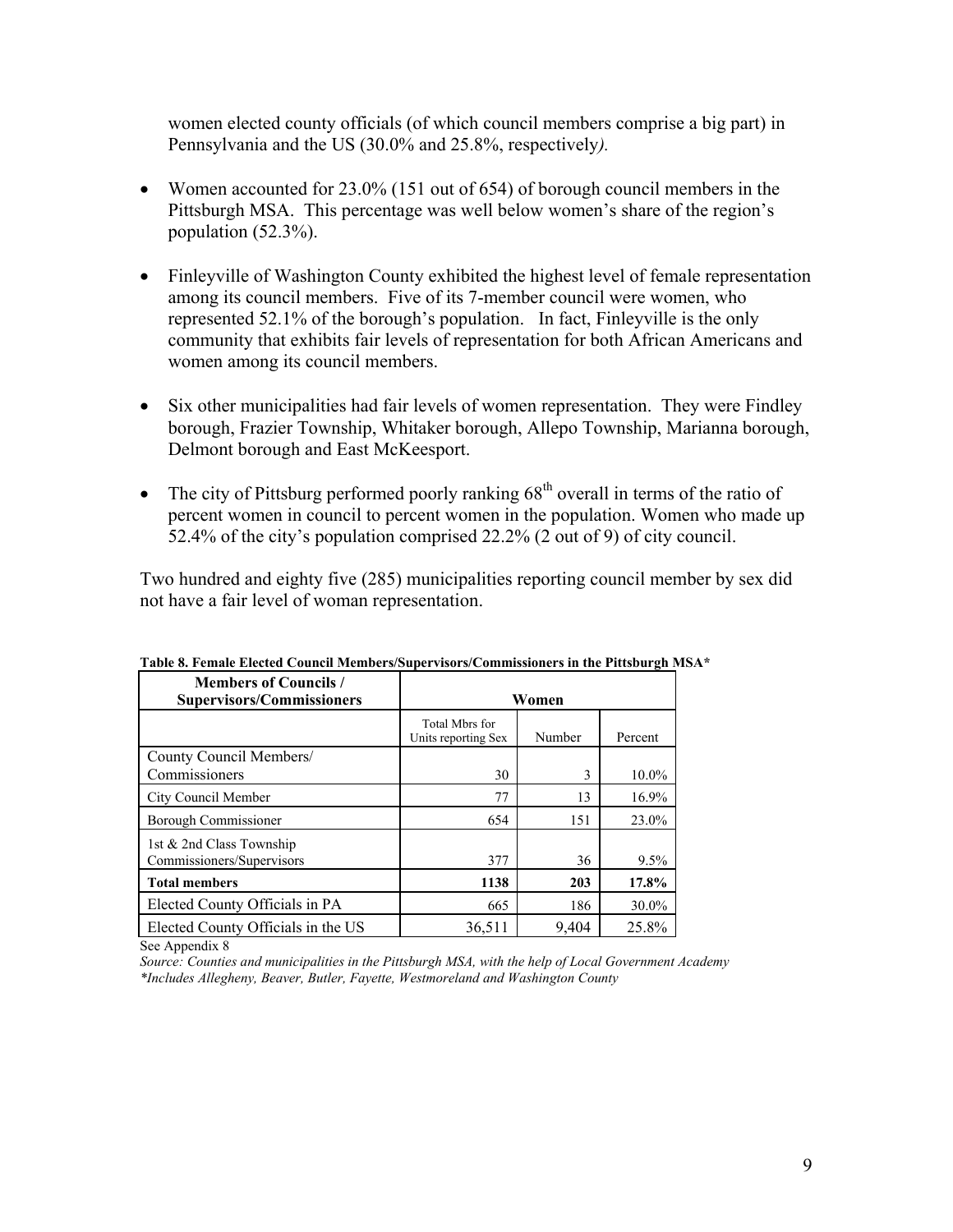|      |                                 |              |                             | Women  |                             |               | Ratio of $\%$                                       |
|------|---------------------------------|--------------|-----------------------------|--------|-----------------------------|---------------|-----------------------------------------------------|
| Rank | Counties $\&$<br>Municipalities | County       | Total<br>Council<br>Members | Number | $%$ of<br>Council<br>member | $%$ of<br>Pop | women as<br>council mbrs<br>to $\%$ women<br>in Pop |
|      | Finleyville boro                | Washington   | 7                           | 5      | 71.4%                       | 52.1%         | 1.4                                                 |
| 2    | Frazier twn                     | Allegheny    | 3                           | 2      | 66.7%                       | 49.6%         | 1.3                                                 |
| 3    | Whitaker boro                   | Allegheny    |                             | 4      | 57.1%                       | 49.7%         | 1.1                                                 |
| 3    | Aleppo twn                      | Allegheny    | 5                           | 3      | $60.0\%$                    | 52.5%         | 1.1                                                 |
| 3    | Marianna boro                   | Washington   | 5                           | 3      | $60.0\%$                    | 53.8%         | 1.1                                                 |
| 3    | Delmont boro                    | Westmoreland | 7                           | 4      | 57.1%                       | 52.0%         | 1.1                                                 |
| 3    | East McKeesport boro            | Allegheny    | ⇁                           | 4      | 57.1%                       | 52.2%         | 1.1                                                 |

 **Table 9. Municipalities in the Pittsburgh MSA with \*Fair Levels of Women Representation Among Council Members** 

See Appendix 8

*Source: Counties and municipalities in the Pittsburgh MSA, with the help of Local Government Academy* \*Fair level means the proportion of women council member is 1.0 times or more the proportion of women in the population

### *African American School Board Members (Tables 10-11)*

According to the data we collected in October and November 2002, School boards throughout the Pittsburgh MSA lack diversity. The findings are presented below.

- African Americans which comprised 8.2% of the population in the region, accounted for 4.3% (29 out of 666) of the school board members throughout the Pittsburgh MSA. While this was more than the representation of minorities (the majority of which are African Americans) on school boards in Pennsylvania (1.4%), it did not exceed the representation of minorities at the national level (14.5%) [PBSA Bulletin, 2002].
- African Americans were more widely represented on school boards on Beaver County than on any other county in the MSA. African Americans represented 7.7% of all school board members in the county and 6.5% of the (school district) population.
- Allegheny County which had the highest proportion of African Americans (11.7%) among the six counties had 6.0% of African Americans on school boards.
- There were 8 school districts with fair levels of African American representation throughout the Pittsburgh MSA. These were Big Beaver Falls, New Kensington Arnold, Gateway, East Allegheny, Rochester Area, Pittsburgh, Midland borough, and Wilkinsburg borough.
- Pittsburgh school district, with the  $5<sup>th</sup>$  largest African American population ranked  $6<sup>th</sup>$  in terms of the ratio of African American board members to African American in the population.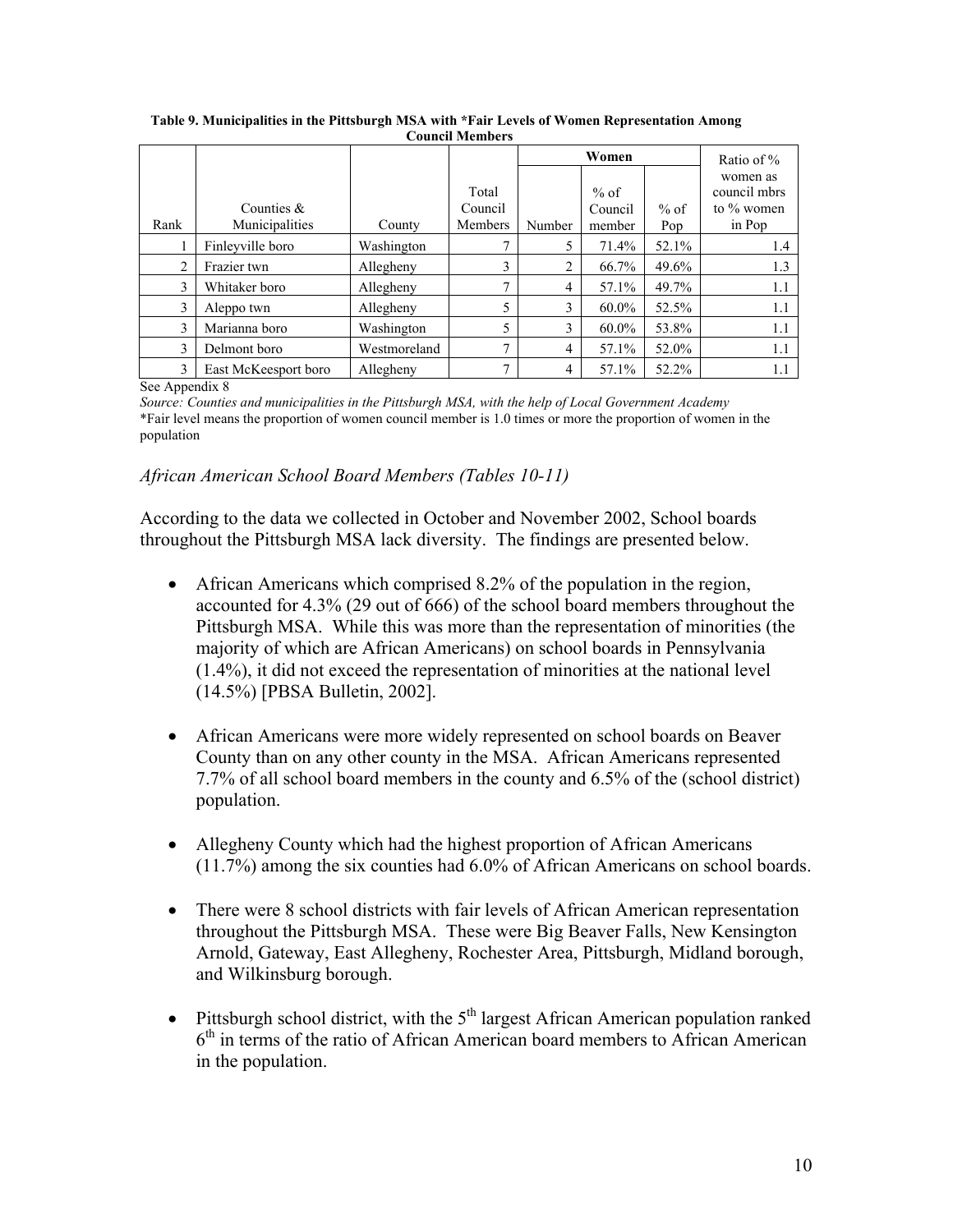• Among the 10 school districts in the region with the largest African American population four of them demonstrated low levels of African American representation on their school boards. These were Duquesne, Aliquippa, Penn Hills, Monessen, Washington and Sto Rox school districts.

|                        |                                                     |                                       | <b>African American</b>                  |                                     |                                                          |  |  |
|------------------------|-----------------------------------------------------|---------------------------------------|------------------------------------------|-------------------------------------|----------------------------------------------------------|--|--|
| Region                 | <b>Total Mbrs</b><br>for Units<br>Reporting<br>Race | School<br><b>Board</b><br><b>Mbrs</b> | $%$ of<br>School<br>Board<br><b>Mbrs</b> | % of $2000$<br>County<br>Population | Ratio of $\%$<br>in School<br>District to $\%$<br>in Pop |  |  |
| Allegheny County       | 279                                                 | 17                                    | $6.0\%$                                  | 12.30%                              | 0.5                                                      |  |  |
| <b>Beaver County</b>   | 117                                                 | 9                                     | $7.7\%$                                  | 5.90%                               | 1.3                                                      |  |  |
| <b>Butler County</b>   | 36                                                  | $\theta$                              | $0.0\%$                                  | 0.80%                               | $\Omega$                                                 |  |  |
| <b>Favette County</b>  | 45                                                  | $\theta$                              | $0.0\%$                                  | 3.40%                               | 0                                                        |  |  |
| Washington<br>County   | 99                                                  |                                       | $1.0\%$                                  | 3.20%                               | 0.3                                                      |  |  |
| Westmoreland<br>County | 90                                                  | $\overline{c}$                        | $2.2\%$                                  | 1.90%                               | 1.2                                                      |  |  |
| <b>Total</b>           | 666                                                 | 29                                    | 4.4%                                     | $8.0\%$                             | 0.6                                                      |  |  |

 **Table 10. African American School Board Members in the Pittsburgh MSA** 

See Appendices 9&11

*Source: School districts in the Pittsburgh region and Pennsylvania State Data Center* 

|                |                          |              |       |                | <b>African American</b> |           |                      |
|----------------|--------------------------|--------------|-------|----------------|-------------------------|-----------|----------------------|
|                |                          |              |       |                |                         |           | Blacks as            |
|                |                          |              | Total | No. of         | As $%$ of               | As $%$ of | Board<br>Mbrs to $%$ |
|                |                          |              | Board | Board          | Board                   | 2000 Sch  | Blacks in            |
| Rank           | <b>School District</b>   | County       | Mbrs. | Mbrs.          | <b>Mbrs</b>             | Dist Pop  | Pop                  |
|                | <b>Big Beaver Falls</b>  | Beaver       | 9     | 3              | 33.3%                   | 12.6%     | 2.7                  |
| $\overline{c}$ | New Kensington<br>Arnold | Westmoreland | 9     | $\overline{2}$ | 22.2%                   | 10.7%     | 2.1                  |
|                |                          |              |       |                |                         |           |                      |
| 2              | Cornell                  | Allegheny    | 9     | 2              | 22.2%                   | $10.6\%$  | 2.1                  |
| $\overline{4}$ | Gateway                  | Allegheny    | 9     | 1              | $11.1\%$                | $7.4\%$   | 1.5                  |
| 5              | East Allegheny           | Allegheny    | 9     |                | 11.1%                   | 8.0%      | 1.4                  |
| 5              | Rochester Area           | Beaver       | 9     |                | 11.1%                   | 8.7%      | 1.3                  |
| 6              | Pittsburgh               | Allegheny    | 9     | 3              | 33.3%                   | 26.9%     | 1.2                  |
| 7              | Midland Boro             | Beaver       | 9     | $\overline{2}$ | 22.2%                   | 20.8%     | 1.1                  |
| 8              | Wilkinsburg Boro         | Allegheny    | 9     | 6              | 66.7%                   | 66.5%     | 1.0                  |

| Table 11. School Districts with Fair Levels of African American Representation in the Pittsburgh MSA |  |  |
|------------------------------------------------------------------------------------------------------|--|--|
|                                                                                                      |  |  |

See Appendix 9 *Source: School districts in the Pittsburgh MSA; US Census Bureau*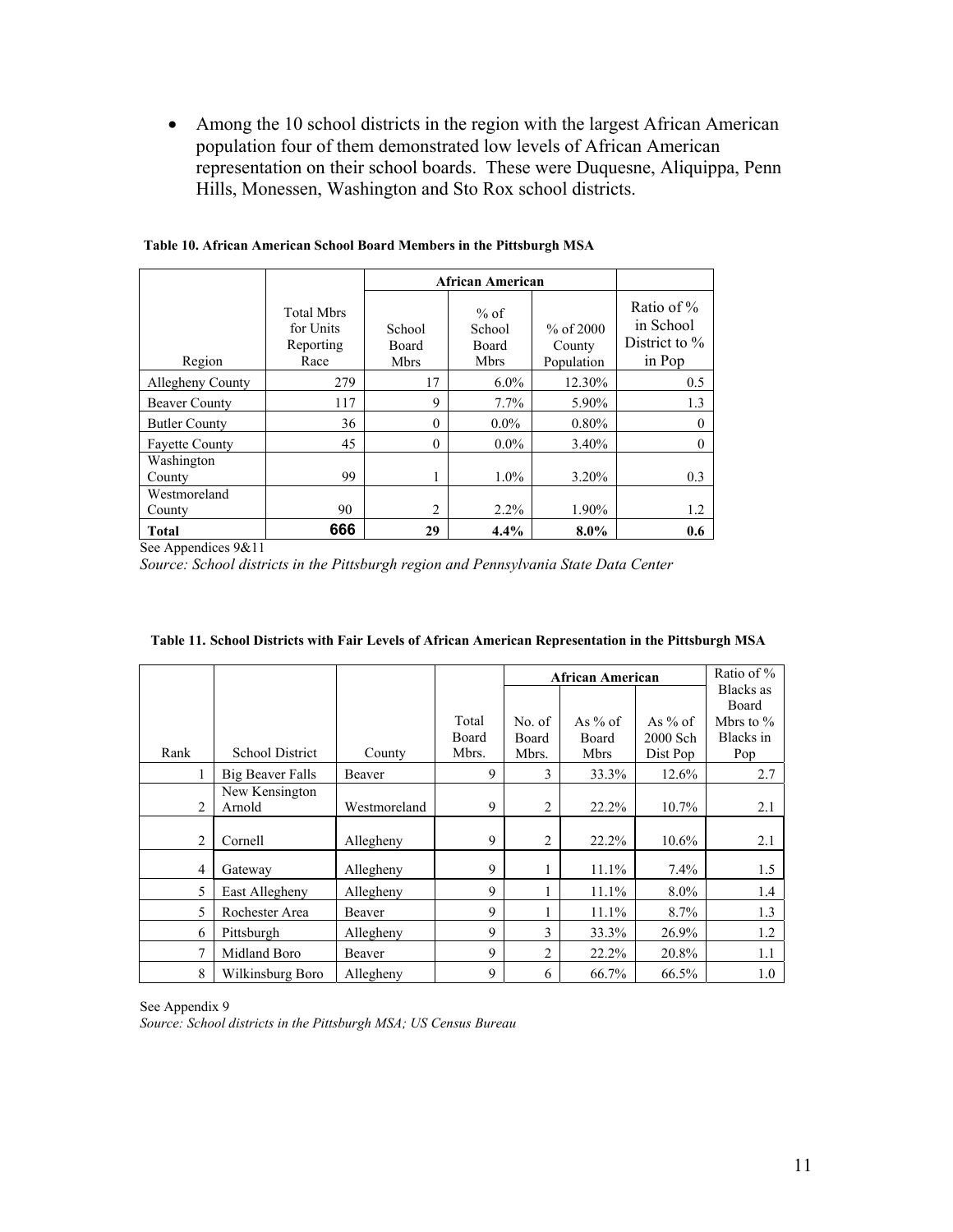|                 |              |             |             | <b>African American</b> |           |                        |
|-----------------|--------------|-------------|-------------|-------------------------|-----------|------------------------|
|                 |              |             |             |                         | $%$ of    | Ratio of $\%$          |
|                 |              | Total       | No.         | $%$ of                  | 2000      | <b>Blacks as Board</b> |
| School District | County       | Board       | Board       | Board                   | <b>SD</b> | Mbrs to $\%$           |
|                 |              | <b>Mbrs</b> | <b>Mbrs</b> | <b>Mbrs</b>             | Pop       | Blacks in Pop          |
| Duquesne        |              |             |             |                         |           |                        |
| City            | Allegheny    | 9           | 2           | 22.2%                   | 47.7%     | 0.5                    |
| Aliquippa       | Beaver       | 9           | 3           | 33.3%                   | 35.5%     | 0.9                    |
| Penn Hills      | Allegheny    | 9           | ↑           | 22.2%                   | 24.2%     | 0.9                    |
| Monessen        |              |             |             |                         |           |                        |
| City            | Westmoreland | 9           | $\Omega$    | $0.0\%$                 | 14.0%     | 0.0                    |

**Table 12. School Districts\* with Low levels of African Americans in the Pittsburgh MSA** Ranked by % of African American Population

*Among the top 10 school districts in terms of African American population Sources: School districts in the region and State data Center See Appendix 9* 

## *Women School Board Members (Tables 13-14)*

- Women made up 37.2% (248 out of 666) of school boards in the Pittsburgh MSA, which was below the share of women in the population (52.2%). It was however consistent with the state average of women representation (38%) as well as the national average of women representation 39% (PSBA Bulletin, 2002).
- None of the six counties had a fair level of representation where proportion of women on the school board was equal to or exceeded the proportion of women in the population.
- Penn Hills school district of Allegheny County demonstrated the highest level of gender diversity among its board of directors. Women who made up 52.6% of the population accounted for 77.8% (7 out of 9) of school board members.
- Fifteen school districts exhibited fair levels of women representation on the school boards. The majority (10) were within Allegheny County.
- Appendix 10 shows 59 of the school districts had less than fair levels of women representation.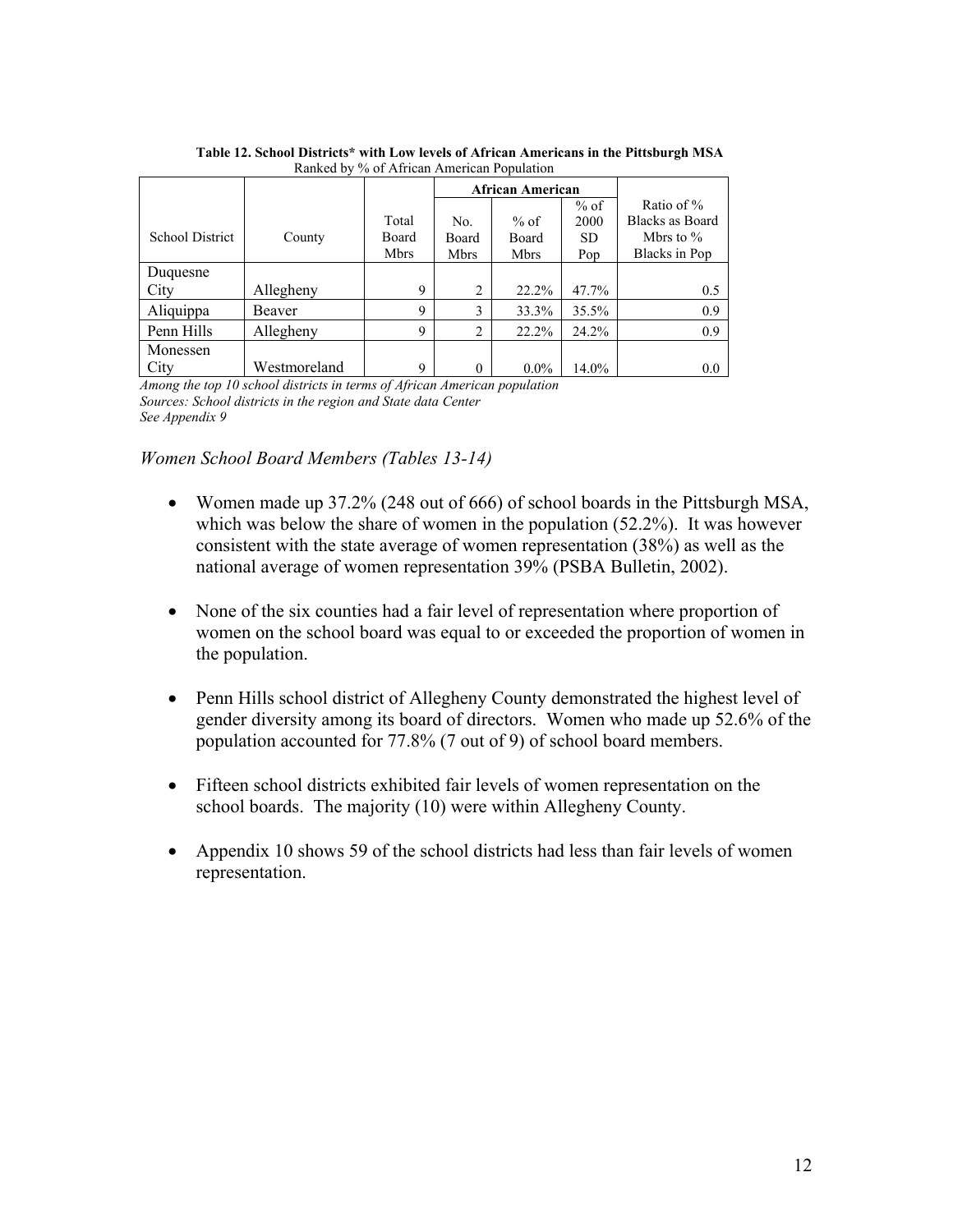|                        |                                         | Women        |                |                     |                                   |
|------------------------|-----------------------------------------|--------------|----------------|---------------------|-----------------------------------|
|                        | Total<br>Mbrs for<br>Units<br>Reporting | No.<br>Board | % of<br>School | % of 2000<br>County | Ratio of % on<br>board to $\%$ in |
| Region                 | <b>Sex</b>                              | <b>Mbrs</b>  | Board          | Population          | Pop                               |
| Allegheny County       | 279                                     | 120          | 43.0%          | 52.6%               | 0.8                               |
| <b>Beaver County</b>   | 117                                     | 36           | 30.8%          | 52.1%               | 0.6                               |
| <b>Butler County</b>   | 36                                      | 10           | 27.7%          | 51.2%               | 0.5                               |
| <b>Fayette County</b>  | 45                                      | 13           | 28.9%          | 52.1%               | 0.5                               |
| Washington<br>County   | 99                                      | 36           | 36.3%          | 52.0%               | 0.6                               |
| Westmoreland<br>County | 90                                      | 33           | 36.6%          | 51.8%               | 0.7                               |
| <b>Total</b>           | 666                                     | 248          | 37.2%          | 52.3%               | 0.7                               |

 **Table 13. Women Share of School Board Members in the Pittsburgh MSA** 

See Appendix 10 *Source: School districts in the region and Pennsylvania state Data Center, 2000* 

| <b>School District</b>  | <b>County</b> |                 |                | Women                      |                                    |                                                                 |
|-------------------------|---------------|-----------------|----------------|----------------------------|------------------------------------|-----------------------------------------------------------------|
|                         |               | Total<br>Number | Number         | As $%$ of<br>board<br>Mbrs | As $%$ of<br>2000<br>County<br>Pop | Ratio of % Women<br>as Directors to %<br>Women in County<br>Pop |
| Penn Hills              | Allegheny     | 9               | $\overline{7}$ | 77.8%                      | 52.6%                              | 1.5                                                             |
| <b>Chartiers Valley</b> | Allegheny     | 9               | 6              | 66.7%                      | 52.6%                              | 1.3                                                             |
| East Allegheny          | Allegheny     | 9               | 6              | 66.7%                      | 52.6%                              | 1.3                                                             |
| Wilkinsburgh borough    | Allegheny     | 9               | 6              | 66.7%                      | 52.6%                              | 1.3                                                             |
| Franklin Regional       | Westmoreland  | 9               | 5              | 55.6%                      | 51.8%                              | 1.1                                                             |
| Monessen City           | Westmoreland  | 9               | 5              | 55.6%                      | 51.8%                              | 1.1                                                             |
| Trinity Area            | Washington    | 9               | 5              | 55.6%                      | 52.0%                              | 1.1                                                             |
| <b>Black Hawk</b>       | Beaver        | 9               | 5              | 55.6%                      | 52.1%                              | 1.1                                                             |
| Riverside Beaver County | Beaver        | 9               | 5              | 55.6%                      | 52.1%                              | 1.1                                                             |
| Avonworth               | Allegheny     | 9               | 5              | 55.6%                      | 52.6%                              | 1.1                                                             |
| Highlands               | Allegheny     | 9               | 5              | 55.6%                      | 52.6%                              | 1.1                                                             |
| North Hills             | Allegheny     | 9               | 5              | 55.6%                      | 52.6%                              | 1.1                                                             |
| Plum borough            | Allegheny     | 9               | 5              | 55.6%                      | 52.6%                              | 1.1                                                             |
| Quaker Valley           | Allegheny     | 9               | 5              | 55.6%                      | 52.6%                              | 1.1                                                             |
| South Fayette Township  | Allegheny     | 9               | 5              | 55.6%                      | 52.6%                              | 1.1                                                             |

 **Table 14. School Districts with \*Fair Levels of Women Representation in the Pittsburgh MSA** 

See Appendix 10

*Source: School Districts in Pittsburgh MSA; US Census Bureau* 

\*Fair level of representation means that the proportion of women on school boards is 1.0 or more times the proportion of women in the population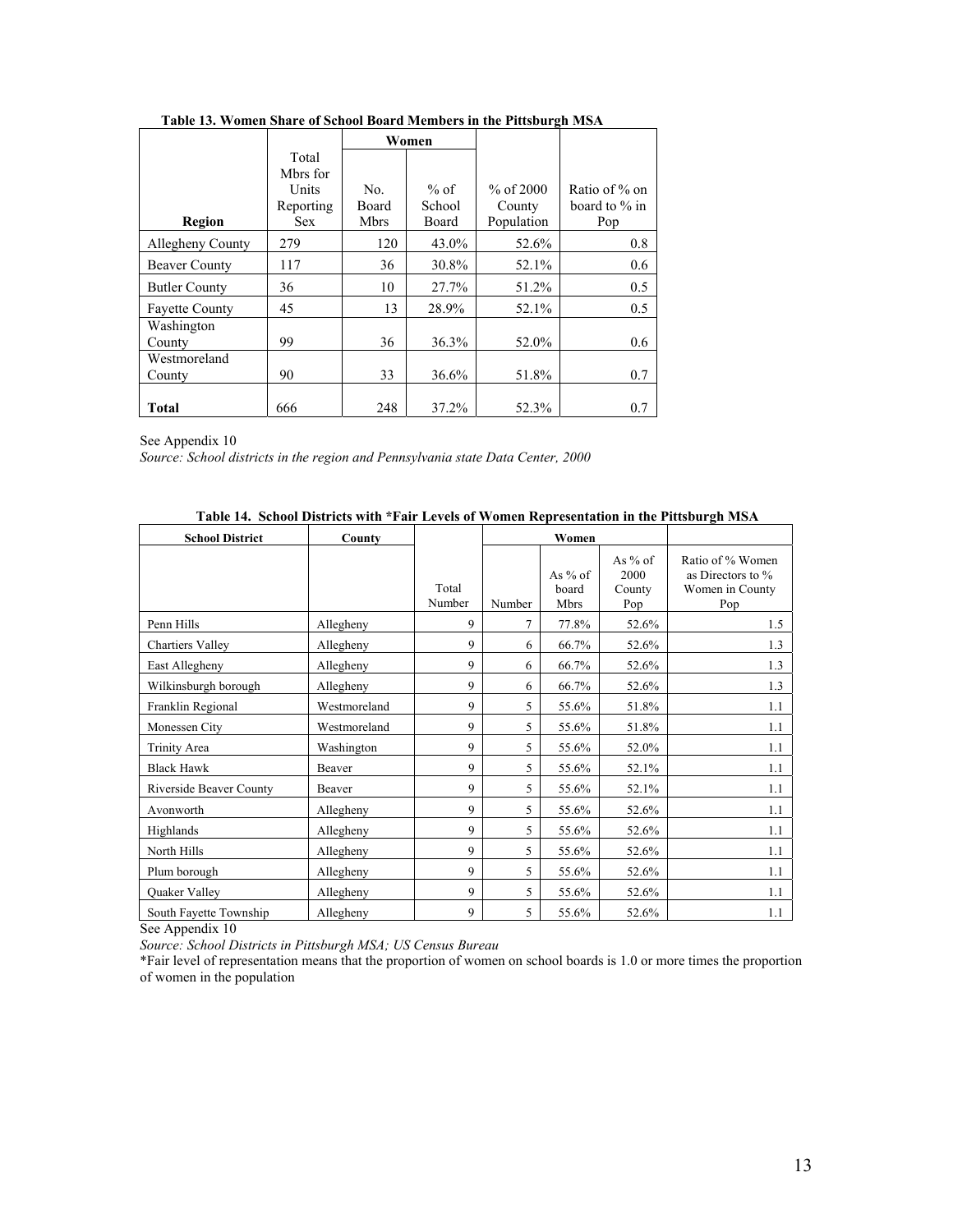## **US Cities with High Levels of African Americans and Women among Council Members**

In this section we concentrated on city council members, as they often comprise the largest group of elected officials in city government. Our study reveals that the level of diversity among elected council members varied throughout the 52 cities with no distinctive pattern. Our results are detailed below.

## *African American Council Members (Tables 15-16)*

- In August 2002 African Americans held 161 of the 673 council member positions in the 52 largest cities in the US This represented 23.9% of the total council members in these cities, which was less than the average African American share of population (25%) for these 52 cities.
- As shown in table 16, twenty of the 52 largest US cities had a fair representation of African American on city council.
- Las Vegas, which is the  $32<sup>nd</sup>$  largest city in the US, had the highest level of black representation among it elected council members when compared to the percentage of African Americans in the population. The city had 33.3% (2 out of 6) African Americans participation on council, which was 3.1 times the percentage of African Americans in its population.
- Several cities had high percentages of African Americans on their councils, but the percentages were neither consistent with nor above the percentage of African Americans in the population. For example, Baltimore had the highest percentage of African Americans (57 %) on its council. However, this percentage was well below the share of African Americans in the city (64.8%).
- As shown in Appendix 12, Pittsburgh had an average (ranks  $27<sup>th</sup>$ ) of 22.2% (2 out of 9) African American on its council. This is slightly lower than the share of African Americans in the population (27.8%).
- Ten of the 52 cities that we studied in August had zero percent African Americans on their city councils.
- None of the 10 cities with the largest African American percentage of population had fair levels of racial diversity among their council members. These were Detroit, New Orleans, Baltimore, Atlanta, Memphis, Washington, Cleveland, St. Louis, Philadelphia and Milwaukee.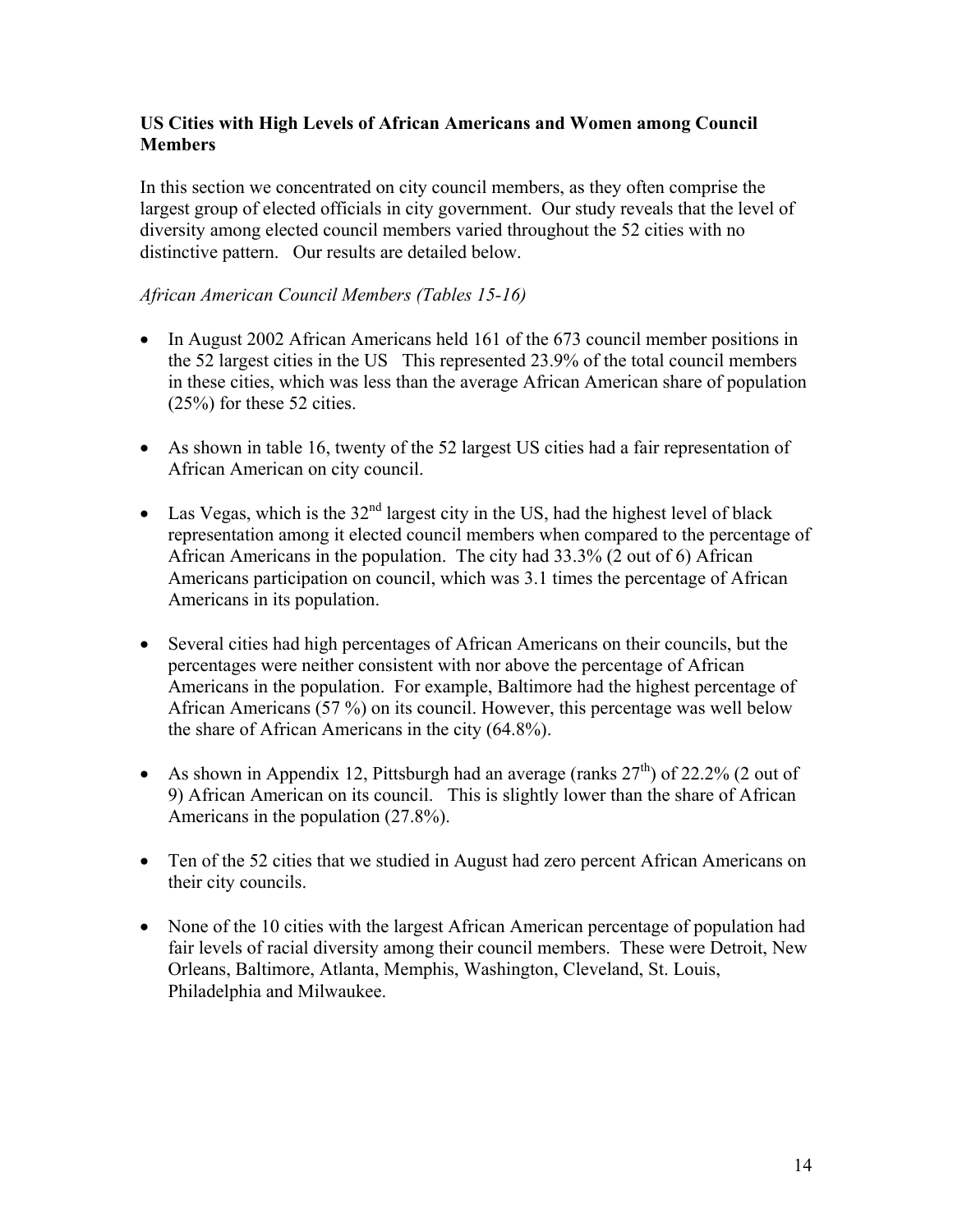**Table 15. African American Council Members in the 52 Largest Cities in the US** 

|                                        | <b>Black</b>       |                       |                        |  |  |
|----------------------------------------|--------------------|-----------------------|------------------------|--|--|
| <b>Total Council</b><br><b>Members</b> | Council<br>Members | Percent of<br>Council | Percent of 2000<br>Pop |  |  |
|                                        | -61                | 23.9%                 | $24.7\%$               |  |  |

See Appendices 11-14

*Source: US Census Bureau, 2000* 

#### **Table 16. Cities with \*Fair Levels of African American Representation among Council Members**

|                |                      |                                           | <b>Blacks</b>          |                                       |                                           |                                                                           |
|----------------|----------------------|-------------------------------------------|------------------------|---------------------------------------|-------------------------------------------|---------------------------------------------------------------------------|
| Rank           | <b>Cities</b>        | <b>Total</b><br>Council<br><b>Members</b> | Council<br><b>Mbrs</b> | <b>Blacks</b><br>as $%$ of<br>Council | <b>Blacks</b><br>as $%$ of<br>2000<br>Pop | Ratio of %<br><b>Blacks</b> in<br><b>Council to</b><br>% Blacks in<br>Pop |
|                | Las Vegas, NV        | 6                                         | $\overline{c}$         | 33.3%                                 | 10.8%                                     | 3.1                                                                       |
| $\overline{c}$ | San Jose, CA         | 10                                        | 1                      | 10.0%                                 | 3.8%                                      | 2.6                                                                       |
| 3              | Phoenix, AZ          | 8                                         | 1                      | 12.5%                                 | 5.3%                                      | 2.4                                                                       |
| $\overline{4}$ | Los Angeles, CA      | 15                                        | 3                      | 20.0%                                 | 11.4%                                     | 1.8                                                                       |
| 5              | Colorado Springs, CO | 8                                         | 1                      | 12.5%                                 | 7.3%                                      | 1.7                                                                       |
| 5              | Columbus, OH         | 7                                         | 3                      | 42.9%                                 | 25.8%                                     | 1.7                                                                       |
| $\overline{7}$ | Austin, TX           | 6                                         | 1                      | 16.7%                                 | 10.2%                                     | 1.6                                                                       |
| 8              | Sacramento, CA       | 8                                         | $\overline{c}$         | 25.0%                                 | 16.4%                                     | 1.5                                                                       |
| 8              | San Diego, CA        | 8                                         | 1                      | 12.5%                                 | 8.5%                                      | 1.5                                                                       |
| 10             | San Antonio, TX      | 10                                        | 1                      | 10.0%                                 | 6.9%                                      | 1.4                                                                       |
| 10             | Wichita, KA          | 6                                         | 1                      | 16.7%                                 | 12.1%                                     | 1.4                                                                       |
| 12             | Denver, CO           | 13                                        | $\overline{c}$         | 15.4%                                 | 11.6%                                     | 1.3                                                                       |
| 12             | New York, NY         | 51                                        | 17                     | 33.3%                                 | 25.6%                                     | 1.3                                                                       |
| 14             | Fort Worth, TX       | 8                                         | $\overline{c}$         | 25.0%                                 | 20.5%                                     | 1.2                                                                       |
| 14             | Seattle, WA          | 9                                         | 1                      | 11.1%                                 | 9.6%                                      | 1.2                                                                       |
| 16             | San Francisco, CA    | 11                                        | 1                      | 9.1%                                  | 8.2%                                      | 1.1                                                                       |
| 16             | Dallas, TX           | 14                                        | $\overline{4}$         | 28.6%                                 | 26.1%                                     | 1.1                                                                       |
| 18             | Kansas City, MO      | 12                                        | $\overline{4}$         | 33.3%                                 | 32.0%                                     | 1.0                                                                       |
| 18             | Chicago, IL          | 50                                        | 19                     | 38.0%                                 | 36.9%                                     | 1.0                                                                       |
| 18             | Omaha, NE            | 7                                         | 1                      | 14.3%                                 | 14.0%                                     | 1.0                                                                       |

*Source: US Census Bureau; Cities' websites* 

See Appendices 12 & 13

\*Fair level of representation means that the proportion of African American on the council is 1.0 or greater than the proportion of African American in the population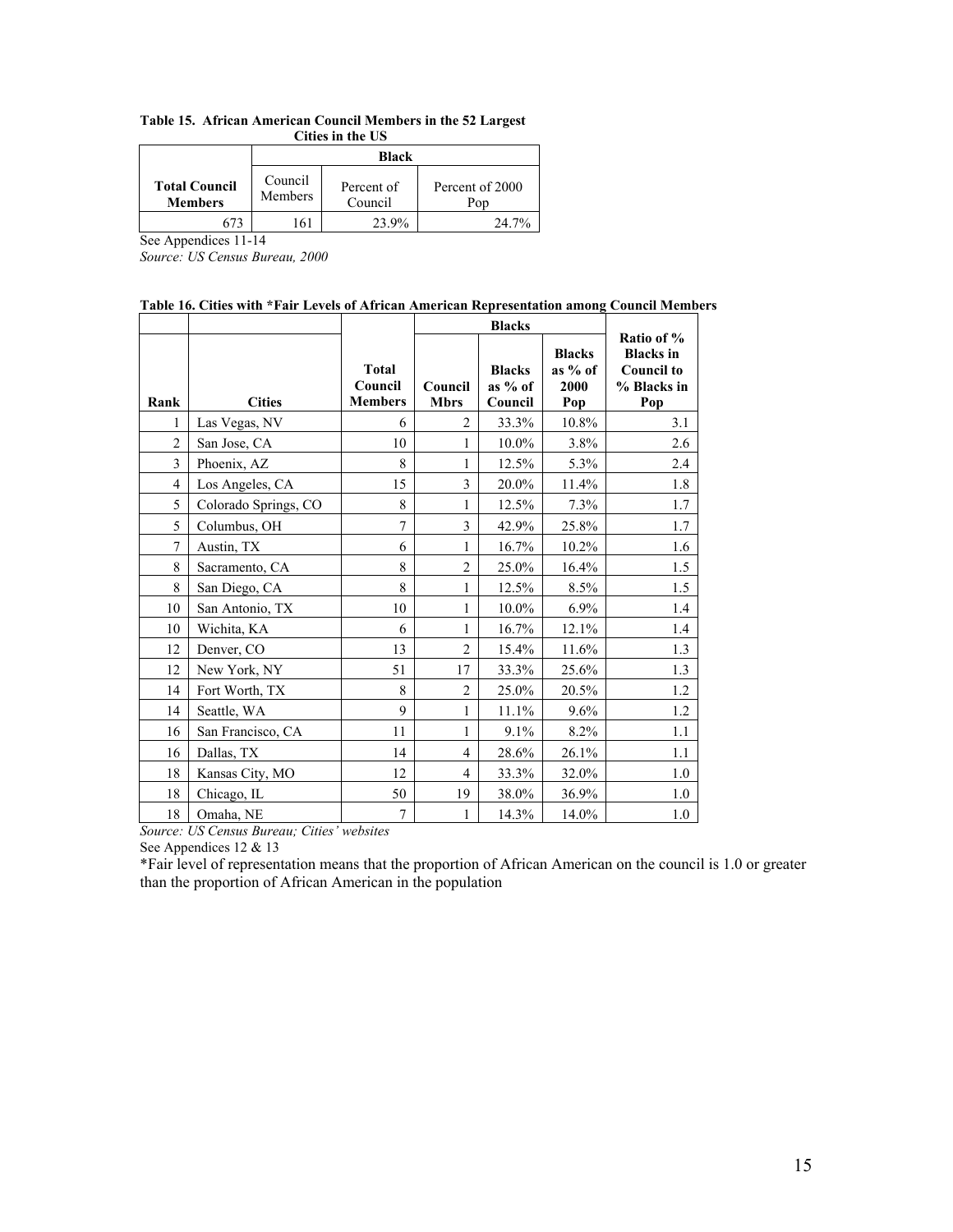| <b>Cities</b>    | Council<br><b>Members</b> | # of<br><b>Blacks</b> | <b>Blacks</b> as<br>$%$ of<br>council | <b>Blacks as</b><br>$%$ of 2000<br>Pop | Ratio of %<br><b>Blacks</b> in<br>Council to %<br><b>Blacks in Pop</b> |
|------------------|---------------------------|-----------------------|---------------------------------------|----------------------------------------|------------------------------------------------------------------------|
| Detroit, MI      | 9                         | 3                     | 33.3%                                 | 82.3%                                  | 0.4                                                                    |
| New Orleans, LA  | 7                         | 2                     | 28.6%                                 | 67.3%                                  | 0.4                                                                    |
| Baltimore, MD    | 19                        | 11                    | 57.9%                                 | 64.8%                                  | 0.9                                                                    |
| Atlanta, GA      | 16                        | 9                     | 56.3%                                 | 61.6%                                  | 0.9                                                                    |
| Memphis, TN      | 13                        | 5                     | 38.5%                                 | 61.6%                                  | 0.6                                                                    |
| Washington, DC   | 13                        | 5                     | 38.5%                                 | 60.5%                                  | 0.6                                                                    |
| Cleveland, OH    | 21                        | 9                     | 42.9%                                 | 51.4%                                  | 0.8                                                                    |
| St. Louis, MO    | 28                        | $*10$                 | 35.7%                                 | 51.4%                                  | 0.7                                                                    |
| Philadelphia, PA | 17                        | 7                     | 41.2%                                 | 43.4%                                  | 0.9                                                                    |
| Milwaukee, WI    | 17                        | 5                     | 29.4%                                 | 38.0%                                  | 0.8                                                                    |

 **Table 17. Cities\* with Low levels of African American Population Representation**  Ranked by the % of African American Population

**\***Among the top 10 cities in terms of African American population See Appendix 12 &13 Source: US Census Bureau; Cities' websites

## *Women Council Members (Tables 18- 19)*

- Women had a higher level of representation on city councils than African Americans do. For the 52 cities studied, women held 31.9% (215 out of 673) of the total city council positions compared to 23.9% held by African Americans. This however was still below the average share of women in the population for the 52 cities (51.3%).
- When compared to the percentage of women in the population, Detroit, Michigan had the highest level of women representation among its council members. This city, which is the 9th largest in the US, had 7 women on its nine-member council (77.8%) compared to 52.9% of women in its population.
- Denver, Colorado had the second highest level of women representation on its council. Women made up 69.2% (9 out of 13) of the council and 49.5% of the population.
- Santa Ana, California (which has the  $52<sup>nd</sup>$  largest female population) also had a high level of women representation on its council. This city had a council that was 66.7% women.
- Pittsburgh performed poorly (tied for  $38<sup>th</sup>$ ) in terms of its percentage of women council members compared to women share of the population. Pittsburgh city council had 2 (22.2%) women on its nine-member council. Women made up 52.4% of the population in the city of Pittsburgh.
- There were fewer cities that had zero women on their council (5) than cities that had no African Americans (10).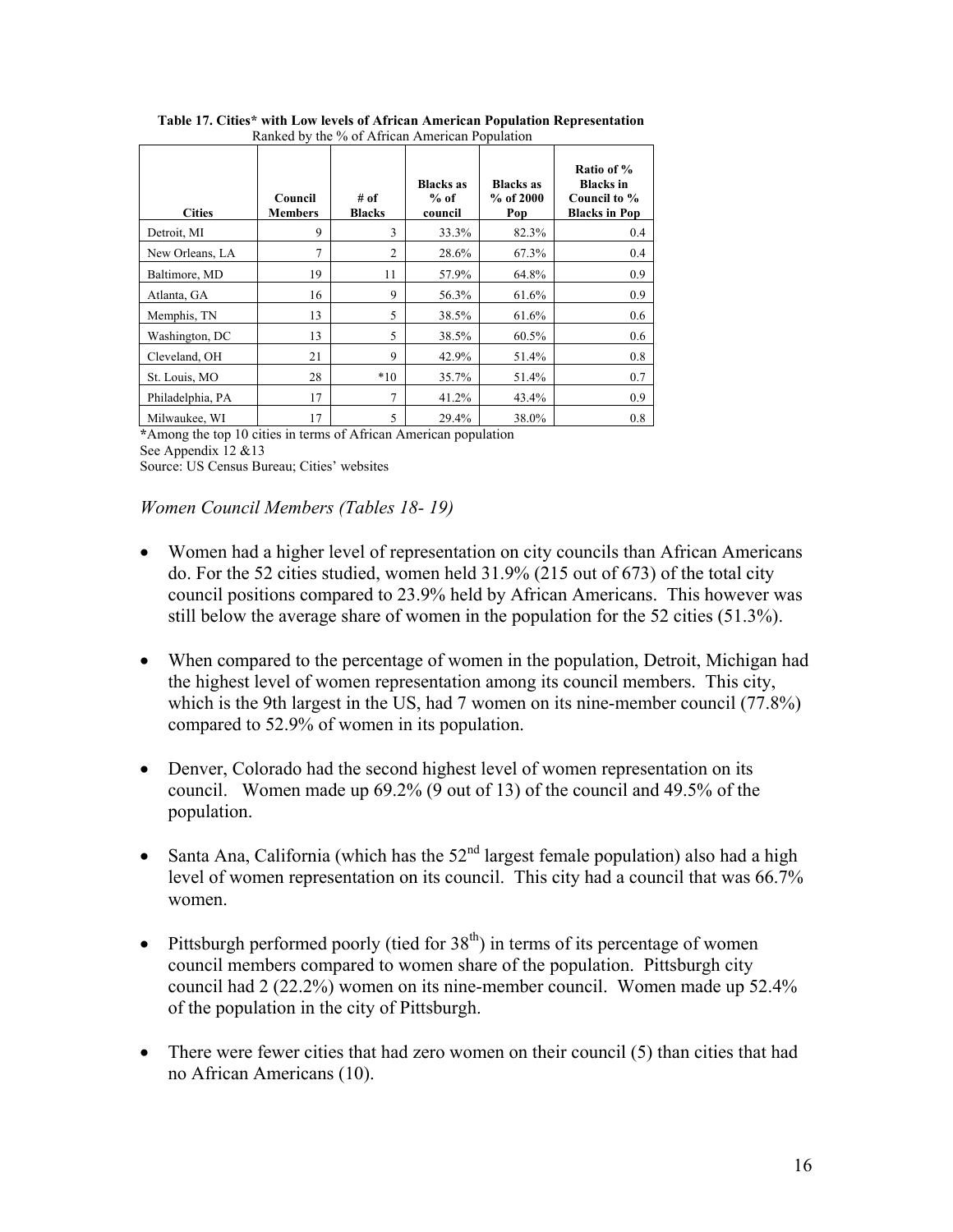- Denver, Colorado was the only city that demonstrated high levels of both African American and women representation. There were 15.4% of African Americans on the city council compared to 11.6% in the population, and 69.2% of females on the council compared to 49.5% in the population.
- As Appendix 14 shows, 44 of the 52 cities did not have a fair level of women representation

| Силэ ш ин сэ                              |                    |                       |                          |  |  |  |  |  |
|-------------------------------------------|--------------------|-----------------------|--------------------------|--|--|--|--|--|
|                                           | Female             |                       |                          |  |  |  |  |  |
| <b>Total</b><br>Council<br><b>Members</b> | Council<br>Members | Percent of<br>Council | Percent of<br>$2000$ Pop |  |  |  |  |  |
|                                           | 215                | 31 9%                 | $51.3\%$                 |  |  |  |  |  |

#### **Table 18. Female Council Members in the 52 Largest Cities in the US**

*Source: US Census Bureau; Cities' websites*  See Appendix: 12 & 13

#### **Table 19. Cities with \*Fair Levels of Female Representation among their Council Members**

|                |                    |                                        | Women                         |                               |                                   |                                                                |
|----------------|--------------------|----------------------------------------|-------------------------------|-------------------------------|-----------------------------------|----------------------------------------------------------------|
| Rank           | <b>Cities</b>      | <b>Total</b><br>Council<br><b>Mbrs</b> | No.<br>Council<br><b>Mbrs</b> | Women<br>as $%$ of<br>Council | Women<br>as $%$ of<br>2000<br>Pop | Ratio of %<br>Women in<br><b>Council to</b><br>Women in<br>Pop |
| 1              | Detroit, MI        | 9                                      | 7                             | 77.8%                         | 52.9%                             | 1.5                                                            |
| $\overline{c}$ | Denver, CO         | 13                                     | 9                             | 69.2%                         | 49.5%                             | 1.4                                                            |
| 3              | Santa Ana, CA      | 6                                      | 4                             | 66.7%                         | 49.9%                             | 1.3                                                            |
| $\overline{4}$ | Atlanta, GA        | 16                                     | 9                             | 56.3%                         | 50.5%                             | 1.1                                                            |
| 5              | Jacksonville, FL   | 19                                     | 10                            | 52.6%                         | 51.5%                             | 1.0                                                            |
| 6              | Baltimore, MD      | 19                                     | 10                            | 52.6%                         | 51.7%                             | 1.0                                                            |
| 6              | Virginia Beach, VA | 10                                     | 5                             | 50.0%                         | 50.5%                             | 1.0                                                            |
| 6              | Tucson, AZ         | 6                                      | 3                             | 50.0%                         | 51.1%                             | 1.0                                                            |

See Appendices 14 & 15

*Source: US Census Bureau; Cities' websites* 

*\**Fair level or representation means the proportion of women on council is 1.0 or greater than the proportion of women in the population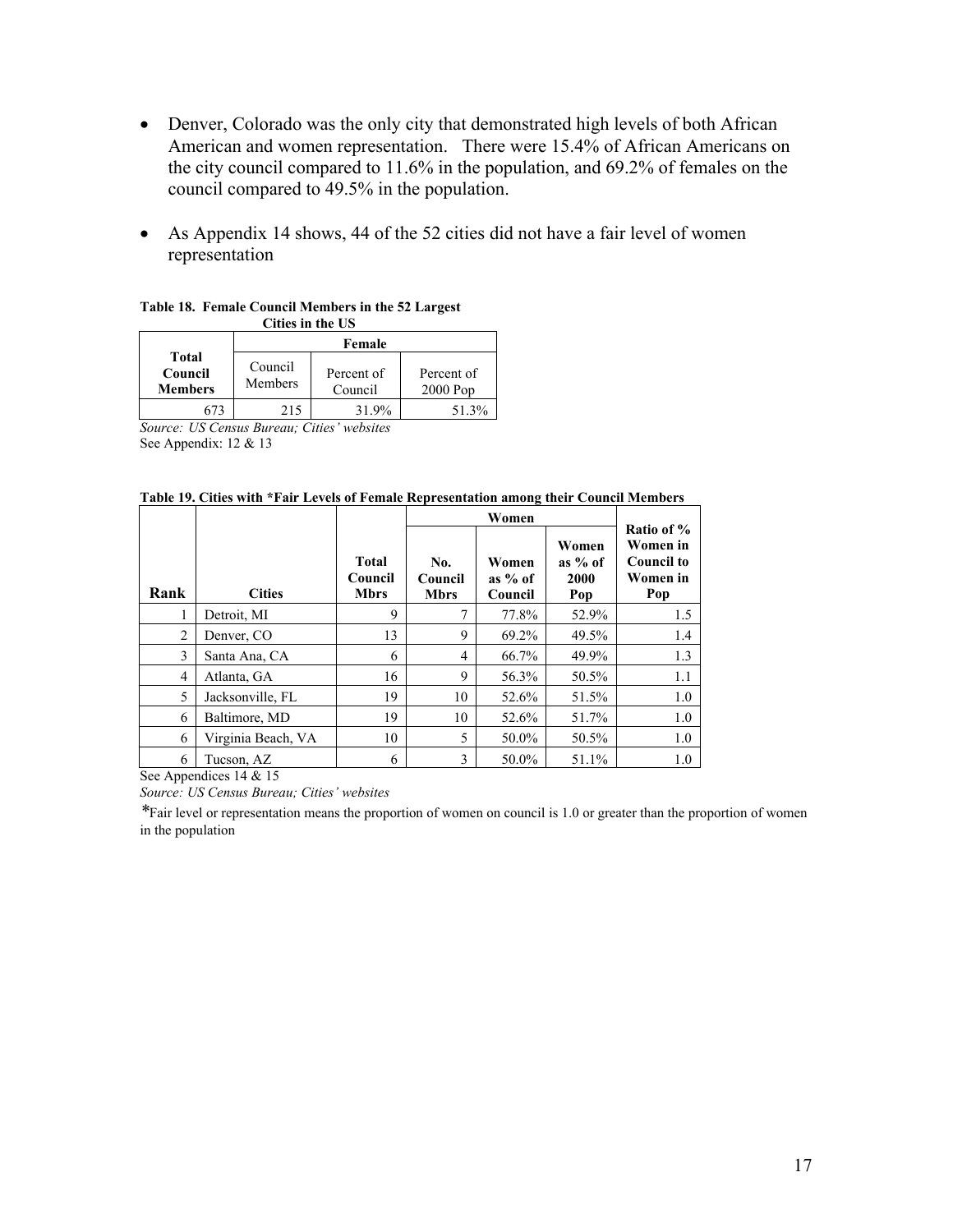### **FACTORS AFFECTING THE REPRESENTATION OF AFRICAN AMERICANS AND WOMEN IN ELECTED OFFICES**

We conducted a literature search of books, electronic journals, local newspapers and websites to identify factors that may affect the number of African Americans and women elected officials. From our literature search we identified a number of factors that impact the representation the groups. These factors include electoral systems, small number of African American and women candidates, inadequate campaign fund, incumbency, runoff elections and city size.

### **Small Number of African American and Women Candidates**

The low percentage of minority and women running for election affects the representation of these groups in elected offices. Bledsoe and Herring strongly believe that the paucity of women candidate is the most serious obstacle to increasing women representation (Bledsoe and Herring, 1990). Newman states that women have made up an extremely low percentage of general election candidates, especially for higher office (Newman, 1995). Furthermore, Newman believes that when women run for office they win as often as men do. Zimmerman and Rule also add that even in open seat elections, which offer the best opportunities for non-incumbent candidates, women often make up a small percentage of the candidates. For example, 32 seats were open in the primaries in the 1998 for the US House. Of these contests women constituted only 17% and 10% of all of the Democratic and Republican primary candidates, respectively (Zimmerman and Rule, 2000). These percentages suggest there is limited opportunity for voters to elect women to represent them in public offices.

## **Campaign Finance**

Inadequate campaign finance is another factor that impacts the number of African Americans and women to elected positions. According to Zimmerman and Rule, candidates running for election usually require large sums of money to finance their campaign, which rely heavily on expensive television and print media. Many of the larger contributors tend to donate money to the probable winners of election, who are often white incumbents. As a consequence challengers rarely come up with enough funds needed to execute an effective campaign against the incumbent. In addition, in the case of a two-year term many incumbents may not separate the fund raising activities from regular activities. Although most states have laws that govern the amount of money that are donated to candidates or expended by them, the laws are typically lax and may involve little more than the release of unaudited campaign receipts.

## **Incumbency**

Another factor which affects the election of women to public offices is the high percentage of incumbents seeking reelection. In fact, Zimmerman and Rule believe that it is the main barrier to equal representation of women in the US congress, state legislature as well as governors (Zimmerman and Rule, 2000). They believe that the vast majority of incumbents are men who tend to run for reelection and usually win. Jody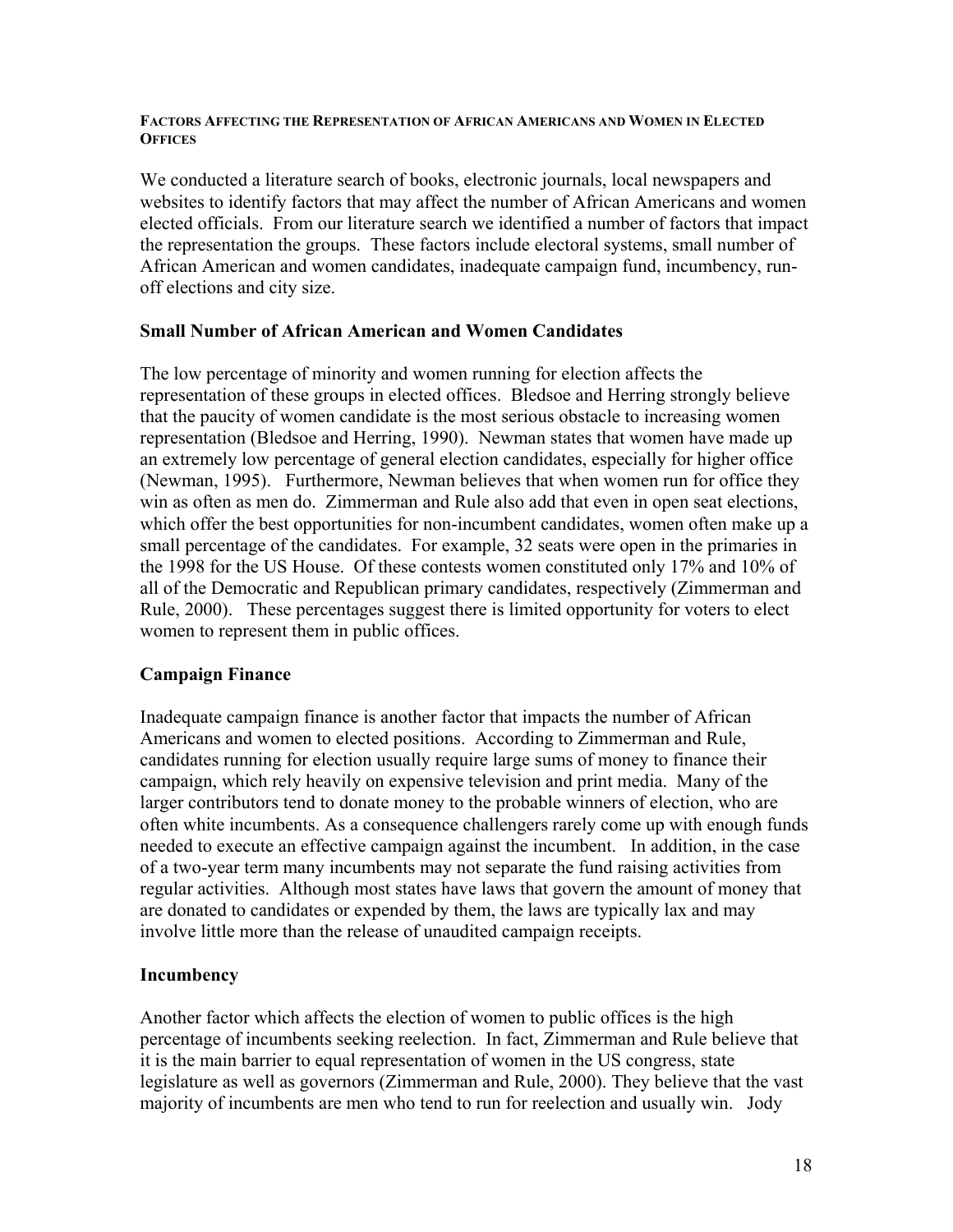Newman in her article 'Women Candidates can Win When They Run' supports the view of Zimmerman and Rule. According to Newman one of the reasons for the perception that women have a harder time winning elections than men is that most incumbents are men, and incumbents by far, win more often than challengers and open seat candidates (Newman, 1995). Furthermore, Newman purports that when comparing men to women running as incumbents, challenger or for an open seat, men had no advantage over women.

A 1994 study conducted by the National Women's Political Caucus (NWPC) on the success of women and men candidates in elections from 1986-1992 show a huge disparity between success rate for incumbents and challengers. The study found that US House members won 95% of their re-election bids (nearly sixteen times as often as challengers); US senators 82% (almost four times as often as challengers); state representatives 94% (more than ten times as often as challengers); state senators 92% (almost eight times as often as challengers) and governors 77% (more than three times as often as challengers). According to the study candidates for open seats (where there is no incumbent) were anywhere from 2 to 9 times as likely to win as a challenger (Newman, 1994).

## **Electoral System**

The electoral system appears to be a major causal factor in the election of racial minorities and women in the US. Many political scientists believe that the commonly used winner-take-all system in the US is unjust because it leaves minorities unrepresented. Steven Hills in his Book 'Fixing Elections' argues that the "Winner-Take-All electoral system is a mug's game that makes losers of us all" (Hill, 2002). This system awards 100% of the representation to a 50.1% majority. According to Hill this principle is archaic and lies at the root of many of our worst, seemingly intractable problems.

A common form of the winner-take-all system is the single-member districts system, by which all members of congress and most members of state legislature as well as local governing bodies are elected. Under the single-member district only one representative is elected in each district. There are varying views on how this system affects different groups. Zimmerman and Rule believe that this method produces representational distortion when votes are spilt by three candidates and a candidate with a minority of the votes is allowed to be elected. Furthermore they claim it limits the opportunity for white and minority women candidates to be elected to state legislatures and the US congress (Zimmerman and Rule, 1994). DeSantis and Renner purport that district elections at the county level do not strongly promote the election of black men to county legislatures, and does not appear to have an impact on the number of women who are elected. Meanwhile, Herrick and Welch explain that the single-member district promotes the election of blacks to office because they tend to be geographically concentrated. According to them, a district with a combined minority population of 65%, would nearly guarantee the election of a black candidate (Zimmerman and Rule, 2000).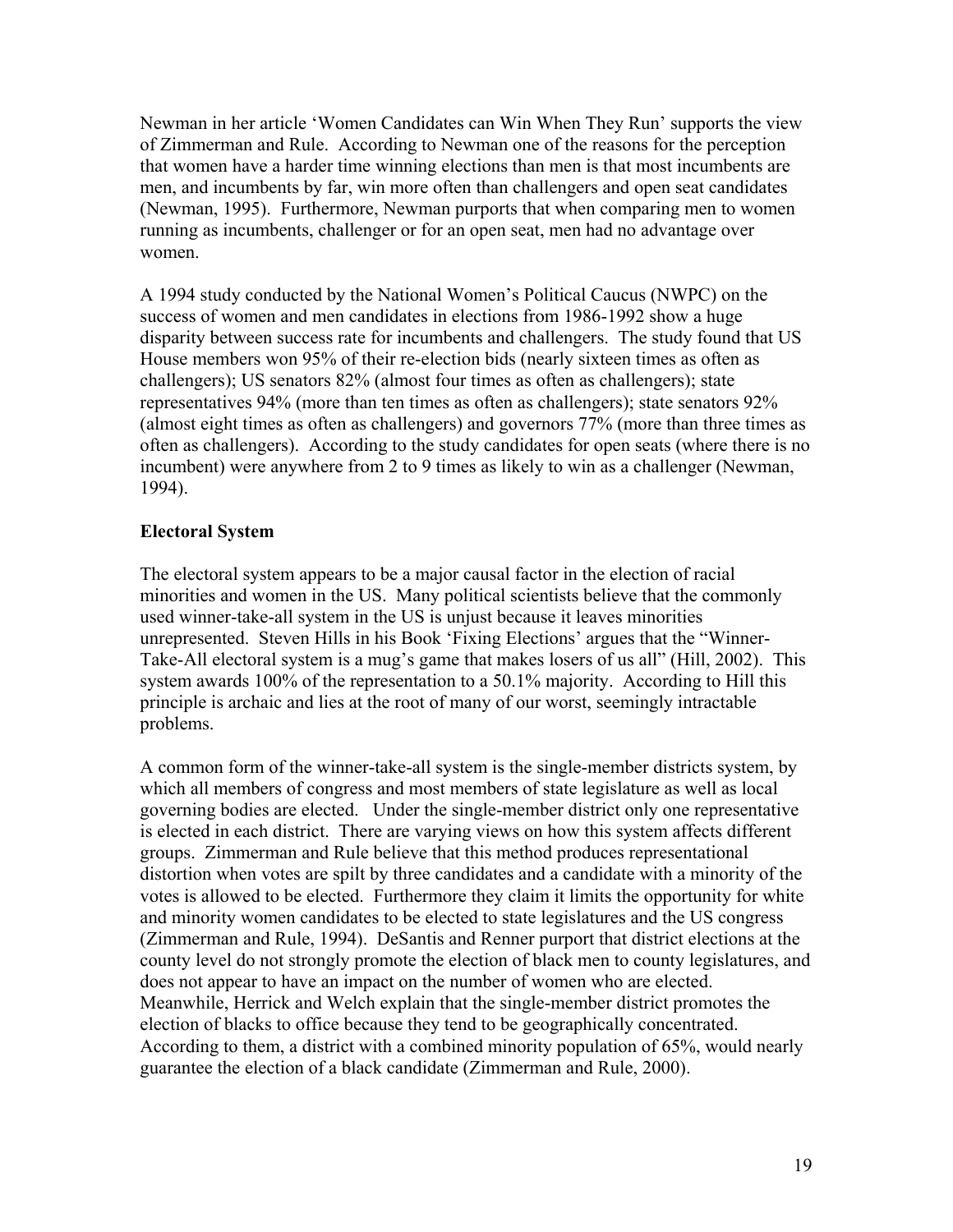These authors however all agree that multi-member districts are more advantageous to the election of black women to city councils and state legislature than single member districts. Zimmerman and Rule for example noted that the percentage of women members of state legislatures nearly double in states that utilize the multimember district system as oppose to the single-member district system.

Another form of the winner-take-all system is the at-Large<sup>2</sup> voting system. According to many, this also impedes the election of blacks, especially male. Zimmerman and Rule purport, that in this system, if whites make up the majority of voters in a county, candidates supported by African Americans tend not to get elected.

## **Run-off Elections**

Another factor that has been suggested to affect the election of racial minorities and women is run-off elections<sup>3</sup>. Bullock and Johnson present mixed evidence on the impact of runoffs on black electoral success. On one hand, they conclude that the presence of a runoff requirement in local elections has no effect on the percentage of city councilors who are African Americans. On the contrary, they claimed that whites were much more likely to win runoffs between black and white candidates in primaries for both state and local offices. Black candidates who led in the first round won only 50% of the time against white candidates, but white candidates who led in the first round won 84% of the runoffs against African American candidates (Bullock and Johnson). Rule and Zimmerman claims that if there is racial polarization in voting, the run-off between a black and white candidate will ensure the election of the white candidate unless blacks make up a majority of the voters. Richie and Caleb of the Center for Voting and Democracy however feel that the success of black candidates in US House primary runoffs in black-majority districts may be linked more to the question of whether blacks or whites are a majority in the primary electorate rather than the demands of winning a runoff election (http://www.fairvote.org)

In terms of the impact on women, Bullock and Johnson suggest that the presence of a runoff requirement generally does not affect the percentage of women in local elections, however the evidence is more mixed for state elections. Furthermore the authors purported that based on a relatively few instances, runoffs have had a clear adverse impact against women candidates in runoffs for the most prestigious offices (Bullock III and Johnson 1992).

## **City Size**

1

Some political scientists claim that the size of the city affects the election of minorities. Bullock III and MacManus state that based on the theory that 'women tend to be found in offices for which there is less prestige, fewer candidates and a steeper path to higher elective office,' they are more likely to be elected in smaller towns where the prestige of

<sup>&</sup>lt;sup>2</sup> All residents vote on all council members

 $3$  Election method where the top two candidates face off in a second round of voting if no candidate wins a majority (lower prescribed threshold) in the first round.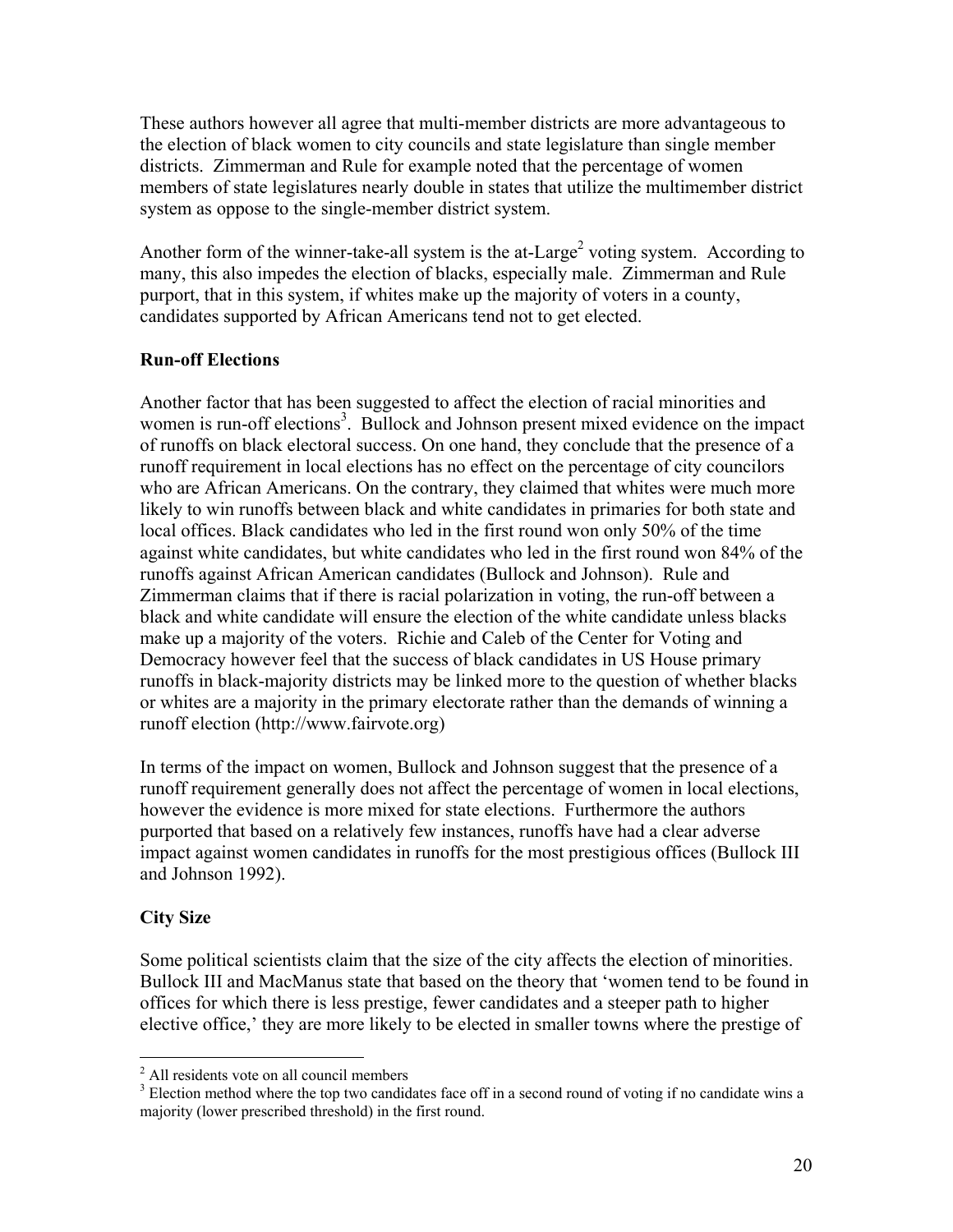the position and the number of candidates competing for the position are lower (Bullock and MacManus, 1991). Furthermore the authors suggest that it might be easier for a relative newcomer to win a seat in a small town than in a larger one where it takes a longer time to develop name recognition and a sizable campaign network.

## **Other factors**

Other factors that were suggested as impacting the election of African Americans and women includes council size, timing of the municipal elections and length of the council term. We were however unable to find any literatures on these.

Further research needs to be done to discover more barriers to the election of African Americans and women to public office as well as to measure the real impact of the barriers on the two groups at different levels of government.

## **Factors Identified through City Survey**

The presence of a winner-take-all type of electoral system does not appear to hinder the election of African Americans and women to city council as most of the responding cities (7 out of 10) indicated they have no form of proportional representation.

The high number of incumbent re-election also does not appear to be a major factor limiting the number of elected African Americans and women in the cities that responded. Three of the 10 cities– New York, Denver and Baltimore indicated that they have had very high rates of incumbent re-election in the past, while the other seven cities claimed that the presence of term limits for council members dissipates the barrier of high incumbent re-election, hence African Americans and women have more opportunity to participate in open-seat elections.

In terms of the number of African American candidates, the response was also varied. Two cities (Denver and New York) indicated that an impressive number of African Americans do run for public offices. Denver reported that in its last election (1999) 7 of the 31 candidates (23%) that ran for council positions were black. This percentage exceeds the proportion of blacks on the population (11.6%). In addition, 4 of the 31 candidates (12.9%) running for city council were Hispanics. Furthermore, in the 1999 election, there were 3 African Americans among the 4 candidates running in the mayoral race. The spokesperson of the Denver city council, however, could not identify reasons for the high percentage of African American candidates. The city of New York did not provide supporting data. The other 8 cities indicated that not many African Americans run for election. However, all of the cities with fair representation of women indicated that there is a substantial amount of women candidates.

The majority of cities (6) claim they do not have a problem with inadequate campaign finance for African Americans and women. In fact, New York claims it has the best campaign finance formula in the U.S. For every dollar raised by a candidate the city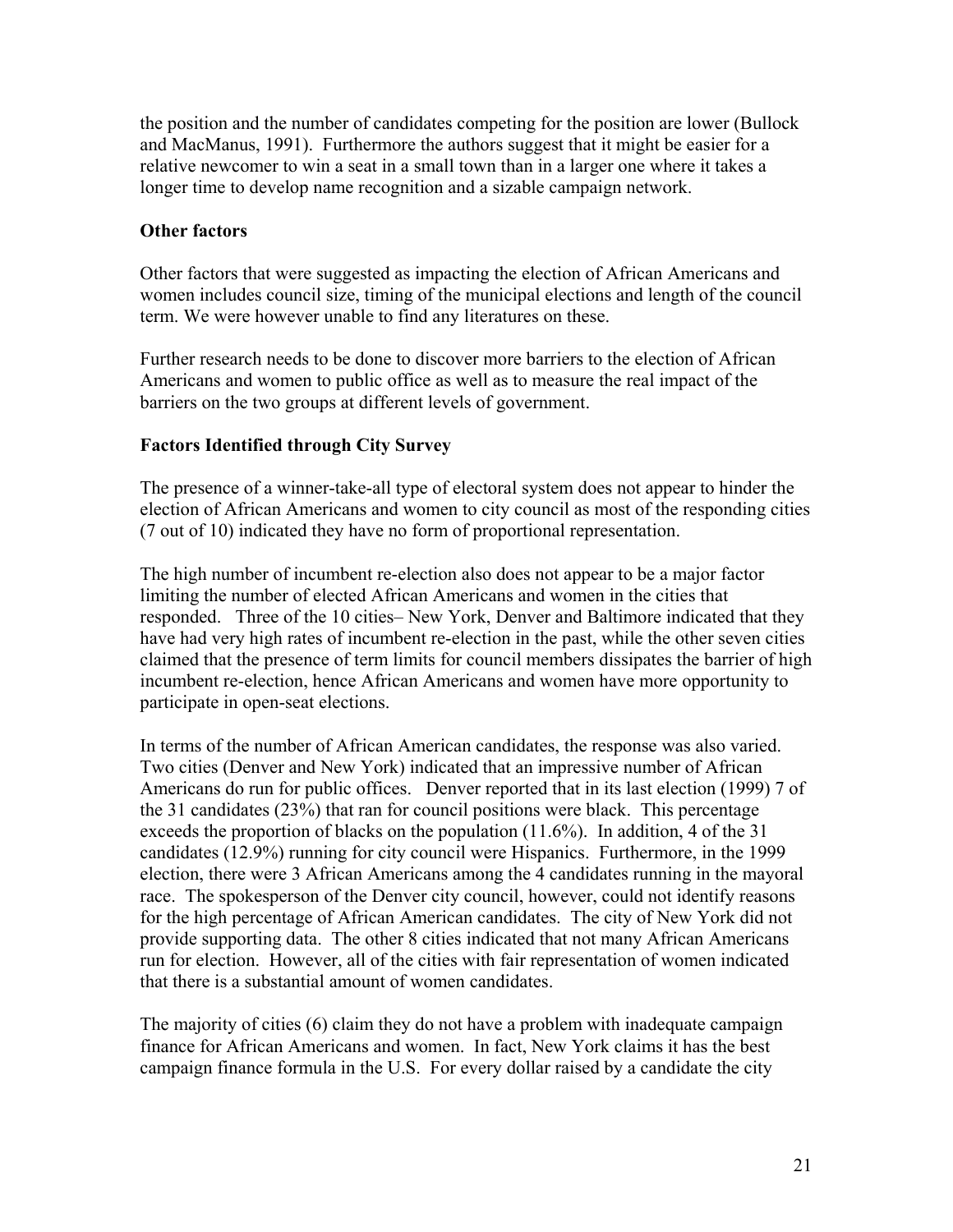gives four dollars. This formula according to Lupe Todd, City council spokesperson, allows more minorities to run for public offices.

Although 5 of the 10 cities that responded have run-off elections, they claim it does not appear to play a role in the election of African Americans and women.

In terms of other factors, 2 cities (Dallas and New York) mentioned that the number of single member voting districts is the most important factor influencing the election of minorities to their city councils. These cities indicated that since the number of districts increased, the representation of African Americans elected to their city council has also increased. Currently, Dallas has 14 single member districts while New York has 51.

Colorado Springs indicated that the presence of their city-wide integrated diversity program encourages the election of African Americans and women to public offices.

Denver, which had a fair level of both African Americans and women on the city council noted that the council staff positions provided the impetus for many women to run for public office. According to John Bennett of the Denver City Council, candidates who have worked as council staff have the advantage of knowing their constituents for years and the issues that face. Currently 4 of the council members were once council aids. Twenty-one of the 23 council staff members are women.

### **LOCAL AND NATIONAL PROGRAMS THAT ENCOURAGE AND PREPARE AFRICAN AMERICANS AND WOMEN TO RUN FOR PUBLIC OFFICE**

## **Local Programs**

*Program for Emerging Leaders in Public Affairs* The programs is being developed by CORO Center for Civic Leadership and funded by Heinz Endowments and R.K Mellon Foundation. The mission of the Emerging Leaders in Public Affairs program is to position participants for increased involvement in the electoral process as ethical and effective candidates, campaign staffers, board members, appointees or community advocates. This two-month training initiative targets 3 main groups - women, minorities and youths (between ages 21 and 40) in the Pittsburgh region, and will be limited to 25 participants. According to a spokesperson of CORO, the program is schedule to begin in April 2003

The goals of the program are to;

- Have a more diverse pool of local political leaders
- Prepare and train budding leaders to be effective and ethical candidates, office holders and appointees and advocates.
- Present fundamental components of running a successful campaign
- Emphasize strategic thinking to facilitate professional objectives in political environments
- Develop emerging leadership to have greater impact upon the local electoral process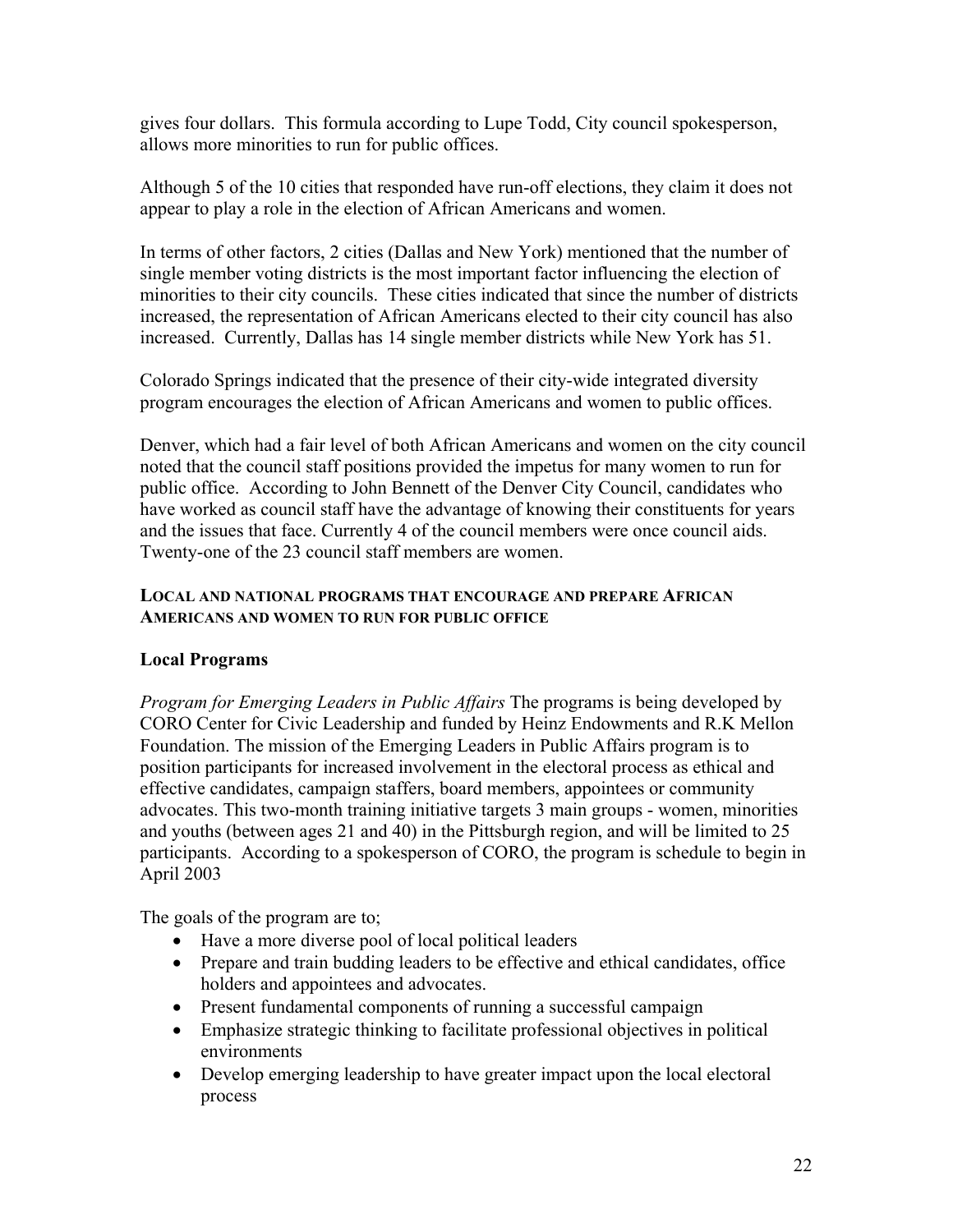The program would focus on the areas of strategic thinking, civic leadership, networking, public speaking, consensus-building, individual leadership development problem-solving, boards and commissions and effective fundraising and campaigning.

*Institute for Public Leadership* This is an initiative co-sponsored by the YWCA and the Institute for Women in Politics at Chatham College. The mission of the program is to increase the number of women in Pennsylvania who are in public leadership. The program will be held on April  $5<sup>th</sup>$  and  $6<sup>th</sup>$  2003 at the Chatham College. According to a spokesperson of program the organizers would like it to be an annual event.

The goals of the program are:

- Educate women on issues they need to be affair of before running for office
- Provide interested female candidates with the tools such as fundraising, networking opportunities that are necessary to engage in an effective campaign.

*Winning with Women in Pennsylvania* This program was initiated by the Republican Party to enhance the role of women in Pennsylvania politics, government and public policy. The statewide effort is part of a national program coordinated by the Republican National Committee.

The Winning with Women in Pennsylvania program has 3 main goals:

- To increase the role of Republican women in the political process in Pennsylvania through various capacity building programs and services;
- To establish an interactive network of Republican women to work toward eliminating the gender gap; and,
- To create an open-dialogue with women and leaders at the local, state and national level in order to effectively serve the needs of women and to advance the Party (www.pagop.org).

One of the strategies of the program is the establishment of the Anne Anstine Excellence in Public Service Series, a statewide training program that prepares women for greater political involvement.

## **National Programs**

*Early Money Is Like Yeast* (EMILY's List), This is a large grassroot political network, that raise campaign contributions for Democratic women running for the House, the Senate and for governor; help women candidates build strong, winning campaigns; and help mobilize women voters. There are two types of training programs-1) that provides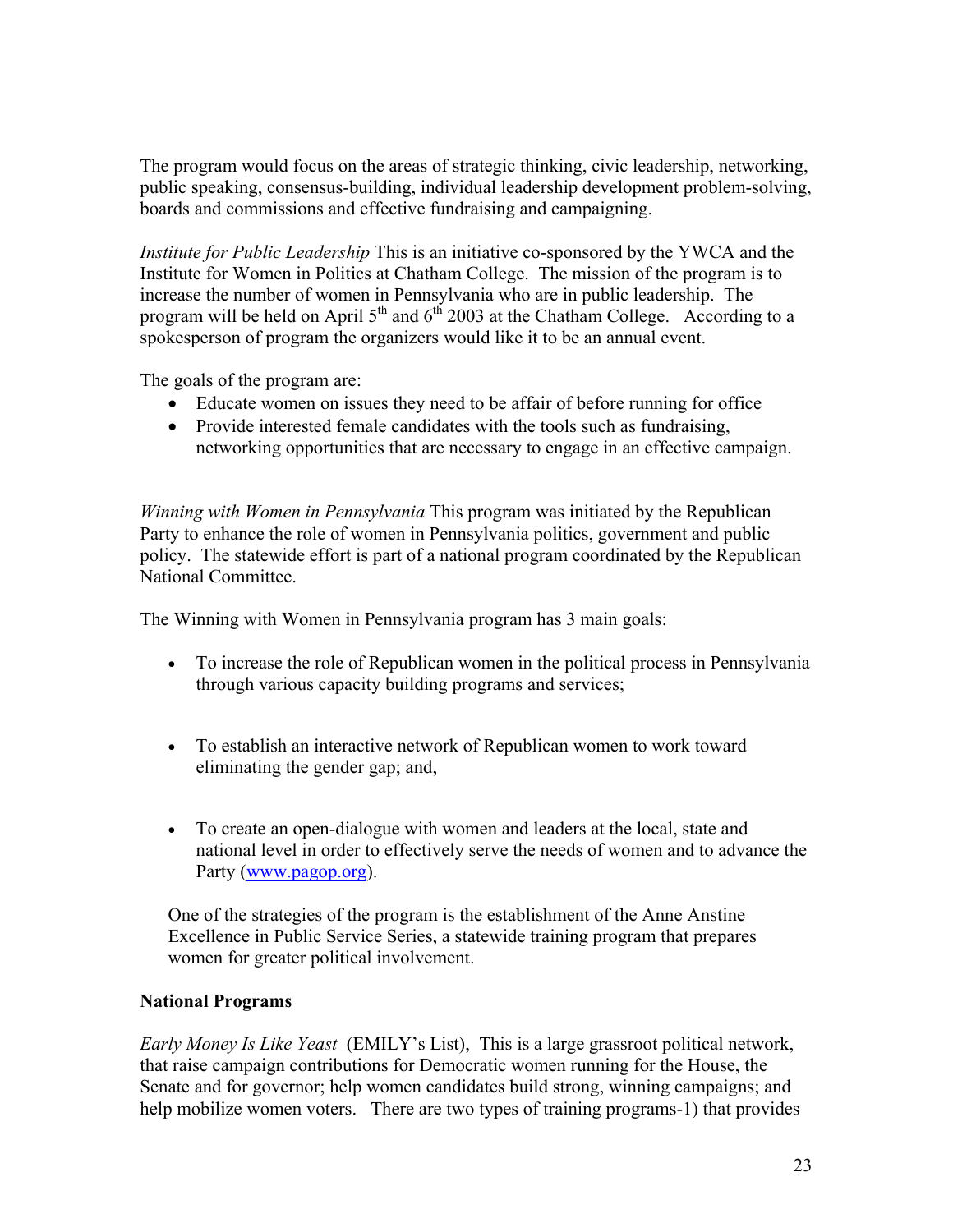campaign workers with the essential tools needed to execute an effective campaign and 2) that trains women who are interested in running for US and state legislative positions. According to a spokesperson of EMILY"S List, no such training has yet been held in Pennsylvania.

In terms of its success, in the nine elections since EMILY's List began, they have helped elect 11 Democratic women senators, 54 congresswomen and seven governors. Prior to its establishment, no Democratic woman had ever been elected to the U.S. Senate in her own right, no woman had ever been elected governor of a large state, and the number of Democratic women in the U.S. House was on the decline. EMILY's List has become the largest financial resource for minority women seeking federal office. Almost one-third of the women EMILY's List has helped to elect have been women of color.

In the 2002 elections, 71,000 EMILY's List members contributed nearly \$9.4 million directly to pro-choice Democratic women running for the Senate, the House and governor.

*Ready to Run* This program was established on 1998 to encourage women in New Jersey to seek public office. It is a joint project of the Center for American Women and Politics and the Institute for Women's Leadership. This one-day, yearly program has 7 different focus areas:

- Positioning Yourself for Public Office
- Putting Your Campaign Together
- Raising Money for Campaigns
- Media Strategy for New Jersey Candidates
- Running as an outsider or Challenger
- Appointive Office: How to Position Yourself and What to Expect from the process
- Conquering the Camera

A spokesperson of the program, Amy Bain, the organizers of the Ready to Run are now looking to expand the program to other states that have under representation of minority and women among elected officials.

In terms of the success of the program, Amy Bain states that the program has so far been successful as many women who participated in the program have gone on to win legislative, mayoral and cit council races. The spokesperson was however unable to provide concrete data.

## **RECOMMENDATIONS**

Based on the findings of the paper, we recommend the following specific actions for increasing African American and women representation among elected officials in the Pittsburgh region:

1. To increase the number of African American and women candidates, local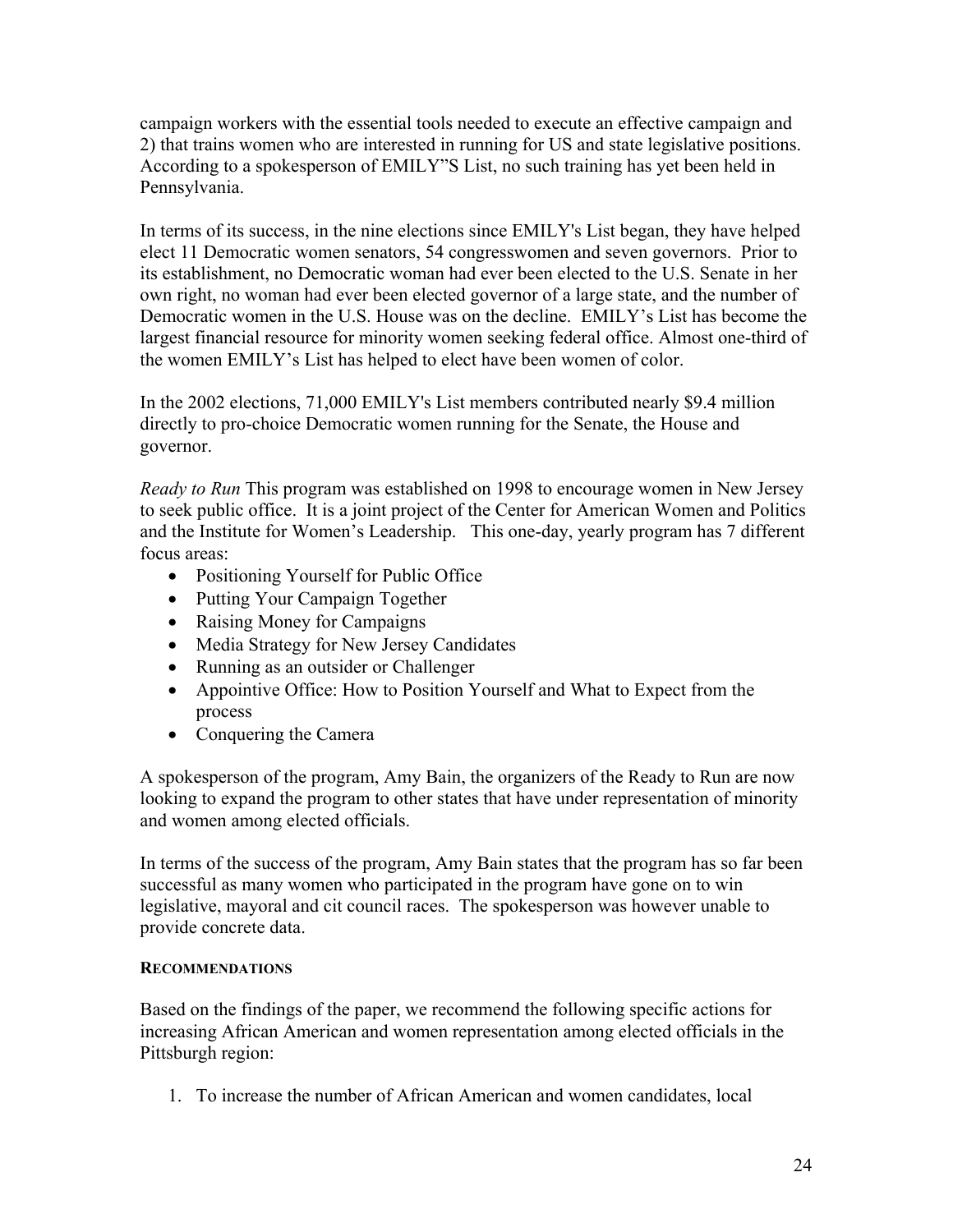organizations that help minorities and women run for elected office should:

- a. Create and maintain a directory of minorities and women qualified for and interested in staff positions with elected officials, encourage local elected officials to have these people as staff, and encourage minority and women staff to run for public office.
- b. Create a directory of all local programs to help minorities and women run for public office.
- 2. To increase the number of African American and women candidates, local and state political parties should:
	- b. Appoint more minorities and women as ward chairpersons and as members and heads of political party committees.
	- c. Commit to having their lists of candidates reflect the racial and gender diversity in the population.
- 3. As a solution to the campaign finance problem, we recommend consideration of laws that provide for the public financing of election campaigns.
- 4. In dealing with the factor of high incumbent reelection, we recommend the continual mobilization of resources such as money, voter turnout and favorable media coverage for African American and women candidates
- 5. Regarding the barrier of electoral system, we recommend consideration of an alternative system such as proportional representation, which would result in more African Americans and women being elected to public offices.
- 6. No solution was identified to deal with the barriers posed by run-off elections and city size.

## **REFERENCES**

Bledsoe, Timothy and Mary Herring. "Victims of Circumstances: Women in Pursuit of Political Office." *American Political Science Review, 1990* 

Bullock, Charles and Loch K Johnson. "Runoff elections in the United States". Chapel Hill 1992

Bullock Charles and Susan Mac Manus "Municipal Electoral Structure and the Election of Council women."*Journal of Politics,* February 1991.

Hill, Steven. "Fixing Elections: The Failure of America's Winner Take All Politics." New York 2002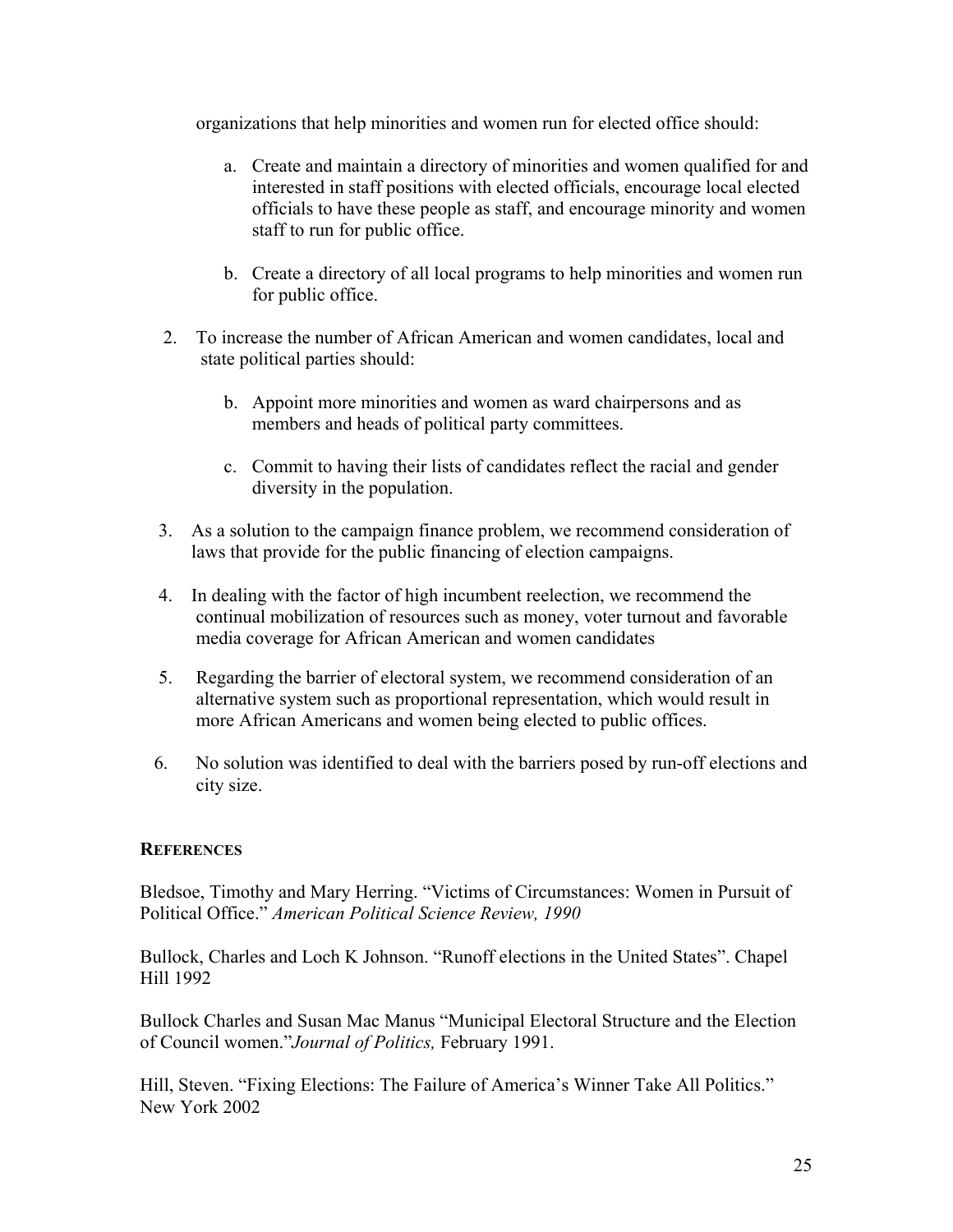Richie Rob, and Steven Hill. "Redistricting abuses voter trust" Christian *Science Monitor,* January 7, 2002

Rule, Wilma and Joseph Zimmerman. "Electoral Systems in Comparative Perspective: Their Impact on Women and Minorities" 1994

Welch, Susan "The Impact of At-Large Elections on the Representation of Blacks and Hispanic." *Journal of Politics,* November 1990, pp. 1050-76

Zimmerman, Joseph and Wilma Rule. "The US House of Representatives: Reform or Rebuild?" 2000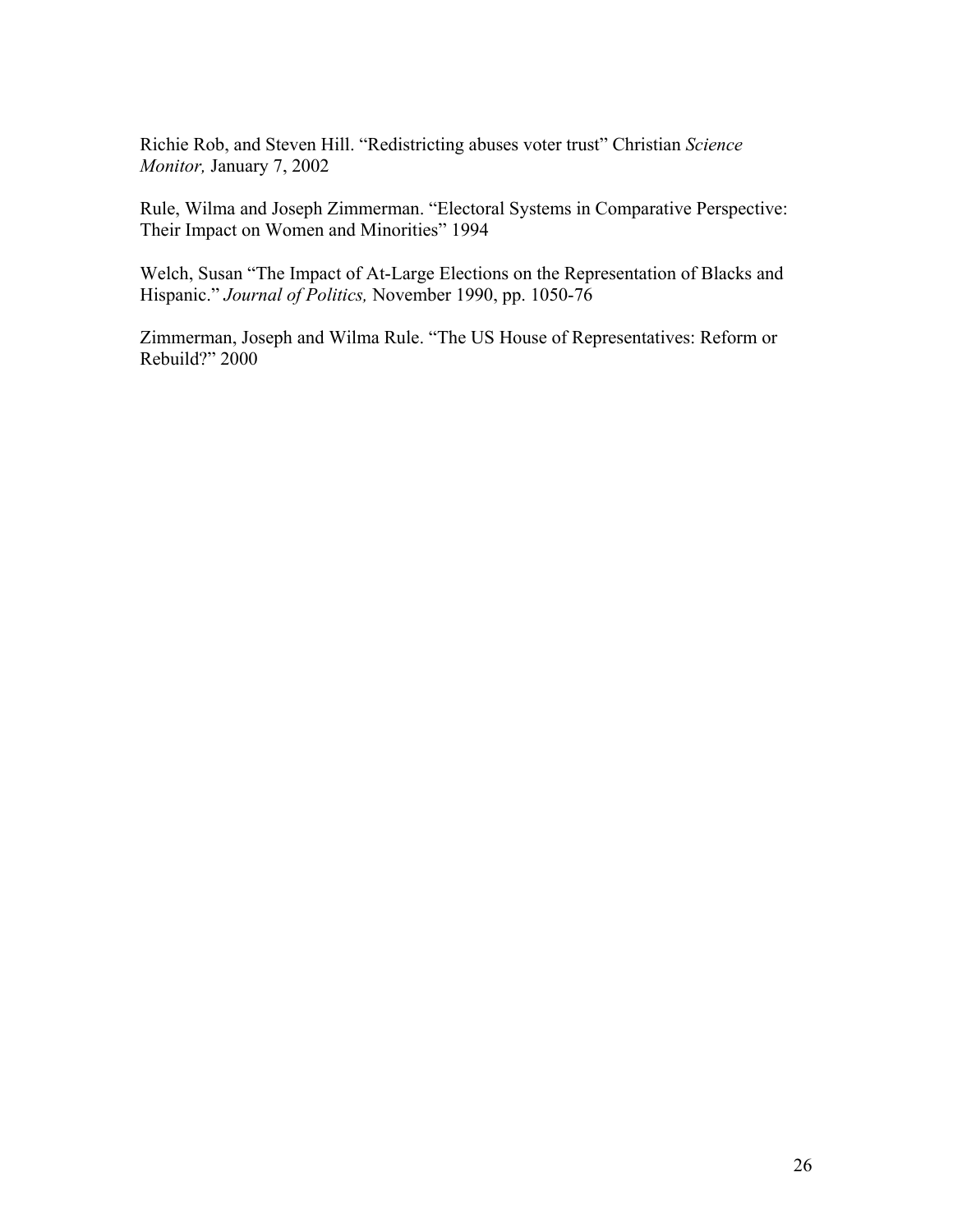| <b>County</b> | <b>Total Number of</b><br><b>Municipalities</b> | <b>Number of</b><br><b>Municipalities</b><br><b>Contacted</b> |
|---------------|-------------------------------------------------|---------------------------------------------------------------|
| Allegheny     | 130                                             | 115                                                           |
| <b>Beaver</b> | 54                                              | 52                                                            |
| <b>Butler</b> | 57                                              | 57                                                            |
| Fayette       | 43                                              | 32                                                            |
| Washington    | 67                                              | 54                                                            |
| Westmoreland  | 65                                              | 53                                                            |
| <b>Total</b>  | 416                                             | 363                                                           |

## **Appendix 1: Number of Municipalities in the Pittsburgh MSA, 2002**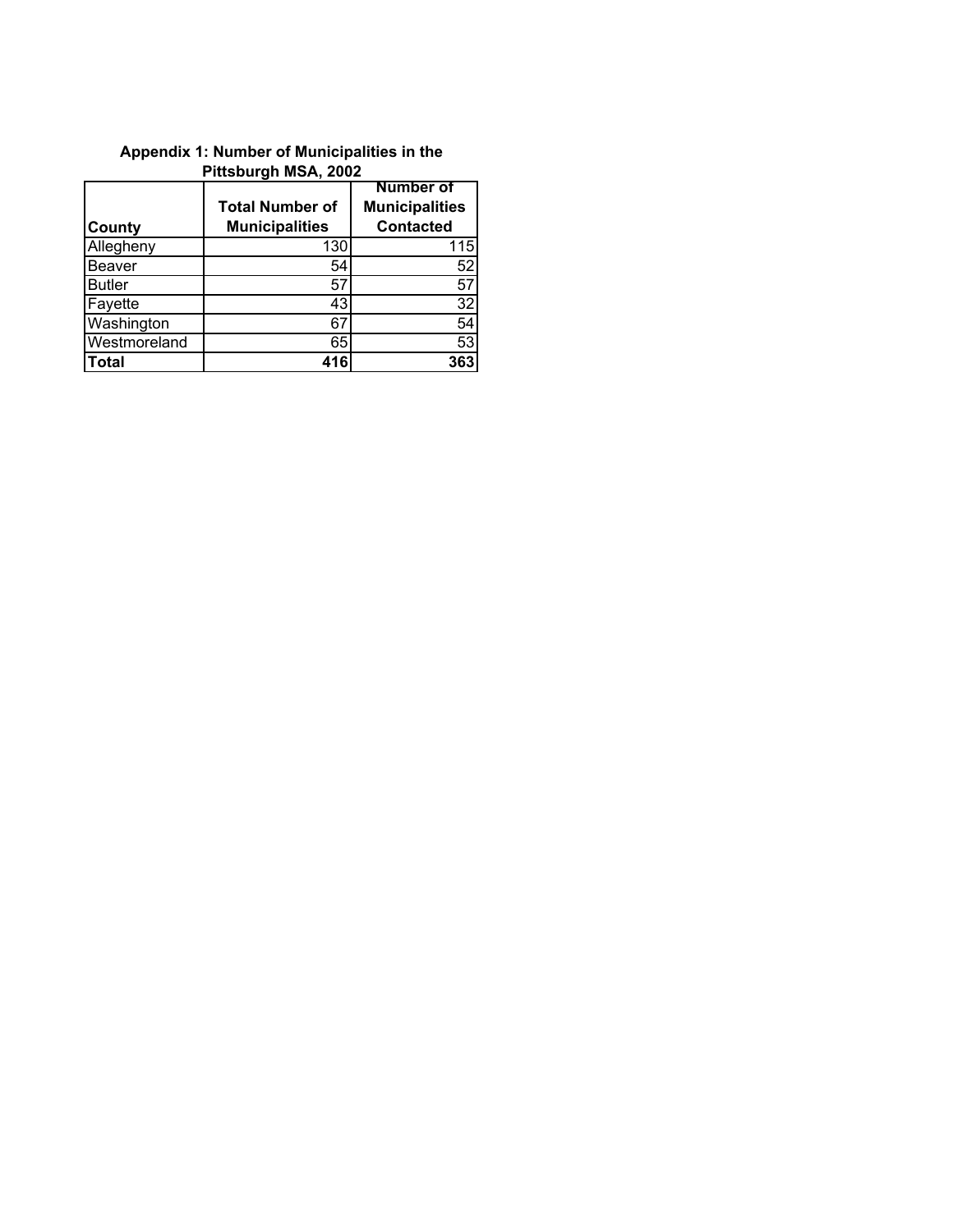## **Appendix 2. Cities with High Levels of African American and Women Elected Officials**

| <b>Cities</b>                        | <b>Contact Number</b> |  |  |  |
|--------------------------------------|-----------------------|--|--|--|
| High African American Representation |                       |  |  |  |
| Las Vegas, NV                        | 702-229-6405          |  |  |  |
| San Jose, CA                         | 408-277-4000          |  |  |  |
| Phoenix, AZ                          | 602-262-7777          |  |  |  |
| Los Angeles, CA                      | 213-485-331           |  |  |  |
| Colorado Springs, CO                 | 719-385-2489          |  |  |  |
| Columbus, OH                         | 614-645-8580          |  |  |  |
| Austin, TX                           | 512-974-2266          |  |  |  |
| Sacramento, CA                       | 916-264-5407          |  |  |  |
| San Diego, CA                        | 619-533-4045          |  |  |  |
| San Antonio, TX                      | 210-207-7253          |  |  |  |
| Wichita, KA                          | 316-268-4331          |  |  |  |
| Denver, CO                           | 720-865-9534          |  |  |  |
| New York, NY                         | 212-788-7100          |  |  |  |
| Fort Worth, TX                       | 817-871-8805          |  |  |  |
| Seattle, WA                          | 206-684-888           |  |  |  |
| San Francisco, CA                    | 415-554-6141          |  |  |  |
| Dallas, TX                           | 214-671-0512          |  |  |  |
| Kansas City, MO                      | 816-513-1368          |  |  |  |
| Chicago, IL                          | 312-744-6805          |  |  |  |
| Omaha, NE                            | 402-444-5520          |  |  |  |
| <b>High Women Representation</b>     |                       |  |  |  |
| Detroit, MI                          | 313-224-3443          |  |  |  |
| Denver, CO                           | 720-865-9534          |  |  |  |
| Santa Ana, CA                        | 714-647-6900          |  |  |  |
| Atlanta, GA                          | 404-330-6100          |  |  |  |
| Baltimore, MD                        | 410-396-4804          |  |  |  |
| Virginia Beach, VA                   | 757-427-4581          |  |  |  |
| Tucson, AZ                           | 520-791-4213          |  |  |  |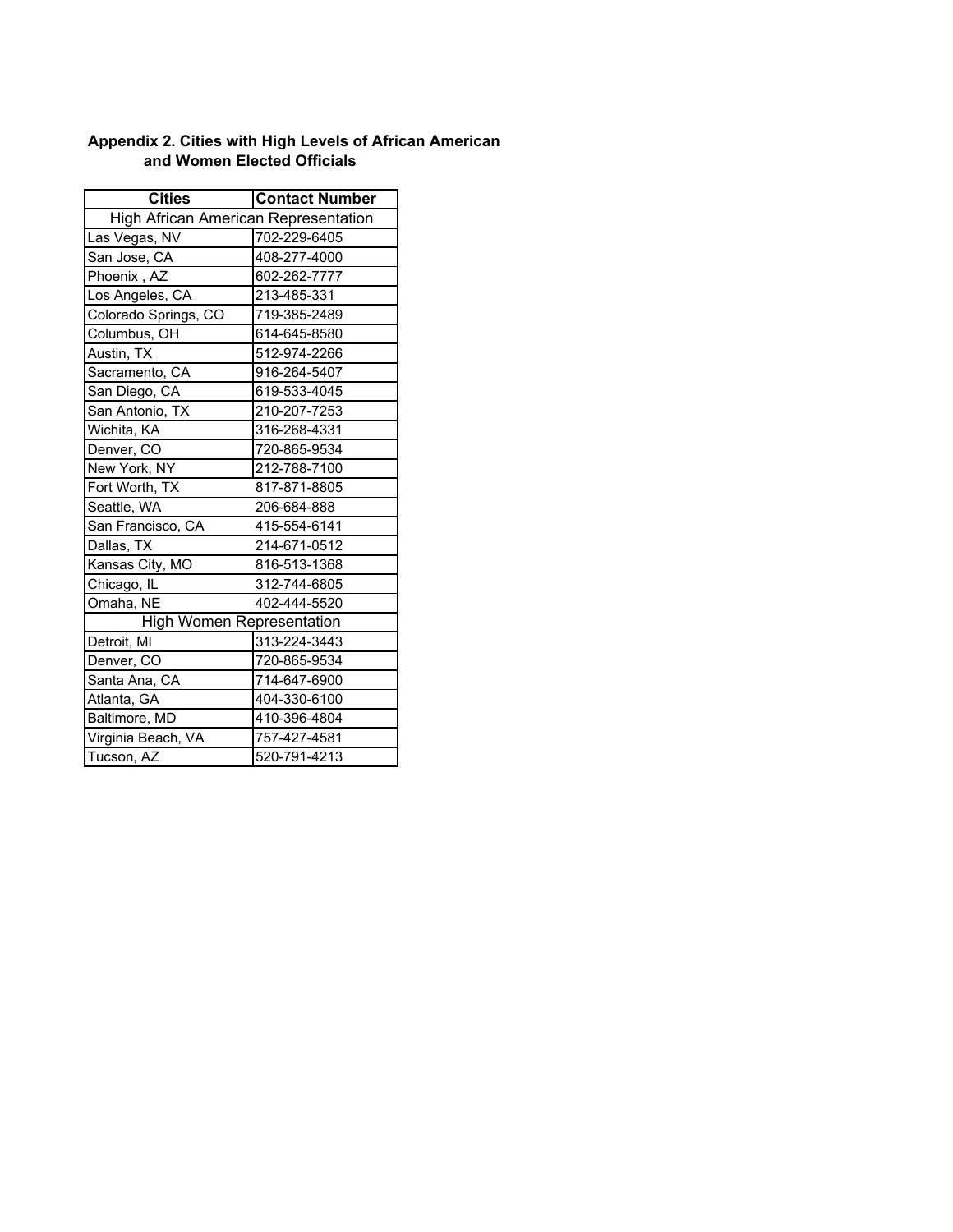|                                         |               |               | <b>African American</b> |              |              |                      |
|-----------------------------------------|---------------|---------------|-------------------------|--------------|--------------|----------------------|
|                                         |               |               |                         |              |              | Ratio of %           |
|                                         |               |               |                         |              |              | <b>Blacks as</b>     |
|                                         |               | <b>Total</b>  |                         | As % of      | As % of      | mayors to %          |
| <b>City &amp; Borough</b>               | County        | <b>Number</b> | Number                  | <b>Mayor</b> | Pop          | <b>Blacks in Pop</b> |
| Aliquippa City                          | Beaver        |               | 0                       | 0.0%         | 35.5%        | 0.0                  |
| Ambridge Boro                           | Beaver        | 1             | 0                       | 0.0%         | 11.4%        | 0.0                  |
| <b>Arnold City</b>                      | Westmoreland  | 1             | 0                       | 0.0%         | 12.8%        | 0.0                  |
| <b>Aspinwall Boro</b>                   | Allegheny     | 1             | 0                       | 0.0%         | 0.3%         | 0.0                  |
| Avalon Boro                             | Allegheny     | 1             | 0                       | 0.0%         | 4.9%         | $0.0\,$              |
| Avonmore Boro                           | Westmoreland  | 1             | 0                       | 0.0%         | 1.2%         | 0.0                  |
| Baden Boro                              | Beaver        | 1             | 0                       | 0.0%         | 0.7%         | $0.0\,$              |
| <b>Baldwin Boro</b>                     | Allegheny     | 1             | 0                       | 0.0%         | 2.4%         | 0.0                  |
| <b>Beallsville Boro</b>                 | Washington    | 1             | 0                       | 0.0%         | 0.8%         | 0.0                  |
| <b>Beaver Falls City</b>                | Beaver        | 1             | 0                       | 0.0%         | 17.5%        | 0.0                  |
| <b>Bellevue Boro</b>                    | Allegheny     | 1             | 0                       | 0.0%         | 4.4%         | 0.0                  |
| <b>Bethel Park Boro</b>                 | Allegheny     | 1             | 0                       | 0.0%         | 1.0%         | 0.0                  |
| <b>Big Beaver Boro</b>                  | Beaver        | 1             | 0                       | 0.0%         | 0.7%         | $0.0\,$              |
| <b>Blawnox Boro</b>                     | Allegheny     | 1             | 0                       | 0.0%         | 1.0%         | 0.0                  |
| <b>Brackenridge Boro</b>                | Allegheny     | 1             | 0                       | 0.0%         | 3.4%         | 0.0                  |
| <b>Butler City</b>                      | <b>Butler</b> | 1             | 0                       | 0.0%         | 2.2%         | 0.0                  |
| Carnegie Boro                           | Allegheny     | 1             | 0                       | 0.0%         | 5.6%         | 0.0                  |
| Castle Shanon Boro                      | Allegheny     | 1             | 0                       | 0.0%         | 1.3%         | $0.0\,$              |
| Centerville Boro                        | Washington    | 1             | 0                       | 0.0%         | 0.2%         | 0.0                  |
| Cheswick Boro                           | Allegheny     | 1             | 0                       | 0.0%         | 0.3%         | 0.0                  |
| Churchill Boro                          | Allegheny     | 1             | 0                       | 0.0%         | 8.4%         | 0.0                  |
| Clairton City                           | Allegheny     | 1             | 0                       | 0.0%         | 28.3%        | 0.0                  |
| Cokeburgh Boro                          | Washington    | 1             | 0                       | 0.0%         | 0.0%         | 0.0                  |
| Connellsville City                      | Fayette       | 1             | 0                       | 0.0%         | 3.9%         | 0.0                  |
| Connoquenessing Boro                    | <b>Butler</b> | 1             | 0                       | 0.0%         | 0.2%         | 0.0                  |
| Conway Boro                             | Beaver        | 1             | 0                       | 0.0%         | 1.3%         | 0.0                  |
| Coraopolis Boro                         | Allegheny     | 1             | 0                       | 0.0%         | 12.4%        | 0.0                  |
| Deemston Boro                           | Washington    | 1             | 0                       | 0.0%         | 0.4%         | 0.0                  |
| Delmont Boro                            | Westmoreland  | 1             | 0                       | 0.0%         | 0.5%         | $0.0\,$              |
| Donara Boro                             | Washington    | 1             | 0                       | 0.0%         | 14.8%        | 0.0                  |
| Dravosburg Boro                         | Allegheny     | 1             | 0                       | 0.0%         | 0.5%         | 0.0                  |
| Duquesne City                           | Allegheny     | 1             | 0                       | 0.0%         | 47.7%        | $0.0\,$              |
| East McKeesport Boro                    | Allegheny     | 1             | 0                       | 0.0%         | 2.9%         | 0.0                  |
| East Rochester Boro                     | Beaver        | 1             | 0                       | 0.0%         | 3.4%         | 0.0                  |
| Economy Boro                            | Beaver        | 1             | 0                       | 0.0%         | 0.7%         | 0.0                  |
| Edgewood Boro                           | Allegheny     | 1             | $\pmb{0}$               | 0.0%         | 7.9%         | 0.0                  |
| Edgeworth Boro                          | Allegheny     | 1             | $\pmb{0}$               | 0.0%         | 2.0%         | 0.0                  |
| Emsworth Boro                           | Allegheny     | 1             | $\pmb{0}$               | 0.0%         | 3.6%         | 0.0                  |
| Etna Boro                               | Allegheny     | 1             | 0                       | 0.0%         | 0.8%         | 0.0                  |
| Finleyville Boro                        | Washington    | 1             | $\pmb{0}$               | 0.0%         | 5.9%         |                      |
|                                         | Allegheny     | 1             | $\pmb{0}$               | 0.0%         |              | 0.0<br>0.0           |
| Forest Hills Boro<br>Franklin Park Boro | Allegheny     | 1             | $\overline{0}$          | 0.0%         | 3.0%<br>1.0% | $0.0\,$              |
| Greensburgh City                        | Westmoreland  | 1             | $\pmb{0}$               |              |              |                      |
|                                         | <b>Butler</b> | $\mathbf 1$   | $\overline{0}$          | 0.0%         | 3.9%         | 0.0                  |
| Harmony Boro                            |               |               |                         | 0.0%         | 0.5%         | 0.0                  |

## **Appendix 3. African American Mayors in the Pittsburgh Area\***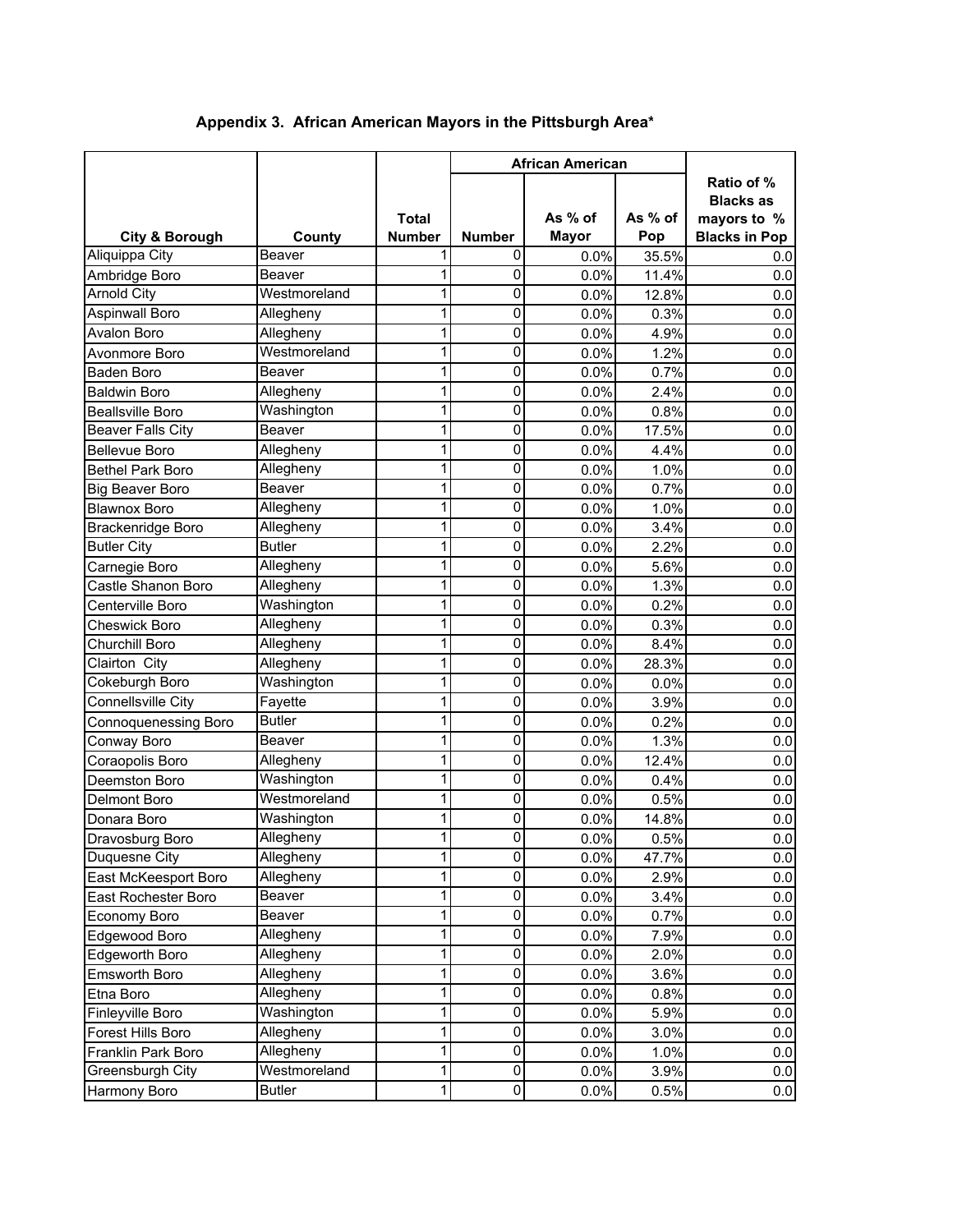| Heildelberg Boro         | Allegheny     | 1 | $\overline{0}$          | 0.0% | 1.0%  | 0.0 |
|--------------------------|---------------|---|-------------------------|------|-------|-----|
| Homestead Boro           | Allegheny     | 1 | 0                       | 0.0% | 51.3% | 0.0 |
| Ingram Boro              | Allegheny     | 1 | 0                       | 0.0% | 3.1%  | 0.0 |
| Jeannette City           | Westmoreland  | 1 | 0                       | 0.0% | 5.2%  | 0.0 |
| Leetsdale Boro           | Allegheny     | 1 | 0                       | 0.0% | 7.3%  | 0.0 |
| Lincoln Boro             | Allegheny     | 1 | 0                       | 0.0% | 0.7%  | 0.0 |
| Lower Burrell City       | Westmoreland  | 1 | 0                       | 0.0% | 0.9%  | 0.0 |
| Marianna Boro            | Washington    | 1 | 0                       | 0.0% | 8.8%  | 0.0 |
| Masontown Boro           | Fayette       | 1 | 0                       | 0.0% | 5.6%  | 0.0 |
| Mc Donald Boro           | Allegheny     | 1 | 0                       | 0.0% | 6.3%  | 0.0 |
| Mc Kees Rock Boro        | Allegheny     | 1 | $\mathbf 0$             | 0.0% | 14.1% | 0.0 |
| Mckeesport City          | Allegheny     | 1 | $\pmb{0}$               | 0.0% | 24.5% | 0.0 |
| Midland Boro             | Beaver        | 1 | $\overline{0}$          | 0.0% | 20.8% | 0.0 |
| Midway Boro              | Washington    | 1 | 0                       | 0.0% | 0.5%  | 0.0 |
| Millvale Boro            | Allegheny     | 1 | 0                       | 0.0% | 1.0%  | 0.0 |
| Monessen City            | Westmoreland  | 1 | 0                       | 0.0% | 14.0% | 0.0 |
| Monongahela City         | Washington    | 1 | 0                       | 0.0% | 3.3%  | 0.0 |
| Muni of Penn Hills       | Allegheny     | 1 | 0                       | 0.0% | 24.2% | 0.0 |
| Murrysville Boro         | Westmoreland  | 1 | 0                       | 0.0% | 0.6%  | 0.0 |
| New Kensington City      | Westmoreland  | 1 | 0                       | 0.0% | 9.8%  | 0.0 |
| New Stanton Boro         | Westmoreland  | 1 | 0                       | 0.0% | 1.9%  | 0.0 |
| <b>Newell Boro</b>       | Fayette       | 1 | 0                       | 0.0% | 0.2%  | 0.0 |
| North Belle Vernon Boro  | Westmoreland  | 1 | 0                       | 0.0% | 1.3%  | 0.0 |
| North Irwin Boro         | Westmoreland  | 1 | $\mathbf 0$             | 0.0% | 0.1%  | 0.0 |
| Oakdale Boro             | Allegheny     | 1 | $\mathbf 0$             | 0.0% | 0.9%  | 0.0 |
| Oakmont Boro             | Allegheny     | 1 | $\overline{0}$          | 0.0% | 0.9%  | 0.0 |
| Ohioville Boro           | Beaver        | 1 | 0                       | 0.0% | 2.0%  | 0.0 |
| Pitcairn Boro            | Allegheny     | 1 | 0                       | 0.0% | 0.4%  | 0.0 |
| Pittsburgh City          | Allegheny     | 1 | 0                       | 0.0% | 27.1% | 0.0 |
| Pleasant Hills Boro      | Allegheny     | 1 | 0                       | 0.0% | 1.3%  | 0.0 |
| Saxonburg Boro           | <b>Butler</b> | 1 | 0                       | 0.0% | 0.2%  | 0.0 |
| Scottdale Boro           | Westmoreland  | 1 | 0                       | 0.0% | 1.1%  | 0.0 |
| Sewickley Boro           | Allegheny     | 1 | 0                       | 0.0% | 9.6%  | 0.0 |
| Sewickley Heights Boro   | Allegheny     | 1 | 0                       | 0.0% | 0.9%  | 0.0 |
| Sewickley Hills Boro     | Allegheny     | 1 | 0                       | 0.0% | 2.5%  | 0.0 |
| Sharpsburgh Boro         | Allegheny     | 1 | $\mathbf 0$             | 0.0% | 3.8%  | 0.0 |
| Smithton Boro            | Westmoreland  | 1 | $\pmb{0}$               | 0.0% | 0.0%  | 0.0 |
| South Greensburgh Boro   | Westmoreland  | 1 | $\pmb{0}$               | 0.0% | 0.7%  | 0.0 |
| Southwest Greensburgh Bo | Westmoreland  | 1 | $\mathbf 0$             | 0.0% | 1.8%  | 0.0 |
| Speers Boro              | Washington    | 1 | $\pmb{0}$               | 0.0% | 0.7%  | 0.0 |
| Stockdale Boro           | Washington    | 1 | $\pmb{0}$               | 0.0% | 0.7%  | 0.0 |
| Swissvale Boro           | Allegheny     | 1 | $\overline{0}$          | 0.0% | 22.1% | 0.0 |
| Turtle Creek Boro        | Allegheny     | 1 | $\overline{\mathsf{o}}$ | 0.0% | 5.2%  | 0.0 |
| Uniontown City           | Fayette       | 1 | $\overline{0}$          | 0.0% | 13.6% | 0.0 |
| Versailles Boro          | Allegheny     | 1 | $\overline{0}$          | 0.0% | 2.6%  | 0.0 |
| <b>Washington City</b>   | Washington    | 1 | 0                       | 0.0% | 14.6% | 0.0 |
| West Elizabeth Boro      | Allegheny     | 1 | $\pmb{0}$               | 0.0% | 0.2%  | 0.0 |
| West Homestead Boro      | Allegheny     | 1 | $\overline{\mathsf{o}}$ | 0.0% | 8.8%  | 0.0 |
| West Mifflin Boro        | Allegheny     | 1 | $\overline{\mathsf{o}}$ | 0.0% | 8.8%  | 0.0 |
| Whitaker Borough         | Allegheny     | 1 | $\pmb{0}$               | 0.0% | 5.0%  | 0.0 |
| <b>Whitehall Boro</b>    | Allegheny     | 1 | $\overline{0}$          | 0.0% | 1.4%  | 0.0 |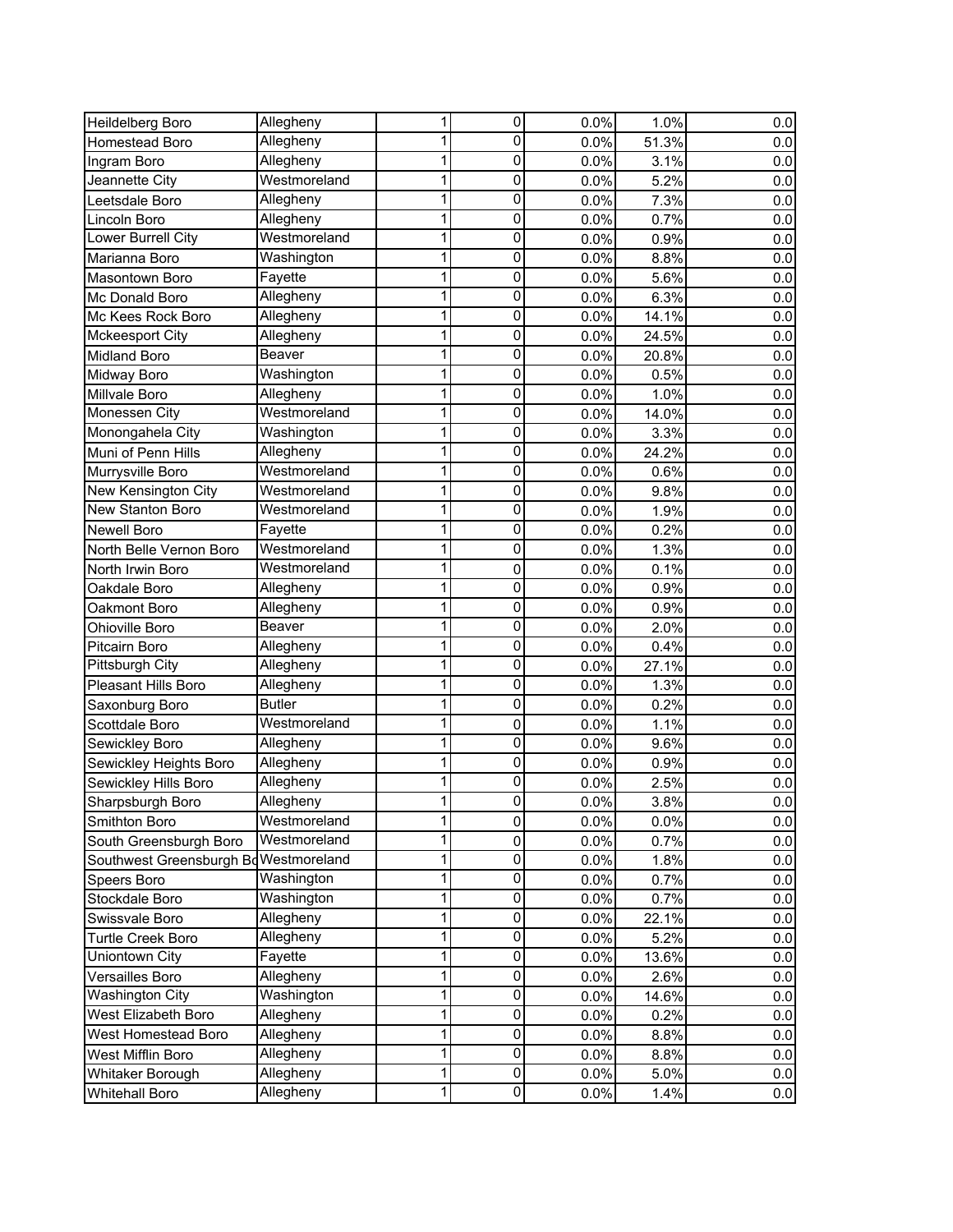| White Oak Boro                | Allegheny     | 1           | $\overline{0}$ |      | 1.9%  |     |
|-------------------------------|---------------|-------------|----------------|------|-------|-----|
|                               | Allegheny     | 1           | 0              | 0.0% |       | 0.0 |
| <b>Wilmerding Boro</b>        | <b>Butler</b> | 1           | 0              | 0.0% | 6.3%  | 0.0 |
| Zelienople Boro               | Beaver        | 1           |                | 0.0% | 0.4%  | 0.0 |
| Beaver Boro                   |               |             | n/p            | n/p  | 2.6%  | n/p |
| Ben Avon Boro                 | Allegheny     | 1           | n/p            | n/p  | 2.5%  | n/p |
| Boro of Springdale            | Allegheny     | 1           | n/p            | n/p  | 0.2%  | n/p |
| <b>Braddock Boro</b>          | Allegheny     | 1           | n/p            | n/p  | 66.5% | n/p |
| <b>Bradfordwoods Boro</b>     | Allegheny     | 1           | n/p            | n/p  | 0.0%  | n/p |
| <b>Bridgevile Boro</b>        | Allegheny     | 1           | n/p            | n/p  | 4.4%  | n/p |
| <b>Bridgewater Boro</b>       | Beaver        | 1           | n/p            | n/p  | 8.8%  | n/p |
| <b>Bruin Boro</b>             | <b>Butler</b> | 1           | n/p            | n/p  | 0.0%  | n/p |
| Callery Boro                  | <b>Butler</b> | 1           | n/p            | n/p  | 0.0%  | n/p |
| Cherry Valley Boro            | <b>Butler</b> | 1           | n/p            | n/p  | 0.0%  | n/p |
| Chicora Boro                  | <b>Butler</b> | 1           | n/p            | n/p  | 0.2%  | n/p |
| Claysville Boro               | Washington    | 1           | n/p            | n/p  | 0.3%  | n/p |
| Darling Boro                  | Beaver        | 1           | n/p            | n/p  | 0.0%  | n/p |
| East Butler Boro              | <b>Butler</b> | 1           | n/p            | n/p  | 0.0%  | n/p |
| East Pittsburgh Boro          | Allegheny     | 1           | n/p            | n/p  | 20.9% | n/p |
| Eastvale Boro                 | Beaver        | 1           | n/p            | n/p  | 1.7%  | n/p |
| Eau Claire Boro               | <b>Butler</b> | 1           | n/p            | n/p  | 0.3%  | n/p |
| Evans City Boro               | <b>Butler</b> | 1           | n/p            | n/p  | 0.1%  | n/p |
| <b>Fairview Boro</b>          | <b>Butler</b> | 1           | n/p            | n/p  | 0.5%  | n/p |
| Fallston Boro                 | Beaver        | 1           | n/p            | n/p  | 5.5%  | n/p |
| <b>Frankport Springs Boro</b> | Beaver        | 1           | n/p            | n/p  | 0.0%  | n/p |
| Freedom Boro                  | Beaver        | 1           | n/p            | n/p  | 5.2%  | n/p |
| Georgetown Boro               | Beaver        | 1           | n/p            | n/p  | 0.0%  | n/p |
| Glasgow Boro                  | Beaver        | 1           | n/p            | n/p  | 0.0%  | n/p |
| Harrisville Boro              | <b>Butler</b> | 1           | n/p            | n/p  | 0.6%  | n/p |
| Homewood Boro                 | Beaver        | 1           | n/p            | n/p  | 2.0%  | n/p |
| Hookstown Boro                | Beaver        | 1           | n/p            | n/p  | 0.0%  | n/p |
| <b>Houston Boro</b>           | Washington    | 1           | n/p            | n/p  | 3.7%  | n/p |
| <b>Industry Boro</b>          | Beaver        | 1           | n/p            |      | 1.9%  |     |
| Irwin Boro                    | Westmoreland  | 1           | n/p            | n/p  | 1.0%  | n/p |
|                               | <b>Butler</b> | 1           | n/p            | n/p  | 0.4%  | n/p |
| Karns City Boro               | Beaver        | 1           |                | n/p  | 0.5%  | n/p |
| Koppel Boro                   | <b>Butler</b> | 1           | n/p            | n/p  |       | n/p |
| Mars Boro                     | Beaver        | 1           | n/p            | n/p  | 0.5%  | n/p |
| Monaca Boro                   |               |             | n/p            | n/p  | 1.9%  | n/p |
| Mount Pleasant Boro           | Westmoreland  | 1           | n/p            | n/p  | 1.7%  | n/p |
| Muni of Monroeville           | Allegheny     | 1           | n/p            | n/p  | 8.3%  | n/p |
| Munhall Boro                  | Allegheny     | 1           | n/p            | n/p  | 3.4%  | n/p |
| New Brighton Boro             | Beaver        | 1           | n/p            | n/p  | 10.6% | n/p |
| New Galilee Boro              | Beaver        | 1           | n/p            | n/p  | 2.1%  | n/p |
| Patterson Heights Boro        | Beaver        | 1           | n/p            | n/p  | 0.3%  | n/p |
| Petrolia Boro                 | <b>Butler</b> | 1           | n/p            | n/p  | 0.0%  | n/p |
| Portersville Boro             | <b>Butler</b> | 1           | n/p            | n/p  | 0.0%  | n/p |
| Prospect Boro                 | <b>Butler</b> | 1           | n/p            | n/p  | 0.0%  | n/p |
| Rochester Boro                | Beaver        | 1           | n/p            | n/p  | 13.2% | n/p |
| Seven Fields Boro             | <b>Butler</b> | 1           | n/p            | n/p  | 0.7%  | n/p |
| Shippingport Boro             | Beaver        | 1           | $\pmb{0}$      | 0.0% | 0.0%  | n/p |
| Slippery Rock Boro            | <b>Butler</b> | 1           | n/p            | n/p  | 3.3%  | n/p |
| South Heights Boro            | Beaver        | $\mathbf 1$ | n/p            | n/p  | 0.7%  | n/p |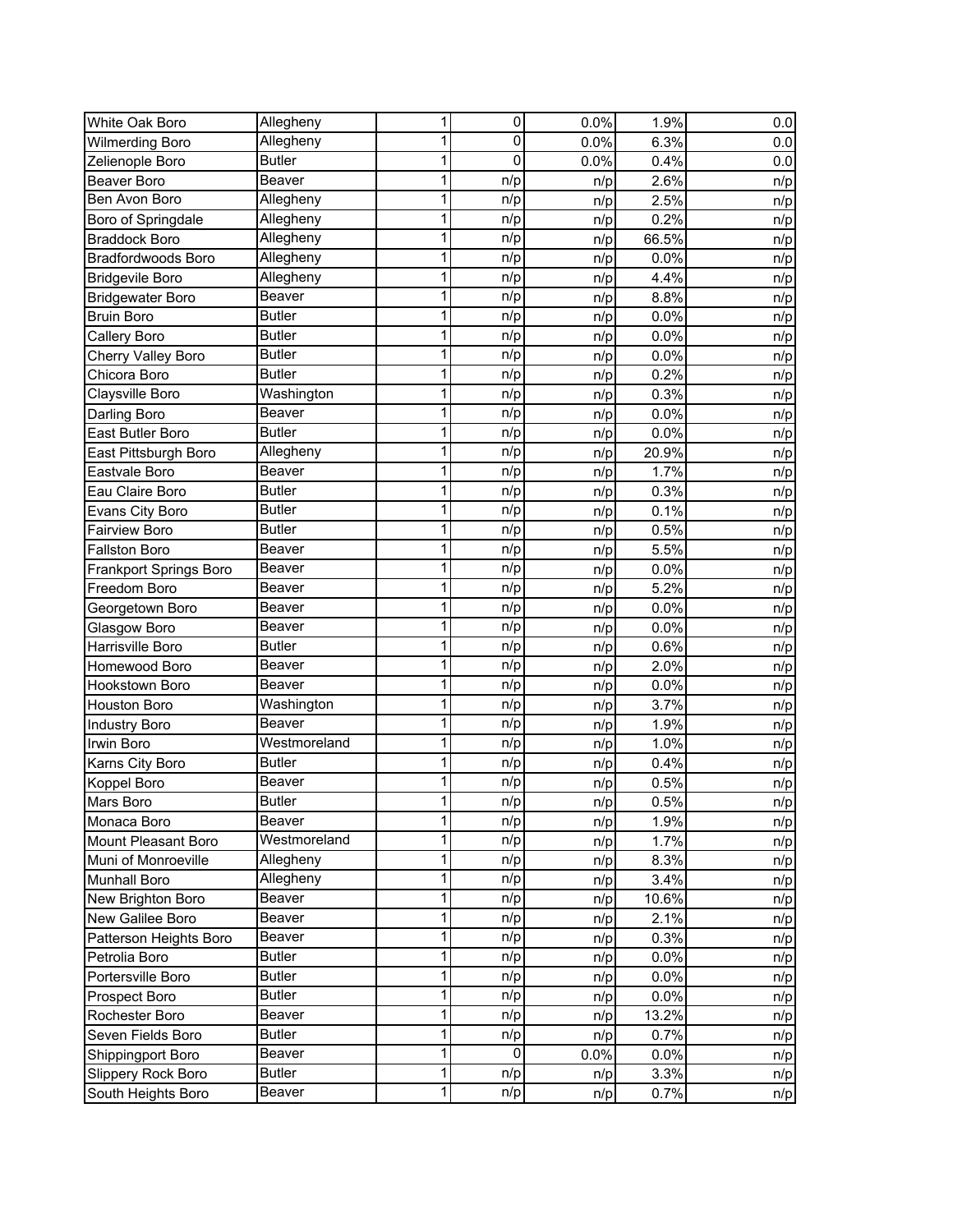| Tarentum Boro            | Allegheny     |    | n/p | n/p  | 3.6%    | n/p |
|--------------------------|---------------|----|-----|------|---------|-----|
| Trafford Boro            | Allegheny     |    | n/p | n/p  | 0.7%    | n/p |
| Valencia Boro            | <b>Butler</b> |    | n/p | n/p  | 0.5%    | n/p |
| <b>West Liberty Boro</b> | <b>Butler</b> |    | n/p | n/p  | 0.0%    | n/p |
| West Sunbury Boro        | <b>Butler</b> |    | n/p | n/p  | $0.0\%$ | n/p |
| <b>Total</b>             |               | 98 |     | 0.0% | **8.0%  | 0.0 |

\*6-County Region

\*\*percentage of African American in Pittsburgh MSA

*Source: U.S. Census Bureau, 2000*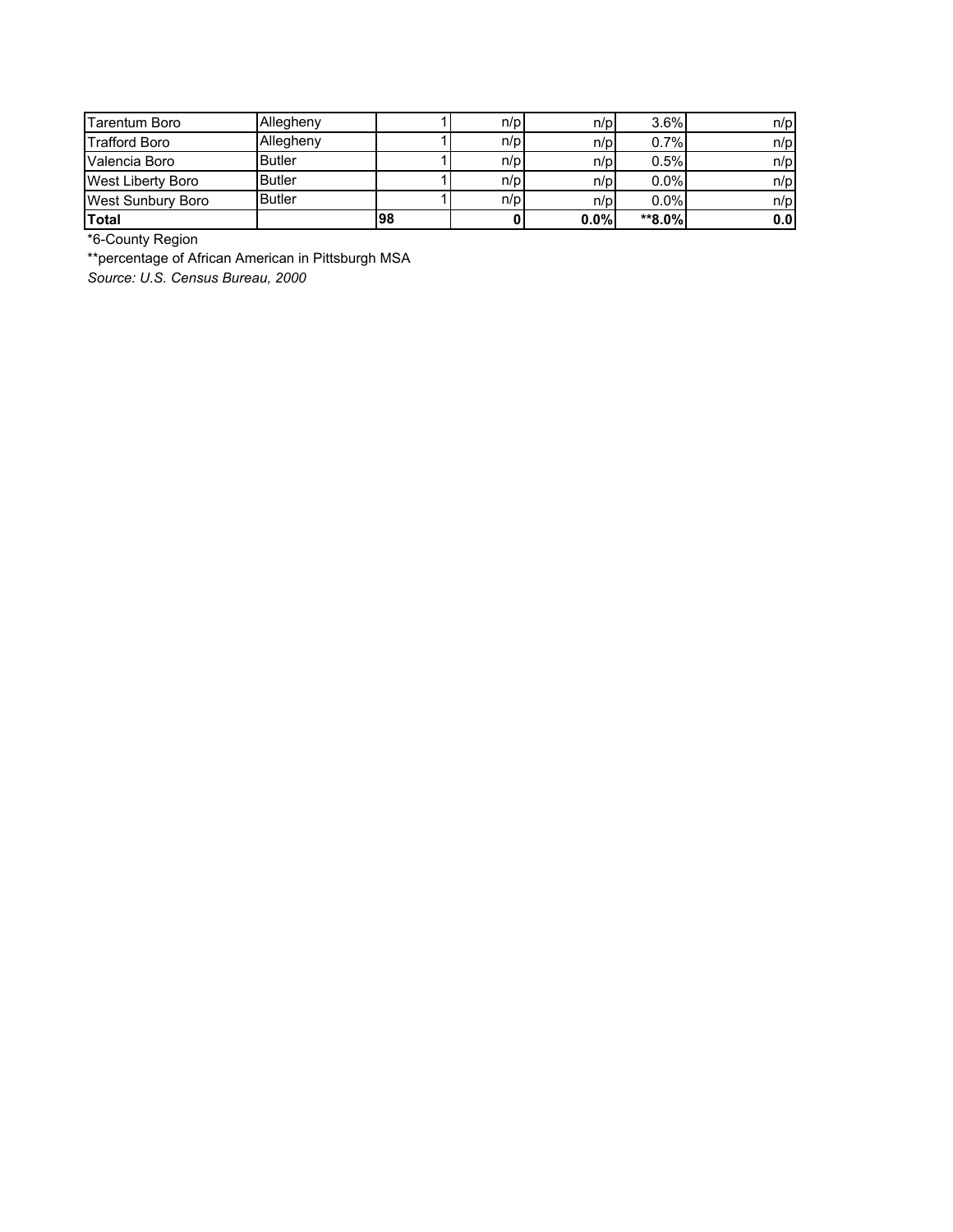|      |                            |               |               |                | Female       |         |                                       |
|------|----------------------------|---------------|---------------|----------------|--------------|---------|---------------------------------------|
|      |                            |               | <b>Total</b>  |                | As % of      | As % of | Ratio of %<br>Female as<br>mayor to % |
| Rank | <b>City &amp; Borough</b>  | County        | <b>Number</b> | <b>Number</b>  | <b>Mayor</b> | Pop     | <b>Female in Pop</b>                  |
|      | West Liberty Boro          | <b>Butler</b> | 1             | 1              | 100.0%       | 46.5%   | 2.2                                   |
|      | 2 Deemston Boro            | Washington    | 1             | 1              | 100.0%       | 48.9%   | 2.0                                   |
|      | 2 Economy Boro             | Beaver        | 1             | 1              | 100.0%       | 50.1%   | 2.0                                   |
|      | 2 Murrysville Boro         | Westmoreland  | 1             | 1              | 100.0%       | 50.5%   | 2.0                                   |
|      | 5 Eastvale Boro            | Beaver        | 1             | 1              | 100.0%       | 51.4%   | 1.9                                   |
|      | 5 Stockdale Boro           | Washington    | 1             | 1              | 100.0%       | 51.4%   | 1.9                                   |
|      | 5 Harmony Boro             | <b>Butler</b> | 1             | 1              | 100.0%       | 51.5%   | 1.9                                   |
|      | 5 Newell Boro              | Fayette       | 1             | 1              | 100.0%       | 52.3%   | 1.9                                   |
|      | 5 Pitcairn Boro            | Allegheny     | 1             | 1              | 100.0%       | 52.4%   | 1.9                                   |
|      | 5 Smithton Boro            | Westmoreland  | 1             | 1              | 100.0%       | 52.5%   | 1.9                                   |
|      | 5 Midway Boro              | Washington    | 1             | 1              | 100.0%       | 52.6%   | 1.9                                   |
|      | 5 Petrolia Boro            | <b>Butler</b> | 1             | 1              | 100.0%       | 52.8%   | 1.9                                   |
|      | 5 Karns City Boro          | <b>Butler</b> | 1             | 1              | 100.0%       | 52.9%   | 1.9                                   |
|      | 5 Connellsville City       | Fayette       | 1             | 1              | 100.0%       | 53.5%   | 1.9                                   |
|      | 5 Trafford Boro            | Allegheny     | 1             | 1              | 100.0%       | 53.5%   | 1.9                                   |
|      | 5 Edgewood Boro            | Allegheny     | 1             | 1              | 100.0%       | 53.8%   | 1.9                                   |
|      | 5 Marianna Boro            | Washington    | 1             | 1              | 100.0%       | 53.8%   | 1.9                                   |
|      | 18 North Belle Vernon Boro | Westmoreland  | 1             | 1              | 100.0%       | 54.6%   | 1.8                                   |
|      | 18 Avonmore Boro           | Westmoreland  | 1             | 1              | 100.0%       | 54.6%   | 1.8                                   |
|      | 18 Homestead Boro          | Allegheny     | 1             | 1              | 100.0%       | 55.5%   | 1.8                                   |
|      | 21 Aliquippa City          | Beaver        | 1             | $\mathbf 0$    | 0.0%         | 54.7%   | 0.0                                   |
|      | 21 Ambridge Boro           | Beaver        | 1             | $\mathbf 0$    | 0.0%         | 52.7%   | 0.0                                   |
|      | 21 Arnold City             | Westmoreland  | 1             | $\mathbf 0$    | 0.0%         | 53.6%   | $0.0\,$                               |
|      | 21 Aspinwall Boro          | Allegheny     | 1             | $\mathbf 0$    | 0.0%         | 56.7%   | 0.0                                   |
|      | 21 Avalon Boro             | Allegheny     | 1             | $\mathbf 0$    | 0.0%         | 54.2%   | 0.0                                   |
|      | 21 Baden Boro              | Beaver        | 1             | $\mathbf 0$    | 0.0%         | 54.4%   | 0.0                                   |
|      | 21 Baldwin Boro            | Allegheny     | 1             | $\mathbf 0$    | 0.0%         | 52.6%   | 0.0                                   |
| 21   | <b>Beallsville Boro</b>    | Washington    | 1             | $\mathbf 0$    | 0.0%         | 51.5%   | 0.0                                   |
| 21   | Beaver Falls City          | Beaver        | 1             | $\mathbf 0$    | 0.0%         | 54.3%   | 0.0                                   |
|      | 21 Bellevue Boro           | Allegheny     | 1             | $\mathbf 0$    | 0.0%         | 55.3%   | 0.0                                   |
|      | 21 Ben Avon Boro           | Allegheny     | 1             | $\mathbf 0$    | 0.0%         | 53.4%   | 0.0                                   |
|      | 21 Bethel Park Boro        | Allegheny     | 1             | $\overline{0}$ | 0.0%         | 52.1%   | $0.0\,$                               |
|      | 21 Big Beaver Boro         | Beaver        | 1             | $\mathbf 0$    | 0.0%         | 51.2%   | 0.0                                   |
|      | 21 Blawnox Boro            | Allegheny     | 1             | $\mathbf 0$    | 0.0%         | 53.5%   | 0.0                                   |
|      | 21 Boro Springdale         | Allegheny     | 1             | $\mathbf 0$    | 0.0%         | 52.6%   | 0.0                                   |
|      | 21 Brackenridge Boro       | Allegheny     | 1             | $\mathbf 0$    | 0.0%         | 55.3%   | 0.0                                   |
|      | 21 Butler City             | <b>Butler</b> | 1             | $\pmb{0}$      | 0.0%         | 53.2%   | 0.0                                   |
|      | 21 Carnegie Boro           | Allegheny     | 1             | $\pmb{0}$      | 0.0%         | 54.0%   | 0.0                                   |
| 21   | Castle Shannon Boro        | Allegheny     | 1             | $\mathbf 0$    | 0.0%         | 52.6%   | 0.0                                   |
| 21   | Centerville Boro           | Washington    | 1             | $\mathbf 0$    | 0.0%         | 51.8%   | 0.0                                   |
| 21   | <b>Cheswick Boro</b>       | Allegheny     | 1             | $\mathbf 0$    | 0.0%         | 54.3%   | 0.0                                   |
| 21   | Churchill Boro             | Allegheny     | 1             | $\mathbf 0$    | 0.0%         | 51.8%   | 0.0                                   |
|      | 21 Clairton City           | Allegheny     | 1             | $\mathbf 0$    | 0.0%         | 54.4%   | 0.0                                   |
|      | 21 Cokeburgh               | Washington    | 1             | $\pmb{0}$      | 0.0%         | 54.0%   | 0.0                                   |
|      | 21 Connoquenessing Boro    | <b>Butler</b> | 1             | $\pmb{0}$      | 0.0%         | 50.0%   |                                       |
| 21   |                            | Beaver        | 1             | $\pmb{0}$      | 0.0%         | 52.8%   | 0.0                                   |
|      | Conway Boro                |               |               |                |              |         | 0.0                                   |

 **Appendix 4. Female Mayors in the Pittsburgh Area\***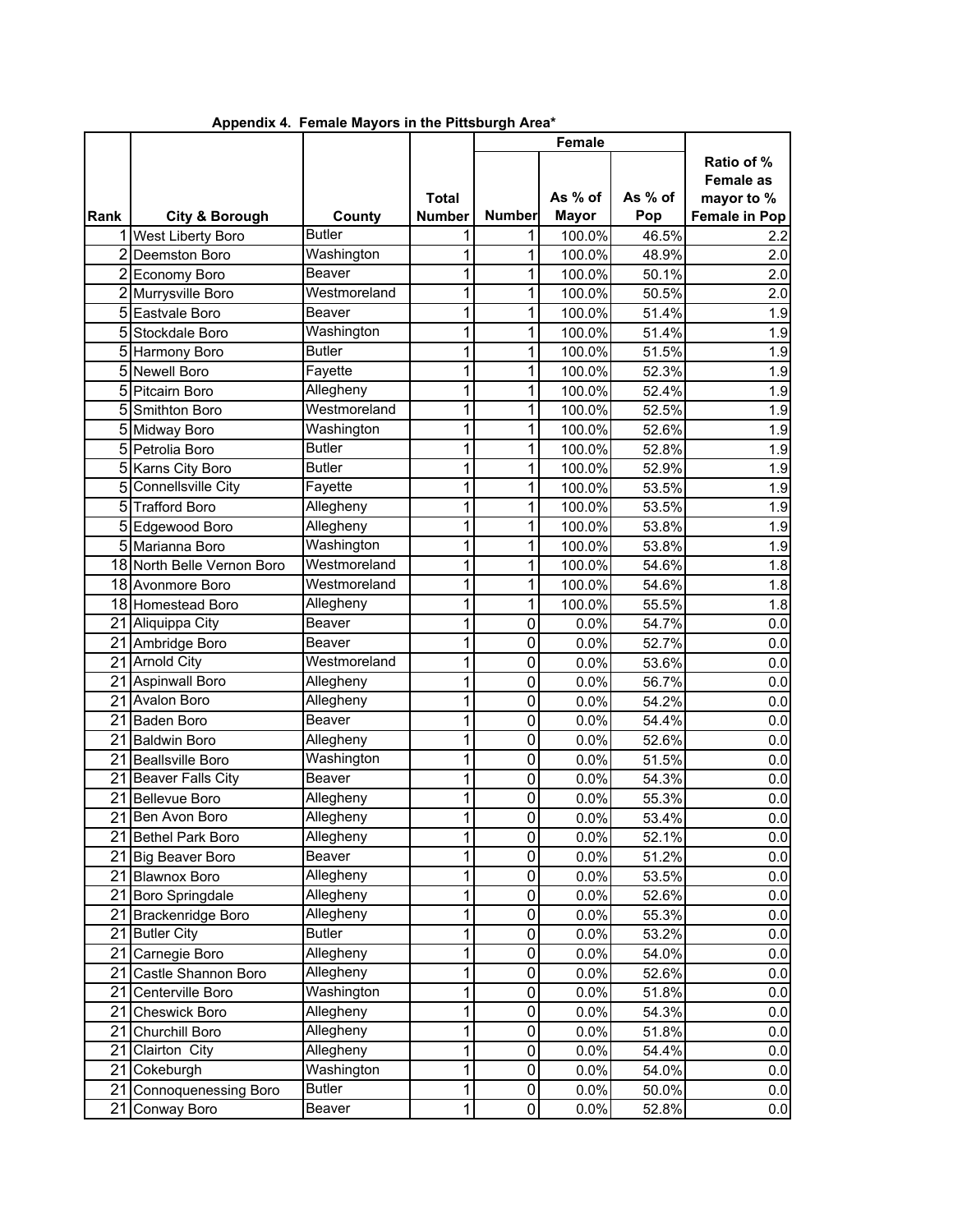| 21 Coraopolis Boro             | Allegheny                         | 1 | 0                             | 0.0% | 54.3% | 0.0 |
|--------------------------------|-----------------------------------|---|-------------------------------|------|-------|-----|
| 21 Delmont Boro                | Westmoreland                      |   |                               | 0.0% |       |     |
| 21 Donara Boro                 |                                   | 1 | 0                             | 0.0% | 52.0% | 0.0 |
|                                | Washington                        | 1 | 0                             |      | 54.7% | 0.0 |
| 21 Dravosburg Boro             | Allegheny                         | 1 | 0                             | 0.0% | 54.3% | 0.0 |
| 21 Duquesne City               | Allegheny                         | 1 | 0                             | 0.0% | 55.5% | 0.0 |
| 21 East McKeesport Boro        | Allegheny                         | 1 | 0                             | 0.0% | 52.2% | 0.0 |
| 21 East Pittsburgh Boro        | Allegheny                         | 1 | 0                             | 0.0% | 56.0% | 0.0 |
| 21 East Rochester Boro         | Beaver                            | 1 | 0                             | 0.0% | 53.0% | 0.0 |
| 21<br><b>Edgeworth Boro</b>    | Allegheny                         | 1 | 0                             | 0.0% | 53.0% | 0.0 |
| 21 Emsworth Boro               | Allegheny                         | 1 | 0                             | 0.0% | 49.6% | 0.0 |
| 21<br>Etna Boro                | Allegheny                         | 1 | 0                             | 0.0% | 47.1% | 0.0 |
| 21 Findleyville Boro           | Washington                        | 1 | 0                             | 0.0% | 52.1% | 0.0 |
| 21<br><b>Forest Hills Boro</b> | Allegheny                         | 1 | 0                             | 0.0% | 53.5% | 0.0 |
| 21<br>Franklin Park Boro       | Allegheny                         | 1 | 0                             | 0.0% | 53.1% | 0.0 |
| 21<br>Greensburgh City         | Westmoreland                      | 1 | 0                             | 0.0% | 55.1% | 0.0 |
| 21 Heildelberg Boro            | Allegheny                         | 1 | 0                             | 0.0% | 53.4% | 0.0 |
| 21 Houston Boro                | $\overline{\mathsf{W}}$ ashington | 1 | 0                             | 0.0% | 53.4% | 0.0 |
| 21 Industry Boro               | Beaver                            | 1 | 0                             | 0.0% | 50.3% | 0.0 |
| 21 Ingram Boro                 | Allegheny                         | 1 | 0                             | 0.0% | 53.1% | 0.0 |
| 21 Irwin Boro                  | Westmoreland                      | 1 | 0                             | 0.0% | 53.2% | 0.0 |
| 21 Jeannette City              | Westmoreland                      | 1 | 0                             | 0.0% | 53.3% | 0.0 |
| 21 Koppel Boro                 | Beaver                            | 1 | 0                             | 0.0% | 52.5% | 0.0 |
| 21 Leetsdale Boro              | Allegheny                         | 1 | 0                             | 0.0% | 55.4% | 0.0 |
| 21 Lincoln Boro                | Allegheny                         | 1 | 0                             | 0.0% | 52.1% | 0.0 |
| 21 Lower Burrell City          | Westmoreland                      | 1 | 0                             | 0.0% | 52.9% | 0.0 |
| 21 Masontown Boro              | Fayette                           | 1 | 0                             | 0.0% | 54.6% | 0.0 |
| 21 Mc Donald Boro              | Allegheny                         | 1 | 0                             | 0.0% | 52.3% | 0.0 |
| 21 Mc Kees Rock Boro           | Allegheny                         | 1 | 0                             | 0.0% | 52.9% | 0.0 |
| 21 Mckeesport City             | Allegheny                         | 1 | 0                             | 0.0% | 54.1% | 0.0 |
| 21 Midland Boro                | Beaver                            | 1 | 0                             | 0.0% | 54.8% | 0.0 |
| 21 Millvale Boro               | Allegheny                         | 1 | 0                             | 0.0% | 51.1% | 0.0 |
| 21 Monessen City               | Westmoreland                      | 1 | 0                             | 0.0% | 54.1% | 0.0 |
| 21 Monongahela City            | Washington                        | 1 | 0                             | 0.0% | 54.0% | 0.0 |
| 21 Mount Pleasant Boro         | Westmoreland                      | 1 | 0                             | 0.0% | 54.5% | 0.0 |
| 21 Muni of Monroeville         | Allegheny                         | 1 | 0                             | 0.0% | 53.0% | 0.0 |
| 21 Muni of Penn Hills          | Allegheny                         | 1 | 0                             | 0.0% | 53.0% | 0.0 |
| 21 New Brighton Boro           | Beaver                            | 1 | 0                             | 0.0% | 53.2% | 0.0 |
| 21 New Kensington City         | Westmoreland                      | 1 | 0                             | 0.0% | 53.1% | 0.0 |
| 21 New Stanton Boro            | Westmoreland                      | 1 | 0                             | 0.0% | 50.8% | 0.0 |
| 21 North Irwin Boro            | Westmoreland                      | 1 | 0                             | 0.0% | 51.5% | 0.0 |
| 21 Oakdale Boro                | Allegheny                         | 1 | 0                             | 0.0% | 51.8% | 0.0 |
| 21 Oakmont Boro                | Allegheny                         | 1 | 0                             | 0.0% | 55.8% | 0.0 |
| 21 Ohioville Boro              | Beaver                            | 1 | 0                             |      |       |     |
| 21 Pittsburgh City             | Allegheny                         |   |                               | 0.0% | 50.7% | 0.0 |
|                                |                                   | 1 | 0<br>0                        | 0.0% | 52.4% | 0.0 |
| 21 Pleasant Hills Boro         | Allegheny                         | 1 |                               | 0.0% | 52.1% | 0.0 |
| 21 Saxonburg Boro              | <b>Butler</b><br>Westmoreland     | 1 | 0<br>0                        | 0.0% | 58.0% | 0.0 |
| 21 Scottdale Boro              |                                   | 1 |                               | 0.0% | 53.5% | 0.0 |
| 21 Sewickley Boro              | Allegheny                         | 1 | 0                             | 0.0% | 55.6% | 0.0 |
| 21 Sewickley Heights Boro      | Allegheny                         | 1 | 0                             | 0.0% | 57.3% | 0.0 |
| 21 Sewickley Hills Boro        | Allegheny                         | 1 | $\mathbf 0$<br>$\overline{0}$ | 0.0% | 49.2% | 0.0 |
| 21 Sharpsburgh Boro            | Allegheny                         | 1 |                               | 0.0% | 55.0% | 0.0 |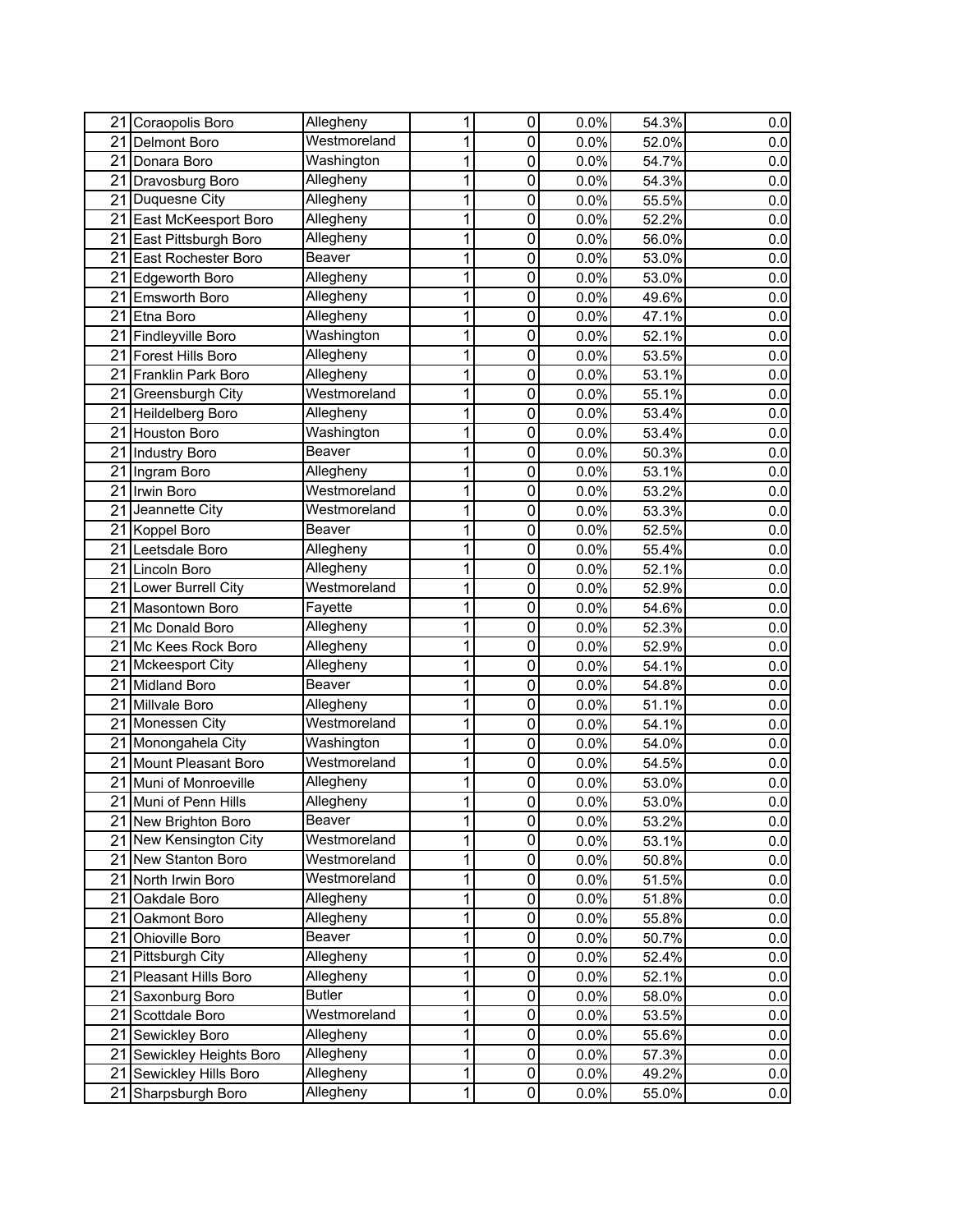|    | 21 Shippingport Boro                 | Beaver        | 1 | 0           | 0.0% | 52.7% | 0.0 |
|----|--------------------------------------|---------------|---|-------------|------|-------|-----|
|    | 21 Slippery Rock Boro                | <b>Butler</b> | 1 | 0           | 0.0% | 56.4% | 0.0 |
|    | 21 South Greensburgh Boro            | Westmoreland  | 1 | 0           | 0.0% | 53.2% | 0.0 |
| 21 | Southwest Greensburgh BdWestmoreland |               | 1 | 0           | 0.0% | 52.8% | 0.0 |
|    | 21 Speers Boro                       | Washington    | 1 | 0           | 0.0% | 52.3% | 0.0 |
|    | 21 Swissvale Boro                    | Allegheny     | 1 | 0           | 0.0% | 54.2% | 0.0 |
|    | 21 Turtle Creek Boro                 | Allegheny     | 1 | 0           | 0.0% | 55.1% | 0.0 |
|    | 21 Uniontown City                    | Fayette       | 1 | 0           | 0.0% | 53.7% | 0.0 |
| 21 | Versailles Boro                      | Allegheny     | 1 | 0           | 0.0% | 55.5% | 0.0 |
|    | 21 Washington City                   | Washington    | 1 | 0           | 0.0% | 53.1% | 0.0 |
|    | 21 West Elizabeth Boro               | Allegheny     | 1 | $\mathbf 0$ | 0.0% | 53.6% | 0.0 |
| 21 | <b>West Homestead Boro</b>           | Allegheny     | 1 | 0           | 0.0% | 53.0% | 0.0 |
|    | 21 West Mifflin Boro                 | Allegheny     | 1 | 0           | 0.0% | 52.8% | 0.0 |
| 21 | <b>Whitaker Borough</b>              | Allegheny     | 1 | 0           | 0.0% | 49.7% | 0.0 |
| 21 | <b>Whitehall Boro</b>                | Allegheny     | 1 | 0           | 0.0% | 53.6% | 0.0 |
|    | 21 White Oak Boro                    | Allegheny     | 1 | 0           | 0.0% | 52.7% | 0.0 |
|    | 21 Wilmerding Boro                   | Allegheny     | 1 | 0           | 0.0% | 54.7% | 0.0 |
|    | 21 Zelienople Boro                   | <b>Butler</b> | 1 | 0           | 0.0% | 54.2% | 0.0 |
|    | n/a Beaver Boro                      | Beaver        | 1 | n/p         | n/p  | 52.3% | n/p |
|    | n/a Braddock Boro                    | Allegheny     | 1 | n/p         | n/p  | 54.3% | n/p |
|    | n/a Bradfordwoods Boro               | Allegheny     | 1 | n/p         | n/p  | 50.6% | n/p |
|    | n/a Bridgevile Boro                  | Allegheny     | 1 | n/p         | n/p  | 53.5% | n/p |
|    | n/a Bridgewater Boro                 | Beaver        | 1 | n/p         | n/p  | 52.6% | n/p |
|    | n/a Bruin Boro                       | <b>Butler</b> | 1 | n/p         | n/p  | 51.1% | n/p |
|    | n/a Callery Boro                     | <b>Butler</b> | 1 | n/p         | n/p  | 50.9% | n/p |
|    | n/a Cherry Valley Boro               | <b>Butler</b> | 1 | n/p         | n/p  | 43.1% | n/p |
|    | n/a Chicora Boro                     | <b>Butler</b> | 1 | n/p         | n/p  | 53.5% | n/p |
|    | n/a Claysville Boro                  | Washington    | 1 | n/p         | n/p  | 52.6% | n/p |
|    | n/a Darlington Boro                  | Beaver        | 1 | n/p         | n/p  | 54.5% | n/p |
|    | n/a East Butler Boro                 | <b>Butler</b> | 1 | n/p         | n/p  | 50.5% | n/p |
|    | n/a Eau Claire Boro                  | <b>Butler</b> | 1 | n/p         | n/p  | 50.4% | n/p |
|    | n/a Evans City Boro                  | <b>Butler</b> | 1 | n/p         | n/p  | 50.5% | n/p |
|    | n/a Fairview Boro                    | <b>Butler</b> | 1 | n/p         | n/p  | 49.1% | n/p |
|    | n/a Fallston Boro                    | Beaver        | 1 | n/p         | n/p  | 50.5% | n/p |
|    | n/a Frankfort Springs Boro           | Beaver        | 1 | n/p         | n/p  | 49.4% | n/p |
|    | n/a Freedom Boro                     | Beaver        | 1 | n/p         | n/p  | 51.6% | n/p |
|    | n/a Georgetown Boro                  | Beaver        | 1 | n/p         | n/p  | 45.1% | n/p |
|    | n/a Glasgow Boro                     | Beaver        | 1 | n/p         | n/p  | 46.0% | n/p |
|    | n/a Harrisville Boro                 | <b>Butler</b> | 1 | n/p         | n/p  | 51.1% | n/p |
|    | n/a Homewood Boro                    | Beaver        | 1 | n/p         | n/p  | 51.0% | n/p |
|    | n/a Hookstown Boro                   | Beaver        | 1 | n/p         | n/p  | 55.3% | n/p |
|    | n/a Mars Boro                        | <b>Butler</b> | 1 | n/p         | n/p  | 58.8% | n/p |
|    | n/a Monaca Boro                      | Beaver        | 1 | n/p         | n/p  | 53.4% | n/p |
|    | n/a Munhall Boro                     | Allegheny     | 1 | n/p         | n/p  | 54.1% | n/p |
|    | n/a New Galilee Boro                 | Beaver        | 1 | n/p         | n/p  | 53.8% | n/p |
|    | n/a Patterson Heights Boro           | Beaver        | 1 | n/p         | n/p  | 52.2% | n/p |
|    | n/a Portersville Boro                | <b>Butler</b> | 1 | n/p         | n/p  | 50.4% | n/p |
|    | n/a Prospect Boro                    | <b>Butler</b> | 1 | n/p         | n/p  | 49.9% | n/p |
|    | n/a Rochester Boro                   | Beaver        | 1 | n/p         | n/p  | 53.9% | n/p |
|    | n/a Seven Fields Boro                | <b>Butler</b> | 1 | n/p         | n/p  | 51.8% | n/p |
|    | n/a South Heights Boro               | Beaver        | 1 | n/p         | n/p  | 48.9% | n/p |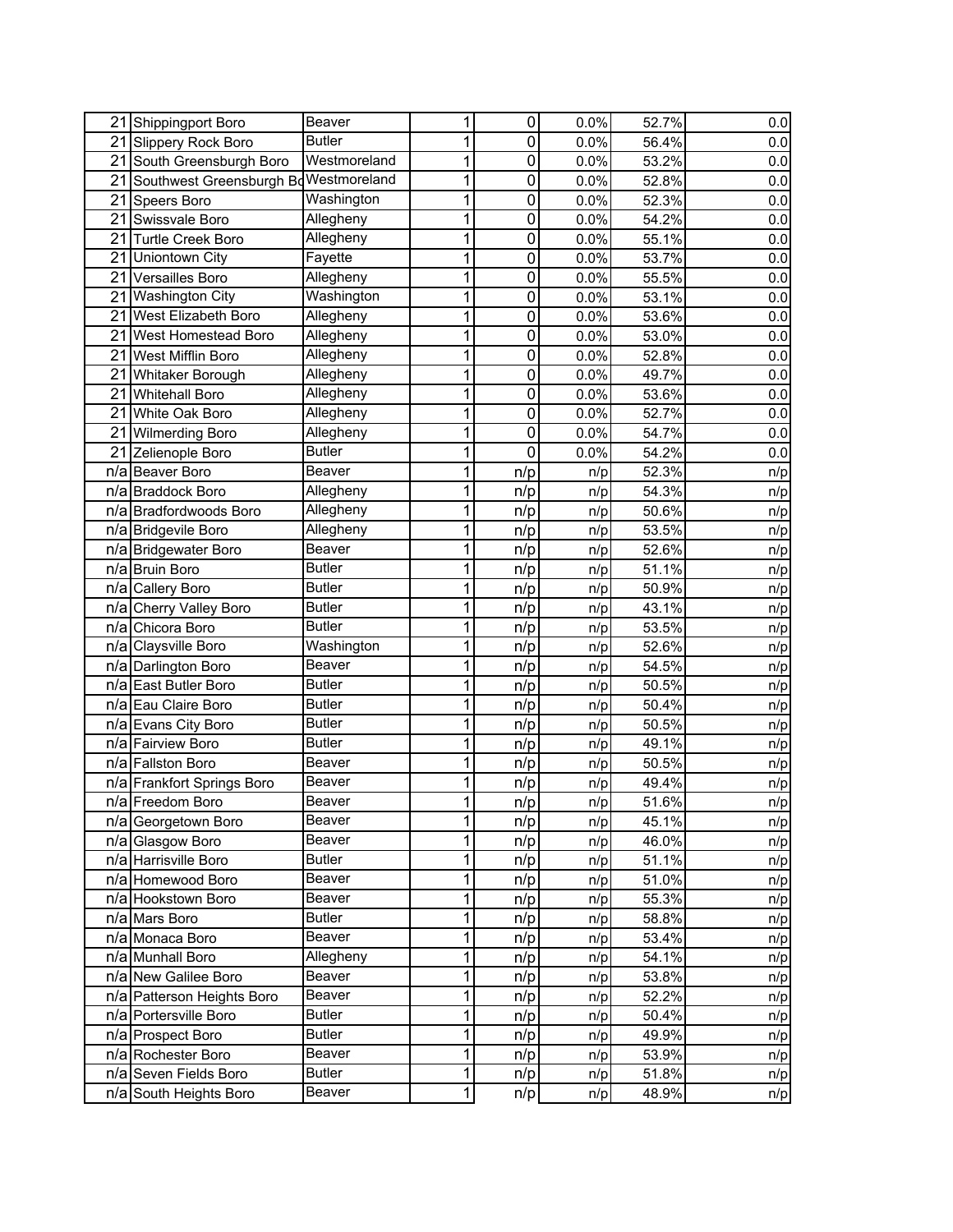| n/alTarentum Boro      | Allegheny     |            | n/p | n/p      | 53.2%     | n/p  |
|------------------------|---------------|------------|-----|----------|-----------|------|
| n/alValencia Boro      | <b>Butler</b> |            | n/p | n/pl     | 58.6%     | n/p  |
| n/al West Sunbury Boro | Butler        |            | n/p | n/pl     | 46.2%     | n/p  |
| Total                  |               | <b>115</b> |     | $20$ **% | $***52.2$ | 0.34 |

\*6-County Region

\*\*Percent calculated from 88 female mayors

\*\*\*percent of African American in Pittsburgh MSA

*Source: U.S. Census Bureau, 2000*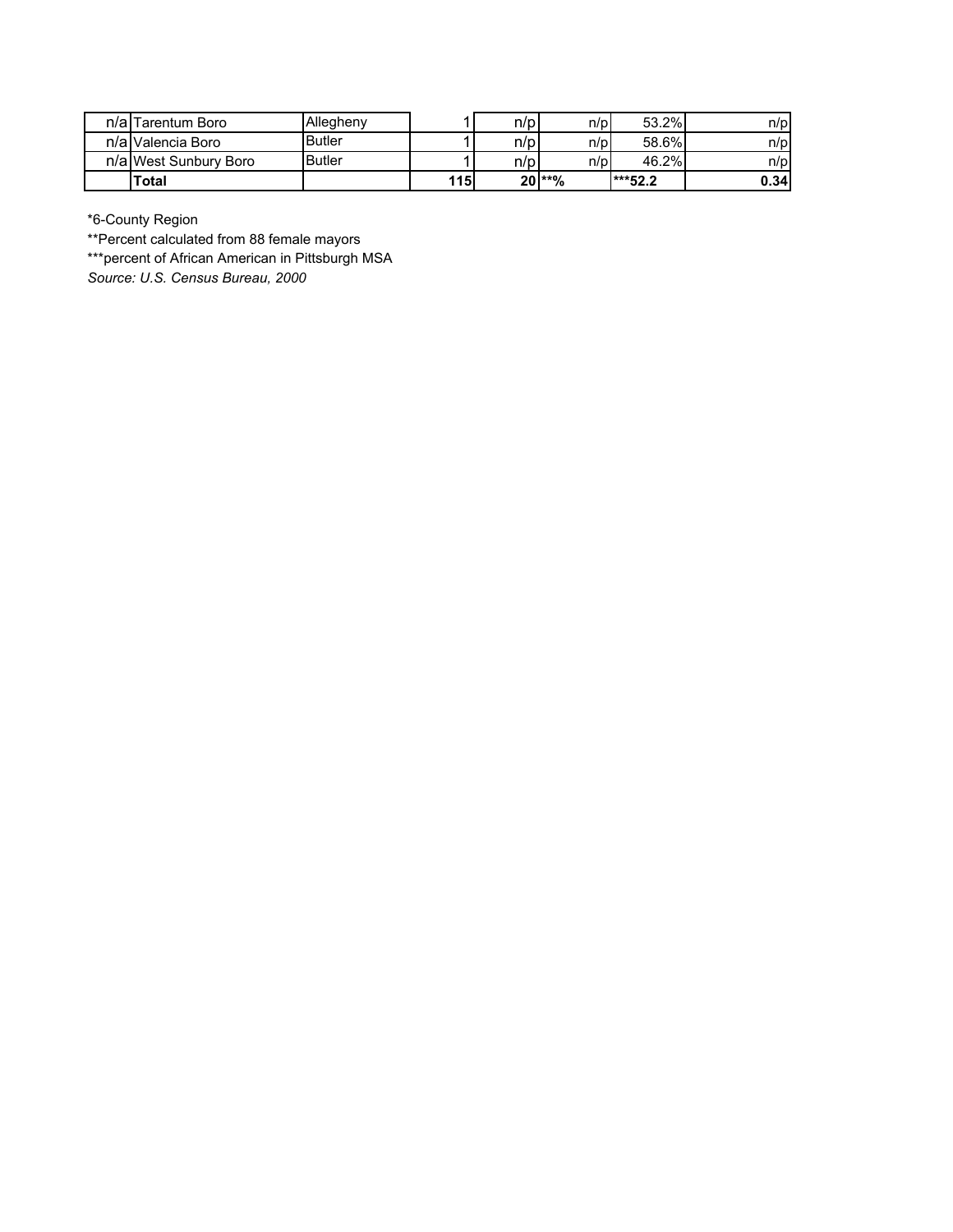|                |                                                         |                            |             |               |                                    |         | Ratio of %                              |
|----------------|---------------------------------------------------------|----------------------------|-------------|---------------|------------------------------------|---------|-----------------------------------------|
|                |                                                         |                            | Council     |               |                                    |         | <b>Blacks as</b><br><b>President to</b> |
|                |                                                         |                            | Presidents/ |               | <b>African American</b><br>As % of | As % of | % Blacks in                             |
|                | <b>Rank Counties &amp; Municipality</b>                 | County                     | chmen       | <b>Number</b> | council                            | Pop     | Pop                                     |
|                | 1 Homestead Boro                                        | Allegheny                  |             |               | 100.0%                             | 51.3%   | 1.9                                     |
|                | 2 Aleppo township                                       | Allegheny                  | 1           | 0             | 0.0%                               | 3.1%    | 0.0                                     |
|                | 2 Allegheny County                                      | Allegheny                  | 1           | 0             | 0.0%                               | 12.3%   | 0.0                                     |
|                | 2 Ambridge borough                                      | Beaver                     |             | 0             | 0.0%                               | 11.4%   | 0.0                                     |
|                | 2 Amwell township                                       | Washington                 | 1           | 0             | 0.0%                               | 0.6%    | 0.0                                     |
|                | 2 Aspinwall borough                                     | Allegheny                  | 1           | 0             | 0.0%                               | 0.3%    | 0.0                                     |
|                | 2 Baldwin Boro                                          | Allegheny                  | 1           | 0             | 0.0%                               | 2.4%    | 0.0                                     |
|                | 2 Baldwin township                                      | Allegheny                  | 1           | 0             | 0.0%                               | 0.3%    | 0.0                                     |
|                | 2 Beallsville borough                                   | Washington                 | 1           | 0             | 0.0%                               | 0.8%    | 0.0                                     |
|                | 2 Beaver County                                         | Beaver                     | 1           | 0             | 0.0%                               | 5.9%    | 0.0                                     |
|                | 2 Bellevue borough                                      | Allegheny                  | 1           | 0             | 0.0%                               | 4.4%    | 0.0                                     |
|                | 2 Ben Avon borough                                      | Allegheny                  | 1           | 0             | 0.0%                               | 2.5%    | 0.0                                     |
|                | 2 Bethel Park borough                                   | Allegheny                  | 1           | 0             | 0.0%                               | 1.0%    | 0.0                                     |
|                | 2 Big Beaver borough                                    | Beaver                     | 1           | 0             | 0.0%                               | 0.7%    | 0.0                                     |
|                | 2 Blawnox borough                                       | Allegheny                  | 1           | 0             | 0.0%                               | 1.0%    | 0.0                                     |
|                | 2 Brighton township                                     | Beaver                     | 1           | 0             | 0.0%                               | 1.1%    | 0.0                                     |
|                | 2 Buffalo township                                      | <b>Butler</b>              | 1           | 0             | 0.0%                               | 0.2%    | 0.0                                     |
|                | 2 Butler County                                         | <b>Butler</b>              | 1           | 0             | 0.0%                               | 0.8%    | 0.0                                     |
|                | 2 Canton township                                       | Washington                 | 1           | 0             | 0.0%                               | 0.3%    | 0.0                                     |
|                | 2 Carnegie borough                                      | Allegheny                  | 1           | 0             | 0.0%                               | 5.6%    | 0.0                                     |
|                | 2 Carroll township                                      | Washington                 | 1           | 0             | 0.0%                               | 1.1%    | 0.0                                     |
| $\overline{c}$ | Center township                                         | Beaver                     | 1           | 0             | 0.0%                               | 3.0%    | 0.0                                     |
| $\overline{2}$ | Centerville Boro                                        | Washington                 | 1           | 0             | 0.0%                               | 0.2%    | 0.0                                     |
| $\overline{2}$ | <b>Cheswick Boro</b>                                    | Allegheny                  | 1           | 0             | 0.0%                               | 0.3%    | 0.0                                     |
| $\overline{2}$ | Churchill borough                                       | Allegheny                  | 1           | 0             | 0.0%                               | 8.4%    | 0.0                                     |
| 2              | Cokeburgh                                               | Washington                 | 1           | 0             | 0.0%                               | 0.0%    | 0.0                                     |
| $\overline{2}$ | Connoquenessing borough                                 | <b>Butler</b>              | 1           | 0             | 0.0%                               | 0.2%    | 0.0                                     |
|                | 2 Conway borough                                        | <b>Beaver</b>              | 1           | 0             | 0.0%                               | 1.3%    | 0.0                                     |
|                | 2 Coraopolis borough                                    |                            | 1           | 0             | 0.0%                               | 12.4%   | 0.0                                     |
|                | 2 Cranberry township                                    | Allegheny<br><b>Butler</b> |             | 0             | 0.0%                               | 0.9%    | 0.0                                     |
| $\overline{2}$ | <b>Cross Creek township</b>                             |                            |             | 0             | 0.0%                               | 0.9%    | $0.0\,$                                 |
|                | 2 Deemston borough                                      | Washington                 | 1           | 0             | 0.0%                               | 0.4%    |                                         |
|                | 2 Delmont borough                                       | Washington<br>Westmoreland | 1           | 0             | 0.0%                               | 0.5%    | 0.0<br>0.0                              |
|                | 2 Derry Twn                                             | Westmoreland               | 1           | 0             | 0.0%                               | 1.2%    | $0.0\,$                                 |
|                | 2 Donegal township                                      | Washington                 | 1           | 0             | 0.0%                               | 0.1%    | 0.0                                     |
| 2              | Donora borough                                          | Washington                 | 1           | 0             | 0.0%                               | 14.8%   | 0.0                                     |
|                | 2 Dravosburg borough                                    | Allegheny                  | 1           | 0             | 0.0%                               | 0.5%    | 0.0                                     |
|                | 2 East Deer township                                    |                            | 1           | 0             | 0.0%                               | 1.9%    | 0.0                                     |
|                |                                                         | Allegheny                  | 1           | 0             | 0.0%                               | 0.5%    | 0.0                                     |
|                | 2 East Huntingdon township<br>2 East McKeesport borough | Westmoreland               |             | 0             | 0.0%                               | 2.9%    |                                         |
|                | 2 Economy borough                                       | Allegheny                  | 1<br>1      | 0             | 0.0%                               | 0.7%    | 0.0<br>0.0                              |
|                | 2 Edgewood Boro                                         | Beaver                     | 1           | 0             | 0.0%                               | 7.9%    | 0.0                                     |
|                | 2 Etna borough                                          | Allegheny                  | 1           | 0             | 0.0%                               | 0.8%    | 0.0                                     |
|                | 2 Fairfield township                                    | Allegheny<br>Westmoreland  | 1           | 0             | 0.0%                               | 0.4%    | 0.0                                     |
|                | 2 Fayette County                                        | Fayette                    | 1           | $\pmb{0}$     | 0.0%                               | 3.4%    | 0.0                                     |
|                |                                                         |                            |             |               |                                    |         |                                         |

 **Appendix 5. African American Council Presidents/Chairmen in the Pittsburgh MSA**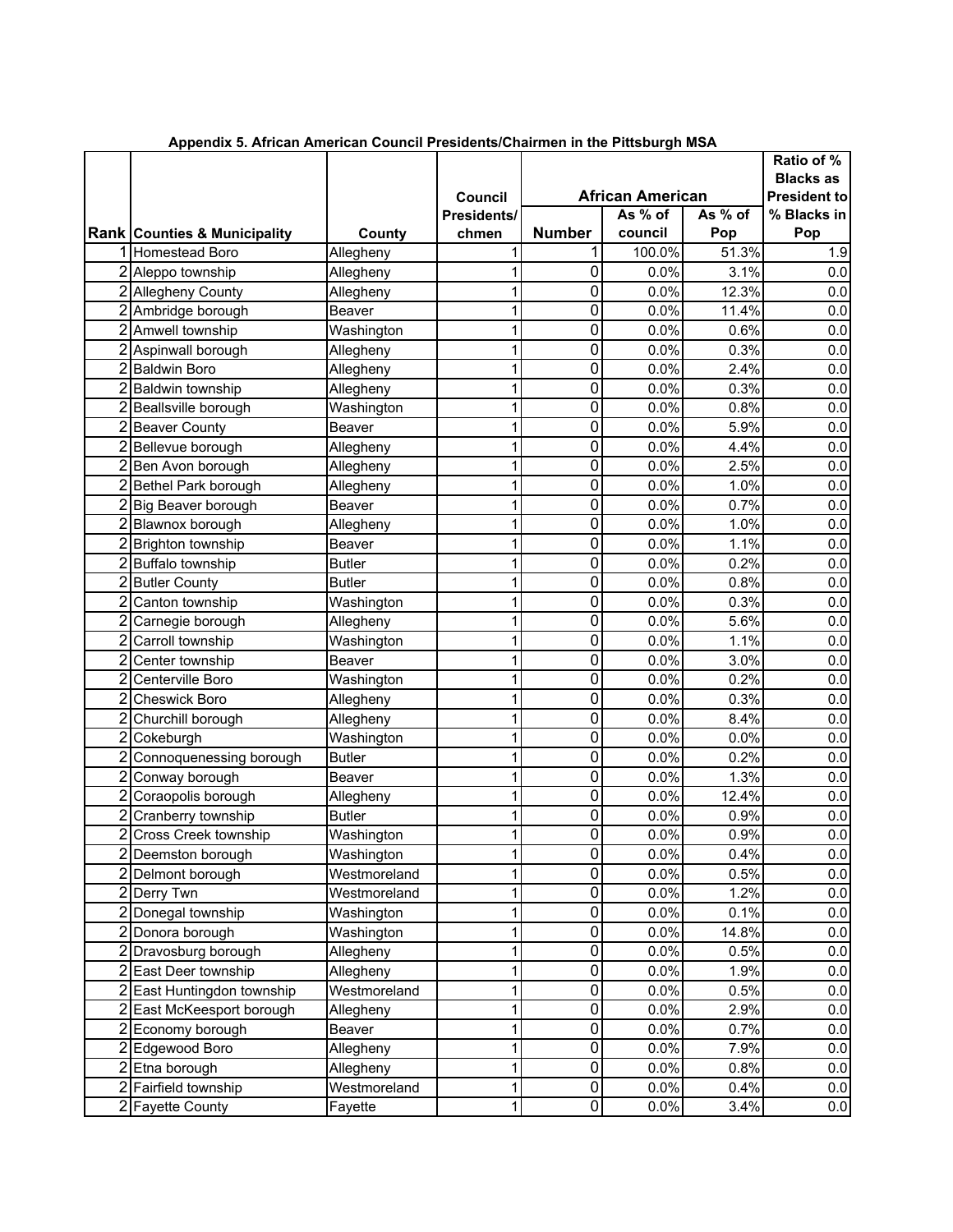|                | 2 Findlay township                            | Allegheny     | 1 | 0              | 0.0% | 1.6%  | 0.0     |
|----------------|-----------------------------------------------|---------------|---|----------------|------|-------|---------|
|                | 2 Findleyville Boro                           | Washington    | 1 | 0              | 0.0% | 5.9%  | 0.0     |
|                | 2 Forest Hills borough                        | Allegheny     | 1 | 0              | 0.0% | 3.0%  | 0.0     |
|                | 2 Forward township                            | Allegheny     | 1 | 0              | 0.0% | 1.1%  | 0.0     |
|                | 2 Franklin Park borough                       | Allegheny     | 1 | 0              | 0.0% | 1.0%  | 0.0     |
| 2              | Frazer Twn                                    | Allegheny     | 1 | 0              | 0.0% | 0.1%  | 0.0     |
| $\overline{2}$ | German Twn                                    | Fayette       | 1 | 0              | 0.0% | 7.2%  | 0.0     |
| $\overline{2}$ | Greene township                               | Beaver        | 1 | 0              | 0.0% | 0.3%  | 0.0     |
|                | 2 Hampton Twn                                 | Allegheny     | 1 | 0              | 0.0% | 0.7%  | 0.0     |
| 2              | Harmar township                               | Allegheny     | 1 | 0              | 0.0% | 0.7%  | 0.0     |
| $\overline{c}$ | Harmony borough                               | <b>Butler</b> |   | 0              | 0.0% | 0.5%  | 0.0     |
| 2              | Harrison township                             | Allegheny     | 1 | 0              | 0.0% | 3.7%  | 0.0     |
| 2              | Heidelberg borough                            | Allegheny     |   | 0              | 0.0% | 0.1%  | 0.0     |
| $\overline{2}$ | <b>Hemfield Twn</b>                           | Westmoreland  | 1 | 0              | 0.0% | 1.1%  | 0.0     |
| $\overline{2}$ | Indiana township                              | Allegheny     | 1 | 0              | 0.0% | 1.3%  | 0.0     |
|                | 2 Industry borough                            | Beaver        | 1 | 0              | 0.0% | 1.9%  | 0.0     |
|                | 2 Ingram Boro                                 | Allegheny     | 1 | 0              | 0.0% | 3.1%  | 0.0     |
| 2              | Jackson township                              | <b>Butler</b> | 1 | 0              | 0.0% | 0.9%  | 0.0     |
|                | 2 Jefferson township                          | <b>Butler</b> |   | 0              | 0.0% | 0.2%  | 0.0     |
|                | 2 Jefferson township                          | Fayette       |   | 0              | 0.0% | 1.5%  | 0.0     |
|                | 2 Kennedy township                            | Allegheny     | 1 | 0              | 0.0% | 0.5%  | 0.0     |
|                | 2 Koppel borough                              | Beaver        | 1 | 0              | 0.0% | 0.5%  | 0.0     |
| $\overline{2}$ | Leetsdale borough                             | Allegheny     | 1 | 0              | 0.0% | 7.3%  | 0.0     |
| $\overline{2}$ | Lincoln Boro                                  | Allegheny     | 1 | 0              | 0.0% | 0.7%  | 0.0     |
| 2              | Marianna borough                              | Washington    |   | 0              | 0.0% | 8.8%  | 0.0     |
| $\overline{2}$ | Marion township                               | Beaver        | 1 | 0              | 0.0% | 0.6%  | 0.0     |
|                | 2 Masontown borough                           | Fayette       | 1 | 0              | 0.0% | 5.6%  | 0.0     |
|                | 2 McCandless township                         | Allegheny     | 1 | 0              | 0.0% | 1.3%  | 0.0     |
|                | 2 McDonald borough                            | Allegheny     | 1 | 0              | 0.0% | 6.3%  | 0.0     |
|                | 2 McKees Rocks borough                        | Allegheny     | 1 | 0              | 0.0% | 14.1% | 0.0     |
|                | 2 Midway borough                              | Washington    | 1 | 0              | 0.0% | 0.5%  | 0.0     |
|                | 2 Millvale borough                            | Allegheny     |   | 0              | 0.0% | 1.0%  | 0.0     |
|                | $\overline{2}$ Moon Twn                       | Allegheny     | 1 | 0              | 0.0% | 3.6%  | 0.0     |
|                | 2 Mount Pleasant township                     | Washington    | 1 | 0              | 0.0% | 0.3%  | 0.0     |
|                | 2 Mount Pleasant township                     | Westmoreland  |   | 0              | 0.0% | 0.3%  | $0.0\,$ |
|                | 2 Muddy Creek township                        | <b>Butler</b> |   | 0              | 0.0% | 0.2%  | 0.0     |
| 2              | Municipality of Murrysville boro Westmoreland |               | 1 | 0              | 0.0% | 0.6%  | 0.0     |
|                | 2 New Sewickley township                      | Beaver        | 1 | 0              | 0.0% | 0.2%  | 0.0     |
|                | 2 New Stanton Boro                            | Westmoreland  | 1 | 0              | 0.0% | 1.9%  | 0.0     |
|                | 2 Newell borough                              | Fayette       | 1 | 0              | 0.0% | 0.2%  | 0.0     |
|                | 2 North Belle Vernon                          | Westmoreland  | 1 | 0              | 0.0% | 1.3%  | 0.0     |
|                | 2 North Fayette township                      | Allegheny     | 1 | 0              | 0.0% | 2.6%  | 0.0     |
|                | 2 North Huntingdon township                   | Westmoreland  | 1 | 0              | 0.0% | 0.3%  | 0.0     |
|                | 2 North Irwin borough                         | Westmoreland  | 1 | 0              | 0.0% | 0.1%  | 0.0     |
|                | 2 North Strabane township                     | Washington    | 1 | 0              | 0.0% | 2.1%  | 0.0     |
|                | 2 Nottingham township                         | Washington    | 1 | 0              | 0.0% | 0.6%  | 0.0     |
|                | 2 Oakdale borough                             | Allegheny     | 1 | 0              | 0.0% | 0.9%  | 0.0     |
| $\overline{2}$ | Oakmont Boro                                  | Allegheny     | 1 | 0              | 0.0% | 0.9%  | 0.0     |
| $\overline{2}$ | Ohio township                                 | Allegheny     | 1 | 0              | 0.0% | 0.8%  | 0.0     |
| $\overline{c}$ | Ohioville borough                             | Beaver        | 1 | 0              | 0.0% | 2.0%  | 0.0     |
|                | 2 Patterson township                          | Beaver        | 1 | $\overline{0}$ | 0.0% | 1.5%  | 0.0     |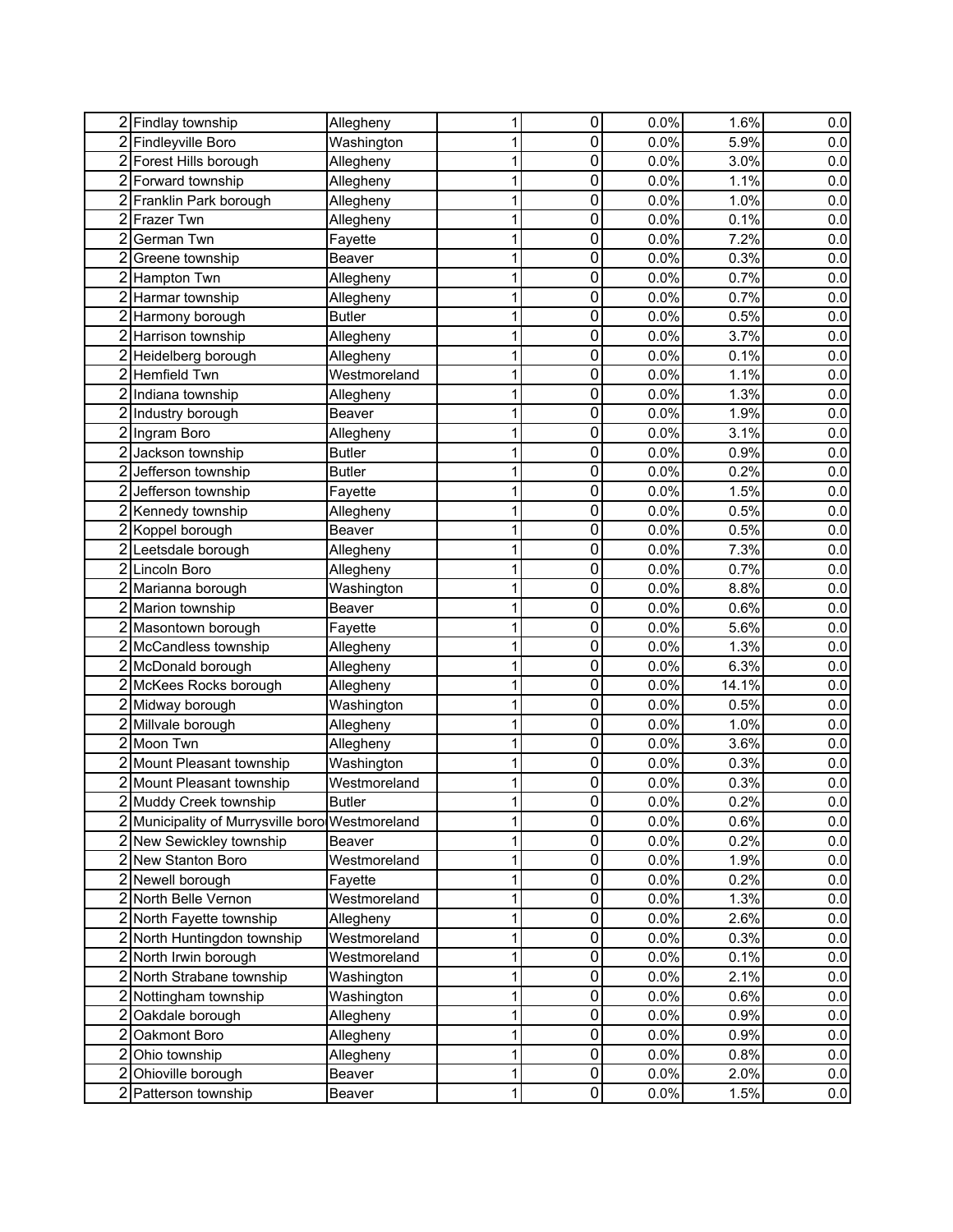|                | 2 Penn Hills Mun            | Allegheny     | 1 | 0              | 0.0%    | 24.2% | 0.0     |
|----------------|-----------------------------|---------------|---|----------------|---------|-------|---------|
|                | 2 Penn township             | Westmoreland  | 1 | 0              | 0.0%    | 0.4%  | 0.0     |
|                | 2 Peters township           | Washington    | 1 | 0              | 0.0%    | 0.5%  | 0.0     |
|                | 2 Pine township             | Allegheny     | 1 | 0              | 0.0%    | 0.8%  | 0.0     |
|                | 2 Pittsburgh city           | Allegheny     | 1 | 0              | 0.0%    | 27.1% | 0.0     |
|                | 2 Pleasant Hills borough    | Allegheny     | 1 | 0              | 0.0%    | 1.3%  | 0.0     |
|                | 2 Pulaski township          | Beaver        |   | 0              | 0.0%    | 3.2%  | 0.0     |
|                | 2 Raccoon township          | Beaver        | 1 | 0              | 0.0%    | 0.4%  | 0.0     |
|                | 2 Reserve township          | Allegheny     |   | 0              | 0.0%    | 1.3%  | 0.0     |
| $\overline{2}$ | Robinson township           | Allegheny     |   | 0              | 0.0%    | 1.9%  | 0.0     |
| 2              | Robinson township           | Washington    |   | 0              | 0.0%    | 3.3%  | 0.0     |
| 2              | Rochester township          | Beaver        |   | 0              | 0.0%    | 3.6%  | 0.0     |
| $\overline{c}$ | Ross township               | Allegheny     |   | 0              | 0.0%    | 1.4%  | $0.0\,$ |
|                | 2 Rostraver township        | Westmoreland  |   | 0              | 0.0%    | 1.9%  | 0.0     |
|                | 2 Saxonburg borough         | <b>Butler</b> |   | 0              | 0.0%    | 0.2%  | 0.0     |
|                | 2 Scottdale borough         | Westmoreland  |   | 0              | 0.0%    | 1.1%  | 0.0     |
|                | 2 Sewickley Boro            | Allegheny     |   | 0              | 0.0%    | 9.6%  | 0.0     |
|                | 2 Sewickley Twn             | Westmoreland  |   | 0              | 0.0%    | 0.2%  | 0.0     |
|                | 2 Sewickley Heights borough | Allegheny     |   | 0              | 0.0%    | 0.9%  | 0.0     |
|                | 2 Sewickley Hills borough   | Allegheny     | 1 | 0              | 0.0%    | 2.5%  | 0.0     |
|                | 2 Shaler township           | Allegheny     | 1 | 0              | 0.0%    | 0.4%  | 0.0     |
|                | 2 Sharpsburg borough        | Allegheny     | 1 | 0              | 0.0%    | 3.8%  | 0.0     |
|                | 2 South Fayette Twn         | Allegheny     | 1 | 0              | 0.0%    | 3.5%  | 0.0     |
|                | 2 South Greensburg borough  | Westmoreland  | 1 | 0              | 0.0%    | 0.7%  | 0.0     |
|                | 2 South Strabane township   | Washington    | 1 | 0              | 0.0%    | 1.6%  | 0.0     |
|                | 2 South Versailles          | Allegheny     | 1 | 0              | 0.0%    | 0.0%  | 0.0     |
|                | 2 Southwest Greensburgh     | Westmoreland  | 1 | 0              | 0.0%    | 1.8%  | 0.0     |
|                | 2 Speers borough            | Washington    | 1 | 0              | $0.0\%$ | 0.7%  | 0.0     |
|                | 2 Stockdale Boro            | Washington    | 1 | 0              | 0.0%    | 0.7%  | 0.0     |
|                | 2 Summit township           | <b>Butler</b> | 1 | 0              | 0.0%    | 4.0%  | 0.0     |
|                | 2 Swissvale borough         | Allegheny     | 1 | 0              | 0.0%    | 22.1% | 0.0     |
|                | 2 Turtle Creek Boro         | Allegheny     | 1 | 0              | 0.0%    | 5.2%  | 0.0     |
|                | 2 Unity Twn                 | Westmoreland  | 1 | 0              | 0.0%    | 0.3%  | 0.0     |
|                | 2 Upper Burrell township    | Westmoreland  | 1 | 0              | 0.0%    | 2.8%  | 0.0     |
|                | 2 Upper St. Clair township  | Allegheny     |   | 0              | 0.0%    | 0.7%  | $0.0\,$ |
|                | 2 Vanport township          | Beaver        |   | $\mathbf 0$    | 0.0%    | 1.4%  | 0.0     |
| 2              | <b>Versailles Boro</b>      | Allegheny     | 1 | $\pmb{0}$      | 0.0%    | 2.6%  | 0.0     |
|                | 2 Washington County         | Washington    | 1 | 0              | 0.0%    | 3.2%  | 0.0     |
|                | 2 Washington township       | <b>Butler</b> | 1 | 0              | 0.0%    | 1.3%  | 0.0     |
|                | 2 Washington Twn            | Fayette       | 1 | 0              | 0.0%    | 0.1%  | 0.0     |
|                | 2 Washington Twn            | Westmoreland  | 1 | 0              | 0.0%    | 0.6%  | 0.0     |
|                | 2 West Deer township        | Allegheny     | 1 | 0              | 0.0%    | 0.3%  | 0.0     |
|                | 2 West Elizabeth Boro       | Allegheny     | 1 | 0              | 0.0%    | 0.2%  | 0.0     |
|                | 2 West Mifflin Boro         | Allegheny     | 1 | 0              | 0.0%    | 8.8%  | 0.0     |
|                | 2 West Pike Run township    | Washington    | 1 | $\pmb{0}$      | 0.0%    | 3.9%  | 0.0     |
|                | 2 Westmoreland County       | Westmoreland  | 1 | 0              | 0.0%    | 1.9%  | 0.0     |
|                | 2 Wharton Twn               | Fayette       | 1 | 0              | 0.0%    | 0.1%  | 0.0     |
|                | 2 Whitaker borough          | Allegheny     | 1 | 0              | 0.0%    | 5.0%  | 0.0     |
|                | 2 Whitehall Boro            | Allegheny     | 1 | $\pmb{0}$      | 0.0%    | 1.4%  | 0.0     |
|                | 2 White Oak borough         | Allegheny     | 1 | 0              | 0.0%    | 1.9%  | 0.0     |
|                | 2 Wilkins township          | Allegheny     | 1 | $\overline{0}$ | 0.0%    | 4.4%  | 0.0     |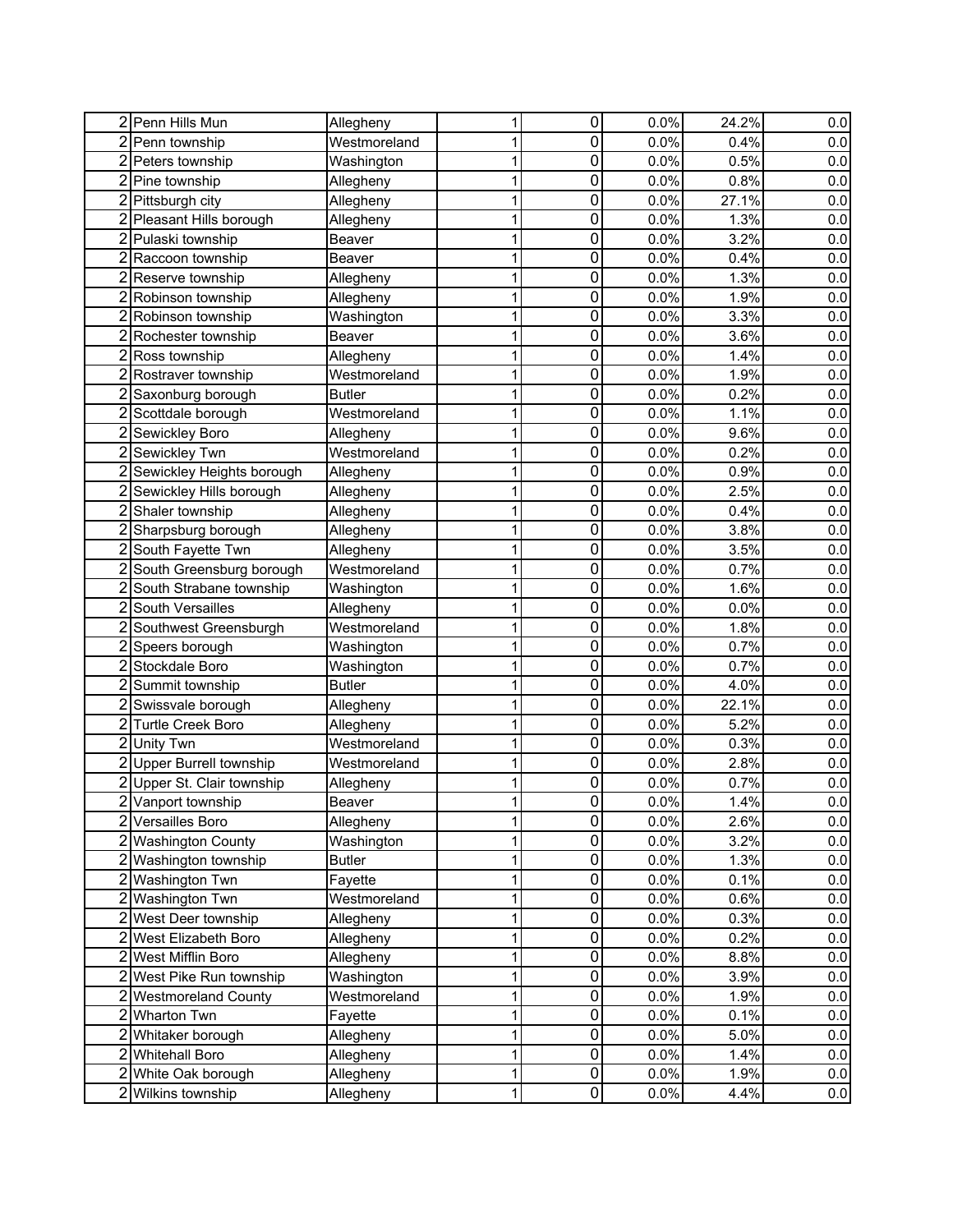|     | 2 Wilmerding borough         | Allegheny     | 1           | $\pmb{0}$ | 0.0% | 6.3%    | 0.0 |
|-----|------------------------------|---------------|-------------|-----------|------|---------|-----|
|     | 2 Zelienople borough         | <b>Butler</b> | 1           | 0         | 0.0% | 0.4%    | 0.0 |
|     | n/a Adams township           | <b>Butler</b> | 1           | n/p       | n/p  | 0.8%    | n/p |
|     | n/a Allegheny township       | <b>Butler</b> | 1           | n/p       | n/p  | 1.6%    | n/p |
|     | n/a Avonmore borough         | Westmoreland  | 1           | n/p       | n/p  | 1.2%    | n/p |
|     | n/a Baden borough            | <b>Beaver</b> | 1           | n/p       | n/p  | 0.7%    | n/p |
|     | n/a Beaver borough           | Beaver        | 1           | n/p       | n/p  | 2.6%    | n/p |
|     | n/a Braddock Boro            | Allegheny     | 1           | n/p       | n/p  | 66.5%   | n/p |
|     | n/a Bradford Woods Boro      | Allegheny     | 1           | n/p       | n/p  | 0.0%    | n/p |
|     | n/a Brady township           | <b>Butler</b> | 1           | n/p       | n/p  | 0.1%    | n/p |
|     | n/a Bridgeville borough      | Allegheny     | 1           | n/p       | n/p  | 4.4%    | n/p |
|     | n/a Bridgewater borough      | Beaver        | 1           | n/p       | n/p  | 8.8%    | n/p |
|     | n/a Brownsville township     | Fayette       | 1           | n/p       | n/p  | 3.9%    | n/p |
|     | n/a Bruin borough            | <b>Butler</b> | 1           | n/p       | n/p  | 0.0%    | n/p |
|     | n/a Bullskin township        | Fayette       | 1           | n/p       | n/p  | 0.1%    | n/p |
|     | n/a Butler township          | <b>Butler</b> | 1           | n/p       | n/p  | 0.5%    | n/p |
|     | n/a Callery borough          | <b>Butler</b> | 1           | n/p       | n/p  | $0.0\%$ | n/p |
| n/a | Castle Shannon Boro          | Allegheny     | 1           | n/p       | n/p  | 1.3%    | n/p |
| n/a | <b>Cecil Twn</b>             | Washington    | 1           | n/p       | n/p  | 1.6%    | n/p |
|     | n/a Center township          | <b>Butler</b> | 1           | n/p       | n/p  | 0.4%    | n/p |
|     | n/a Cherry township          | <b>Butler</b> | 1           | n/p       | n/p  | 0.5%    | n/p |
|     | n/a Cherry Valley borough    | <b>Butler</b> | 1           | n/p       | n/p  | 0.0%    | n/p |
|     | n/a Chicora borough          | <b>Butler</b> | 1           | n/p       | n/p  | 0.2%    | n/p |
|     | n/a Chippewa township        | Beaver        |             | n/p       | n/p  | 0.9%    | n/p |
|     | n/a Clay township            | <b>Butler</b> | 1           | n/p       | n/p  | 0.2%    | n/p |
|     | n/a Claysville Boro          | Washington    |             | n/p       | n/p  | 0.3%    | n/p |
|     | n/a Clearfield township      | <b>Butler</b> |             | n/p       | n/p  | 0.2%    | n/p |
|     | n/a Clinton township         | <b>Butler</b> | 1           | n/p       | n/p  | 0.1%    | n/p |
|     | n/a Collier township         | Allegheny     | 1           | n/p       | n/p  | 0.7%    | n/p |
|     | n/a Concord township         | <b>Butler</b> |             | n/p       | n/p  | 0.1%    | n/p |
|     | n/a Connellsville township   | Fayette       | 1           | n/p       | n/p  | 0.6%    | n/p |
|     | n/a Connoquenessing township | <b>Butler</b> |             | n/p       | n/p  | 0.1%    | n/p |
|     | n/a Cook township            | Westmoreland  |             | 0         | 0.0% | 0.0%    | n/p |
| n/a | Crescent township            | Allegheny     | 1           | n/p       | n/p  | 1.3%    | n/p |
|     | n/a Darlington borough       | Beaver        |             | n/p       | n/p  | 0.0%    | n/p |
|     | n/a Darlington township      | Beaver        |             | n/p       | n/p  | 0.1%    | n/p |
|     | n/a Daugherty township       | Beaver        | 1           | n/p       | n/p  | 1.8%    | n/p |
|     | n/a Donegal township         | <b>Butler</b> | 1           | n/p       | n/p  | 0.3%    | n/p |
|     | n/a Dormont borough          | Allegheny     | 1           | n/p       | n/p  | 1.1%    | n/p |
|     | n/a Dunbar township          | Fayette       | 1           | n/p       | n/p  | 0.4%    | n/p |
|     | n/a East Bethlehem township  | Washington    | 1           | n/p       | n/p  | 2.4%    | n/p |
|     | n/a East Butler borough      | <b>Butler</b> | 1           | n/p       | n/p  | 0.0%    | n/p |
|     | n/a East Pittsburgh borough  | Allegheny     | 1           | n/p       | n/p  | 20.9%   | n/p |
|     | n/a East Rochester borough   | Beaver        | 1           | n/p       | n/p  | 3.5%    | n/p |
|     | n/a Eastvale borough         | Beaver        | 1           | n/p       | n/p  | 1.7%    | n/p |
|     | n/a Eau Claire borough       | <b>Butler</b> | 1           | n/p       | n/p  | 0.3%    | n/p |
|     | n/a Edgeworth borough        | Allegheny     | 1           | n/p       | n/p  | 2.0%    | n/p |
|     | n/a Elizabeth township       | Allegheny     | 1           | n/p       | n/p  | 1.7%    | n/p |
|     | n/a Emsworth borough         | Allegheny     | 1           | n/p       | n/p  | 3.6%    | n/p |
|     | n/a Evans City borough       | <b>Butler</b> | 1           | n/p       | n/p  | 0.1%    | n/p |
|     | n/a Fairview borough         | <b>Butler</b> | $\mathbf 1$ | n/p       | n/p  | 0.5%    | n/p |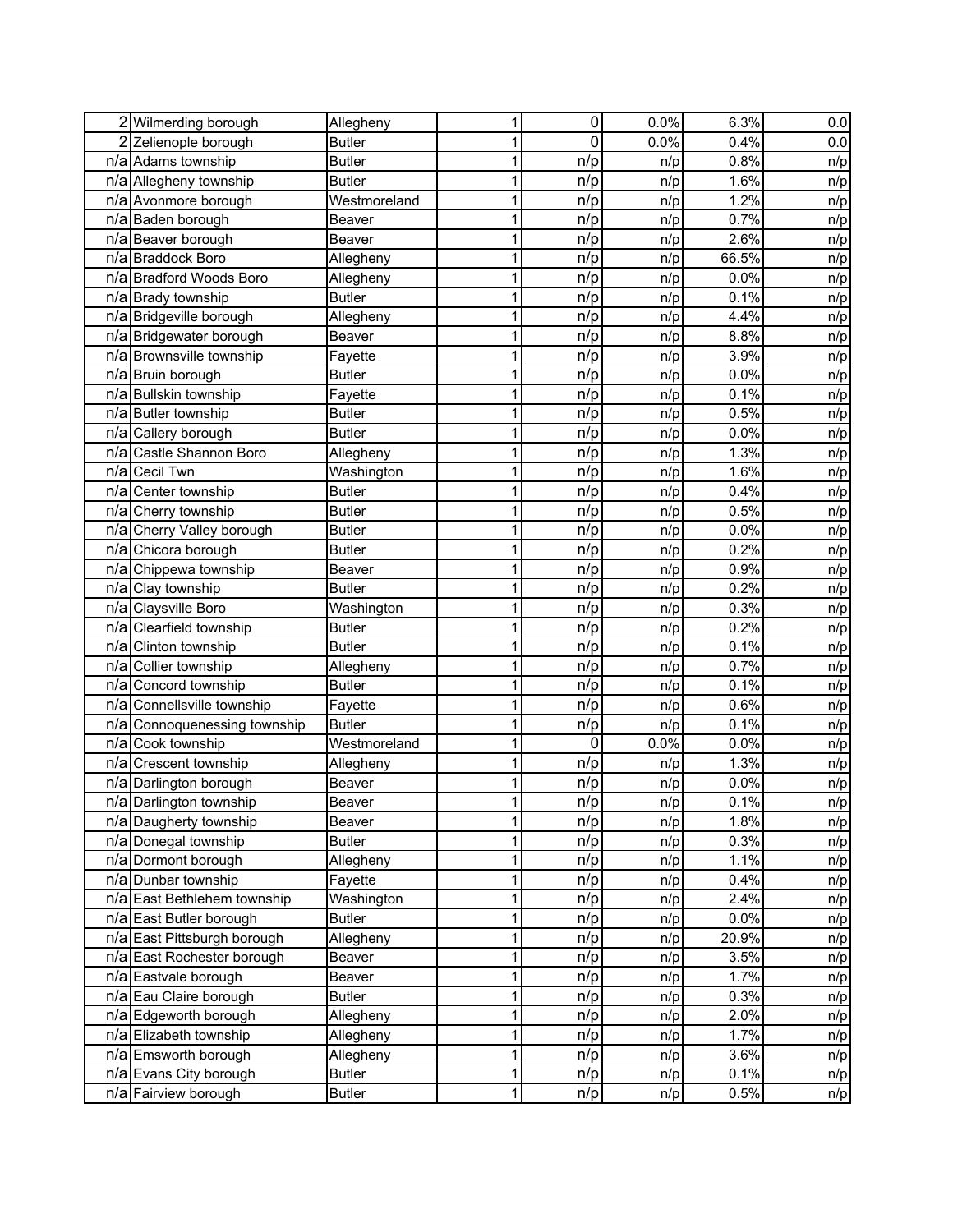| n/a Fairview township         | <b>Butler</b>  | 1           | n/p | n/p  | 0.2%  | n/p |
|-------------------------------|----------------|-------------|-----|------|-------|-----|
| n/al Fallowfield Twn          | Westmoreland   |             | n/p | n/p  | 1.4%  | n/p |
| n/a Fallston borough          | Beaver         | 1           | n/p | n/p  | 5.5%  | n/p |
| n/a Forward township          | <b>Butler</b>  | 1           | n/p | n/p  | 0.2%  | n/p |
| n/a Frankfort Springs borough | Beaver         | 1           | n/p | n/p  | 0.0%  | n/p |
| n/a Franklin township         | <b>Butler</b>  | 1           | n/p | n/p  | 0.1%  | n/p |
| n/a Franklin township         | Beaver         | 1           | n/p | n/p  | 0.1%  | n/p |
| n/a Freedom borough           | Beaver         | 1           | n/p | n/p  | 5.2%  | n/p |
| n/a Georgetown borough        | Beaver         | 1           | n/p | n/p  | 0.0%  | n/p |
| n/a Glasgow borough           | Beaver         | 1           | n/p | n/p  | 0.0%  | n/p |
| n/a Hanover township          | Beaver         | 1           | n/p | n/p  | 0.6%  | n/p |
| n/a Harmony township          | Beaver         | 1           | n/p | n/p  | 1.5%  | n/p |
| n/a Harrisville borough       | <b>Butler</b>  | 1           | n/p | n/p  | 0.6%  | n/p |
| n/a Homewood borough          | Beaver         | 1           | n/p | n/p  | 2.0%  | n/p |
| n/a Hookstown borough         | Beaver         | 1           | n/p | n/p  | 0.0%  | n/p |
| n/a Hopewell township         | <b>Beaver</b>  | 1           | n/p | n/p  | 1.8%  | n/p |
| n/a Houston borough           | Washington     | 1           | n/p | n/p  | 3.7%  | n/p |
| n/a Independence township     | Beaver         | 1           | n/p | n/p  | 0.2%  | n/p |
| n/a Irwin borough             | Westmoreland   | 1           | n/p | n/p  | 1.0%  | n/p |
| n/a Karns City borough        | <b>Butler</b>  | 1           | n/p | n/p  | 0.4%  | n/p |
| n/a Lancaster township        | <b>Butler</b>  | 1           | n/p | n/p  | 0.2%  | n/p |
| n/a Loyalhanna township       | Westmoreland   | 1           | n/p | n/p  | 0.7%  | n/p |
| n/a Marion township           | <b>Butler</b>  | 1           | n/p | n/p  | 0.6%  | n/p |
| n/a Mars borough              | <b>Butler</b>  |             | n/p | n/p  | 0.5%  | n/p |
| n/a Marshall Twn              | Allegheny      | 1           | n/p | n/p  | 1.1%  | n/p |
| n/a Mercer township           | <b>Butler</b>  |             | n/p | n/p  | 0.5%  | n/p |
| n/a Middlesex township        | <b>Butler</b>  |             | n/p | n/p  | 0.3%  | n/p |
| n/a Midland borough           | Beaver         | 1           | n/p | n/p  | 20.8% | n/p |
| n/a Monaca borough            | Beaver         | 1           | n/p | n/p  | 1.9%  | n/p |
| n/a Mount Lebanon township    | Allegheny      |             | n/p | n/p  | 0.6%  | n/p |
| n/a Mount Pleasant borough    | Westmoreland   | 1           | n/p | n/p  | 1.7%  | n/p |
| n/a Munhall Boro              | Allegheny      |             | n/p | n/p  | 3.4%  | n/p |
| n/a New Brighton borough      | Beaver         |             | n/p | n/p  | 10.6% | n/p |
| n/a New Galilee borough       | Beaver         | 1           | n/p | n/p  | 2.1%  | n/p |
| n/a North Franklin Twn        | Washington     |             | n/p | n/p  | 2.4%  | n/p |
| n/a North Sewickley township  | Beaver         |             | n/p | n/p  | 0.9%  | n/p |
| n/a Oakland township          | <b>Butler</b>  | 1           | n/p | n/p  | 0.1%  | n/p |
| n/a Parker township           | <b>Butler</b>  | 1           | n/p | n/p  | 0.0%  | n/p |
| n/a Patterson Heights borough | Beaver         | 1           | n/p | n/p  | 0.3%  | n/p |
| n/a Penn township             | <b>Butler</b>  | 1           | n/p | n/p  | 0.2%  | n/p |
| n/a Petrolia borough          | <b>Buttler</b> | 1           | n/p | n/p  | 0.0%  | n/p |
| n/a Pitcairn borough          | Allegheny      | 1           | n/p | n/p  | 0.4%  | n/p |
| n/a Portersville borough      | <b>Butler</b>  | 1           | n/p | n/p  | 0.0%  | n/p |
| n/a Potter township           | Beaver         | 1           | n/p | n/p  | 0.0%  | n/p |
| n/a Prospect borough          | <b>Butler</b>  | 1           | n/p | n/p  | 0.0%  | n/p |
| n/a Richland township         | Allegheny      | 1           | n/p | n/p  | 0.5%  | n/p |
| n/a Rochester borough         | Beaver         | 1           | n/p | n/p  | 13.4% | n/p |
| n/a Seven Fields borough      | <b>Butler</b>  | 1           | n/p | n/p  | 0.7%  | n/p |
| n/a Shippingport borough      | Beaver         | 1           | 0   | 0.0% | 0.0%  | n/p |
| n/a Slippery Rock borough     | <b>Butler</b>  | 1           | n/p | n/p  | 3.3%  | n/p |
| n/a Slippery Rock township    | <b>Butler</b>  | $\mathbf 1$ | n/p | n/p  | 2.3%  | n/p |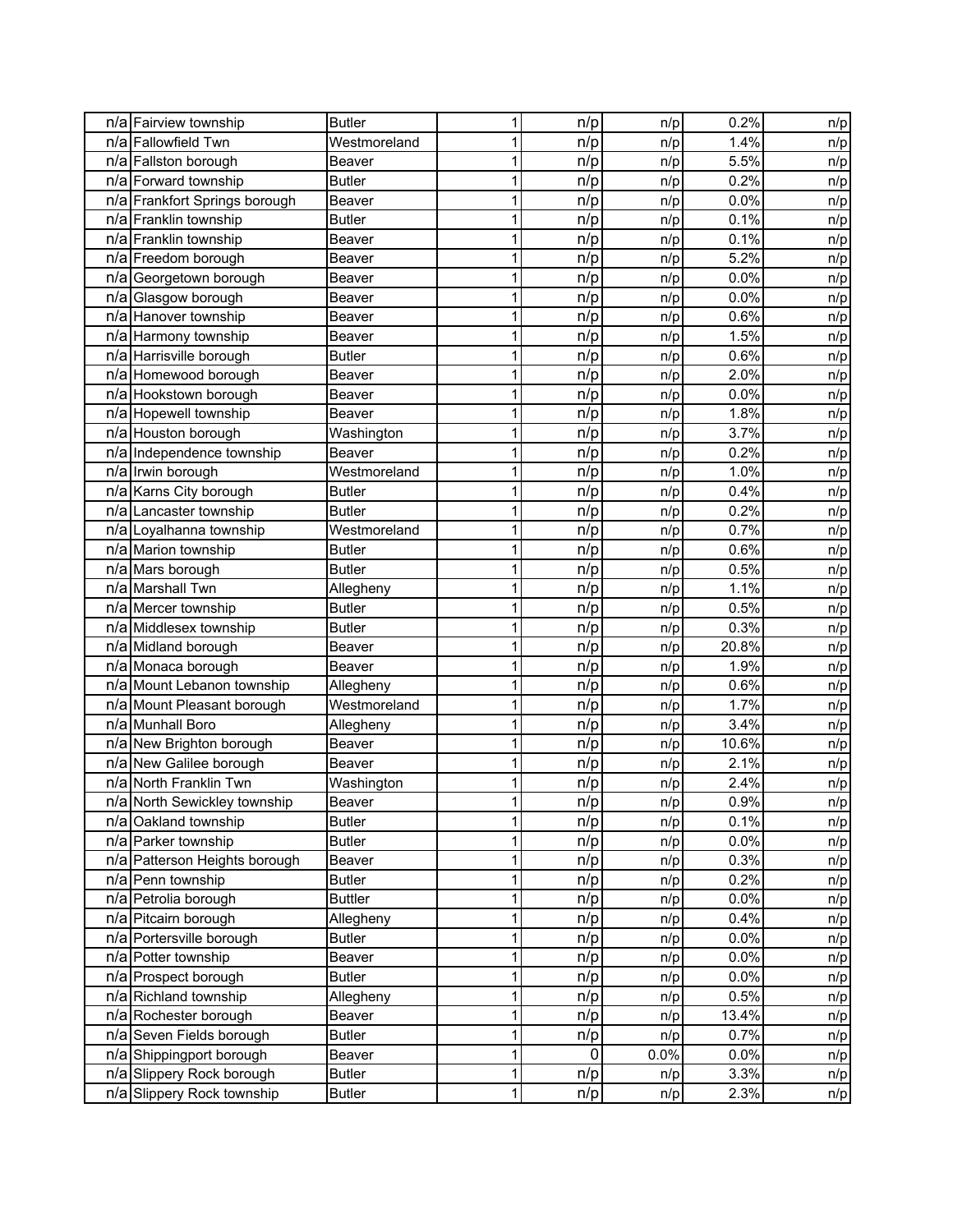| n/a Smith township        | Washington    |     | n/p | n/p     | 1.8%    | n/p |
|---------------------------|---------------|-----|-----|---------|---------|-----|
| n/a Smithton borough      | Westmoreland  |     | n/p | n/p     | 0.0%    | n/p |
| n/a Somerset township     | Washington    |     | n/p | n/p     | 0.2%    | n/p |
| n/a South Beaver township | Beaver        |     | n/p | n/p     | 1.2%    | n/p |
| n/a South Heights borough | Beaver        |     | n/p | n/p     | 0.7%    | n/p |
| n/a South Union township  | Fayette       |     | n/p | n/p     | 3.3%    | n/p |
| n/a Springdale borough    | Allegheny     |     | n/p | n/p     | 0.3%    | n/p |
| n/a Springdale Twn        | Allegheny     |     | n/p | n/p     | 0.1%    | n/p |
| n/a St. Clair township    | Westmoreland  |     | 0   | 0.0%    | $0.0\%$ | n/p |
| n/alTarentum Boro         | Allegheny     |     | n/p | n/p     | 3.6%    | n/p |
| n/a Trafford borough      | Allegheny     |     | n/p | n/p     | 0.7%    | n/p |
| n/a Uniontown city        | Fayette       | n/p | n/p | n/p     | 13.6%   | n/p |
| n/a Upper Tyrone township | Fayette       |     | n/p | n/p     | 0.8%    | n/p |
| n/a Valencia borough      | <b>Butler</b> |     | n/p | n/p     | 0.5%    | n/p |
| n/a Venango township      | <b>Butler</b> |     | n/p | n/p     | 0.0%    | n/p |
| n/a West Liberty borough  | <b>Butler</b> |     | n/p | n/p     | $0.0\%$ | n/p |
| n/a West Sunbury borough  | <b>Butler</b> |     | n/p | n/p     | 0.0%    | n/p |
| n/a Winfield township     | <b>Butler</b> |     | n/p | n/p     | 0.2%    | n/p |
| n/a Worth township        | <b>Butler</b> |     | 0   | 0.0%    | 0.0%    | n/p |
| <b>Total</b>              |               | 149 |     | $*0.6%$ | **8.0%  | 0.0 |

*Source: County and municipalities in the region; U.S. Census Bureau, 2000 Calculated out of 153*

\*\*Percent of African American in the Pittsburgh MSA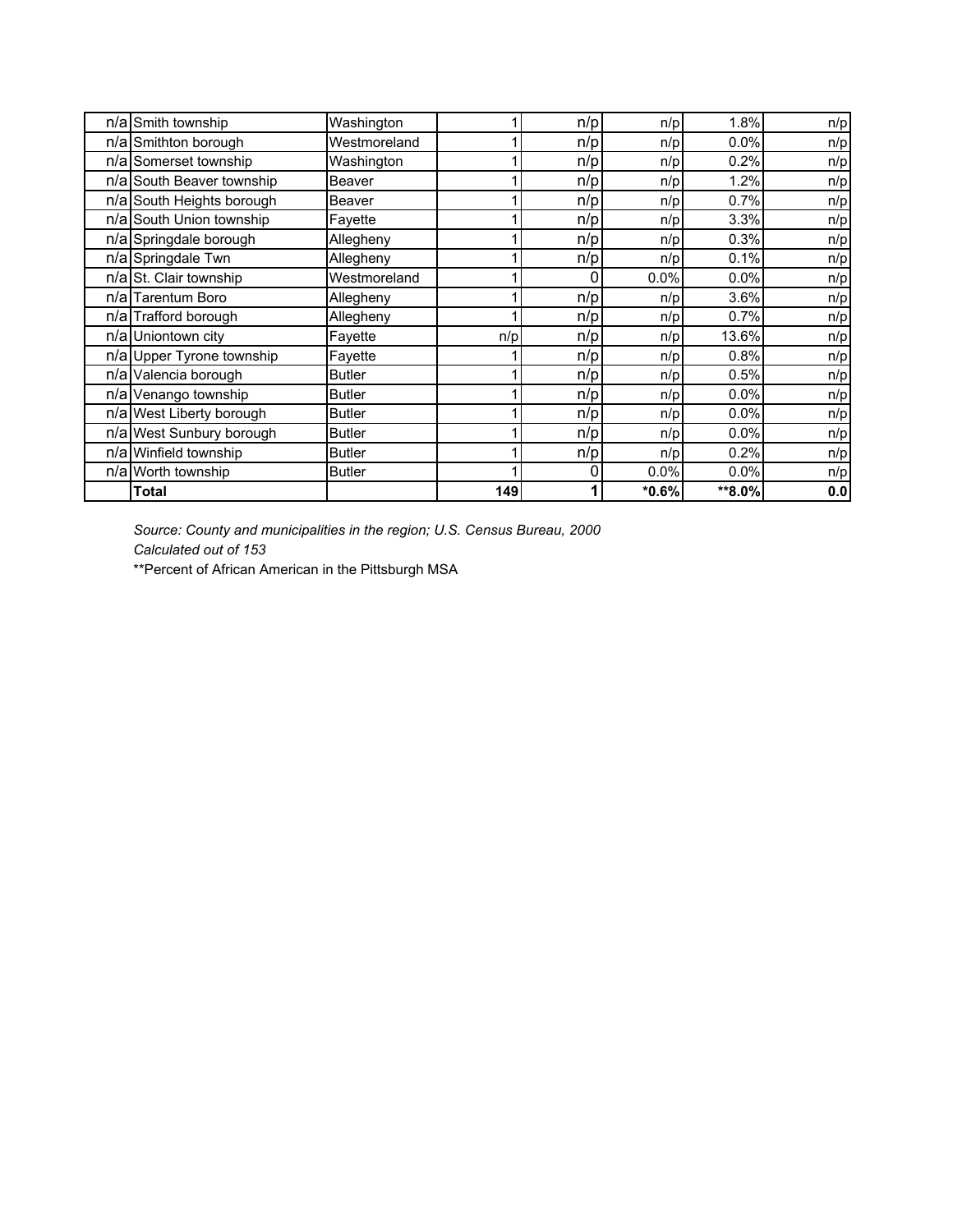| Rank | <b>Counties &amp; Municipalities</b> |                        | Council<br>Presidents/<br>Chmen | <b>Number</b>  | Women<br>As % of<br>president/c<br>hman | As % of<br>Pop | Ratio of %<br><b>Blacks as</b><br>President to %<br><b>Blacks in Pop</b> |
|------|--------------------------------------|------------------------|---------------------------------|----------------|-----------------------------------------|----------------|--------------------------------------------------------------------------|
|      | Emsworth borough                     | County<br>Allegheny    | 1                               | 1              | 100.0%                                  | 49.6%          | 2.0                                                                      |
|      | <b>Frazier Twn</b>                   |                        | 1                               | 1              | 100.0%                                  | 49.6%          | 2.0                                                                      |
|      | Whitaker borough                     | Allegheny<br>Allegheny | 1                               |                | 100.0%                                  | 49.7%          | 2.0                                                                      |
|      | Connoquenessing borough              | <b>Butler</b>          | 1                               |                | 100.0%                                  | 50.0%          | 2.0                                                                      |
|      | Industry borough                     | Beaver                 | 1                               |                | 100.0%                                  | 50.3%          | 2.0                                                                      |
|      | Ohioville borough                    | Beaver                 | 1                               |                | 100.0%                                  | 50.7%          | 2.0                                                                      |
|      | Delmont borough                      | Westmoreland           | 1                               | 1              | 100.0%                                  | 52.0%          | 1.9                                                                      |
|      | East McKeesport borough              | Allegheny              | 1                               |                | 100.0%                                  | 52.2%          | 1.9                                                                      |
|      | 7 McDonald borough                   | Allegheny              | 1                               |                | 100.0%                                  | 52.3%          | 1.9                                                                      |
|      | 7 Shippingport borough               | Beaver                 | 1                               | 1              | 100.0%                                  | 52.7%          | 1.9                                                                      |
|      | 7 McKees Rocks borough               | Allegheny              | 1                               | 1              | 100.0%                                  | 52.9%          | 1.9                                                                      |
|      | 7 Springdale borough                 | Allegheny              | 1                               | 1              | 100.0%                                  | 52.9%          | 1.9                                                                      |
|      | 7 Penn Hills Mun                     | Allegheny              | 1                               |                | 100.0%                                  | 53.0%          | 1.9                                                                      |
|      | 7 Pulaski township                   | Beaver                 | 1                               | 1              | 100.0%                                  | 53.0%          | 1.9                                                                      |
|      | 7 Irwin borough                      | Westmoreland           | 1                               | 1              | 100.0%                                  | 53.2%          | 1.9                                                                      |
|      | Houston borough                      | Washington             | 1                               |                | 100.0%                                  | 53.4%          | 1.9                                                                      |
|      | 16 Coraopolis borough                | Allegheny              | 1                               |                | 100.0%                                  | 54.3%          | 1.8                                                                      |
|      | 16 Masontown borough                 | Fayette                | 1                               |                | 100.0%                                  | 54.6%          | 1.8                                                                      |
|      | 16 Donora borough                    | Washington             | 1                               | 1              | 100.0%                                  | 54.7%          | 1.8                                                                      |
|      | 19 Aleppo township                   | Allegheny              | 1                               | 0              | 0.0%                                    | 52.5%          | 0.0                                                                      |
|      | 19 Allegheny County                  | Allegheny              | 1                               | 0              | 0.0%                                    | 52.3%          | $0.0\,$                                                                  |
|      | 19 Ambridge borough                  | Beaver                 | 1                               | 0              | 0.0%                                    | 52.7%          | 0.0                                                                      |
|      | 19 Amwell township                   | Washington             | 1                               | 0              | 0.0%                                    | 50.9%          | 0.0                                                                      |
|      | 19 Aspinwall borough                 | Allegheny              | 1                               | 0              | 0.0%                                    | 56.7%          | 0.0                                                                      |
|      | 19 Baldwin Boro                      | Allegheny              | 1                               | 0              | 0.0%                                    | 52.6%          | 0.0                                                                      |
|      | 19 Baldwin township                  | Allegheny              | 1                               | 0              | 0.0%                                    | 53.0%          | 0.0                                                                      |
|      | 19 Beallsville borough               | Washington             | 1                               | $\pmb{0}$      | 0.0%                                    | 51.5%          | 0.0                                                                      |
|      | 19 Beaver County                     | <b>Beaver</b>          | 1                               | $\overline{0}$ | 0.0%                                    | 52.1%          | 0.0                                                                      |
|      | 19 Bellevue borough                  | Allegheny              | 1                               | 0              | 0.0%                                    | 55.3%          | 0.0                                                                      |
|      | 19 Ben Avon borough                  | Allegheny              | 1                               | 0              | 0.0%                                    | 53.4%          | 0.0                                                                      |
|      | 19 Bethel Park borough               | Allegheny              | 1                               | $\overline{0}$ | 0.0%                                    | 52.1%          | 0.0                                                                      |
|      | 19 Big Beaver borough                | Beaver                 | 1                               | 0              | 0.0%                                    | 51.2%          | 0.0                                                                      |
|      | 19 Blawnox borough                   | Allegheny              | 1                               | 0              | 0.0%                                    | 53.5%          | 0.0                                                                      |
|      | 19 Brighton township                 | Beaver                 | 1                               | 0              | 0.0%                                    | 53.2%          | 0.0                                                                      |
|      | 19 Buffalo township                  | <b>Butler</b>          | 1                               | 0              | 0.0%                                    | 50.3%          | 0.0                                                                      |
|      | 19 Butler County                     | <b>Butler</b>          | $\mathbf 1$                     | $\overline{0}$ | 0.0%                                    | 51.1%          | 0.0                                                                      |
|      | 19 Canton township                   | Washington             | 1                               | 0              | 0.0%                                    | 52.8%          | 0.0                                                                      |
|      | 19 Carnegie borough                  | Allegheny              | 1                               | $\pmb{0}$      | 0.0%                                    | 54.0%          | 0.0                                                                      |
|      | 19 Carroll township                  | Washington             | $\mathbf{1}$                    | $\pmb{0}$      | 0.0%                                    | 51.8%          | 0.0                                                                      |
|      | 19 Castle Shannon Boro               | Allegheny              | 1                               | $\pmb{0}$      | 0.0%                                    | 52.6%          | 0.0                                                                      |
|      | 19 Center township                   | Beaver                 | 1                               | $\pmb{0}$      | 0.0%                                    | 50.3%          | 0.0                                                                      |
|      | 19 Centerville Boro                  | Washington             | 1                               | 0              | 0.0%                                    | 51.8%          | 0.0                                                                      |
|      | 19 Cheswick Boro                     | Allegheny              | $\mathbf{1}$                    | 0              | 0.0%                                    | 54.3%          | 0.0                                                                      |
|      | 19 Churchill borough                 | Allegheny              | 1                               | $\pmb{0}$      | 0.0%                                    | 51.8%          | $0.0\,$                                                                  |

 **Appendix 6. Women Council Presidents/Chairmen in the Pittsburgh MSA**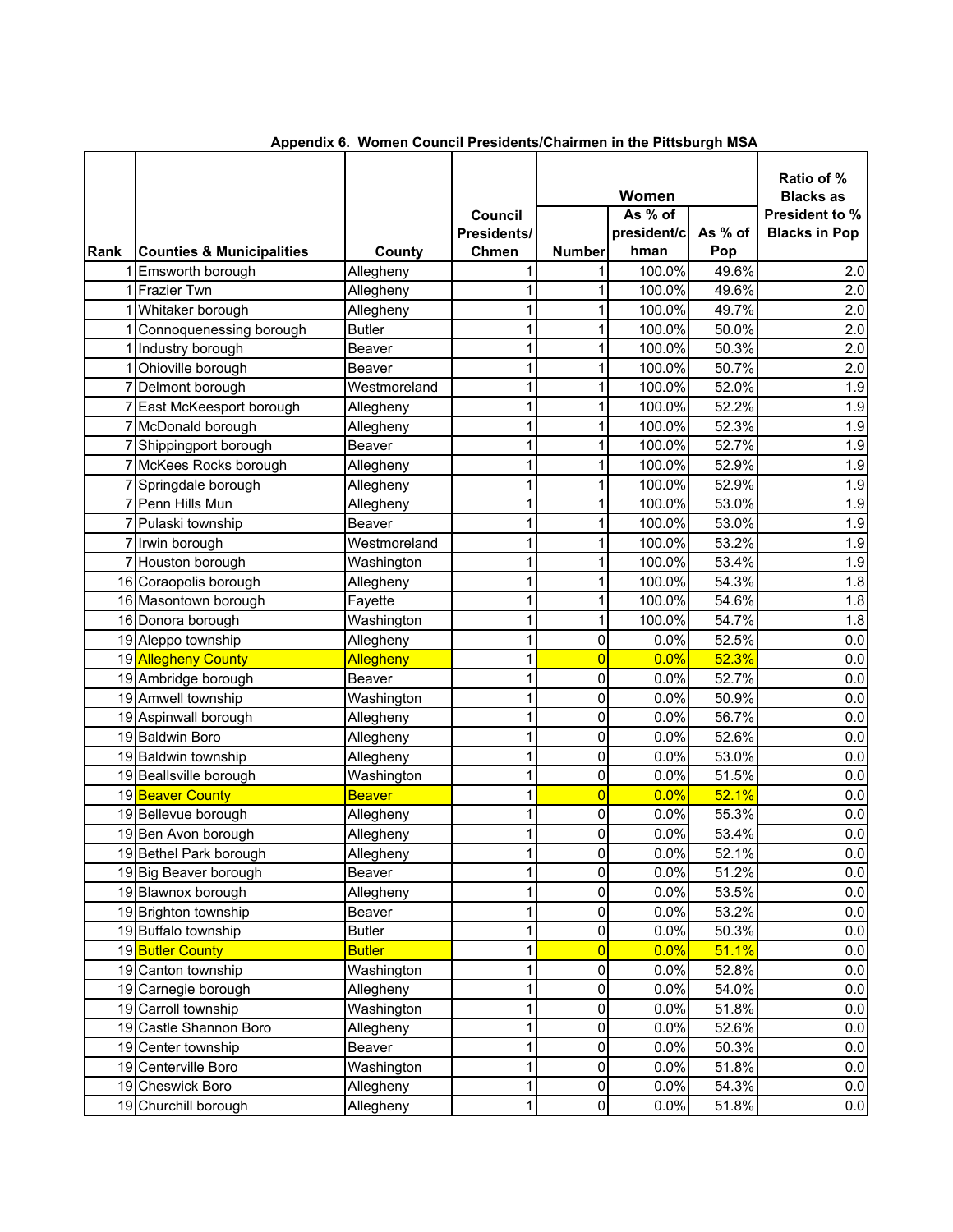| 19 Cokeburgh                                       | Washington                 | 1            | 0              | 0.0%         | 54.0%          | 0.0        |
|----------------------------------------------------|----------------------------|--------------|----------------|--------------|----------------|------------|
| 19 Conway borough                                  | Beaver                     | 1            | 0              | 0.0%         | 52.8%          | 0.0        |
| 19 Cook township                                   | Westmoreland               | 1            | 0              | 0.0%         | 49.8%          | 0.0        |
| 19 Cranberry township                              | <b>Butler</b>              | 1            | 0              | 0.0%         | 50.7%          | 0.0        |
| 19 Cross Creek township                            | Washington                 | 1            | 0              | 0.0%         | 49.7%          | 0.0        |
| 19 Deemston borough                                | Washington                 | 1            | 0              | 0.0%         | 48.9%          | 0.0        |
| 19 Derry Twn                                       | Westmoreland               | 1            | 0              | 0.0%         | 50.5%          | 0.0        |
| 19 Donegal township                                | Washington                 | 1            | 0              | 0.0%         | 49.7%          | 0.0        |
| 19 Dravosburg borough                              | Allegheny                  | 1            | 0              | 0.0%         | 54.3%          | 0.0        |
| 19 East Deer township                              | Allegheny                  | 1            | 0              | 0.0%         | 55.0%          | $0.0\,$    |
| 19 East Huntingdon township                        | Westmoreland               | 1            | 0              | 0.0%         | 52.0%          | $0.0\,$    |
| 19 Economy borough                                 | Beaver                     | 1            | $\pmb{0}$      | 0.0%         | 50.1%          | 0.0        |
| 19 Edgewood Boro                                   | Allegheny                  | 1            | 0              | 0.0%         | 53.8%          | 0.0        |
| 19 Etna borough                                    | Allegheny                  | 1            | 0              | 0.0%         | 52.9%          | 0.0        |
| 19 Fairfield township                              | Westmoreland               | 1            | 0              | 0.0%         | 49.1%          | 0.0        |
| 19 Fayette County                                  | <b>Fayette</b>             | 1            | $\overline{0}$ | 0.0%         | 52.3%          | 0.0        |
| 19 Findleyville Boro                               | Washington                 | 1            | 0              | 0.0%         | 52.1%          | 0.0        |
| 19 Findlay township                                | Allegheny                  | 1            | 0              | 0.0%         | 50.9%          | 0.0        |
| 19 Forest Hills borough                            | Allegheny                  | 1            | 0              | 0.0%         | 53.5%          | 0.0        |
| 19 Forward township                                | <b>Butler</b>              | 1            | 0              | 0.0%         | 51.4%          | 0.0        |
| 19 Franklin Park borough                           | Allegheny                  | 1            | 0              | 0.0%         | 50.6%          | 0.0        |
| 19 German Twn                                      |                            | 1            | 0              | 0.0%         | 52.1%          | $0.0\,$    |
| 19 Greene township                                 | Fayette<br>Beaver          | 1            | 0              | 0.0%         | 48.9%          | 0.0        |
| 19 Hampton Twn                                     |                            | 1            | 0              | 0.0%         | 51.1%          |            |
|                                                    | Allegheny                  |              |                |              | 52.7%          | 0.0        |
| 19 Harmar township                                 | Allegheny<br><b>Butler</b> | 1<br>1       | 0<br>0         | 0.0%<br>0.0% | 51.5%          | 0.0        |
| 19 Harmony borough                                 |                            | 1            | 0              | 0.0%         | 53.8%          | 0.0        |
| 19 Harrison township                               | Allegheny                  |              |                | 0.0%         |                | 0.0        |
| 19 Heidelberg borough                              | Allegheny<br>Westmoreland  | 1            | 0              |              | 53.4%<br>51.7% | 0.0        |
| 19 Hemfield Twn<br>19 Homestead Boro               |                            | 1<br>1       | 0<br>0         | 0.0%<br>0.0% | 55.5%          | 0.0        |
| 19 Indiana township                                | Allegheny                  | 1            | 0              | 0.0%         | 50.8%          | 0.0<br>0.0 |
|                                                    | Allegheny                  | 1            | 0              |              | 53.1%          |            |
| 19 Ingram Boro                                     | Allegheny                  |              |                | 0.0%         |                | 0.0        |
| 19 Jackson township                                | <b>Butler</b>              | 1            | 0              | 0.0%         | 51.1%          | 0.0        |
| 19 Jefferson township                              | <b>Butler</b>              | 1            | 0              | 0.0%         | 54.0%          | 0.0        |
| 19 Jefferson township                              | Fayette                    | 1            | 0              | 0.0%<br>0.0% | 50.6%          | 0.0        |
| 19 Kennedy township                                | Allegheny                  | 1            | 0              |              | 52.2%          | 0.0        |
| 19 Koppel borough                                  | Beaver                     | $\mathbf 1$  | $\pmb{0}$      | 0.0%         | 52.5%          | 0.0        |
| 19 Leetsdale borough                               | Allegheny                  | $\mathbf 1$  | 0              | 0.0%         | 55.4%          | 0.0        |
| 19 Lincoln Boro                                    | Allegheny                  | 1            | 0              | 0.0%         | 52.1%          | 0.0        |
| 19 Marianna borough                                | Washington                 | $\mathbf 1$  | 0              | 0.0%         | 53.8%          | 0.0        |
| 19 Marion township                                 | Beaver                     | $\mathbf{1}$ | 0              | 0.0%         | 50.3%          | 0.0        |
| 19 McCandless township                             | Allegheny                  | $\mathbf{1}$ | 0              | 0.0%         | 52.4%          | 0.0        |
| 19 Midway borough                                  | Washington                 | $\mathbf 1$  | $\pmb{0}$      | 0.0%         | 52.6%          | 0.0        |
| 19 Millvale borough                                | Allegheny                  | $\mathbf 1$  | $\pmb{0}$      | 0.0%         | 51.1%          | 0.0        |
| 19 Moon Twn                                        | Allegheny                  | 1            | 0              | 0.0%         | 50.7%          | 0.0        |
| 19 Mount Pleasant township                         | Washington                 | $\mathbf 1$  | 0              | 0.0%         | 50.0%          | 0.0        |
| 19 Mount Pleasant township                         | Westmoreland               | 1            | 0              | 0.0%         | 51.4%          | 0.0        |
| 19 Muddy Creek township                            | <b>Butler</b>              | 1            | 0              | 0.0%         | 49.9%          | 0.0        |
| 19 Municipality of Murrysville boroug Westmoreland |                            | 1            | 0              | 0.0%         | 50.5%          | 0.0        |
| 19 New Sewickley township                          | Beaver                     | $\mathbf{1}$ | $\mathbf 0$    | 0.0%         | 49.9%          | 0.0        |
| 19 New Stanton Boro                                | Westmoreland               | $\mathbf 1$  | $\mathbf 0$    | 0.0%         | 50.8%          | 0.0        |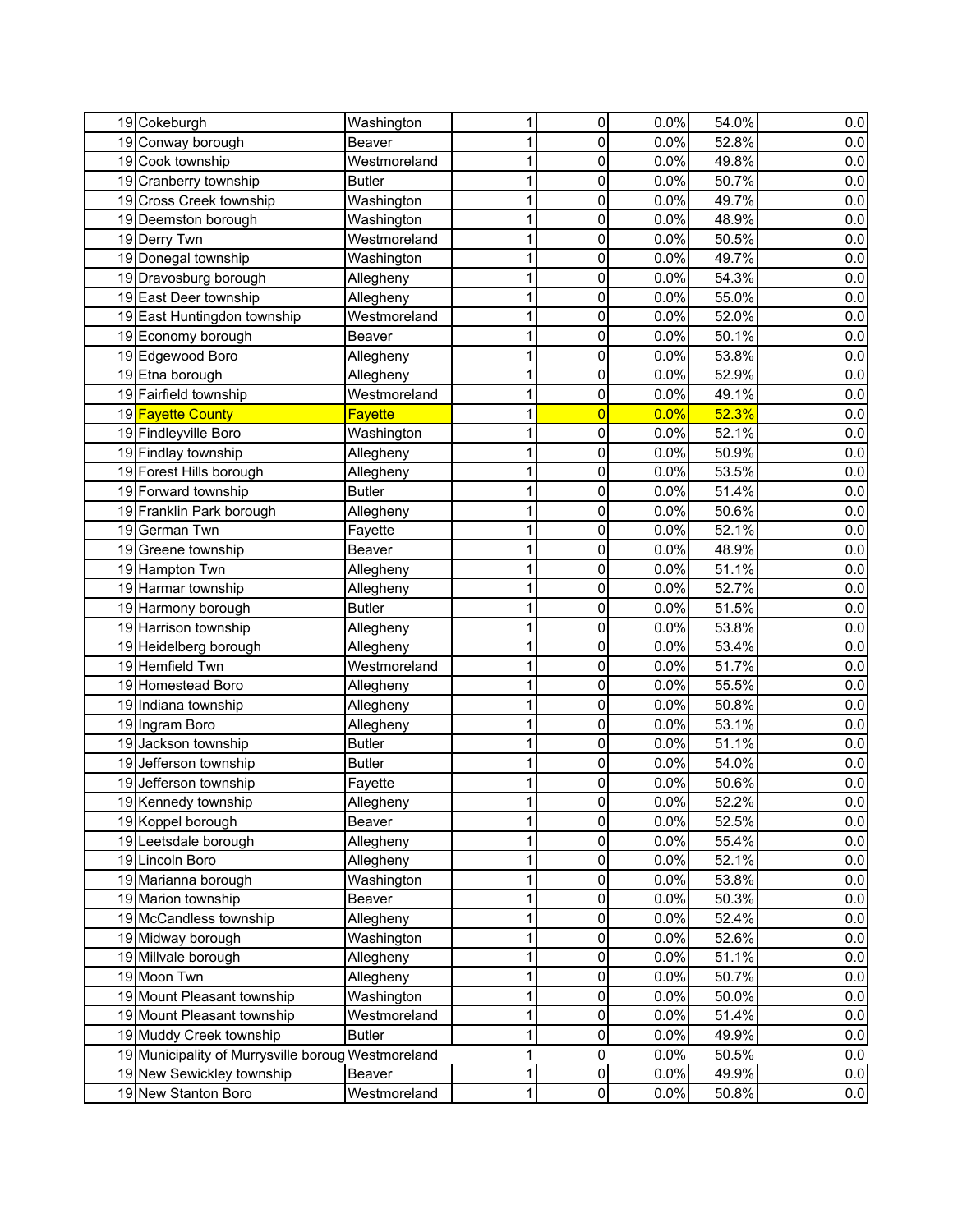| 19 Newell borough            | Fayette       | 1            | 0              | 0.0% | 52.3% | 0.0     |
|------------------------------|---------------|--------------|----------------|------|-------|---------|
| 19 North Belle Vernon        | Westmoreland  | 1            | 0              | 0.0% | 54.6% | 0.0     |
| 19 North Fayette township    | Allegheny     | 1            | 0              | 0.0% | 50.9% | 0.0     |
| 19 North Huntingdon township | Westmoreland  | $\mathbf{1}$ | 0              | 0.0% | 51.6% | 0.0     |
| 19 North Irwin borough       | Westmoreland  | 1            | 0              | 0.0% | 51.5% | 0.0     |
| 19 North Strabane township   | Washington    | 1            | 0              | 0.0% | 51.3% | 0.0     |
| 19 Nottingham township       | Washington    | 1            | 0              | 0.0% | 49.3% | 0.0     |
| 19 Oakdale borough           | Allegheny     | 1            | 0              | 0.0% | 51.8% | 0.0     |
| 19 Oakmont Boro              | Allegheny     | 1            | 0              | 0.0% | 55.8% | 0.0     |
| 19 Ohio township             | Allegheny     | 1            | 0              | 0.0% | 50.0% | 0.0     |
| 19 Patterson township        | <b>Beaver</b> | 1            | 0              | 0.0% | 53.2% | 0.0     |
| 19 Penn township             | Westmoreland  | 1            | 0              | 0.0% | 55.0% | 0.0     |
| 19 Peters township           | Washington    | 1            | 0              | 0.0% | 51.5% | 0.0     |
| 19 Pine township             | Allegheny     | 1            | 0              | 0.0% | 51.0% | 0.0     |
| 19 Pittsburgh city           | Allegheny     | 1            | 0              | 0.0% | 52.4% | 0.0     |
| 19 Pleasant Hills borough    | Allegheny     | 1            | 0              | 0.0% | 52.1% | 0.0     |
| 19 Raccoon township          | Beaver        | 1            | $\pmb{0}$      | 0.0% | 50.0% | 0.0     |
| 19 Reserve township          | Allegheny     | 1            | 0              | 0.0% | 51.6% | 0.0     |
| 19 Robinson township         | Allegheny     | 1            | 0              | 0.0% | 50.8% | 0.0     |
| 19 Robinson township         | Washington    | $\mathbf 1$  | $\mathbf 0$    | 0.0% | 49.9% | 0.0     |
| 19 Rochester township        | Beaver        | 1            | 0              | 0.0% | 49.9% | 0.0     |
| 19 Ross township             | Allegheny     | 1            | 0              | 0.0% | 53.4% | 0.0     |
| 19 Rostraver township        | Westmoreland  | $\mathbf 1$  | $\pmb{0}$      | 0.0% | 51.2% | 0.0     |
| 19 Saxonburg borough         | <b>Butler</b> | 1            | 0              | 0.0% | 58.0% | $0.0\,$ |
| 19 Scottdale borough         | Westmoreland  | 1            | 0              | 0.0% | 53.5% | 0.0     |
| 19 Sewickley Boro            | Allegheny     | $\mathbf 1$  | 0              | 0.0% | 55.5% | 0.0     |
| 19 Sewickley Twn             | Westmoreland  | 1            | 0              | 0.0% | 51.1% | 0.0     |
| 19 Sewickley Heights borough | Allegheny     | 1            | 0              | 0.0% | 57.3% | 0.0     |
| 19 Sewickley Hills borough   | Allegheny     | $\mathbf{1}$ | 0              | 0.0% | 49.2% | 0.0     |
| 19 Shaler township           | Allegheny     | 1            | 0              | 0.0% | 52.3% | 0.0     |
| 19 Sharpsburg borough        | Allegheny     | 1            | 0              | 0.0% | 55.0% | 0.0     |
| 19 South Fayette Twn         | Allegheny     | 1            | 0              | 0.0% | 52.5% | 0.0     |
| 19 South Greensburg borough  | Westmoreland  | 1            | 0              | 0.0% | 53.2% | 0.0     |
| 19 South Strabane township   | Washington    | 1            | 0              | 0.0% | 53.9% | 0.0     |
| 19 South Versailles Twn      | Allegheny     | 1            | 0              | 0.0% | 50.4% | $0.0\,$ |
| 19 Southwest Greensburgh     | Westmoreland  | 1            | $\Omega$       | 0.0% | 52.8% | 0.0     |
| 19 Speers borough            | Washington    | $\mathbf{1}$ | $\pmb{0}$      | 0.0% | 52.3% | 0.0     |
| 19 St. Clair township        | Westmoreland  | $\mathbf 1$  | $\pmb{0}$      | 0.0% | 50.4% | 0.0     |
| 19 Stockdale Boro            | Washington    | $\mathbf 1$  | $\pmb{0}$      | 0.0% | 51.4% | 0.0     |
| 19 Summit township           | <b>Butler</b> | $\mathbf 1$  | $\pmb{0}$      | 0.0% | 46.4% | 0.0     |
| 19 Swissvale borough         | Allegheny     | $\mathbf 1$  | $\pmb{0}$      | 0.0% | 51.6% | 0.0     |
| 19 Turtle Creek Boro         | Allegheny     | $\mathbf 1$  | $\pmb{0}$      | 0.0% | 55.1% | 0.0     |
| 19 Unity Twn                 | Westmoreland  | $\mathbf{1}$ | $\pmb{0}$      | 0.0% | 50.8% | 0.0     |
| 19 Upper Burrell township    | Westmoreland  | $\mathbf 1$  | 0              | 0.0% | 49.5% | 0.0     |
| 19 Upper St. Clair township  | Allegheny     | $\mathbf 1$  | $\pmb{0}$      | 0.0% | 51.6% | 0.0     |
| 19 Vanport township          | Beaver        | $\mathbf 1$  | $\pmb{0}$      | 0.0% | 57.1% | 0.0     |
| 19 Versailles Boro           | Allegheny     | $\mathbf 1$  | $\pmb{0}$      | 0.0% | 55.5% | 0.0     |
| 19 Washington County         | Washington    | $\mathbf 1$  | $\overline{0}$ | 0.0% | 51.9% | 0.0     |
| 19 Washington township       | <b>Butler</b> | $\mathbf 1$  | $\pmb{0}$      | 0.0% | 53.3% | 0.0     |
| 19 Washington Twn            | Fayette       | $\mathbf 1$  | $\pmb{0}$      | 0.0% | 51.5% | 0.0     |
| 19 Washington Twn            | Westmoreland  | $\mathbf 1$  | $\overline{0}$ | 0.0% | 50.5% | 0.0     |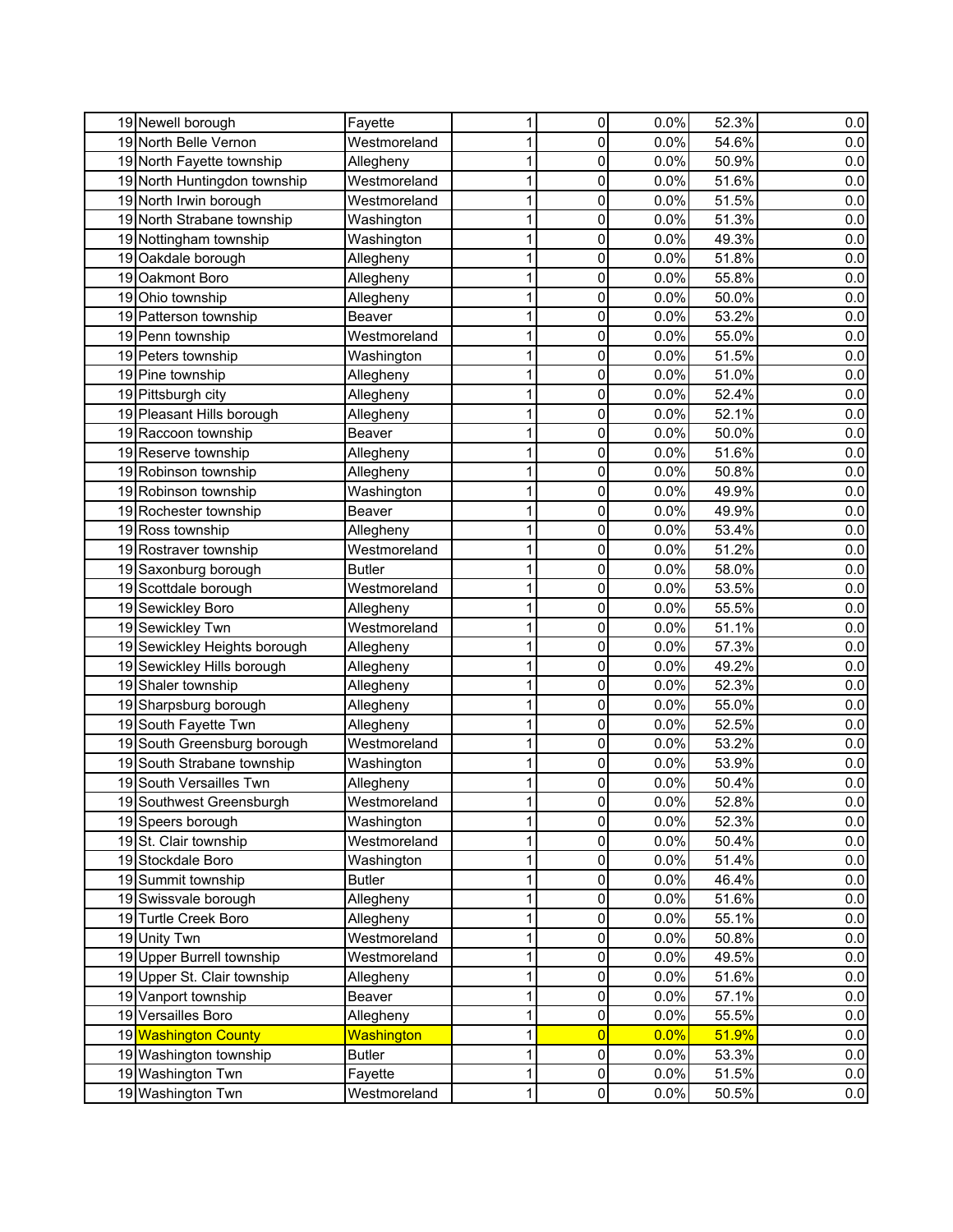| 19 West Deer township        | Allegheny     | 1           | 0              | 0.0% | 51.2% | 0.0 |
|------------------------------|---------------|-------------|----------------|------|-------|-----|
| 19 West Elizabeth Boro       | Allegheny     | 1           | 0              | 0.0% | 53.6% | 0.0 |
| 19 West Mifflin Boro         | Allegheny     | 1           | 0              | 0.0% | 52.8% | 0.0 |
| 19 West Pike Run township    | Washington    | 1           | 0              | 0.0% | 50.6% | 0.0 |
| 19 Westmoreland County       | Westmoreland  | 1           | $\overline{0}$ | 0.0% | 51.7% | 0.0 |
| 19 Wharton twn               | Fayette       | 1           | 0              | 0.0% | 50.6% | 0.0 |
| 19 Whitehall Boro            | Allegheny     | 1           | 0              | 0.0% | 53.6% | 0.0 |
| 19 White Oak borough         | Allegheny     | 1           | 0              | 0.0% | 52.7% | 0.0 |
| 19 Wilkins township          | Allegheny     | 1           | 0              | 0.0% | 52.8% | 0.0 |
| 19 Wilmerding borough        | Allegheny     | 1           | 0              | 0.0% | 54.7% | 0.0 |
| 19 Worth township            | <b>Butler</b> | 1           | 0              | 0.0% | 51.4% | 0.0 |
| 19 Zelienople borough        | <b>Butler</b> | 1           | 0              | 0.0% | 54.2% | 0.0 |
| n/a Adams township           | <b>Butler</b> | 1           | n/p            | n/p  | 50.8% | n/p |
| n/a Allegheny township       | <b>Butler</b> | 1           |                |      | 50.5% |     |
|                              | Westmoreland  | 1           | n/p<br>0       | n/p  | 54.2% | n/p |
| n/a Avonmore borough         |               |             |                | n/p  |       | n/p |
| n/a Baden borough            | Beaver        | 1           | n/p            | n/p  | 52.6% | n/p |
| n/a Beaver borough           | Beaver        | 1           | n/p            | n/p  | 52.3% | n/p |
| n/a Braddock Boro            | Allegheny     | 1           | n/p            | n/p  | 54.3% | n/p |
| n/a Bradforf Woods Boro      | Allegheny     | 1           | n/p            | n/p  | 50.6% | n/p |
| n/a Brady township           | <b>Butler</b> | 1           | n/p            | n/p  | 50.3% | n/p |
| n/a Bridgeville borough      | Allegheny     | 1           | n/p            | n/p  | 53.5% | n/p |
| n/a Bridgewater borough      | Beaver        | 1           | n/p            | n/p  | 52.6% | n/p |
| n/a Brownsville township     | Fayette       | 1           | n/p            | n/p  | 54.7% | n/p |
| n/a Bruin borough            | <b>Butler</b> | 1           | n/p            | n/p  | 51.1% | n/p |
| n/a Bullskin township        | Fayette       | 1           | n/p            | n/p  | 49.3% | n/p |
| n/a Butler township          | <b>Butler</b> | 1           | n/p            | n/p  | 51.7% | n/p |
| n/a Callery borough          | <b>Butler</b> | 1           | n/p            | n/p  | 50.9% | n/p |
| n/a Cecil Twn                | Washington    | 1           | n/p            | n/p  | 51.3% | n/p |
| n/a Center township          | <b>Butler</b> | 1           | 0              | n/p  | 51.8% | n/p |
| n/a Cherry township          | <b>Butler</b> | 1           | n/p            | n/p  | 47.7% | n/p |
| n/a Cherry Valley borough    | <b>Butler</b> | 1           | n/p            | n/p  | 43.1% | n/p |
| n/a Chicora borough          | <b>Butler</b> | 1           | n/p            | n/p  | 53.5% | n/p |
| n/a Chippewa township        | Beaver        | 1           | n/p            | n/p  | 51.1% | n/p |
| n/a Clay township            | <b>Butler</b> | 1           | n/p            | n/p  | 49.8% | n/p |
| n/a Claysville Boro          | Washington    | 1           | n/p            | n/p  | 52.6% | n/p |
| n/a Clearfield township      | <b>Butler</b> | 1           | 0              | n/p  | 50.3% | n/p |
| n/a Clinton township         | <b>Butler</b> | $\mathbf 1$ | n/p            | n/p  | 49.4% | n/p |
| n/a Collier township         | Allegheny     | 1           | 0              | n/p  | 52.1% | n/p |
| n/a Concord township         | <b>Butler</b> | $\mathbf 1$ | n/p            | n/p  | 50.8% | n/p |
| n/a Connellsville township   | Fayette       | $\mathbf 1$ | n/p            | n/p  | 50.6% | n/p |
| n/a Connoquenessing township | <b>Butler</b> | 1           | n/p            | n/p  | 49.4% | n/p |
| n/a Crescent township        | Allegheny     | 1           | n/p            | n/p  | 51.6% | n/p |
| n/a Darlington borough       | Beaver        | $\mathbf 1$ | n/p            | n/p  | 54.5% | n/p |
| n/a Darlington township      | Beaver        | 1           | n/p            | n/p  | 50.6% | n/p |
| n/a Daugherty township       | Beaver        | 1           | n/p            | n/p  | 50.8% | n/p |
| n/a Donegal township         | <b>Butler</b> | 1           | n/p            | n/p  | 50.3% | n/p |
| n/a Dormont borough          | Allegheny     | 1           | 0              | n/p  | 52.8% | n/p |
| n/a Dunbar township          | Fayette       | 1           | n/p            | n/p  | 54.1% | n/p |
| n/a East Bethlehem township  | Washington    | 1           | n/p            | n/p  | 53.6% | n/p |
| n/a East Butler borough      | <b>Butler</b> | $\mathbf 1$ | n/p            | n/p  | 50.5% | n/p |
| n/a East Pittsburgh borough  | Allegheny     | 1           | $\pmb{0}$      | n/p  | 56.0% | n/p |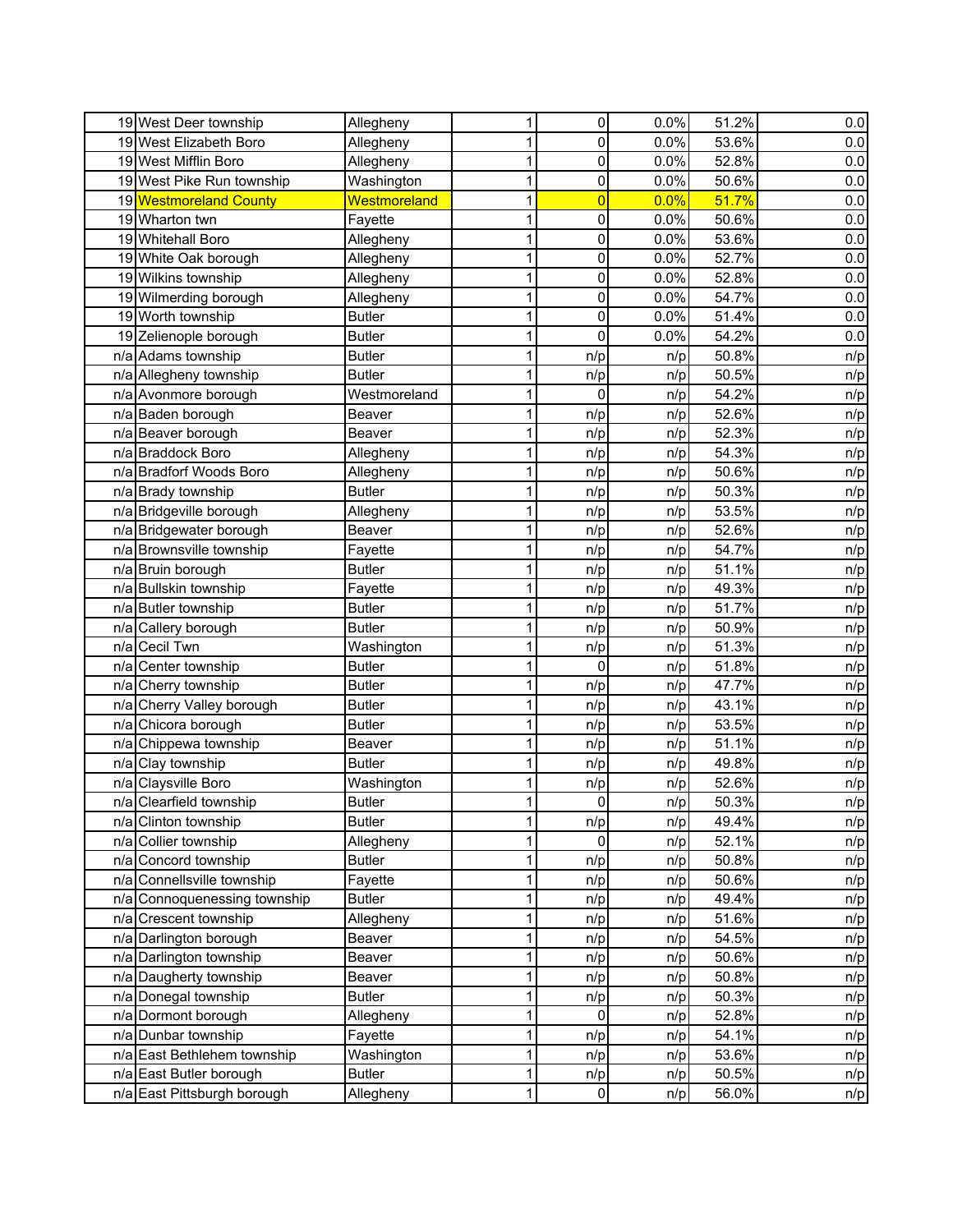| n/a East Rochester borough    | Beaver         | 1           | n/p | n/p | 53.0% | n/p |
|-------------------------------|----------------|-------------|-----|-----|-------|-----|
| n/a Eastvale borough          | Beaver         | 1           | n/p | n/p | 50.9% | n/p |
| n/a Eau Claire borough        | <b>Butler</b>  | 1           | n/p | n/p | 50.4% | n/p |
| n/a Edgeworth borough         | Allegheny      | 1           | 0   | n/p | 53.0% | n/p |
| n/a Elizabeth township        | Allegheny      | 1           | n/p | n/p | 52.0% | n/p |
| n/a Evans City borough        | <b>Butler</b>  | 1           | n/p | n/p | 50.5% | n/p |
| n/a Fairview borough          | <b>Butler</b>  | 1           | n/p | n/p | 49.1% | n/p |
| n/a Fairview township         | <b>Butler</b>  | 1           | n/p | n/p | 50.6% | n/p |
| n/a Fallowfield Twn           | Washington     | 1           | n/p | n/p | 51.2% | n/p |
| n/a Fallston borough          | Beaver         | 1           | n/p | n/p | 50.5% | n/p |
| n/a Forward township          | <b>Butler</b>  | 1           | n/p | n/p | 48.1% | n/p |
| n/a Frankfort Springs borough | Beaver         | 1           | n/p | n/p | 53.1% | n/p |
| n/a Franklin township         | <b>Butler</b>  | 1           | n/p | n/p | 50.5% | n/p |
| n/a Franklin township         | Beaver         | 1           | n/p | n/p | 50.6% | n/p |
| n/a Freedom borough           | Beaver         | 1           | n/p | n/p | 51.6% | n/p |
| n/a Georgetown borough        | Beaver         | 1           | n/p | n/p | 45.1% | n/p |
| n/a Glasgow borough           | Beaver         | 1           | n/p | n/p | 46.0% | n/p |
| n/a Hanover township          | Beaver         | 1           | n/p | n/p | 49.8% | n/p |
| n/a Harmony township          | Beaver         | 1           | n/p | n/p | 52.4% | n/p |
| n/a Harrisville borough       | <b>Butler</b>  | 1           | n/p | n/p | 51.1% | n/p |
| n/a Homewood borough          | Beaver         | 1           | n/p | n/p | 51.0% | n/p |
| n/a Hookstown borough         | Beaver         | 1           | n/p | n/p | 55.3% | n/p |
| n/a Hopewell township         | Beaver         | 1           | n/p | n/p | 52.9% | n/p |
| n/a Independence township     | Beaver         | 1           | n/p | n/p | 49.3% | n/p |
| n/a Karns City borough        | <b>Butler</b>  | 1           | n/p | n/p | 52.9% | n/p |
| n/a Lancaster township        | <b>Butler</b>  | 1           | n/p | n/p | 48.3% | n/p |
| n/a Loyalhanna township       | Westmoreland   | 1           | n/p | n/p | 48.9% | n/p |
| n/a Marion township           | <b>Butler</b>  | 1           | n/p | n/p | 49.8% | n/p |
| $\overline{n/a}$ Mars borough | <b>Butler</b>  | 1           | n/p | n/p | 58.8% | n/p |
| n/a Marshall Twn              | Allegheny      | 1           | n/p | n/p | 49.9% | n/p |
| n/a Mercer township           | <b>Butler</b>  | 1           | n/p | n/p | 49.8% | n/p |
| n/a Middlesex township        | <b>Butler</b>  | 1           | n/p | n/p | 50.7% | n/p |
| n/a Midland borough           | Beaver         | 1           | n/p | n/p | 54.8% | n/p |
| n/a Monaca borough            | Beaver         | 1           | n/p | n/p | 53.4% | n/p |
| n/a Mount Lebanon township    | Allegheny      | 1           | n/p | n/p | 53.4% | n/p |
| n/a Mount Pleasant borough    | Westmoreland   | 1           | n/p | n/p | 54.5% | n/p |
| n/a Munhall Boro              | Allegheny      | $\mathbf 1$ | n/p | n/p | 54.1% | n/p |
| n/a New Brighton borough      | Beaver         | 1           | n/p | n/p | 53.2% | n/p |
| n/a New Galilee borough       | Beaver         | 1           | n/p | n/p | 53.8% | n/p |
| n/a North Frabklin Twn        | Washington     | $\mathbf 1$ | n/p | n/p | 54.7% | n/p |
| n/a North Sewickley township  | Beaver         | 1           | n/p | n/p | 51.5% | n/p |
| n/a Oakland township          | <b>Butler</b>  | 1           | n/p | n/p | 49.2% | n/p |
| n/a Parker township           | <b>Butler</b>  | $\mathbf 1$ | n/p | n/p | 49.3% | n/p |
| n/a Patterson Heights borough | Beaver         | 1           | n/p | n/p | 52.2% | n/p |
| n/a Penn township             | <b>Butler</b>  | 1           | n/p | n/p | 49.5% | n/p |
| n/a Petrolia borough          | <b>Buttler</b> | 1           | n/p | n/p | 52.8% | n/p |
| n/a Pitcairn borough          | Allegheny      | 1           | n/p | n/p | 52.4% | n/p |
| n/a Portersville borough      | <b>Butler</b>  | 1           | n/p | n/p | 50.4% | n/p |
| n/a Potter township           | Beaver         | 1           | n/p | n/p | 48.6% | n/p |
| n/a Prospect borough          | <b>Butler</b>  | $\mathbf 1$ | n/p | n/p | 49.9% | n/p |
| n/a Richland township         | Allegheny      | 1           | n/p | n/p | 52.0% | n/p |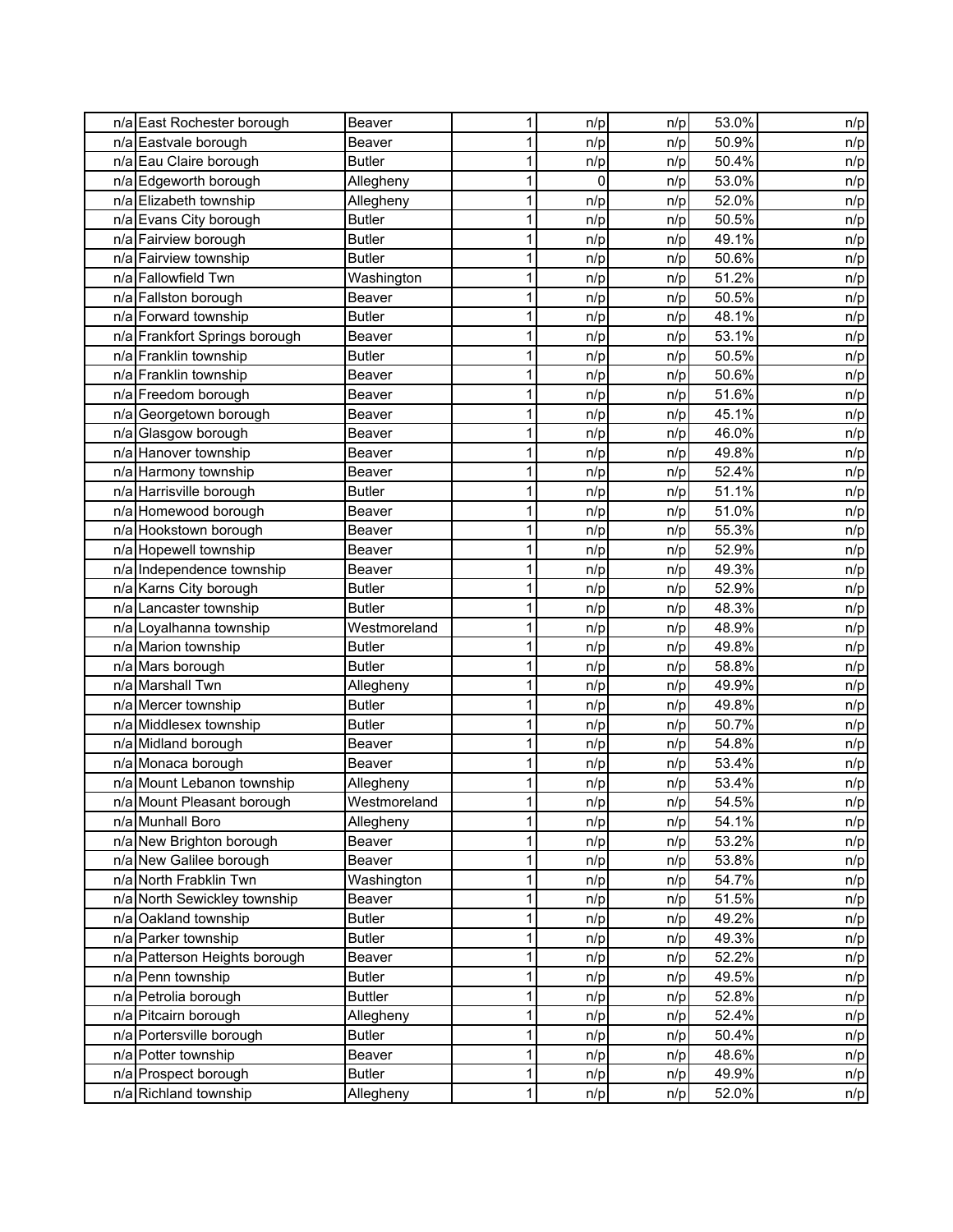| n/a Rochester borough      | Beaver        |     | n/p | n/p        | 53.9%   | n/p |
|----------------------------|---------------|-----|-----|------------|---------|-----|
| n/a Seven Fields borough   | <b>Butler</b> |     | n/p | n/p        | 51.8%   | n/p |
| n/a Slippery Rock borough  | <b>Butler</b> |     |     | n/p        | 56.4%   | n/p |
| n/a Slippery Rock township | <b>Butler</b> |     | n/p | n/p        | 51.4%   | n/p |
| n/a Smith township         | Washington    |     | n/p | n/p        | 50.4%   | n/p |
| n/a Smithton borough       | Westmoreland  |     | n/p | n/p        | 52.5%   | n/p |
| n/a Somerset township      | Washington    |     | n/p | n/p        | 49.9%   | n/p |
| n/a South Beaver township  | Beaver        |     | n/p | n/p        | 51.9%   | n/p |
| n/a South Heights borough  | Beaver        |     | n/p | n/p        | 48.9%   | n/p |
| n/a South Union township   | Fayette       |     | n/p | n/p        | 54.0%   | n/p |
| n/a Springdale Twn         | Allegheny     |     | n/p | n/p        | 51.8%   | n/p |
| n/a Tarentum Boro          | Allegheny     |     | n/p | n/p        | 53.2%   | n/p |
| n/a Trafford borough       | Allegheny     |     |     | n/p        | 53.5%   | n/p |
| n/a Upper Tyrone township  | Fayette       |     | n/p | n/p        | 50.1%   | n/p |
| n/a Valencia borough       | <b>Butler</b> |     | n/p | n/p        | 58.6%   | n/p |
| n/a Venango township       | <b>Butler</b> |     | n/p | n/p        | 45.6%   | n/p |
| n/a West Liberty borough   | <b>Butler</b> |     | n/p | n/p        | 46.5%   | n/p |
| n/a West Sunbury borough   | <b>Butler</b> |     | n/p | n/p        | 46.2%   | n/p |
| n/a Winfield township      | <b>Butler</b> |     | n/p | n/p        | 51.1%   | n/p |
| Total                      |               | 158 | 19  | $11.3\%$ * | **52.2% | 0.2 |

*Source County and municipalities in the Pittsburgh MSA; U.S. census Bureau,2000*

\*Calculated from 167

\*\*Women share of population in the region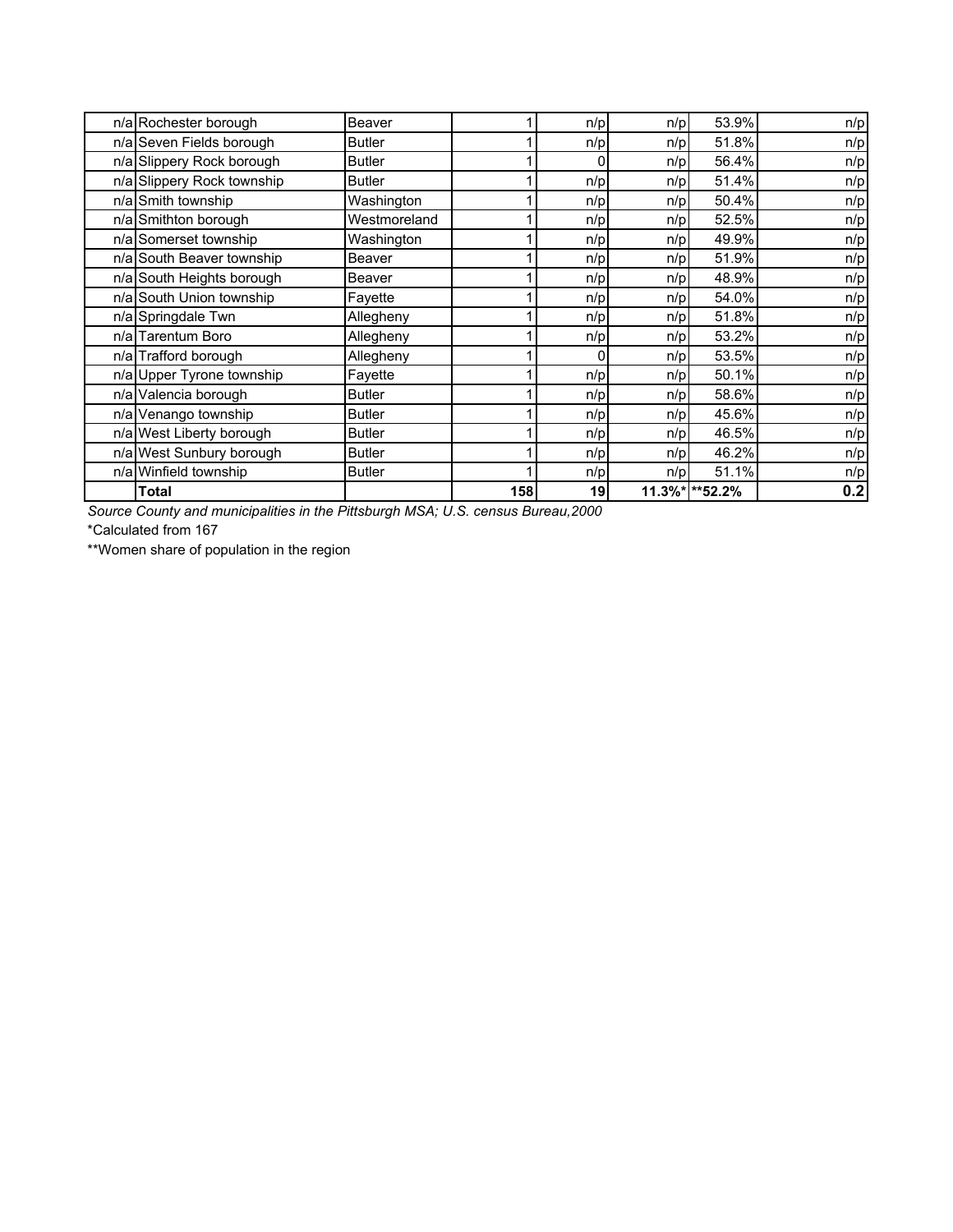|      |                                      |               | <b>Total</b><br>Council | <b>African American</b><br>As $%$ of<br>As % of |         |       | Ratio of % Blacks<br>as council mbrs<br>to % Blacks in |
|------|--------------------------------------|---------------|-------------------------|-------------------------------------------------|---------|-------|--------------------------------------------------------|
| Rank | <b>Counties &amp; Municipalities</b> | County        | <b>Members</b>          | <b>Number</b>                                   | council | Pop   | Pop                                                    |
|      | 1 Scottdale borough                  | Westmoreland  | 8                       | 1                                               | 12.5%   | 1.1%  | 11.4                                                   |
|      | 2 North Belle Vernon Boro            | Westmoreland  | 7                       | 1                                               | 14.3%   | 1.3%  | 11.0                                                   |
|      | 3 Brackenridge boro                  | Allegheny     | 6                       | 1                                               | 16.7%   | 3.4%  | 4.9                                                    |
|      | 4 Findleyville Boro                  | Washington    | 7                       | 1                                               | 14.3%   | 5.9%  | 2.4                                                    |
|      | 5 Coraopolis borough                 | Allegheny     | 8                       | $\overline{2}$                                  | 25.0%   | 12.4% | 2.0                                                    |
|      | 5 Leetsdale borough                  | Allegheny     | 7                       | 1                                               | 14.3%   | 7.3%  | 2.0                                                    |
|      | 7 Washington city                    | Washington    | 4                       | 1                                               | 25.0%   | 14.6% | 1.7                                                    |
|      | 8 Homestead Boro                     | Allegheny     | 9                       | 7                                               | 77.8%   | 51.3% | 1.5                                                    |
|      | 9 Beaver Falls city                  | Beaver        | 4                       | 1                                               | 25.0%   | 17.5% | 1.4                                                    |
|      | 10 McKeesport city                   | Allegheny     | 7                       | $\overline{2}$                                  | 28.6%   | 24.5% | 1.2                                                    |
|      | 11 Allegheny County                  | Allegheny     | 15                      | $\overline{2}$                                  | 13.3%   | 12.3% | 1.1                                                    |
|      | 12 Clairton city                     | Allegheny     | 4                       | 1                                               | 25.0%   | 28.3% | 0.0                                                    |
|      | 13 Pittsburgh city                   | Allegheny     | 9                       | $\overline{2}$                                  | 22.2%   | 27.1% | 0.8                                                    |
|      | 13 McKees Rocks borough              | Allegheny     | 9                       | 1                                               | 11.1%   | 14.1% | 0.8                                                    |
|      | 15 Aliquippa city                    | Beaver        | 4                       | 1                                               | 25.0%   | 35.5% | 0.7                                                    |
|      | 16 Swissvale borough                 | Allegheny     | 8                       | 1                                               | 12.5%   | 22.1% | 0.6                                                    |
|      | 17 Duquesne city                     | Allegheny     | 4                       | 1                                               | 25.0%   | 47.7% | 0.5                                                    |
|      | 18 Aleppo township                   | Allegheny     | 5                       | 0                                               | 0.0%    | 3.1%  | 0.0                                                    |
|      | 18 Ambridge borough                  | Beaver        | 7                       | 0                                               | 0.0%    | 11.4% | 0.0                                                    |
|      | 18 Amwell township                   | Washington    | 3                       | 0                                               | 0.0%    | 0.6%  | 0.0                                                    |
|      | 18 Arnold city                       | Westmoreland  | 4                       | 0                                               | 0.0%    | 12.8% | 0.0                                                    |
|      | 18 Aspinwall borough                 | Allegheny     | 6                       | 0                                               | 0.0%    | 0.3%  | 0.0                                                    |
|      | 18 Avalon Boro                       | Allegheny     | 9                       | 0                                               | 0.0%    | 4.9%  | 0.0                                                    |
|      | 18 Avonmore borough                  | Westmoreland  | 7                       | 0                                               | 0.0%    | 1.2%  | 0.0                                                    |
|      | 18 Baden borough                     | Beaver        | 7                       | 0                                               | 0.0%    | 0.7%  | 0.0                                                    |
|      | 18 Baldwin Boro                      | Allegheny     | 6                       | 0                                               | 0.0%    | 2.4%  | 0.0                                                    |
|      | 18 Baldwin township                  | Allegheny     | 5                       | $\mathbf 0$                                     | 0.0%    | 2.4%  | 0.0                                                    |
|      | 18 Beallsville borough               | Washington    | 7                       | 0                                               | 0.0%    | 0.8%  | 0.0                                                    |
|      | 18 Beaver County                     | <b>Beaver</b> | 3                       | 0                                               | 0.0%    | 5.9%  | 0.0                                                    |
|      | 18 Bellevue borough                  | Allegheny     | 10                      | 0                                               | 0.0%    | 4.4%  | 0.0                                                    |
|      | 18 Ben Avon borough                  | Allegheny     | 7                       | 0                                               | 0.0%    | 2.5%  | 0.0                                                    |
|      | 18 Bethel Park borough               | Allegheny     | $\boldsymbol{9}$        | $\overline{0}$                                  | 0.0%    | 1.0%  | 0.0                                                    |
|      | 18 Big Beaver borough                | Beaver        | $\overline{7}$          | 0                                               | 0.0%    | 0.7%  | 0.0                                                    |
|      | 18 Blaine Twn                        | Washington    | $\overline{2}$          | $\pmb{0}$                                       | 0.0%    | 0.0%  | 0.0                                                    |
|      | 18 Blawnox borough                   | Allegheny     | 7                       | $\pmb{0}$                                       | 0.0%    | 1.0%  | 0.0                                                    |
|      | 18 Brighton township                 | Beaver        | 3                       | $\pmb{0}$                                       | 0.0%    | 1.1%  | 0.0                                                    |
|      | 18 Buffalo township                  | <b>Butler</b> | 5                       | 0                                               | 0.0%    | 0.2%  | 0.0                                                    |
|      | 18 Butler city                       | <b>Butler</b> | 4                       | $\pmb{0}$                                       | 0.0%    | 2.2%  | $0.0\,$                                                |
|      | 18 Butler County                     | <b>Butler</b> | 3                       | $\overline{0}$                                  | 0.0%    | 0.8%  | 0.0                                                    |
|      | 18 Canton township                   | Washington    | $\mathsf 3$             | $\pmb{0}$                                       | 0.0%    | 0.3%  | 0.0                                                    |
|      | 18 Carnegie borough                  | Allegheny     | $\,6$                   | $\pmb{0}$                                       | 0.0%    | 5.6%  | $0.0\,$                                                |
|      | 18 Carroll township                  | Washington    | 3                       | 0                                               | 0.0%    | 1.1%  | 0.0                                                    |
|      | 18 Center township                   | Beaver        | 5                       | 0                                               | 0.0%    | 3.0%  | 0.0                                                    |
|      | 18 Centerville Boro                  | Washington    | 7                       | $\pmb{0}$                                       | 0.0%    | 0.2%  | $0.0\,$                                                |
|      | 18 Cheswick Boro                     | Allegheny     | $\overline{7}$          | $\overline{0}$                                  | 0.0%    | 0.3%  | 0.0                                                    |

 **Appendix 7. African American Council Members in the Pittsburgh MSA**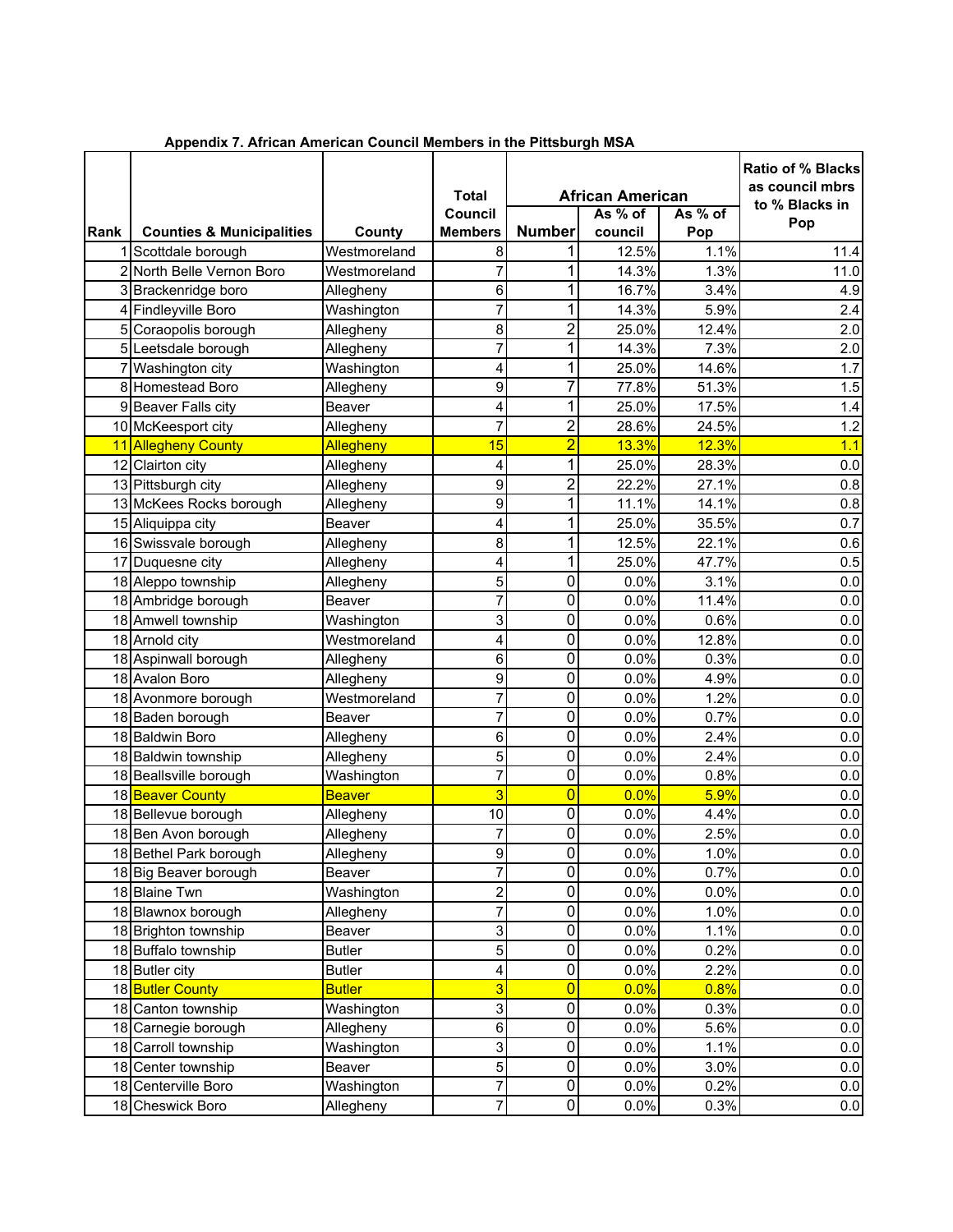| 18 Churchill borough        | Allegheny     | 7                         | $\pmb{0}$      | 0.0% | 8.4%  | 0.0     |
|-----------------------------|---------------|---------------------------|----------------|------|-------|---------|
| 18 Clinton township         | <b>Butler</b> | 3                         | 0              | 0.0% | 0.1%  | $0.0\,$ |
| 18 Cokeburgh Boro           | Washington    | 6                         | 0              | 0.0% | 0.0%  | 0.0     |
| 18 Connellsville city       | Fayette       | 4                         | 0              | 0.0% | 3.9%  | $0.0\,$ |
| 18 Connoquenessing borough  | <b>Butler</b> | 7                         | 0              | 0.0% | 0.2%  | $0.0\,$ |
| 18 Conway borough           | Beaver        | 7                         | 0              | 0.0% | 1.3%  | $0.0\,$ |
| 18 Cook township            | Westmoreland  | 3                         | 0              | 0.0% | 0.0%  | 0.0     |
| 18 Cranberry township       | <b>Butler</b> | 5                         | 0              | 0.0% | 0.9%  | 0.0     |
| 18 Cross Creek township     | Washington    | 3                         | 0              | 0.0% | 0.9%  | 0.0     |
| 18 Deemston borough         | Washington    | 7                         | 0              | 0.0% | 0.4%  | 0.0     |
| 18 Delmont borough          | Westmoreland  | 7                         | 0              | 0.0% | 0.5%  | 0.0     |
| 18 Derry Twn                | Westmoreland  | 3                         | 0              | 0.0% | 1.2%  | 0.0     |
| 18 Donegal township         | Washington    | 3                         | 0              | 0.0% | 0.1%  | $0.0\,$ |
| 18 Donora borough           | Washington    | 7                         | 0              | 0.0% | 14.8% | 0.0     |
| 18 Dravosburg borough       | Allegheny     | 7                         | 0              | 0.0% | 0.5%  | 0.0     |
| 18 Dunbar township          | Fayette       | 3                         | 0              | 0.0% | 0.4%  | 0.0     |
| 18 East Deer township       | Allegheny     | 5                         | 0              | 0.0% | 1.9%  | 0.0     |
| 18 East Huntingdon township | Westmoreland  | 3                         | 0              | 0.0% | 0.5%  | $0.0\,$ |
| 18 East McKeesport borough  | Allegheny     | 7                         | 0              | 0.0% | 2.9%  | 0.0     |
| 18 East Rochester borough   | Beaver        | 5                         | 0              | 0.0% | 3.5%  | 0.0     |
| 18 Economy borough          | Beaver        | 7                         | 0              | 0.0% | 0.7%  | 0.0     |
| 18 Edgeworth borough        | Allegheny     | 7                         | 0              | 0.0% | 2.0%  | 0.0     |
| 18 Edgewood borough         | Allegheny     | 7                         | 0              | 0.0% | 7.9%  | 0.0     |
| 18 Elizabeth township       | Allegheny     | 8                         | 0              | 0.0% | 1.7%  | 0.0     |
| 18 Emsworth borough         | Allegheny     | 7                         | 0              | 0.0% | 3.6%  | 0.0     |
| 18 Etna borough             | Allegheny     | 9                         | 0              | 0.0% | 0.8%  | $0.0\,$ |
| 18 Fairfield township       | Westmoreland  | 3                         | 0              | 0.0% | 0.4%  | $0.0\,$ |
| 18 Fayette County           | Fayette       | 3                         | 0              | 0.0% | 3.4%  | 0.0     |
| 18 Findlay township         | Allegheny     | 3                         | 0              | 0.0% | 1.6%  | 0.0     |
| 18 Forest Hills borough     | Allegheny     | 7                         | 0              | 0.0% | 3.0%  | 0.0     |
| 18 Forward township         | Allegheny     | 3                         | 0              | 0.0% | 1.1%  | 0.0     |
| 18 Franklin Park borough    | Allegheny     | 7                         | 0              | 0.0% | 1.0%  | 0.0     |
| 18 Fraser Twn               | Allegheny     | 3                         | 0              | 0.0% | 0.1%  | 0.0     |
| 18 German Twn               | Fayette       | 3                         | 0              | 0.0% | 7.2%  | 0.0     |
| 18 Greene township          | Beaver        | 3                         | 0              | 0.0% | 0.3%  | $0.0\,$ |
| 18 Greensburg city          | Westmoreland  | 4                         | 0              | 0.0% | 3.9%  | 0.0     |
| 18 Hampton Twn              | Allegheny     | $\sqrt{5}$                | $\pmb{0}$      | 0.0% | 0.7%  | 0.0     |
| 18 Hanover township         | Washington    | 3                         | $\mathbf 0$    | 0.0% | 0.6%  | 0.0     |
| 18 Harmar township          | Allegheny     | $\mathbf 5$               | $\pmb{0}$      | 0.0% | 0.7%  | $0.0\,$ |
| 18 Harmony borough          | <b>Butler</b> | $\overline{7}$            | 0              | 0.0% | 0.5%  | 0.0     |
| 18 Harrison township        | Allegheny     | 5                         | 0              | 0.0% | 3.7%  | 0.0     |
| 18 Heidelberg borough       | Allegheny     | $\sqrt{5}$                | 0              | 0.0% | 0.1%  | 0.0     |
| 18 Hemfield Twn             | Westmoreland  | 5                         | 0              | 0.0% | 1.1%  | 0.0     |
| 18 Indiana township         | Allegheny     | 4                         | $\mathbf 0$    | 0.0% | 1.3%  | 0.0     |
| 18 Industry borough         | Beaver        | 7                         | $\pmb{0}$      | 0.0% | 1.9%  | 0.0     |
| 18 Ingram Boro              | Allegheny     | 7                         | 0              | 0.0% | 3.1%  | 0.0     |
| 18 Jackson township         | <b>Butler</b> | 3                         | $\mathbf 0$    | 0.0% | 0.9%  | 0.0     |
| 18 Jeannette city           | Westmoreland  | 4                         | 0              | 0.0% | 5.2%  | 0.0     |
| 18 Jefferson township       | <b>Butler</b> | 3                         | 0              | 0.0% | 0.2%  | $0.0\,$ |
| 18 Jefferson township       | Fayette       | $\ensuremath{\mathsf{3}}$ | $\mathbf 0$    | 0.0% | 1.5%  | 0.0     |
| 18 Kennedy township         | Allegheny     | $\overline{5}$            | $\overline{0}$ | 0.0% | 0.5%  | 0.0     |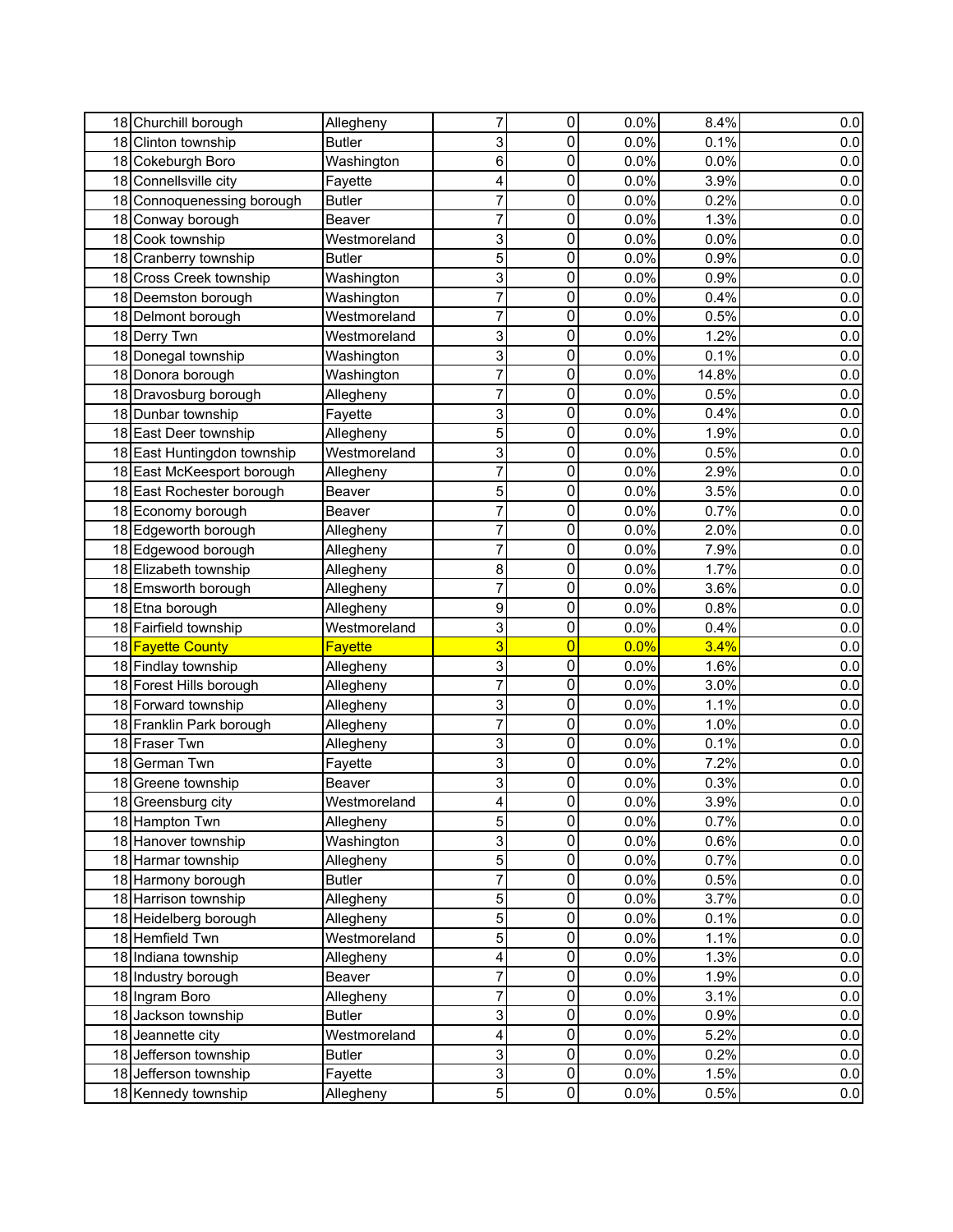| 18 Kilbuck Twn                               | Allegheny     | 3                       | 0              | 0.0% | 0.6%  | $0.0\,$ |
|----------------------------------------------|---------------|-------------------------|----------------|------|-------|---------|
| 18 Koppel borough                            | Beaver        | 7                       | 0              | 0.0% | 0.5%  | $0.0\,$ |
| 18 Lincoln Boro                              | Allegheny     | 5                       | 0              | 0.0% | 0.7%  | $0.0\,$ |
|                                              |               | 4                       | 0              | 0.0% | 0.9%  | $0.0\,$ |
| 18 Lower Burrell city<br>18 Marianna borough | Westmoreland  | 5                       | 0              | 0.0% | 8.8%  | $0.0\,$ |
| 18 Marion township                           | Washington    |                         | 0              | 0.0% | 0.6%  |         |
|                                              | Beaver        | 3                       |                |      |       | 0.0     |
| 18 Masontown borough                         | Fayette       | 7                       | 0              | 0.0% | 5.6%  | 0.0     |
| 18 McCandless township                       | Allegheny     | 7                       | 0              | 0.0% | 1.3%  | 0.0     |
| 18 McDonald borough                          | Allegheny     | 7                       | 0              | 0.0% | 6.3%  | 0.0     |
| 18 Midland borough                           | Beaver        | 7                       | 0              | 0.0% | 20.8% | 0.0     |
| 18 Midway borough                            | Washington    | 7                       | 0              | 0.0% | 0.5%  | $0.0\,$ |
| 18 Millvale borough                          | Allegheny     | 7                       | $\mathbf 0$    | 0.0% | 1.0%  | 0.0     |
| 18 Monessen city                             | Westmoreland  | 4                       | 0              | 0.0% | 14.0% | 0.0     |
| 18 Monongahela city                          | Washington    | 4                       | 0              | 0.0% | 3.3%  | 0.0     |
| 18 Moon Twn                                  | Allegheny     | 5                       | 0              | 0.0% | 3.6%  | 0.0     |
| 18 Morris Twn                                | Washington    | 3                       | 0              | 0.0% | 0.5%  | $0.0\,$ |
| 18 Mount Lebanon township                    | Allegheny     | 4                       | 0              | 0.0% | 0.6%  | $0.0\,$ |
| 18 Mount Pleasant township                   | Washington    | 3                       | $\mathbf 0$    | 0.0% | 0.3%  | 0.0     |
| 18 Mount Pleasant township                   | Westmoreland  | 3                       | 0              | 0.0% | 0.3%  | 0.0     |
| 18 Muddy Creek township                      | <b>Butler</b> | 3                       | 0              | 0.0% | 0.2%  | 0.0     |
| 18 Muni of Murrysville borough               | Westmoreland  | 7                       | 0              | 0.0% | 0.6%  | 0.0     |
| 18 Neville Twn                               | Allegheny     | 5                       | 0              | 0.0% | 1.2%  | 0.0     |
| 18 New Kensington city                       | Westmoreland  | 4                       | 0              | 0.0% | 9.8%  | $0.0\,$ |
| 18 New Sewickley township                    | Beaver        | 5                       | 0              | 0.0% | 0.2%  | 0.0     |
| 18 New Stanton Boro                          | Westmoreland  | 7                       | 0              | 0.0% | 1.9%  | 0.0     |
| 18 Newell borough                            | Fayette       | 5                       | 0              | 0.0% | 0.2%  | $0.0\,$ |
| 18 North Fayette township                    | Allegheny     | 3                       | 0              | 0.0% | 2.6%  | 0.0     |
| 18 North Huntingdon township                 | Westmoreland  | 7                       | 0              | 0.0% | 0.3%  | 0.0     |
| 18 North Irwin borough                       | Westmoreland  | 7                       | 0              | 0.0% | 0.1%  | $0.0\,$ |
| 18 North Strabane township                   | Washington    | 5                       | 0              | 0.0% | 2.1%  | $0.0\,$ |
| 18 Nottingham township                       | Washington    | 3                       | $\mathbf 0$    | 0.0% | 0.6%  | 0.0     |
| 18 Oakdale borough                           | Allegheny     | 5                       | 0              | 0.0% | 0.9%  | 0.0     |
| 18 Oakmont Boro                              | Allegheny     | 7                       | 0              | 0.0% | 0.9%  | 0.0     |
| 18 Ohio township                             | Allegheny     | 3                       | 0              | 0.0% | 0.8%  | $0.0\,$ |
| 18 Ohioville borough                         | Beaver        | 8                       | 0              | 0.0% | 2.0%  | $0.0\,$ |
| 18 Patterson township                        | Beaver        | 5                       | 0              | 0.0% | 1.5%  | 0.0     |
| 18 Penn Hills Mun                            | Allegheny     | $\overline{\mathbf{4}}$ | $\pmb{0}$      | 0.0% | 24.2% | 0.0     |
| 18 Penn township                             | Westmoreland  | 5                       | 0              | 0.0% | 0.4%  | 0.0     |
| 18 Peters township                           | Washington    | $\overline{7}$          | 0              | 0.0% | 0.5%  | $0.0\,$ |
| 18 Pine township                             | Allegheny     | 5                       | 0              | 0.0% | 0.8%  | 0.0     |
| 18 Pitcairn borough                          | Allegheny     | 7                       | 0              | 0.0% | 0.4%  | 0.0     |
| 18 Pleasant Hills borough                    | Allegheny     | 7                       | 0              | 0.0% | 1.3%  | $0.0\,$ |
| 18 Pulaski township                          | Beaver        | 3                       | $\pmb{0}$      | 0.0% | 3.2%  | 0.0     |
| 18 Raccoon township                          | Beaver        | 3                       | 0              | 0.0% | 0.4%  | 0.0     |
| 18 Redstone Twn                              | Fayette       | 3                       | $\pmb{0}$      | 0.0% | 8.1%  | 0.0     |
| 18 Reserve township                          |               | 5                       | 0              | 0.0% | 1.3%  |         |
|                                              | Allegheny     |                         |                |      |       | 0.0     |
| 18 Robinson township                         | Allegheny     | $\sqrt{5}$              | 0              | 0.0% | 1.9%  | 0.0     |
| 18 Robinson township                         | Washington    | 3                       | 0              | 0.0% | 3.3%  | $0.0\,$ |
| 18 Rochester township                        | Beaver        | 5                       | $\pmb{0}$      | 0.0% | 3.6%  | 0.0     |
| 18 Ross township                             | Allegheny     | 10                      | $\pmb{0}$      | 0.0% | 1.4%  | 0.0     |
| 18 Rostraver township                        | Westmoreland  | $5\overline{)}$         | $\overline{0}$ | 0.0% | 1.9%  | 0.0     |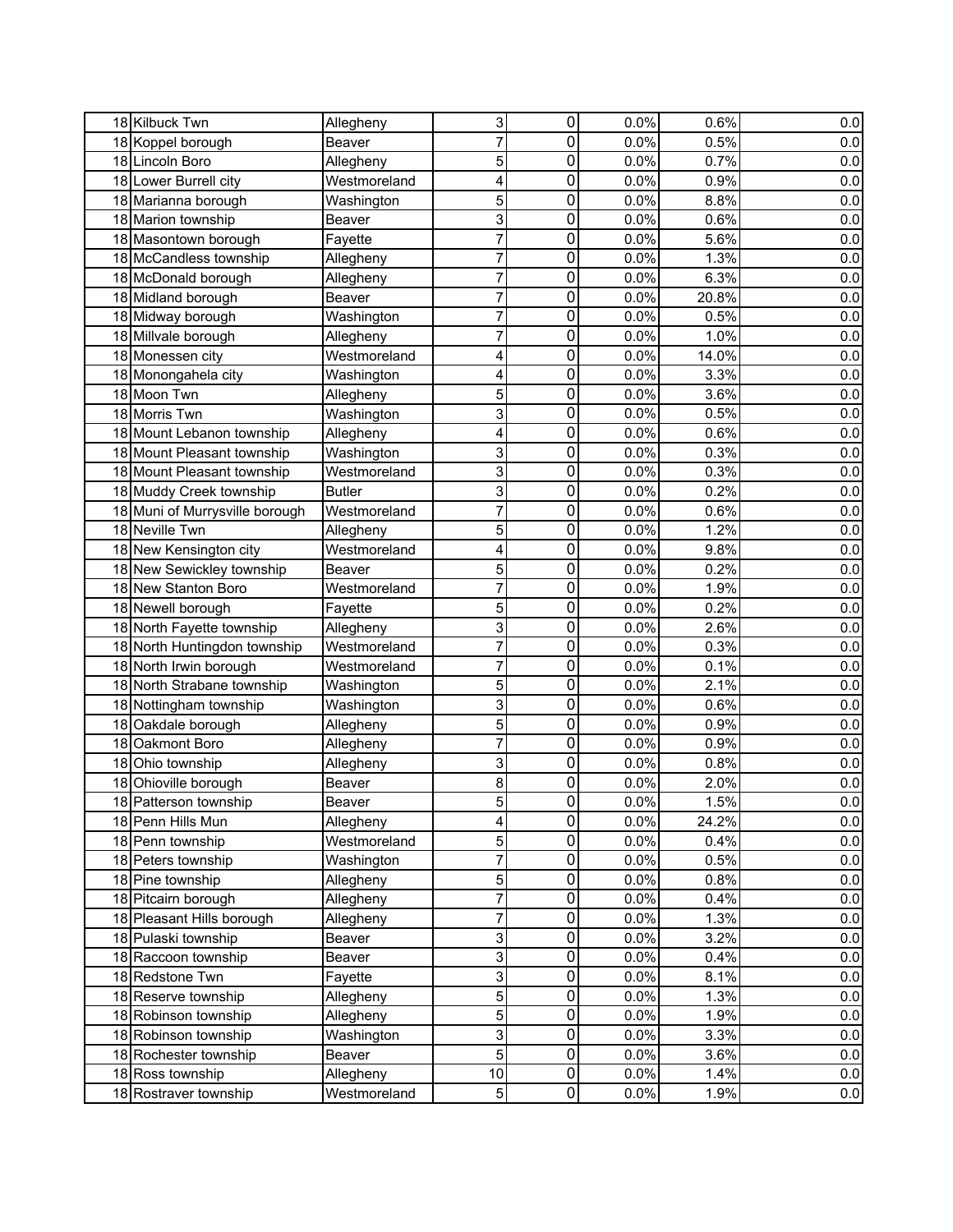|     | 18 Saxonburg borough                  | <b>Butler</b>              | 6                         | $\pmb{0}$      | 0.0%       | 0.2%  | 0.0     |
|-----|---------------------------------------|----------------------------|---------------------------|----------------|------------|-------|---------|
|     | 18 Sewickley Boro                     | Allegheny                  | 9                         | 0              | 0.0%       | 9.6%  | $0.0\,$ |
|     | 18 Sewickley Twn                      | Westmoreland               | 3                         | 0              | 0.0%       | 0.2%  | 0.0     |
|     | 18 Sewickley Heights borough          | Allegheny                  | 7                         | 0              | 0.0%       | 0.9%  | 0.0     |
|     | 18 Sewickley Hills borough            | Allegheny                  | 8                         | 0              | 0.0%       | 2.5%  | $0.0\,$ |
|     | 18 Shaler township                    | Allegheny                  | 7                         | 0              | 0.0%       | 0.4%  | $0.0\,$ |
|     | 18 Sharpsburg borough                 | Allegheny                  | 6                         | 0              | 0.0%       | 3.8%  | 0.0     |
|     | 18 Shippingport borough               | Beaver                     | 7                         | 0              | 0.0%       | 0.0%  | 0.0     |
|     | 18 Smithton borough                   | Westmoreland               | 7                         | 0              | 0.0%       | 0.0%  | 0.0     |
|     | 18 South Fayette Twn                  | Allegheny                  | 5                         | 0              | 0.0%       | 3.5%  | 0.0     |
|     | 18 South Greensburg borough           | Westmoreland               | 6                         | 0              | 0.0%       | 0.7%  | 0.0     |
|     | 18 South Strabane township            | Washington                 | 5                         | 0              | 0.0%       | 1.6%  | 0.0     |
|     | 18 South Versailles Twn               | Allegheny                  | 5                         | 0              | 0.0%       | 0.0%  | 0.0     |
|     | 18 Southwest Greensburgh Boro         | Westmoreland               | 6                         | 0              | 0.0%       | 1.8%  | 0.0     |
|     | 18 Speers borough                     | Washington                 | 7                         | 0              | 0.0%       | 0.7%  | 0.0     |
|     | 18 St. Clair township                 | Westmoreland               | 3                         | 0              | 0.0%       | 0.0%  | 0.0     |
|     | 18 Stockdale Boro                     | Washington                 | 7                         | 0              | 0.0%       | 0.7%  | 0.0     |
|     | 18 Summit township                    | <b>Butler</b>              | 3                         | 0              | 0.0%       | 4.0%  | $0.0\,$ |
|     | 18 Turtle Creek Boro                  | Allegheny                  | 9                         | 0              | 0.0%       | 5.2%  | 0.0     |
|     | 18 Uniontown city                     | Fayette                    | 4                         | 0              | 0.0%       | 13.6% | 0.0     |
|     | 18 Unity Twn                          | Westmoreland               | 3                         | 0              | 0.0%       | 0.3%  | 0.0     |
|     | 18 Upper Burrell township             | Westmoreland               | 3                         | 0              | 0.0%       | 2.8%  | 0.0     |
|     | 18 Upper St. Clair township           | Allegheny                  | 7                         | 0              | 0.0%       | 0.7%  | 0.0     |
|     | 18 Vanport township                   | Beaver                     | 5                         | 0              | 0.0%       | 1.4%  | 0.0     |
|     | 18 Versailles Boro                    | Allegheny                  | 6                         | 0              | 0.0%       | 2.6%  | 0.0     |
|     | 18 Washington County                  | <b>Washington</b>          | 3                         | $\overline{0}$ | 0.0%       | 3.2%  | 0.0     |
|     | 18 Washington township                | <b>Butler</b>              | 3                         | 0              | 0.0%       | 1.3%  | $0.0\,$ |
|     | 18 Washington Twn                     | Westmoreland               | 3                         | 0              | 0.0%       | 0.1%  | 0.0     |
|     | 18 West Deer township                 | Allegheny                  | 7                         | 0              | 0.0%       | 0.3%  | 0.0     |
|     | 18 West Elizabeth Boro                | Allegheny                  | 7                         | 0              | 0.0%       | 0.2%  | 0.0     |
|     | 18 West Homestead Boro                | Allegheny                  | 7                         | 0              | 0.0%       | 8.8%  | 0.0     |
|     | 18 West Mifflin Boro                  | Allegheny                  | 7                         | 0              | 0.0%       | 8.8%  | 0.0     |
|     | 18 West Pike Run township             | Washington                 | 3                         | 0              | 0.0%       | 3.9%  | 0.0     |
|     | 18 Westmoreland County                | <b>Westmoreland</b>        | 3                         | $\overline{0}$ | 0.0%       | 1.9%  | 0.0     |
|     | 18 Wharton Twn                        | Fayette                    | 3                         | 0              | 0.0%       | 0.1%  | $0.0\,$ |
|     | 18 Whitaker borough                   | Allegheny                  | 7                         | 0              | 0.0%       | 5.0%  | 0.0     |
|     | 18 Whitehall Boro                     | Allegheny                  | 7                         | $\pmb{0}$      | 0.0%       | 1.4%  | 0.0     |
|     | 18 White Oak borough                  | Allegheny                  | $\bf 8$                   | $\mathbf 0$    | 0.0%       | 1.9%  | 0.0     |
|     | 18 Wilkins township                   | Allegheny                  | $\mathbf 5$               | $\pmb{0}$      | 0.0%       | 4.4%  | $0.0\,$ |
|     | 18 Wilmerding borough                 | Allegheny                  | $\bf 8$                   | 0              | 0.0%       | 6.3%  | 0.0     |
|     | 18 Winfield township                  | <b>Butler</b>              | $\ensuremath{\mathsf{3}}$ | 0              | 0.0%       | 0.2%  | 0.0     |
|     | 18 Worth township                     | <b>Butler</b>              | 3                         | 0              | 0.0%       | 0.0%  | 0.0     |
|     | 18 Zelienople borough                 | <b>Butler</b>              | $\bf 8$                   | 0              | 0.0%       | 0.4%  | 0.0     |
| n/a | Adams township                        | <b>Butler</b>              | 5                         | n/p            | n/p        | 0.8%  | n/p     |
| n/a | Allegheny township                    | <b>Butler</b>              | 3                         | n/p            | n/p        | 1.6%  | n/p     |
| n/a | Beaver borough                        | Beaver                     | $\boldsymbol{9}$          | n/p            | n/p        | 2.6%  | n/p     |
| n/a | <b>Braddock Boro</b>                  | Allegheny                  | $\,6$                     | n/p            | n/p        | 66.5% | n/p     |
| n/a | <b>Bradford Woods Boro</b>            | Allegheny                  | 7                         | n/p            | n/p        | 0.0%  | n/p     |
| n/a |                                       |                            |                           |                |            | 0.1%  | n/p     |
|     |                                       |                            | 3                         |                |            |       |         |
| n/a | Brady township<br>Bridgeville borough | <b>Butler</b><br>Allegheny | 7                         | n/p<br>n/p     | n/p<br>n/p | 4.4%  | n/p     |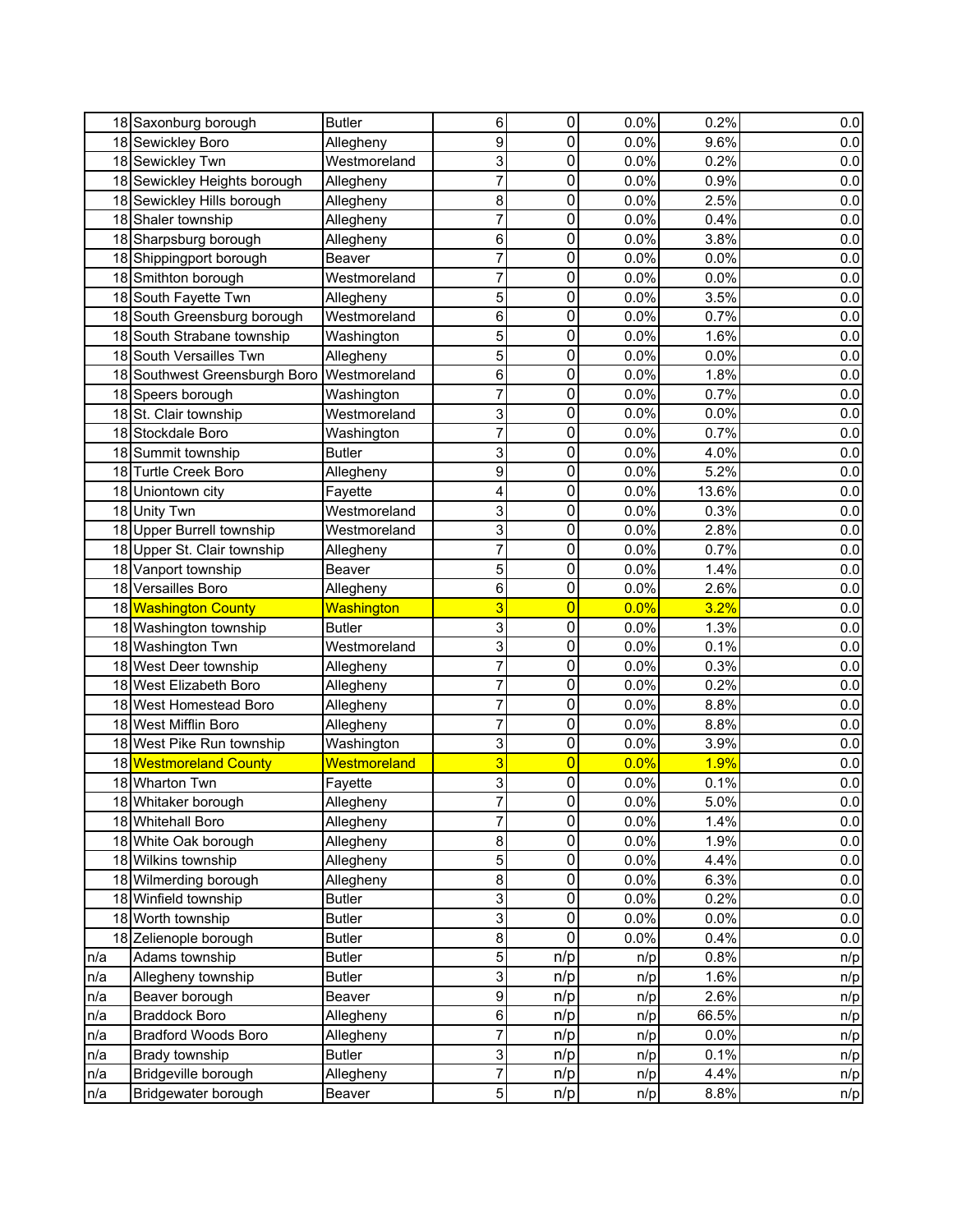| n/a | Brownsville township      | Fayette       | 3       | n/p | n/p | 3.9%  | n/p |
|-----|---------------------------|---------------|---------|-----|-----|-------|-----|
| n/a | Bruin borough             | <b>Butler</b> | 6       | n/p | n/p | 0.0%  | n/p |
| n/a | <b>Bullskin township</b>  | Fayette       | 3       | n/p | n/p | 0.1%  | n/p |
| n/a | <b>Butler township</b>    | <b>Butler</b> | 5       | n/p | n/p | 0.5%  | n/p |
| n/a | Callery borough           | <b>Butler</b> | 4       | n/p | n/p | 0.0%  | n/p |
| n/a | Castle Shannon            | Allegheny     | $\,6\,$ | n/p | n/p | 1.3%  | n/p |
| n/a | Cecil twn                 | Washington    | 3       | n/p | n/p | 1.6%  | n/p |
| n/a | Center township           | <b>Butler</b> | 5       | n/p | n/p | 0.4%  | n/p |
| n/a | Cherry township           | <b>Butler</b> | 5       | n/p | n/p | 0.5%  | n/p |
| n/a | Cherry Valley borough     | <b>Butler</b> | 5       | n/p | n/p | 0.0%  | n/p |
| n/a | Chicora borough           | <b>Butler</b> | 6       | n/p | n/p | 0.2%  | n/p |
| n/a | Chippewa township         | Beaver        | 3       | n/p | n/p | 0.9%  | n/p |
| n/a | Clay township             | <b>Butler</b> | 3       | n/p | n/p | 0.2%  | n/p |
| n/a | Claysville Boro           | Washington    | 7       | n/p | n/p | 0.3%  | n/p |
| n/a | Clearfield township       | <b>Butler</b> | 3       | n/p | n/p | 0.2%  | n/p |
| n/a | Collier township          | Allegheny     | 5       | n/p | n/p | 0.7%  | n/p |
| n/a | Concord township          | <b>Butler</b> | 3       | n/p | n/p | 0.1%  | n/p |
| n/a | Connellsville township    | Fayette       | 2       | n/p | n/p | 0.6%  | n/p |
| n/a | Connoquenessing twn       | <b>Butler</b> | 3       | n/p | n/p | 0.1%  | n/p |
| n/a | Crescent township         | Allegheny     | 5       | n/p | n/p | 1.3%  | n/p |
| n/a | Darlington borough        | Beaver        | 5       | n/p | n/p | 0.0%  | n/p |
| n/a | Darlington township       | Beaver        | 3       | n/p | n/p | 0.1%  | n/p |
| n/a | Daugherty township        | Beaver        | 3       | n/p | n/p | 1.8%  | n/p |
| n/a | Donegal township          | <b>Butler</b> | 3       | n/p | n/p | 0.3%  | n/p |
| n/a | Dormont borough           | Allegheny     | 7       | n/p | n/p | 1.1%  | n/p |
| n/a | East Bethlehem township   | Washington    | 5       | n/p | n/p | 2.4%  | n/p |
| n/a | East Butler borough       | <b>Butler</b> | 7       | n/p | n/p | 0.0%  | n/p |
| n/a | East Pittsburgh borough   | Allegheny     | 5       | n/p | n/p | 20.9% | n/p |
| n/a | Eastvale borough          | Beaver        | 4       | n/p | n/p | 1.7%  | n/p |
| n/a | Eau Claire borough        | <b>Butler</b> | 7       | n/p | n/p | 0.3%  | n/p |
| n/a | Evans City borough        | <b>Butler</b> | 7       | n/p | n/p | 0.1%  | n/p |
| n/a | Fairview borough          | <b>Butler</b> | 2       | n/p | n/p | 0.5%  | n/p |
| n/a | Fairview township         | <b>Butler</b> | 3       | n/p | n/p | 0.2%  | n/p |
| n/a | <b>Fallowfield Twn</b>    | Washington    | 3       | n/p | n/p | 1.4%  | n/p |
| n/a | Fallston borough          | Beaver        | 5       | n/p | n/p | 5.5%  | n/p |
| n/a | Forward township          | <b>Butler</b> | 3       | n/p | n/p | 0.2%  | n/p |
| n/a | Frankfort Springs borough | Beaver        | 7       | n/p | n/p | 0.0%  | n/p |
| n/a | Franklin township         | <b>Butler</b> | 3       | n/p | n/p | 0.1%  | n/p |
| n/a | Franklin township         | Beaver        | 3       | n/p | n/p | 0.1%  | n/p |
| n/a | Freedom borough           | Beaver        | 7       | n/p | n/p | 5.2%  | n/p |
| n/a | Georgetown borough        | Beaver        | 7       | n/p | n/p | 0.0%  | n/p |
| n/a | Glasgow borough           | Beaver        | 5       | n/p | n/p | 0.0%  | n/p |
| n/a | Hanover township          | Beaver        | 3       | n/p | n/p | 0.6%  | n/p |
| n/a | Harmony township          | Beaver        | 5       | n/p | n/p | 1.5%  | n/p |
| n/a | Harrisville borough       | <b>Butler</b> | 7       | n/p | n/p | 0.6%  | n/p |
| n/a | Homewood borough          | Beaver        | 6       | n/p | n/p | 2.0%  | n/p |
| n/a | Hookstown borough         | Beaver        | 6       | n/p | n/p | 0.0%  | n/p |
| n/a | Hopewell township         | Beaver        | 5       | n/p | n/p | 1.8%  | n/p |
| n/a | Houston borough           | Washington    | $\bf 8$ | n/p | n/p | 3.7%  | n/p |
| n/a | Independence township     | Beaver        | 3       | n/p | n/p | 0.2%  | n/p |
| n/a | Irwin borough             | Westmoreland  | 7       | n/p | n/p | 1.0%  | n/p |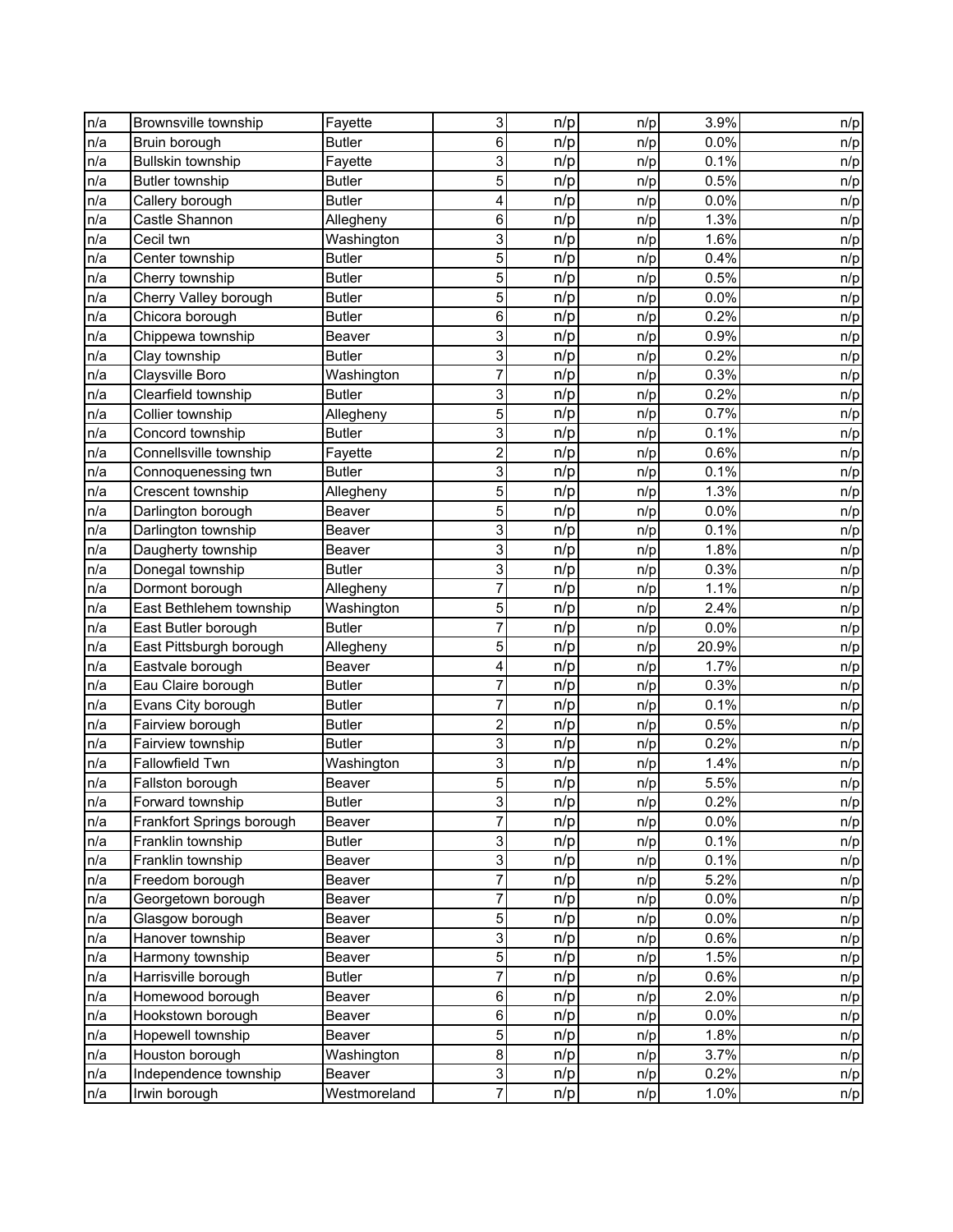| n/a | Karns City borough          | <b>Butler</b>  | 7              | n/p | n/p     | 0.4%   | n/p |
|-----|-----------------------------|----------------|----------------|-----|---------|--------|-----|
| n/a | Lancaster township          | <b>Butler</b>  | 3              | n/p | n/p     | 0.2%   | n/p |
| n/a | Loyalhanna township         | Westmoreland   | 3              | n/p | n/p     | 0.7%   | n/p |
| n/a | Marion township             | <b>Butler</b>  | 3              | n/p | n/p     | 0.6%   | n/p |
| n/a | Mars borough                | <b>Butler</b>  | $\,6$          | n/p | n/p     | 0.5%   | n/p |
| n/a | Marshall Twn                | Allegheny      | 5              | n/p | n/p     | 1.1%   | n/p |
| n/a | Mercer township             | <b>Butler</b>  | 3              | n/p | n/p     | 0.5%   | n/p |
| n/a | Middlesex township          | <b>Butler</b>  | 3              | n/p | n/p     | 0.3%   | n/p |
| n/a | Monaca borough              | Beaver         | 10             | n/p | n/p     | 1.9%   | n/p |
| n/a | Mount Pleasant borough      | Westmoreland   | 9              | n/p | n/p     | 1.7%   | n/p |
| n/a | Muni of Monroeville borough | Allegheny      | 7              | n/p | n/p     | 8.3%   | n/p |
| n/a | <b>Munhall Boro</b>         | Allegheny      | 7              | n/p | n/p     | 3.4%   | n/p |
| n/a | New Brighton borough        | Beaver         | 10             | n/p | n/p     | 10.6%  | n/p |
| n/a | New Galilee borough         | Beaver         | 7              | n/p | n/p     | 2.1%   | n/p |
| n/a | North Franklin Twn          | Washington     | 3              | n/p | n/p     | 2.4%   | n/p |
| n/a | North Sewickley township    | Beaver         | 3              | n/p | n/p     | 0.9%   | n/p |
| n/a | Oakland township            | <b>Butler</b>  | 3              | n/p | n/p     | 0.1%   | n/p |
| n/a | Parker township             | <b>Butler</b>  | 3              | n/p | n/p     | 0.0%   | n/p |
| n/a | Patterson Heights borough   | Beaver         | 7              | n/p | n/p     | 0.3%   | n/p |
| n/a | Penn township               | <b>Butler</b>  | 3              | n/p | n/p     | 0.2%   | n/p |
| n/a | Petrolia borough            | <b>Buttler</b> | $\overline{c}$ | n/p | n/p     | 0.0%   | n/p |
| n/a | Portersville borough        | <b>Butler</b>  | 6              | n/p | n/p     | 0.0%   | n/p |
| n/a | Potter township             | Beaver         | 3              | n/p | n/p     | 0.0%   | n/p |
| n/a | Prospect borough            | <b>Butler</b>  | 7              | n/p | n/p     | 0.0%   | n/p |
| n/a | Richland township           | Allegheny      | 5              | n/p | n/p     | 0.5%   | n/p |
| n/a | Rochester borough           | Beaver         | 8              | n/p | n/p     | 13.4%  | n/p |
| n/a | Seven Fields borough        | <b>Butler</b>  | 4              | n/p | n/p     | 0.7%   | n/p |
| n/a | Slippery Rock borough       | <b>Butler</b>  | 6              | n/p | n/p     | 3.3%   | n/p |
| n/a | Slippery Rock township      | <b>Butler</b>  | 3              | n/p | n/p     | 2.3%   | n/p |
| n/a | Smith township              | Washington     | 3              | n/p | n/p     | 1.8%   | n/p |
| n/a | Somerset township           | Washington     | 3              | n/p | n/p     | 0.2%   | n/p |
| n/a | South Beaver township       | Beaver         | 3              | n/p | n/p     | 1.2%   | n/p |
| n/a | South Heights borough       | Beaver         | 7              | n/p | n/p     | 0.7%   | n/p |
| n/a | South Union township        | Fayette        | 3              | n/p | n/p     | 3.3%   | n/p |
| n/a | Springdale borough          | Allegheny      | 7              | n/p | n/p     | 0.3%   | n/p |
| n/a | Springdale Twn              | Allegheny      | 5              | n/p | n/p     | 0.1%   | n/p |
| n/a | Tarentum Boro               | Allegheny      | $\bf8$         | n/p | n/p     | 3.6%   | n/p |
| n/a | Trafford borough            | Allegheny      | 7              | n/p | n/p     | 0.7%   | n/p |
| n/a | Upper Tyrone township       | Fayette        | 3              | n/p | n/p     | 0.8%   | n/p |
| n/a | Valencia borough            | <b>Butler</b>  | 3              | n/p | n/p     | 0.5%   | n/p |
| n/a | Venango township            | <b>Butler</b>  | 3              | n/p | n/p     | 0.0%   | n/p |
| n/a | West Liberty borough        | <b>Butler</b>  | 4              | n/p | n/p     | 0.0%   | n/p |
| n/a | West Sunbury borough        | <b>Butler</b>  | $\,6\,$        | n/p | n/p     | 0.0%   | n/p |
|     |                             |                | 1532           | 27  | $*1.8%$ | **8.0% | 0.2 |

Source: County and municipalities in the region; U.S. Census Bureau

\*Calculated out of 1430 council members

\*\*Percentage of African Amerincan in the Pittsbugh MSA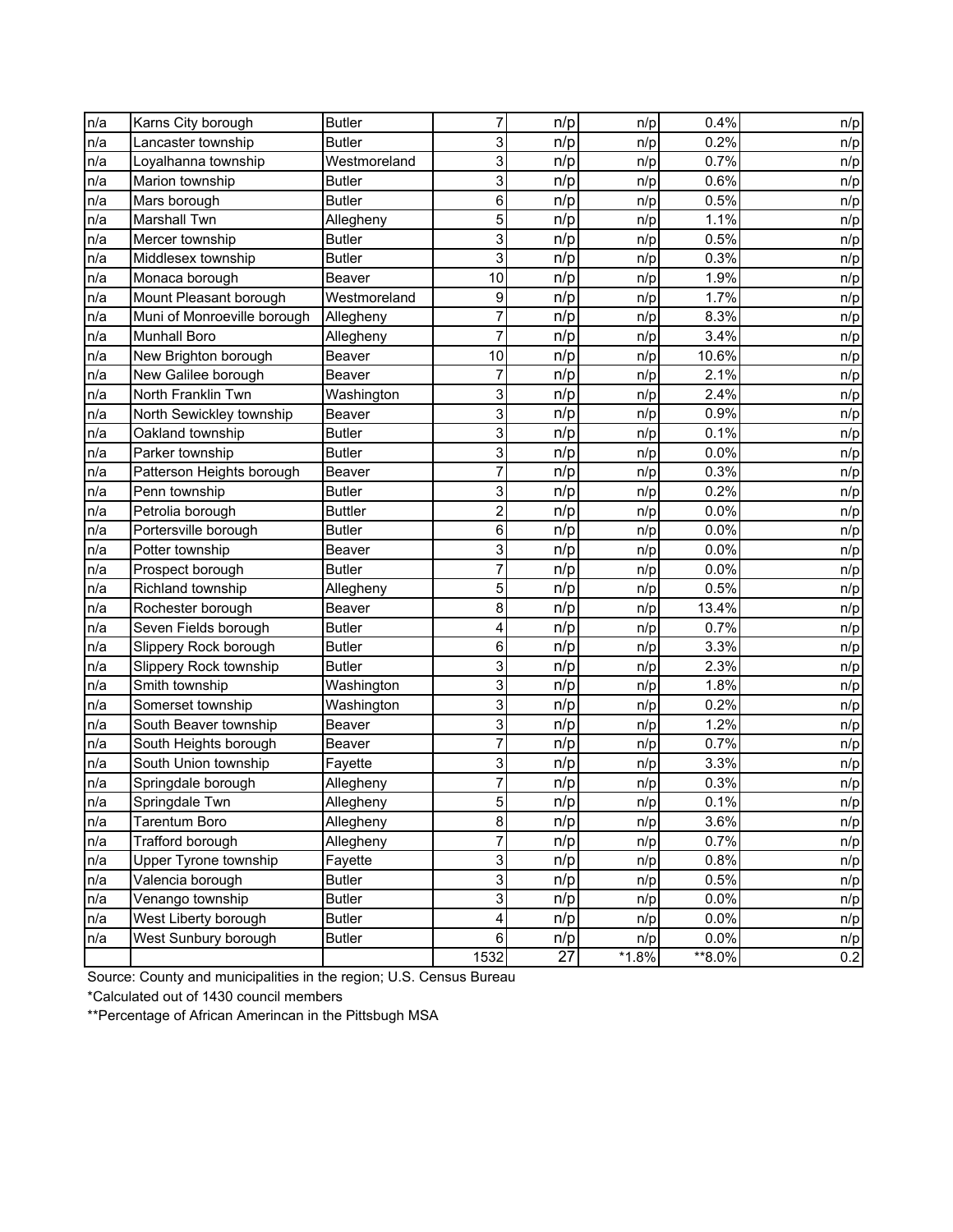|             |                                     |               |                |                  |         |         | Ratio of % |
|-------------|-------------------------------------|---------------|----------------|------------------|---------|---------|------------|
|             |                                     |               |                |                  |         |         | women as   |
|             |                                     |               |                |                  | Women   |         | council    |
|             |                                     |               | <b>Total</b>   |                  | As % of |         | mbrs to %  |
|             |                                     |               | <b>Council</b> |                  | Council | As % of | women in   |
| <b>Rank</b> | <b>Counties &amp;Municipalities</b> | County        | <b>Members</b> | <b>Number</b>    | member  | Pop     | Pop        |
|             | 1 Finleyville Boro                  | Washington    |                | 5                | 71.4%   | 52.1%   | 1.4        |
|             | 2 Frazier Twn                       | Allegheny     | 3              | $\overline{2}$   | 66.7%   | 49.6%   | 1.3        |
|             | 3 Whitaker borough                  | Allegheny     | 7              | 4                | 57.1%   | 49.7%   | 1.1        |
|             | 4 Aleppo township                   | Allegheny     | 5              | 3                | 60.0%   | 52.5%   | 1.1        |
|             | 5 Marianna borough                  | Washington    | 5              | 3                | 60.0%   | 53.8%   | 1.1        |
|             | 6 Delmont borough                   | Westmoreland  | 7              | $\overline{4}$   | 57.1%   | 52.0%   | 1.1        |
|             | 7 East McKeesport borough           | Allegheny     | 7              | 4                | 57.1%   | 52.2%   | 1.1        |
|             | 8 Penn Hills Mun                    | Allegheny     | 4              | $\overline{2}$   | 50.0%   | 53.0%   | 0.9        |
|             | 9 Connellsville city                | Fayette       | 4              | $\overline{2}$   | 50.0%   | 53.5%   | 0.9        |
|             | 10 Cokeburgh Boro                   | Washington    | 6              | 3                | 50.0%   | 54.0%   | 0.9        |
|             | 11 Beaver Falls city                | Beaver        | 4              | $\overline{2}$   | 50.0%   | 54.3%   | 0.9        |
|             | 12 Versailles Boro                  | Allegheny     | 6              | 3                | 50.0%   | 55.5%   | 0.9        |
|             | 13 Emsworth borough                 | Allegheny     | 7              | 3                | 42.9%   | 49.6%   | 0.9        |
|             | 14 Industry borough                 | Beaver        | 7              | $\overline{3}$   | 42.9%   | 50.3%   | 0.9        |
|             | 15 Centerville Boro                 | Washington    | 7              | 3                | 42.9%   | 51.8%   | 0.8        |
|             | 16 Pitcairn borough                 | Allegheny     | 7              | 3                | 42.9%   | 52.4%   | 0.8        |
|             | 17 Shippingport borough             | Beaver        | 7              | 3                | 42.9%   | 52.7%   | 0.8        |
|             | 18 Conway borough                   | Beaver        | 7              | 3                | 42.9%   | 52.8%   | 0.8        |
|             | 19 Ingram Boro                      | Allegheny     | 7              | 3                | 42.9%   | 53.1%   | 0.8        |
|             | 20 Irwin borough                    | Westmoreland  | 7              | 3                | 42.9%   | 53.2%   | 0.8        |
|             | 21 Buffalo township                 | <b>Butler</b> | 5              | $\overline{2}$   | 40.0%   | 50.3%   | 0.8        |
|             | 22 Moon Twn                         | Allegheny     | 5              | $\overline{2}$   | 40.0%   | 50.7%   | 0.8        |
|             | 23 Hampton Twn                      | Allegheny     | 5              | $\overline{2}$   | 40.0%   | 51.1%   | 0.8        |
|             | 24 Collier township                 | Allegheny     | 5              | $\overline{2}$   | 40.0%   | 52.1%   | 0.8        |
|             | 25 Lincoln Boro                     | Allegheny     | 5              | 2                | 40.0%   | 52.1%   | 0.8        |
|             | 26 Baldwin township                 | Allegheny     | 5              | 2                | 40.0%   | 53.0%   | 0.8        |
|             | 27 East Rochester borough           | Beaver        | 5              | $\overline{2}$   | 40.0%   | 53.0%   | 0.8        |
|             | 28 Elizabeth township               | Allegheny     | 8              | 3                | 37.5%   | 52.0%   | 0.7        |
|             | 29 Houston borough                  | Washington    | 8              | 3                | 37.5%   | 53.4%   | 0.7        |
|             | 30 Scottdale borough                | Westmoreland  | 8              | 3                | 37.5%   | 53.5%   | 0.7        |
|             | 31 Coraopolis borough               | Allegheny     | 8              | $\overline{3}$   | 37.5%   | 54.3%   | 0.7        |
|             | 32 Loyalhanna township              | Westmoreland  | 3              | 1                | 33.3%   | 48.9%   | 0.7        |
|             | 33 Raccoon township                 | Beaver        | 3              | 1                | 33.3%   | 50.0%   | 0.7        |
|             | 34 Findlay township                 | Allegheny     | 3              | 1                | 33.3%   | 50.9%   | 0.7        |
|             | 35 North Sewickley township         | Beaver        | 3              | 1                | 33.3%   | 51.5%   | 0.6        |
|             | 36 Washington County                | Washington    | 3              | 1                | 33.3%   | 51.9%   | 0.6        |
|             | 37 McKees Rocks borough             | Allegheny     | 9              | 3                | 33.3%   | 52.9%   | 0.6        |
|             | 38 Pulaski township                 | Beaver        | 3              | 1                | 33.3%   | 53.0%   | 0.6        |
|             | 39 South Greensburg borough         | Westmoreland  | 6              | $\overline{2}$   | 33.3%   | 53.2%   | 0.6        |
|             | 40 Mount Pleasant borough           | Westmoreland  | 9              | 3                | 33.3%   | 54.5%   | 0.6        |
|             | 41 Homestead Boro                   | Allegheny     | $\overline{9}$ | 3                | 33.3%   | 55.5%   | 0.6        |
|             | 42 Slippery Rock borough            | <b>Butler</b> | $\overline{6}$ | $\overline{2}$   | 33.3%   | 56.4%   | 0.6        |
|             | 43 Connoquenessing borough          | <b>Butler</b> | 7              | $\boldsymbol{2}$ | 28.6%   | 50.0%   | 0.6        |
|             | 44 Economy borough                  | Beaver        | 7              | $\overline{2}$   | 28.6%   | 50.1%   | 0.6        |

 **Appendix 8. Female Council Members in the Pittsburgh MSA**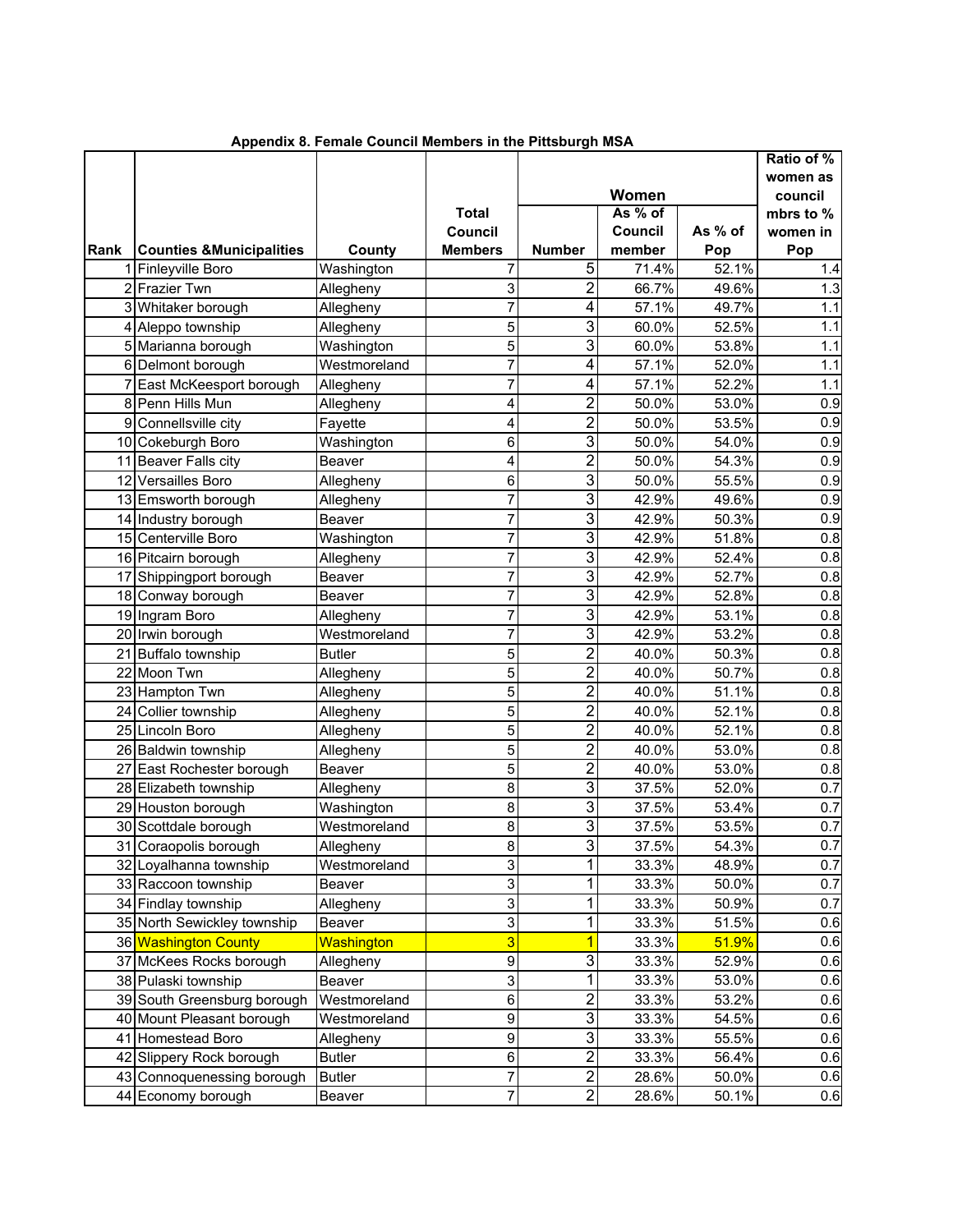|                                           |               |                |                |       |       | 0.6 |
|-------------------------------------------|---------------|----------------|----------------|-------|-------|-----|
| 45 Peters township                        | Washington    | 7              | $\overline{2}$ | 28.6% | 51.5% |     |
| 46 Upper St. Clair township               | Allegheny     | 7              | $\overline{c}$ | 28.6% | 51.6% | 0.6 |
| 47 Churchill borough                      | Allegheny     | 7              | 2              | 28.6% | 51.8% | 0.6 |
| 48 Baden borough                          | Beaver        | 7              | 2              | 28.6% | 52.6% | 0.5 |
| 49 Dormont borough                        | Allegheny     | 7              | $\overline{2}$ | 28.6% | 52.8% | 0.5 |
| 50 Springdale borough                     | Allegheny     | 7              | $\overline{c}$ | 28.6% | 52.9% | 0.5 |
| 51 Blawnox borough                        | Allegheny     | 7              | $\overline{c}$ | 28.6% | 53.5% | 0.5 |
| 52 Forest Hills borough                   | Allegheny     | 7              | $\overline{2}$ | 28.6% | 53.5% | 0.5 |
| 53 West Elizabeth Boro                    | Allegheny     | 7              | $\overline{2}$ | 28.6% | 53.6% | 0.5 |
| 54 Whitehall Boro                         | Allegheny     | 7              | $\overline{2}$ | 28.6% | 53.6% | 0.5 |
| 55 Edgewood Boro                          | Allegheny     | 7              | $\overline{2}$ | 28.6% | 53.8% | 0.5 |
| 56 Avonmore borough                       | Westmoreland  | 7              | $\overline{2}$ | 28.6% | 54.2% | 0.5 |
| 57 Masontown borough                      | Fayette       | 7              | 2              | 28.6% | 54.6% | 0.5 |
| 58 Donora borough                         | Washington    | 7              | $\overline{c}$ | 28.6% | 54.7% | 0.5 |
| 59 Leetsdale borough                      | Allegheny     | 7              | $\overline{2}$ | 28.6% | 55.4% | 0.5 |
| 60 Sewickley Hills borough                | Allegheny     | 8              | $\overline{2}$ | 25.0% | 49.2% | 0.5 |
| 61 Indiana township                       | Allegheny     | 4              | 1              | 25.0% | 50.8% | 0.5 |
| 62 Lower Burrell city                     | Westmoreland  | 4              | 1              | 25.0% | 52.9% | 0.5 |
| 63 New Kensington city                    | Westmoreland  | 4              | 1              | 25.0% | 53.1% | 0.5 |
| 64 Washington city                        | Washington    | 4              | 1              | 25.0% | 53.1% | 0.5 |
| 65 Aliquippa city                         | Beaver        | 4              | 1              | 25.0% | 54.7% | 0.5 |
| 66 Greensburg city                        | Westmoreland  | 4              | 1              | 25.0% | 55.1% | 0.5 |
| 67 Duquesne city                          | Allegheny     | 4              | 1              | 25.0% | 55.5% | 0.5 |
| 68 Pittsburgh city                        | Allegheny     | 9              | $\overline{2}$ | 22.2% | 52.4% | 0.4 |
| 69 Sewickley Boro                         | Allegheny     | 9              | $\overline{2}$ | 22.2% | 55.6% | 0.4 |
| 70 Hemfield Twn                           | Westmoreland  | 5              | 1              | 20.0% | 51.7% | 0.4 |
| 71 Newell borough                         | Fayette       | 5              | 1              | 20.0% | 52.3% | 0.4 |
| 72 South Fayette Twn                      | Allegheny     | 5              | 1              | 20.0% | 52.5% | 0.4 |
| 73 Wilkins township                       | Allegheny     | 5              | 1              | 20.0% | 52.8% | 0.4 |
| 74 Patterson township                     | Beaver        | 5              | 1              | 20.0% | 53.2% | 0.4 |
| 75 Heidelberg borough                     | Allegheny     | 5              | 1              | 20.0% | 53.4% | 0.4 |
| 76 Penn township                          | Westmoreland  | 5              | 1              | 20.0% | 55.0% | 0.4 |
| 77 Bellevue borough                       | Allegheny     | 10             | $\overline{2}$ | 20.0% | 55.3% | 0.4 |
| 78 East Pittsburgh borough                | Allegheny     | $\mathbf 5$    | 1              | 20.0% | 56.0% | 0.4 |
| 79 Vanport township                       | <b>Beaver</b> | $\overline{5}$ | 1              | 20.0% | 57.1% | 0.4 |
| 80 Castle Shannon                         | Allegheny     | $\overline{6}$ | 1              | 16.7% | 52.6% | 0.3 |
| 81 Southwest Greensburgh Bor Westmoreland |               | 6              | 1              | 16.7% | 52.8% | 0.3 |
| 82 Carnegie borough                       | Allegheny     | $\sigma$       | 1              | 16.7% | 54.0% | 0.3 |
| 83 Sharpsburg borough                     | Allegheny     | $\,6\,$        | 1              | 16.7% | 55.0% | 0.3 |
| 84 Brackenridge boro                      | Allegheny     | $\,6\,$        | 1              | 16.7% | 55.3% | 0.3 |
| 85 Aspinwall borough                      | Allegheny     | $\,6\,$        | 1              | 16.7% | 56.7% | 0.3 |
| 86 Saxonburg borough                      | <b>Butler</b> | $\,6$          | 1              | 16.7% | 58.0% | 0.3 |
| 87 Muni of Murrysville borough            | Westmoreland  | $\overline{7}$ | 1              | 14.3% | 50.5% | 0.3 |
| 88 Franklin Park borough                  | Allegheny     | 7              | 1              | 14.3% | 50.6% | 0.3 |
| 89 New Stanton Boro                       | Westmoreland  | 7              | 1              | 14.3% | 50.8% | 0.3 |
| 90 Millvale borough                       | Allegheny     | 7              | 1              | 14.3% | 51.1% | 0.3 |
| 91 Big Beaver borough                     | Beaver        | 7              | 1              | 14.3% | 51.2% | 0.3 |
| 92 West Deer township                     | Allegheny     | 7              | 1              | 14.3% | 51.2% | 0.3 |
| 93 North Irwin borough                    | Westmoreland  | 7              | 1              | 14.3% | 51.5% | 0.3 |
| 94 Pleasant Hills borough                 | Allegheny     | 7              | 1              | 14.3% | 52.1% | 0.3 |
| 95 McDonald borough                       | Allegheny     | 7              | 1              | 14.3% | 52.3% | 0.3 |
| 96 Smithton borough                       | Westmoreland  | $\overline{7}$ | 1              | 14.3% | 52.5% | 0.3 |
|                                           |               |                |                |       |       |     |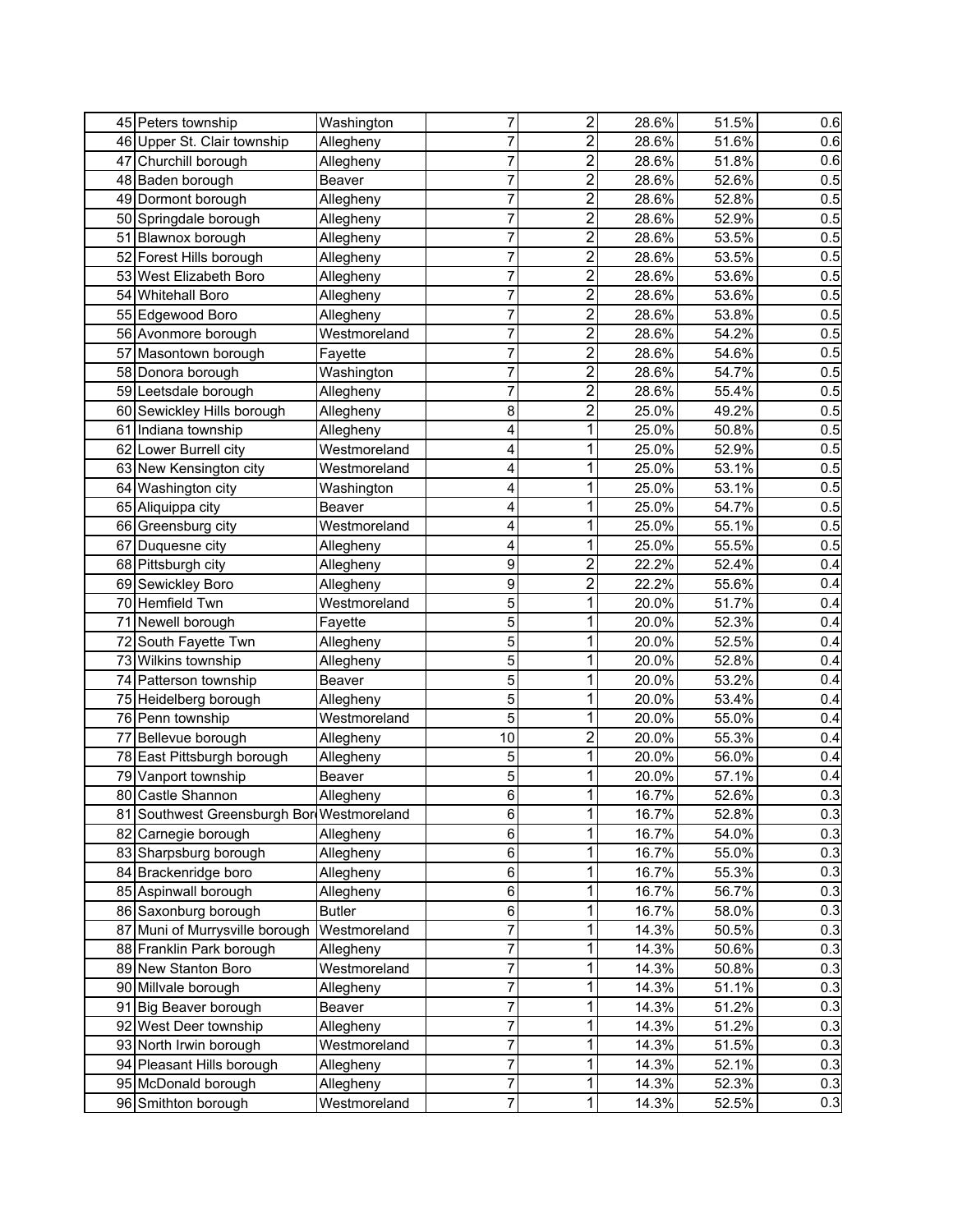| 97 Midway borough            | Washington     | 7                       | 1                | 14.3% | 52.6% | 0.3            |
|------------------------------|----------------|-------------------------|------------------|-------|-------|----------------|
| 98 Ambridge borough          | Beaver         | 7                       | 1                | 14.3% | 52.7% | 0.3            |
| 99 West Mifflin Boro         | Allegheny      | 7                       | 1                | 14.3% | 52.8% | 0.3            |
| 100 Edgeworth borough        | Allegheny      | 7                       | 1                | 14.3% | 53.0% | 0.3            |
| 101 West Homestead Boro      | Allegheny      | 7                       | 1                | 14.3% | 53.0% | 0.3            |
| 102 Ben Avon borough         | Allegheny      | 7                       | 1                | 14.3% | 53.4% | 0.3            |
| 103 McKeesport city          | Allegheny      | 7                       | 1                | 14.3% | 54.1% | 0.3            |
| 104 Cheswick Boro            | Washington     | 7                       | 1                | 14.3% | 54.3% | 0.3            |
| 105 North Belle Vernon Boro  | Westmoreland   | 7                       | 1                | 14.3% | 54.6% | 0.3            |
| 106 Midland borough          | Beaver         | 7                       | 1                | 14.3% | 54.8% | 0.3            |
| 107 Oakmont Boro             | Allegheny      | 7                       | 1                | 14.3% | 55.8% | 0.3            |
| 108 Allegheny County         | Allegheny      | 15                      | $\overline{c}$   | 13.3% | 52.3% | 0.3            |
| 109 Ohioville borough        | Beaver         | 8                       | 1                | 12.5% | 50.7% | 0.2            |
| 110 Swissvale borough        | Allegheny      | 8                       | 1                | 12.5% | 51.6% | 0.2            |
| 111 White Oak borough        | Allegheny      | 8                       | 1                | 12.5% | 52.7% | 0.2            |
| 112 Zelienople borough       | <b>Butler</b>  | 8                       | 1                | 12.5% | 54.2% | 0.2            |
| 113 Wilmerding borough       | Allegheny      | 8                       | 1                | 12.5% | 54.7% | 0.2            |
| 114 Bethel Park borough      | Allegheny      | 9                       | 1                | 11.1% | 52.1% | 0.2            |
| 115 Etna borough             | Allegheny      | 9                       | 1                | 11.1% | 52.9% | 0.2            |
| 116 Turtle Creek Boro        | Allegheny      | 9                       | 1                | 11.1% | 55.1% | 0.2            |
| 117 Ross township            | Allegheny      | 10                      | 1                | 10.0% | 53.4% | 0.2            |
| 118 Amwell township          | Washington     | 3                       | $\mathbf 0$      | 0.0%  | 50.9% | 0              |
| 118 Arnold city              | Westmoreland   | 4                       | $\mathbf 0$      | 0.0%  | 53.6% | $\mathbf 0$    |
| 118 Avalon Boro              | Allegheny      | 9                       | $\mathbf 0$      | 0.0%  | 54.2% | 0.0            |
| 118 Baldwin Boro             | Allegheny      | 6                       | $\mathbf 0$      | 0.0%  | 52.6% | 0.0            |
| 118 Beallsville borough      | Washington     | 7                       | $\mathbf 0$      | 0.0%  | 51.5% | 0              |
| 118 Beaver County            | <b>Beaver</b>  | 3                       | $\overline{0}$   | 0.0%  | 52.1% | 0              |
| 118 Blaine Twn               | Washington     | $\overline{\mathbf{c}}$ | $\overline{0}$   | 0.0%  | 49.1% | 0.0            |
| 118 Brighton township        | Beaver         | 3                       | $\overline{0}$   | 0.0%  | 53.2% | 0              |
| 118 Butler city              | <b>Butler</b>  | 4                       | $\overline{0}$   | 0.0%  | 53.2% | 0              |
| 118 Butler County            | <b>Butler</b>  | 3                       | $\overline{0}$   | 0.0%  | 51.1% | 0              |
| 118 Canton township          | Washington     | 3                       | $\overline{0}$   | 0.0%  | 52.8% | $\mathbf 0$    |
| 118 Carroll township         | Washington     | 3                       | $\mathbf 0$      | 0.0%  | 51.8% | 0.0            |
| 118 Center township          | Beaver         | 5                       | $\mathbf 0$      | 0.0%  | 50.3% | 0              |
| 118 Center township          | <b>Butler</b>  | 5                       | $\mathbf 0$      | 0.0%  | 51.8% | 0              |
| 118 Clairton city            | Allegheny      | 4                       | $\mathbf 0$      | 0.0%  | 54.4% | 0.0            |
| 118 Clearfield township      | <b>Butler</b>  | 3                       | 0                | 0.0%  | 50.3% | 0.0            |
| 118 Clinton township         | <b>Butler</b>  | 3                       | $\mathbf 0$      | 0.0%  | 49.4% | 0.0            |
| 118 Cook township            | Westmoreland   | 3                       | $\boldsymbol{0}$ | 0.0%  | 49.8% | 0              |
| 118 Cranberry township       | <b>Butler</b>  | 5                       | $\mathbf 0$      | 0.0%  | 50.7% | 0              |
| 118 Cross Creek township     | Washington     | 3                       | $\mathbf 0$      | 0.0%  | 49.7% | 0              |
| 118 Deemston borough         | Washington     | $\overline{7}$          | $\mathbf 0$      | 0.0%  | 48.9% | 0              |
| 118 Derry Twn                | Westmoreland   | 3                       | $\boldsymbol{0}$ | 0.0%  | 50.5% | 0.0            |
| 118 Donegal township         | <b>Butler</b>  | 3                       | $\mathbf 0$      | 0.0%  | 50.3% | 0              |
| 118 Donegal township         | Washington     | 3                       | $\mathbf 0$      | 0.0%  | 49.7% | 0              |
| 118 Dravosburg borough       | Allegheny      | $\overline{7}$          | $\boldsymbol{0}$ | 0.0%  | 54.3% | 0.0            |
| 118 Dunbar township          | Fayette        | 3                       | $\pmb{0}$        | 0.0%  | 54.1% | 0.0            |
| 118 East Deer township       | Allegheny      | 5                       | $\pmb{0}$        | 0.0%  | 55.0% | 0.0            |
| 118 East Huntingdon township | Westmoreland   | 3                       | $\pmb{0}$        | 0.0%  | 52.0% | 0.0            |
| 118 Fairfield township       | Westmoreland   | 3                       | $\pmb{0}$        | 0.0%  | 49.1% | $\mathbf 0$    |
| 118 Fayette County           | <b>Fayette</b> | 3                       | $\pmb{0}$        | 0.0%  | 52.3% | $\pmb{0}$      |
| 118 Forward township         | Allegheny      | $\overline{\omega}$     | $\overline{0}$   | 0.0%  | 51.4% | $\overline{0}$ |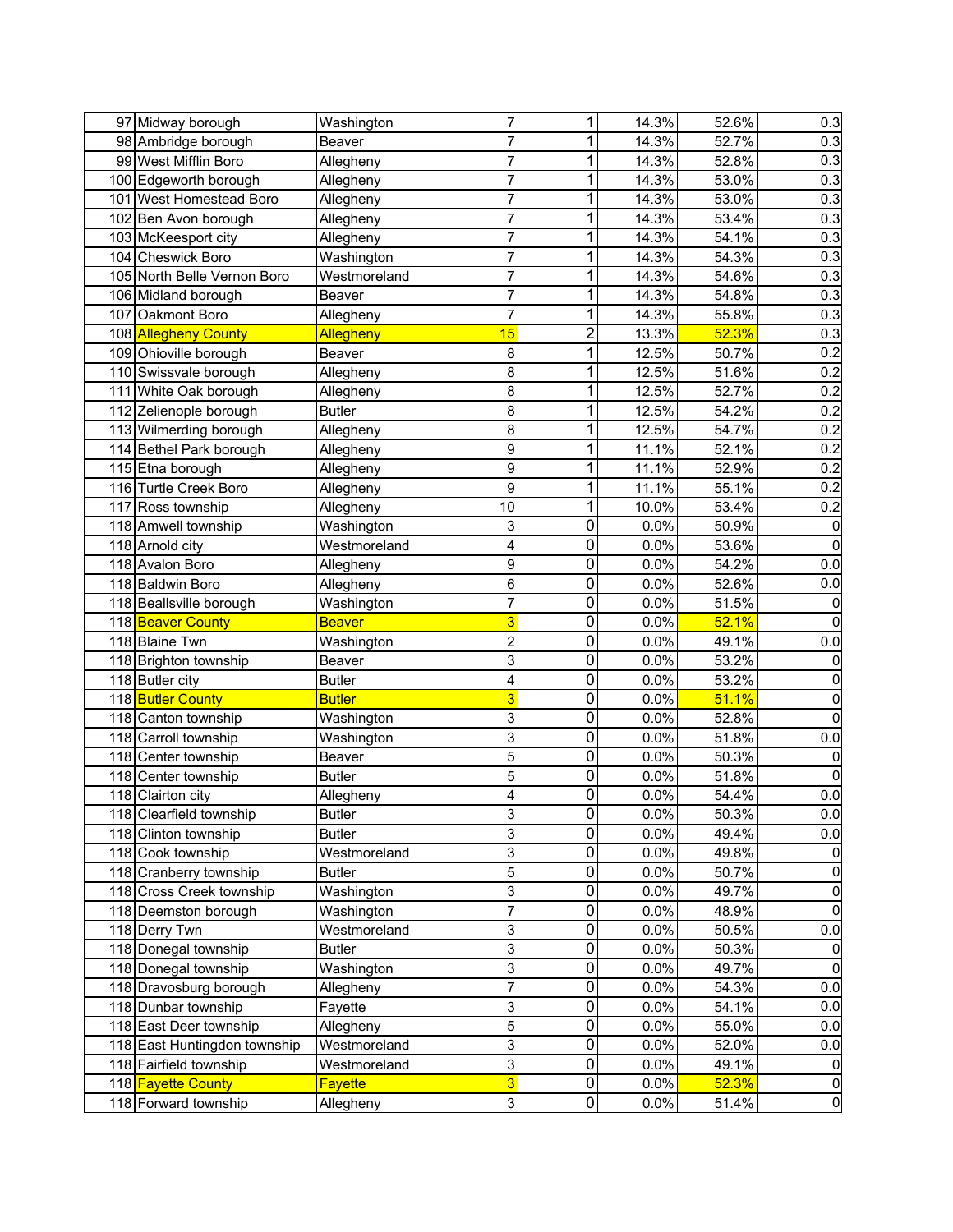| 118 German Twn                            | Fayette       | 3              | $\mathbf 0$             | 0.0%    | 52.1% | 0.0         |
|-------------------------------------------|---------------|----------------|-------------------------|---------|-------|-------------|
| 118 Greene township                       | Beaver        | 3              | $\mathbf 0$             | 0.0%    | 48.9% | $\mathbf 0$ |
| 118 Hanover township                      | Washington    | 3              | $\boldsymbol{0}$        | 0.0%    | 48.8% | 0.0         |
| 118 Harmar township                       | Allegheny     | 5              | $\boldsymbol{0}$        | 0.0%    | 52.7% | $\pmb{0}$   |
| 118 Harmony borough                       | <b>Butler</b> | $\overline{7}$ | $\boldsymbol{0}$        | 0.0%    | 51.5% | 0           |
| 118 Harrison township                     | Allegheny     | 5              | $\boldsymbol{0}$        | 0.0%    | 53.8% | 0           |
| 118 Jackson township                      | <b>Butler</b> | 3              | $\boldsymbol{0}$        | 0.0%    | 51.1% | 0.0         |
| 118 Jeannette city                        | Westmoreland  | 4              | $\mathbf 0$             | 0.0%    | 53.3% | 0.0         |
| 118 Jefferson township                    | <b>Butler</b> | 3              | $\mathbf 0$             | 0.0%    | 54.0% | 0.0         |
| 118 Jefferson township                    | Fayette       | 3              | $\mathbf 0$             | 0.0%    | 50.6% | 0.0         |
| 118 Kennedy township                      | Allegheny     | 5              | 0                       | 0.0%    | 52.2% | 0.0         |
| 118 Kilbuck Twn                           | Allegheny     | 3              | $\mathbf 0$             | 0.0%    | 48.8% | 0.0         |
| 118 Koppel borough                        | Beaver        | 7              | $\boldsymbol{0}$        | 0.0%    | 52.5% | 0.0         |
| 118 Marion township                       | Beaver        | 3              | $\mathbf 0$             | 0.0%    | 50.3% | 0           |
| 118 McCandless township                   | Allegheny     | $\overline{7}$ | $\mathbf 0$             | 0.0%    | 52.4% | 0.0         |
| 118 Middlesex township                    | <b>Butler</b> | 3              | $\pmb{0}$               | 0.0%    | 50.7% | 0.0         |
| 118 Monessen city                         | Westmoreland  | 4              | $\mathbf 0$             | 0.0%    | 54.1% | 0.0         |
| 118 Monongahela city                      | Washington    | 4              | $\mathbf 0$             | 0.0%    | 54.0% | 0.0         |
| 118 Morris Twn                            | Washington    | 3              | $\mathbf 0$             | 0.0%    | 50.7% | 0.0         |
| 118 Mount Lebanon township                | Allegheny     | 4              | $\boldsymbol{0}$        | 0.0%    | 53.4% | 0.0         |
| 118 Mount Pleasant township               | Washington    | 3              | $\boldsymbol{0}$        | 0.0%    | 50.0% | 0.0         |
| 118 Mount Pleasant township               | Westmoreland  | 3              | $\boldsymbol{0}$        | 0.0%    | 51.4% | 0.0         |
| 118 Muddy Creek township                  | <b>Butler</b> | $\overline{3}$ | $\mathbf 0$             | 0.0%    | 49.9% | 0.0         |
| 118 Muni of Monroeville borough Allegheny |               | 7              | $\boldsymbol{0}$        | 0.0%    | 53.0% | 0.0         |
| 118 Neville Twn                           | Allegheny     | 5              | $\mathbf 0$             | 0.0%    | 51.3% | 0.0         |
| 118 New Brighton borough                  | Beaver        | 10             | $\boldsymbol{0}$        | 0.0%    | 53.2% | 0.0         |
| 118 New Sewickley township                | Beaver        | 5              | 0                       | 0.0%    | 49.9% | 0.0         |
| 118 North Fayette township                | Allegheny     | 3              | 0                       | 0.0%    | 50.9% | 0.0         |
| 118 North Huntingdon township             | Westmoreland  | 7              | $\boldsymbol{0}$        | 0.0%    | 51.6% | 0.0         |
| 118 North Strabane township               | Washington    | 5              | $\boldsymbol{0}$        | 0.0%    | 51.3% | 0.0         |
| 118 Nottingham township                   | Washington    | 3              | $\overline{0}$          | 0.0%    | 49.3% | 0.0         |
| 118 Oakdale borough                       | Allegheny     | 5              | $\boldsymbol{0}$        | 0.0%    | 51.8% | 0.0         |
| 118 Ohio township                         | Allegheny     | 3              | $\pmb{0}$               | 0.0%    | 50.0% | 0.0         |
| 118 Pine township                         | Allegheny     | 5              | $\pmb{0}$               | 0.0%    | 51.0% | 0.0         |
| 118 Redstone Twn                          | Fayette       | 3              | $\boldsymbol{0}$        | 0.0%    | 52.7% | 0.0         |
| 118 Reserve township                      | Allegheny     | $\overline{5}$ | $\mathbf 0$             | 0.0%    | 51.6% | 0.0         |
| 118 Robinson township                     | Allegheny     | 5              | 0                       | $0.0\%$ | 50.8% | 0.0         |
| 118 Robinson township                     | Washington    | 3              | $\mathbf 0$             | 0.0%    | 49.9% | 0.0         |
| 118 Rochester township                    | Beaver        | 5              | $\pmb{0}$               | 0.0%    | 49.9% | 0.0         |
| 118 Rostraver township                    | Westmoreland  | $\overline{5}$ | $\pmb{0}$               | 0.0%    | 51.2% | 0.0         |
| 118 Sewickley Twn                         | Westmoreland  | 3              | $\pmb{0}$               | 0.0%    | 51.1% | 0.0         |
| 118 Sewickley Heights borough             | Allegheny     | $\overline{7}$ | $\pmb{0}$               | 0.0%    | 57.3% | 0.0         |
| 118 Shaler township                       | Allegheny     | 7              | $\pmb{0}$               | 0.0%    | 52.3% | 0.0         |
| 118 South Strabane township               | Washington    | 5              | $\pmb{0}$               | 0.0%    | 53.9% | 0.0         |
| 118 South Versailles Twn                  | Allegheny     | 5              | $\pmb{0}$               | 0.0%    | 50.4% | 0.0         |
| 118 Speers borough                        | Washington    | $\overline{7}$ | $\pmb{0}$               | 0.0%    | 52.3% | 0.0         |
| 118 St. Clair township                    | Westmoreland  | 3              | $\pmb{0}$               | 0.0%    | 50.4% | 0.0         |
| 118 Stockdale Boro                        | Washington    | $\overline{7}$ | $\pmb{0}$               | 0.0%    | 51.4% | 0.0         |
| 118 Summit township                       | <b>Butler</b> | 3              | $\pmb{0}$               | 0.0%    | 46.4% | 0.0         |
| 118 Trafford borough                      | Allegheny     | $\overline{7}$ | $\pmb{0}$               | 0.0%    | 53.5% | 0.0         |
| 118 Uniontown city                        | Fayette       | 4              | $\pmb{0}$               | 0.0%    | 53.7% | 0.0         |
| 118 Unity Twn                             | Westmoreland  | ვ              | $\overline{\mathsf{o}}$ | 0.0%    | 50.8% | 0.0         |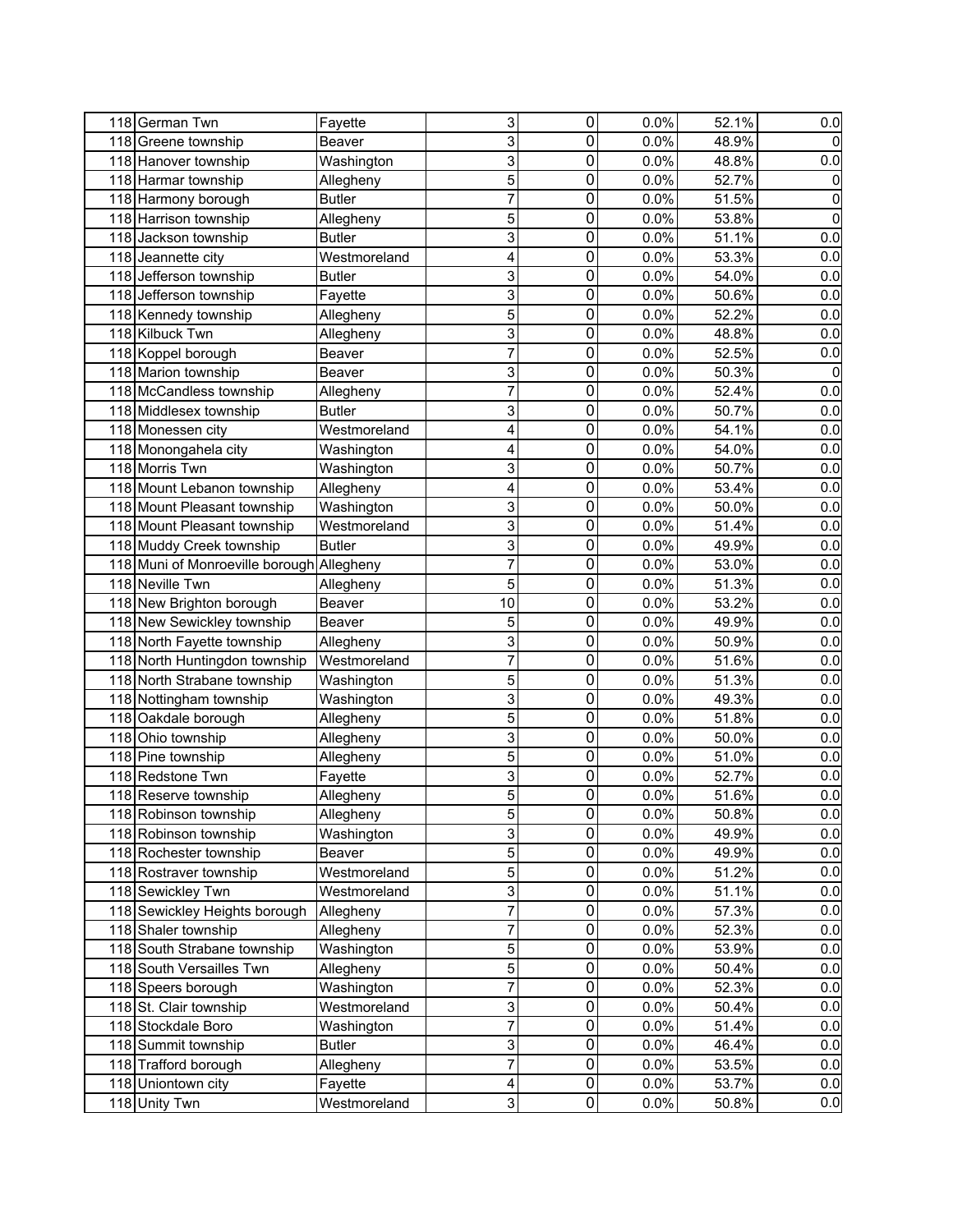|     | 118 Upper Burrell township | Westmoreland  | 3                         | $\mathbf 0$      | 0.0% | 49.5% | 0.0 |
|-----|----------------------------|---------------|---------------------------|------------------|------|-------|-----|
|     | 118 Washington township    | Butler        | 3                         | $\mathbf 0$      | 0.0% | 53.3% | 0.0 |
|     | 118 Washington Twn         | Westmoreland  | 3                         | $\overline{0}$   | 0.0% | 51.5% | 0.0 |
|     | 118 West Pike Run township | Washington    | 3                         | $\overline{0}$   | 0.0% | 50.6% | 0.0 |
|     | 118 Westmoreland County    | Westmoreland  | 3                         | $\overline{0}$   | 0.0% | 51.7% | 0.0 |
|     | 118 Wharton Twn            | Fayette       | 3                         | $\boldsymbol{0}$ | 0.0% | 50.6% | 0.0 |
|     | 118 Winfield township      | <b>Butler</b> | $\overline{3}$            | $\mathbf 0$      | 0.0% | 51.1% | 0.0 |
|     | 118 Worth township         | <b>Butler</b> | $\overline{3}$            | $\mathbf 0$      | 0.0% | 51.4% | 0.0 |
| n/a | Adams township             | <b>Butler</b> | 5                         | n/p              | n/p  | 50.8% | n/p |
| n/a | Allegheny township         | <b>Butler</b> | 3                         | n/p              | n/p  | 50.5% | n/p |
| n/a | Beaver borough             | Beaver        | $\boldsymbol{9}$          | n/p              | n/p  | 52.3% | n/p |
| n/a | <b>Braddock Boro</b>       | Allegheny     | 6                         | n/p              | n/p  | 54.3% | n/p |
| n/a | <b>Bradford Woods</b>      | Allegheny     | 7                         | n/p              | n/p  | 50.6% | n/p |
| n/a | Brady township             | <b>Butler</b> | 3                         | n/p              | n/p  | 50.3% | n/p |
| n/a | Bridgeville borough        | Allegheny     | 7                         | n/p              | n/p  | 53.5% | n/p |
| n/a | Bridgewater borough        | Beaver        | 5                         | n/p              | n/p  | 52.6% | n/p |
| n/a | Brownsville township       | Fayette       | 3                         | n/p              | n/p  | 54.7% | n/p |
| n/a | Bruin borough              | <b>Butler</b> | $\,6$                     | n/p              | n/p  | 51.1% | n/p |
| n/a | <b>Bullskin township</b>   | Fayette       | 3                         | n/p              | n/p  | 49.3% | n/p |
| n/a | <b>Butler township</b>     | <b>Butler</b> | 5                         | n/p              | n/p  | 51.7% | n/p |
| n/a | Callery borough            | <b>Butler</b> | 4                         | n/p              | n/p  | 50.9% | n/p |
| n/a | Cecil Twn                  | Washington    | 3                         | n/p              | n/p  | 51.3% | n/p |
| n/a | Cherry township            | <b>Butler</b> | 5                         | n/p              | n/p  | 47.7% | n/p |
| n/a | Cherry Valley borough      | <b>Butler</b> | 5                         | n/p              | n/p  | 43.1% | n/p |
| n/a | Chicora borough            | <b>Butler</b> | $\,6$                     | n/p              | n/p  | 53.5% | n/p |
| n/a | Chippewa township          | Beaver        | 3                         | n/p              | n/p  | 51.1% | n/p |
| n/a | Clay township              | <b>Butler</b> | 3                         | n/p              | n/p  | 49.8% | n/p |
| n/a | Claysville Boro            | Washington    | $\overline{7}$            | n/p              | n/p  | 52.6% | n/p |
| n/a | Concord township           | <b>Butler</b> | 3                         | n/p              | n/p  | 50.8% | n/p |
| n/a | Connellsville township     | Fayette       | $\overline{2}$            | n/p              | n/p  | 50.6% | n/p |
| n/a | Connoquenessing township   | <b>Butler</b> | 3                         | n/p              | n/p  | 49.4% | n/p |
| n/a | Crescent township          | Allegheny     | 5                         | n/p              | n/p  | 51.6% | n/p |
| n/a | Darlington borough         | Beaver        | 5                         | n/p              | n/p  | 54.5% | n/p |
| n/a | Darlington township        | Beaver        | 3                         | n/p              | n/p  | 50.6% | n/p |
| n/a | Daugherty township         | Beaver        | 3                         | n/p              | n/p  | 50.8% | n/p |
| n/a | East Bethlehem township    | Washington    | 5                         | n/p              | n/p  | 53.6% | n/p |
| n/a | East Butler borough        | <b>Butler</b> | ſ                         | n/p              | n/p  | 50.5% | n/p |
| n/a | Eastvale borough           | Beaver        | 4                         | n/p              | n/p  | 50.9% | n/p |
| n/a | Eau Claire borough         | <b>Butler</b> | 7                         | n/p              | n/p  | 50.4% | n/p |
| n/a | Evans City borough         | <b>Butler</b> | $\overline{7}$            | n/p              | n/p  | 50.5% | n/p |
| n/a | Fairview borough           | <b>Butler</b> | $\overline{\mathbf{c}}$   | n/p              | n/p  | 49.1% | n/p |
| n/a | Fairview township          | <b>Butler</b> | $\mathsf 3$               | n/p              | n/p  | 50.6% | n/p |
| n/a | Fallowfield Twn            | Washington    | $\ensuremath{\mathsf{3}}$ | n/p              | n/p  | 51.2% | n/p |
| n/a | Fallston borough           | Beaver        | 5                         | n/p              | n/p  | 50.5% | n/p |
| n/a | Forward township           | <b>Butler</b> | $\ensuremath{\mathsf{3}}$ | n/p              | n/p  | 48.1% | n/p |
| n/a | Frankfort Springs borough  | Beaver        | $\overline{7}$            | n/p              | n/p  | 53.1% | n/p |
| n/a | Franklin township          | <b>Butler</b> | $\mathsf 3$               | n/p              | n/p  | 50.5% | n/p |
| n/a | Franklin township          | Beaver        | ვ                         | n/p              | n/p  | 50.6% | n/p |
| n/a | Freedom borough            | Beaver        | $\overline{7}$            | n/p              | n/p  | 51.6% | n/p |
| n/a | Georgetown borough         | Beaver        | $\overline{7}$            | n/p              | n/p  | 45.1% | n/p |
| n/a | Glasgow borough            | Beaver        | $\mathbf 5$               | n/p              | n/p  | 46.0% | n/p |
| n/a | Hanover township           | Beaver        | $\overline{3}$            | n/p              | n/p  | 49.8% | n/p |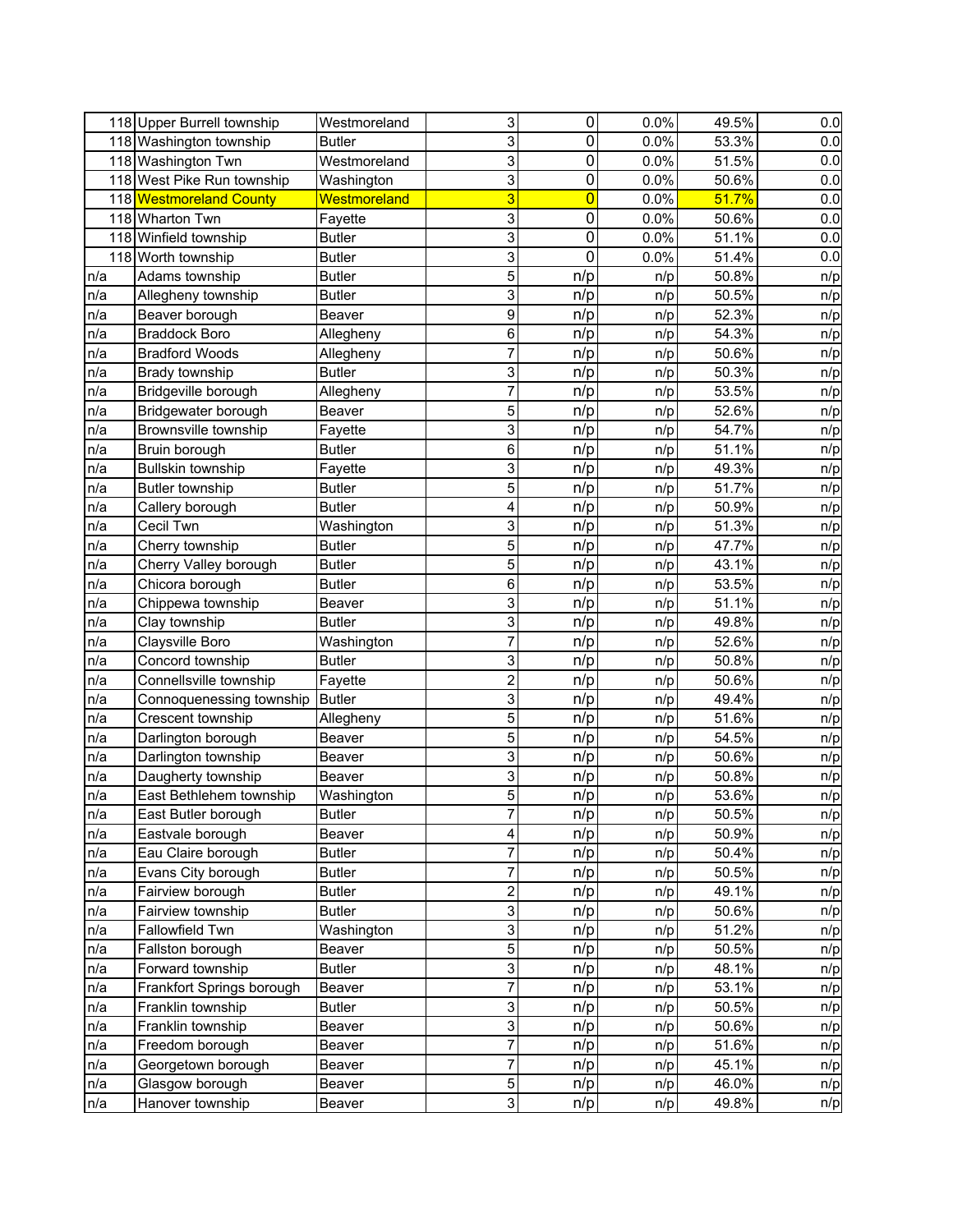| n/a | Harmony township          | Beaver         | 5              | n/p | n/p | 52.4%           | n/p |
|-----|---------------------------|----------------|----------------|-----|-----|-----------------|-----|
| n/a | Harrisville borough       | <b>Butler</b>  | $\overline{7}$ | n/p | n/p | 51.1%           | n/p |
| n/a | Homewood borough          | Beaver         | 6              | n/p | n/p | 51.0%           | n/p |
| n/a | Hookstown borough         | Beaver         | 6              | n/p | n/p | 55.3%           | n/p |
| n/a | Hopewell township         | Beaver         | $\overline{5}$ | n/p | n/p | 52.9%           | n/p |
| n/a | Independence township     | <b>Beaver</b>  | 3              | n/p | n/p | 49.3%           | n/p |
| n/a | Karns City borough        | <b>Butler</b>  | $\overline{7}$ | n/p | n/p | 52.9%           | n/p |
| n/a | Lancaster township        | <b>Butler</b>  | 3              | n/p | n/p | 48.3%           | n/p |
| n/a | Marion township           | <b>Butler</b>  | 3              | n/p | n/p | 49.8%           | n/p |
| n/a | Mars borough              | <b>Butler</b>  | 6              | n/p | n/p | 58.8%           | n/p |
| n/a | <b>Marshall Twn</b>       | Allegheny      | 5              | n/p | n/p | 49.9%           | n/p |
| n/a | Mercer township           | <b>Butler</b>  | 3              | n/p | n/p | 49.8%           | n/p |
| n/a | Monaca borough            | Beaver         | 10             | n/p | n/p | 53.4%           | n/p |
| n/a | <b>Munhall Boro</b>       | Allegheny      | $\overline{7}$ | n/p | n/p | 54.1%           | n/p |
| n/a | New Galilee borough       | Beaver         | 7              | n/p | n/p | 53.8%           | n/p |
| n/a | North Franklin Twn        | Washington     | 3              | n/p | n/p | 54.7%           | n/p |
| n/a | Oakland township          | <b>Butler</b>  | 3              | n/p | n/p | 49.2%           | n/p |
| n/a | Parker township           | <b>Butler</b>  | 3              | n/p | n/p | 49.3%           | n/p |
| n/a | Patterson Heights borough | <b>Beaver</b>  | $\overline{7}$ | n/p | n/p | 52.2%           | n/p |
| n/a | Penn township             | <b>Butler</b>  | $\overline{3}$ | n/p | n/p | 49.5%           | n/p |
| n/a | Petrolia borough          | <b>Buttler</b> | $\overline{c}$ | n/p | n/p | 52.8%           | n/p |
| n/a | Portersville borough      | <b>Butler</b>  | 6              | n/p | n/p | 50.4%           | n/p |
| n/a | Potter township           | Beaver         | 3              | n/p | n/p | 48.6%           | n/p |
| n/a | Prospect borough          | <b>Butler</b>  | $\overline{7}$ | n/p | n/p | 49.9%           | n/p |
| n/a | Richland township         | Allegheny      | $\overline{5}$ | n/p | n/p | 52.0%           | n/p |
| n/a | Rochester borough         | <b>Beaver</b>  | 8              | n/p | n/p | 53.9%           | n/p |
| n/a | Seven Fields borough      | <b>Butler</b>  | 4              | n/p | n/p | 51.8%           | n/p |
| n/a | Slippery Rock township    | <b>Butler</b>  | 3              | n/p | n/p | 51.4%           | n/p |
| n/a | Smith township            | Washington     | 3              | n/p | n/p | 50.4%           | n/p |
| n/a | Somerset township         | Washington     | 3              | n/p | n/p | 49.9%           | n/p |
| n/a | South Beaver township     | <b>Beaver</b>  | 3              | n/p | n/p | 51.9%           | n/p |
| n/a | South Heights borough     | Beaver         | $\overline{7}$ | n/p | n/p | 48.9%           | n/p |
| n/a | South Union township      | Fayette        | 3              | n/p | n/p | 54.0%           | n/p |
| n/a | Springdale Twn            | Allegheny      | 5              | n/p | n/p | 51.8%           | n/p |
| n/a | Tarentum Boro             | Allegheny      | $\overline{8}$ | n/p | n/p | 53.2%           | n/p |
| n/a | Upper Tyrone township     | Fayette        | 3              | n/p | n/p | 50.1%           | n/p |
| n/a | Valencia borough          | <b>Butler</b>  | 3              | n/p | n/p | 58.6%           | n/p |
| n/a | Venango township          | <b>Butler</b>  | 3              | n/p | n/p | 45.6%           | n/p |
| n/a | West Liberty borough      | <b>Butler</b>  | 4              | n/p | n/p | 46.5%           | n/p |
| n/a | West Sunbury borough      | <b>Butler</b>  | 6              | n/p | n/p | 46.2%           | n/p |
|     | <b>Total</b>              |                | 1532           | 203 |     | *17.8% ** 52.2% | 0.3 |

\*Calculated out of 1138

\*\*Women's share of population in the region

Sources: Counties and munipalities in the Pittsburgh MSA; US Census Bureau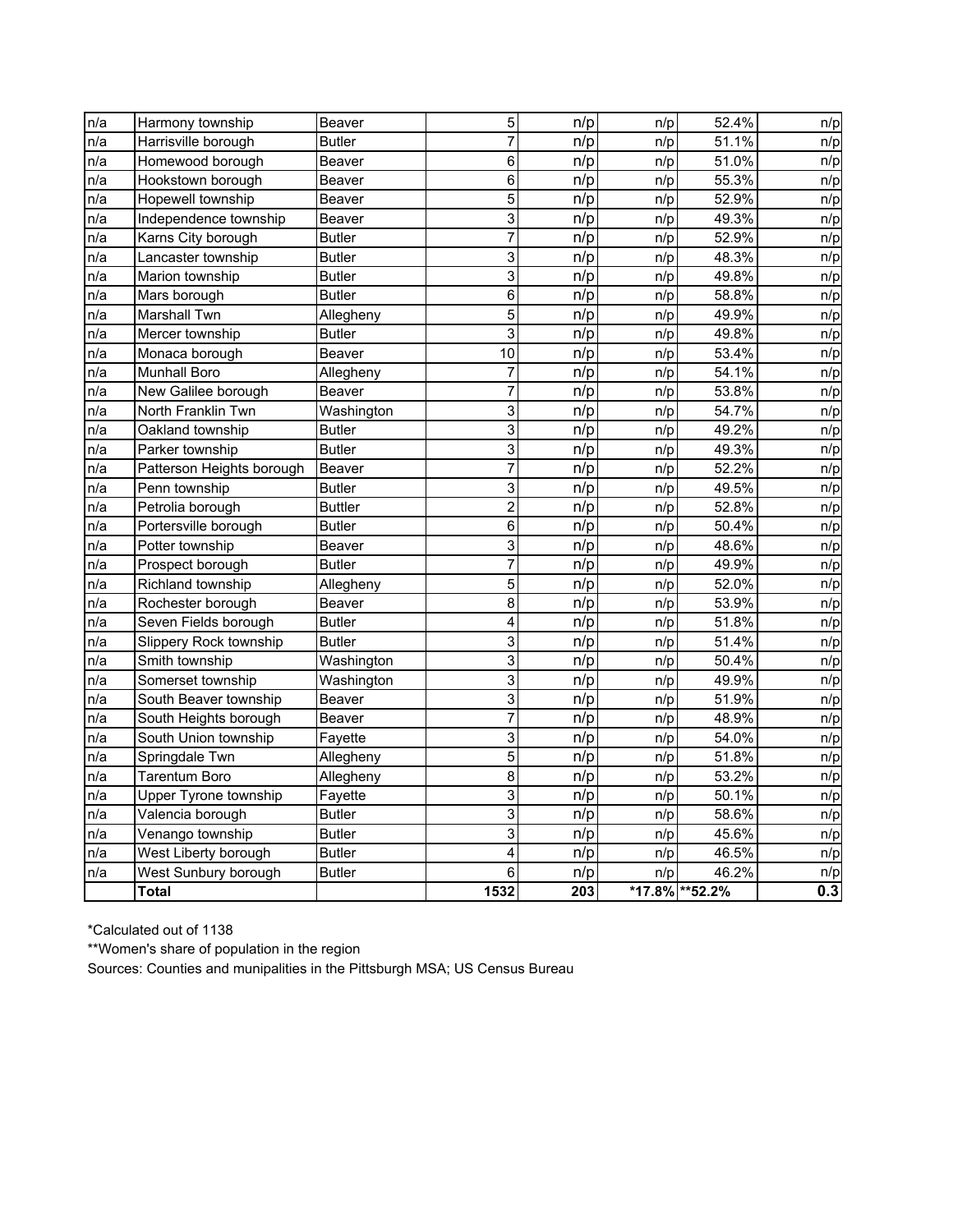|      | <b>School District</b>       | County               |                |                     | <b>African American</b> |              |                        |
|------|------------------------------|----------------------|----------------|---------------------|-------------------------|--------------|------------------------|
|      |                              |                      |                |                     | As % of                 |              | Ratio of % Blacks as   |
|      |                              |                      | <b>Total</b>   |                     | <b>Board</b>            | As % of SD   | <b>Board Mbrs to %</b> |
| Rank |                              |                      | <b>Number</b>  | <b>Number</b>       | <b>Mbrs</b>             | Pop          | <b>Blacks in Pop</b>   |
|      | <b>Big Beaver Falls</b>      | <b>Beaver</b>        | 9              | 3                   | 33.3%                   | 12.6%        | 2.7                    |
|      | 2 New Kensington Arnold      | Westmoreland         | 9              | $\overline{c}$      | 22.2%                   | 10.7%        | 2.1                    |
|      | 2Cornel                      | Allegheny            | 9              | 2                   | 22.2%                   | 10.6%        | 2.1                    |
|      | 4 Gateway                    | Allegheny            | 9              | 1                   | 11.1%                   | 7.4%         | 1.5                    |
|      | 5 East Allegheny             | Allegheny            | 9              | 1                   | 11.1%                   | 8.0%         | 1.4                    |
|      | 6 Rochester Area             | Beaver               | 9              | 1                   | 11.1%                   | 8.7%         | 1.3                    |
|      | 7 Pittsburgh                 | Allegheny            | 9              | 3                   | 33.3%                   | 26.9%        | 1.2                    |
|      | 8 Midland Borough            | Beaver               | 9              | $\overline{c}$      | 22.2%                   | 20.8%        | 1.1                    |
|      | 9 Wilkinsburgh Boro          | Allegheny            | 9              | 6                   | 66.7%                   | 66.5%        | 1.0                    |
|      | 10 Alliquippa                | Beaver               | 9              | 3                   | 33.3%                   | 35.5%        | 0.9                    |
|      | 10 Penn Hills                | Allegheny            | 9              | $\overline{c}$      | 22.2%                   | 24.2%        | 0.9                    |
|      | 12 Washington                | Washington           | 9              | 1                   | 11.1%                   | 13.4%        | 0.8                    |
|      | 13 Duquesne City             | Allegheny            | 9              | $\overline{c}$      | 22.2%                   | 47.7%        | 0.5                    |
|      | 14 Albert Gallatin Area      | Fayette              | 9              | 0                   | 0.0%                    | 3.0%         | 0.0                    |
|      | 14 Ambridge Area             | Beaver               | 9              | 0                   | 0.0%                    | 4.1%         | 0.0                    |
|      | 14 Avella Area               | Washington           | 9              | 0                   | 0.0%                    | 0.7%         | 0.0                    |
|      | 14 Avonworth                 | Allegheny            | 9              | 0                   | 0.0%                    | 2.0%         | 0.0                    |
|      | 14 Beaver Area               | Beaver               | 9              | 0                   | 0.0%                    | 2.0%         | 0.0                    |
|      | 14 Bethel Park               | Allegheny            | 9              | 0                   | 0.0%                    | 1.0%         | 0.0                    |
|      | 14 Bethlehem Center          | Washington           | 9              | 0                   | 0.0%                    | 1.5%         | 0.0                    |
|      | 14 Black Hawk                | Beaver               | 9              | 0                   | 0.0%                    | 1.0%         | 0.0                    |
|      | 14 Brentwood Boro            | Allegheny            | 9              | 0                   | 0.0%                    | 0.5%         | 0.0                    |
|      | 14 Brownsville Area          | Fayette              | 9              | 0                   | 0.0%                    | 6.9%         | 0.0                    |
|      | 14 Burgettstown              | Washington           | 9              | 0                   | 0.0%                    | 1.3%         | 0.0                    |
|      | 14 Burrell<br>14 Butler Area | Westmoreland         | 9              | 0                   | 0.0%                    | 1.2%         | 0.0                    |
|      | 14 California Area           | <b>Butler</b>        | 9<br>9         | 0                   | 0.0%                    | 1.2%<br>3.1% | 0.0                    |
|      | 14 Canon Mc Millan           | Washington           | 9              | 0<br>0              | 0.0%                    | 3.3%         | 0.0                    |
|      | 14 Charleroi Area            | Washington           | 9              | 0                   | 0.0%<br>0.0%            | 2.0%         | 0.0                    |
|      | 14 Chartiers Valley          | Washington           | 9              |                     |                         |              | 0.0                    |
|      | 14 Connellsville Area        | Allegheny<br>Fayette | 9              | 0<br>0              | 0.0%<br>0.0%            | 1.7%<br>1.4% | 0.0<br>0.0             |
|      | 14 Deer Lakes                | Allegheny            | $\overline{9}$ | 0                   | 0.0%                    | 0.4%         | 0.0                    |
|      | 14 Derry Area                | Westmoreland         | 9              | $\pmb{0}$           | 0.0%                    | 1.1%         | 0.0                    |
|      | 14 Elizabeth Forward         | Allegheny            | 9              | 0                   | 0.0%                    | 1.7%         | 0.0                    |
|      | 14 Fort Cherry               | Washington           | 9              | 0                   | 0.0%                    | 3.6%         | 0.0                    |
|      | 14 Franklin Regional         | Westmoreland         | 9              | $\pmb{0}$           | 0.0%                    | 0.6%         | 0.0                    |
|      | 14 Frazier                   | Fayette              | 9              | 0                   | 0.0%                    | 1.5%         | 0.0                    |
|      | 14 Greater Latrobe           | Westmoreland         | 9              | 0                   | 0.0%                    | 0.3%         | 0.0                    |
|      | 14 Greensburgh Salem         | Westmoreland         | 9              | 0                   | 0.0%                    | 2.7%         | 0.0                    |
|      | 14 Hampton Twn               | Allegheny            | 9              | 0                   | 0.0%                    | 0.7%         | 0.0                    |
|      | 14 Hempfield Area            | Westmoreland         | 9              | 0                   | 0.0%                    | 1.6%         | 0.0                    |
|      | 14 Highlands                 | Allegheny            | 9              | $\mathsf{O}\xspace$ | 0.0%                    | 3.2%         | 0.0                    |
|      | 14 Hopewell Area             | <b>Beaver</b>        | 9              | $\pmb{0}$           | 0.0%                    | 1.3%         | 0.0                    |
|      | 14 Karns City Area           | <b>Butler</b>        | $\overline{9}$ | $\pmb{0}$           | 0.0%                    | 0.4%         | 0.0                    |
|      | 14 Monaca                    | Beaver               | $\overline{9}$ | $\pmb{0}$           | 0.0%                    | 1.9%         | 0.0                    |

**Appendix 9. African American Share of School Board Members in the Pittsburgh MSA**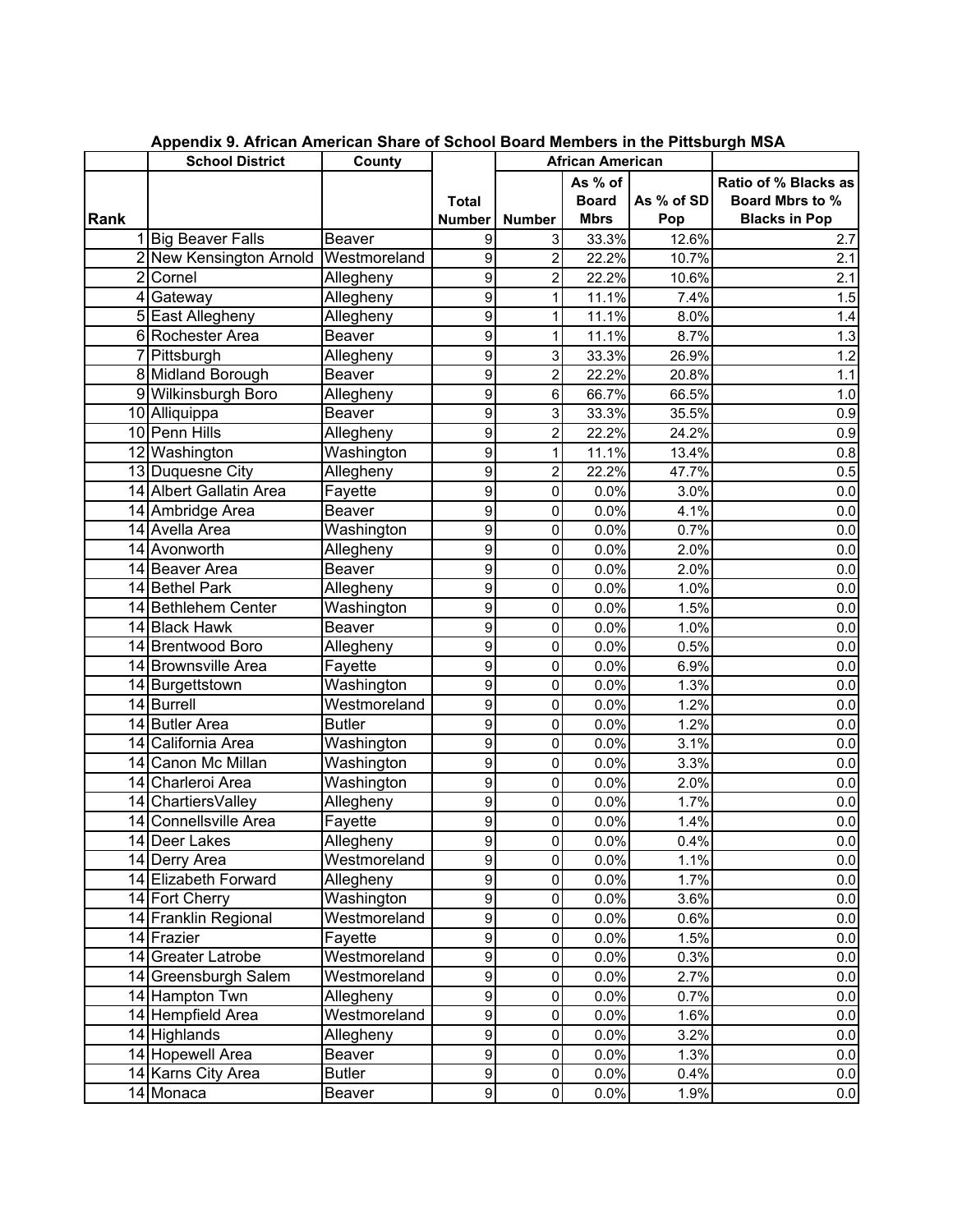| 14 Monessen City                  | Westmoreland  | 9   | 0               | 0.0%    | 14.0%   | 0.0     |
|-----------------------------------|---------------|-----|-----------------|---------|---------|---------|
| 14 Moniteau                       | <b>Butler</b> | 9   | 0               | 0.0%    | 0.2%    | 0.0     |
| 14 Montour                        | Allegheny     | 9   | 0               | 0.0%    | 1.6%    | $0.0\,$ |
| 14 Moon Area                      | Allegheny     | 9   | 0               | 0.0%    | 3.4%    | $0.0\,$ |
| 14 Mount Lebanon                  | Allegheny     | 9   | 0               | 0.0%    | 0.6%    | $0.0\,$ |
| 14 New Brighton Area              | Beaver        | 9   | $\mathbf 0$     | 0.0%    | 6.9%    | 0.0     |
| 14 North Hills                    | Allegheny     | 9   | 0               | 0.0%    | 1.3%    | $0.0\,$ |
| 14 Northgate                      | Allegheny     | 9   | 0               | 0.0%    | 4.6%    | $0.0\,$ |
| 14 Norwin                         | Westmoreland  | 9   | 0               | 0.0%    | 0.4%    | $0.0\,$ |
| 14 Peters Township                | Washington    | 9   | 0               | 0.0%    | 0.5%    | $0.0\,$ |
| 14 Pine-Richland                  | Allegheny     | 9   | 0               | 0.0%    | 0.6%    | $0.0\,$ |
| 14 Plum Boro                      | Allegheny     | 9   | 0               | 0.0%    | 2.8%    | $0.0\,$ |
| 14 Quaker Valley                  | Allegheny     | 9   | 0               | 0.0%    | 4.7%    | $0.0\,$ |
| 14 Ringgold                       | Washington    | 9   | 0               | 0.0%    | 4.3%    | $0.0\,$ |
| 14 Riverside Beaver County Beaver |               | 9   | 0               | 0.0%    | 0.6%    | $0.0\,$ |
| 14 Riverview                      | Allegheny     | 9   | 0               | 0.0%    | 1.6%    | 0.0     |
| 14 Seneca Valley                  | <b>Butler</b> | 9   | $\mathbf 0$     | 0.0%    | 0.7%    | $0.0\,$ |
| 14 Shaler Area                    | Allegheny     | 9   | 0               | 0.0%    | 0.6%    | $0.0\,$ |
| 14 South Allegheny                | Allegheny     | 9   | 0               | 0.0%    | 0.8%    | $0.0\,$ |
| 14 South Fayette Twn              | Allegheny     | 9   | 0               | 0.0%    | 3.5%    | 0.0     |
| 14 South Park                     | Allegheny     | 9   | 0               | 0.0%    | 3.2%    | $0.0\,$ |
| 14 South Side Area                | Beaver        | 9   | 0               | 0.0%    | 0.4%    | $0.0\,$ |
| 14 Sto-Rox                        | Allegheny     | 9   | 0               | 0.0%    | 11.0%   | $0.0\,$ |
| 14 Trinity Area                   | Washington    | 9   | 0               | 0.0%    | 2.1%    | $0.0\,$ |
| 14 Uniontown Area                 | Fayette       | 9   | 0               | 0.0%    | 6.9%    | $0.0\,$ |
| 14 West Allegheny                 | Allegheny     | 9   | 0               | 0.0%    | 2.2%    | $0.0\,$ |
| 14 West Mifflin Area              | Allegheny     | 9   | 0               | 0.0%    | 8.6%    | $0.0\,$ |
| 14 Western Beaver County          | Beaver        | 9   | 0               | 0.0%    | 2.0%    | $0.0\,$ |
| 14 Yough                          | Westmoreland  | 9   | 0               | 0.0%    | 0.6%    | 0.0     |
| n/a Ligonier Valley               | Westmoreland  | 9   | n/p             | n/p     | 0.1%    | n/p     |
| n/a Slippery Rock Area            | <b>Butler</b> | 9   | n/p             | n/p     | 1.2%    | n/p     |
| n/a Steel Valley                  | Allegheny     | 9   | n/p             | n/p     | 13.5%   | n/p     |
| <b>Total</b>                      |               | 693 | $\overline{29}$ | $*4.3%$ | $*8.2%$ | 0.5     |

*Sources: School Districts in the Pittsburgh MSA and Pennsylvania State Data Center*

See Appendix 11

\*Calculated out of 666

\*\*Average black share of population in the region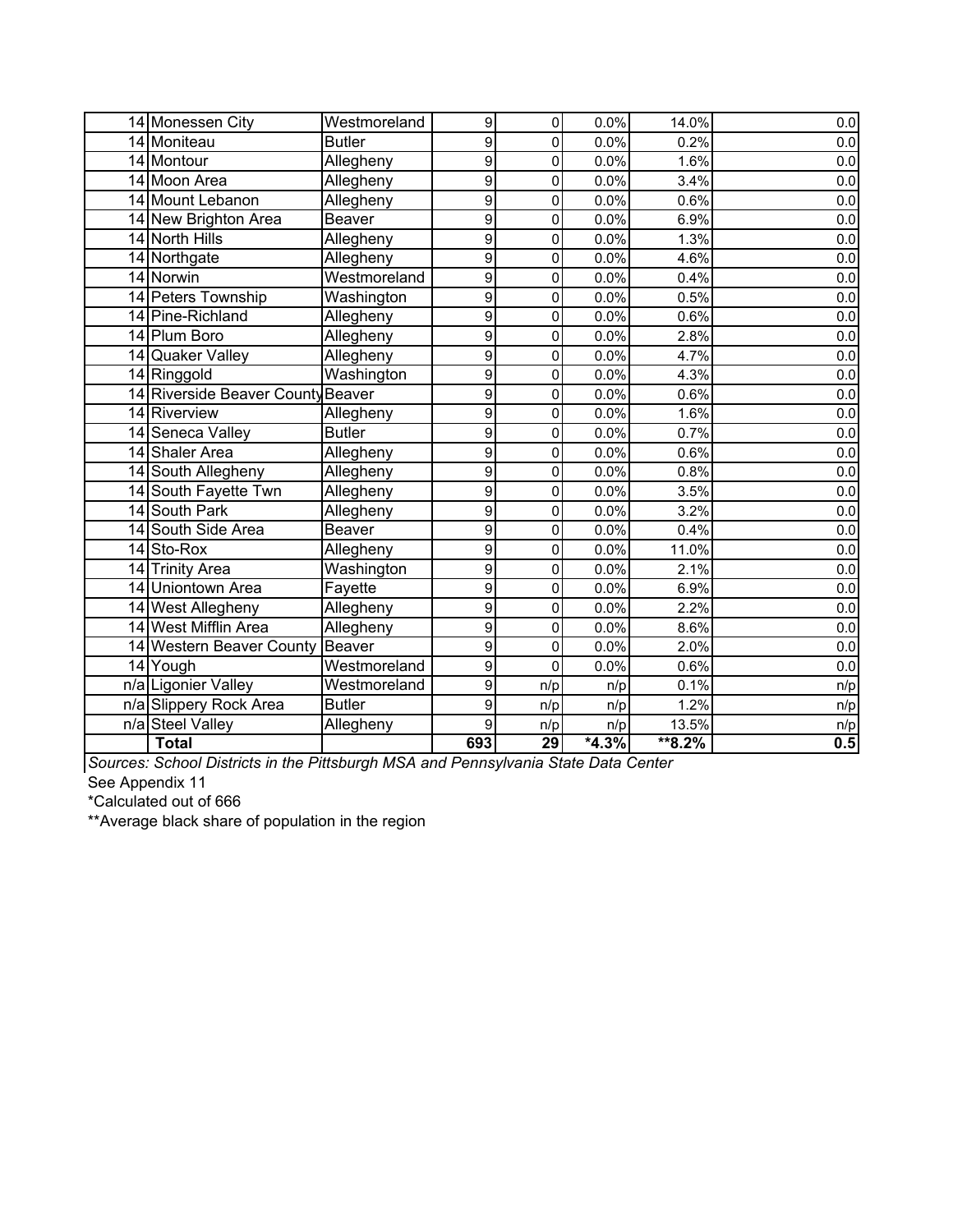|      |                           |               |                        |                     | Women                           |                          |                                                                        |
|------|---------------------------|---------------|------------------------|---------------------|---------------------------------|--------------------------|------------------------------------------------------------------------|
| Rank | <b>School District</b>    | County        | <b>Total</b><br>Number | <b>Number</b>       | As % of<br>board<br><b>Mbrs</b> | As % of<br>County<br>Pop | Ratio of % Women<br>as Directors to %<br><b>Women in County</b><br>Pop |
|      | 1 Penn Hills              | Allegheny     | 9                      | 7                   | 77.8%                           | 52.6%                    | 1.5                                                                    |
|      | 2 Chartiers Valley        | Allegheny     | 9                      | 6                   | 66.7%                           | 52.6%                    | 1.3                                                                    |
|      | 2 East Allegheny          | Allegheny     | 9                      | 6                   | 66.7%                           | 52.6%                    | 1.3                                                                    |
|      | 2 Wilkinsburgh Boro       | Allegheny     | 9                      | 6                   | 66.7%                           | 52.6%                    | $1.3$                                                                  |
|      | 5 Franklin Regional       | Westmoreland  | 9                      | 5                   | 55.6%                           | 51.8%                    | 1.1                                                                    |
|      | 5 Monessen City           | Westmoreland  | 9                      | 5                   | 55.6%                           | 51.8%                    | 1.1                                                                    |
|      | 5 Trinity Area            | Washington    | 9                      | 5                   | 55.6%                           | 52.0%                    | 1.1                                                                    |
|      | 5 Black Hawk              | <b>Beaver</b> | 9                      | 5                   | 55.6%                           | 52.1%                    | 1.1                                                                    |
|      | 5 Riverside Beaver County | Beaver        | 9                      | 5                   | 55.6%                           | 52.1%                    | 1.1                                                                    |
|      | 5 Avonworth               | Allegheny     | 9                      | 5                   | 55.6%                           | 52.6%                    | 1.1                                                                    |
|      | 5 Highlands               | Allegheny     | 9                      | 5                   | 55.6%                           | 52.6%                    | 1.1                                                                    |
|      | 5 North Hills             | Allegheny     | 9                      | 5                   | 55.6%                           | 52.6%                    | 1.1                                                                    |
|      | 5 Plum Boro               | Allegheny     | 9                      | 5                   | 55.6%                           | 52.6%                    | 1.1                                                                    |
|      | 5 Quaker Valley           | Allegheny     | 9                      | 5                   | 55.6%                           | 52.6%                    | 1.1                                                                    |
|      | 5 South Fayette Twn       | Allegheny     | 9                      | 5                   | 55.6%                           | 52.6%                    | 1.1                                                                    |
|      | 16 Butler Area            | <b>Butler</b> | 9                      | 4                   | 44.4%                           | 51.2%                    | 0.9                                                                    |
|      | 16 Greater Latrobe        | Westmoreland  | 9                      | 4                   | 44.4%                           | 51.8%                    | 0.9                                                                    |
|      | 16 Hempfield Area         | Westmoreland  | 9                      | 4                   | 44.4%                           | 51.8%                    | 0.9                                                                    |
|      | 16 Norwin                 | Westmoreland  | 9                      | 4                   | 44.4%                           | 51.8%                    | 0.9                                                                    |
|      | 16 Bethlehem Center       | Washington    | 9                      | 4                   | 44.4%                           | 52.0%                    | 0.9                                                                    |
|      | 16 California Area        | Washington    | 9                      | 4                   | 44.4%                           | 52.0%                    | 0.9                                                                    |
|      | 16 Charleroi Area         | Washington    | 9                      | 4                   | 44.4%                           | 52.0%                    | 0.9                                                                    |
|      | 16 Peters Township        | Washington    | 9                      | 4                   | 44.4%                           | 52.0%                    | 0.9                                                                    |
|      | 16 Ringgold               | Washington    | 9                      | 4                   | 44.4%                           | 52.0%                    | 0.9                                                                    |
|      | 16 Big Beaver Falls       | <b>Beaver</b> | 9                      | 4                   | 44.4%                           | 52.1%                    | 0.9                                                                    |
|      | 16 Brownsville Area       | Fayette       | 9                      | 4                   | 44.4%                           | 52.1%                    | 0.9                                                                    |
|      | 16 Uniontown Area         | Fayette       | $\overline{9}$         | 4                   | 44.4%                           | 52.1%                    | 0.9                                                                    |
|      | 28 Brentwood Boro         | Allegheny     | 9                      | 4                   | 44.4%                           | 52.6%                    | $0.8\,$                                                                |
|      | 28 Cornell                | Allegheny     | 9                      | 4                   | 44.4%                           | 52.6%                    | $0.8\,$                                                                |
|      | 28 Elizabeth Forward      | Allegheny     | 9                      | 4                   | 44.4%                           | 52.6%                    | $0.8\,$                                                                |
|      | 28 Hampton Twn            | Allegheny     | 9                      | 4                   | 44.4%                           | 52.6%                    | $0.8\,$                                                                |
|      | 28 Montour                | Allegheny     | $\overline{9}$         | 4                   | 44.4%                           | 52.6%                    | $0.8\,$                                                                |
|      | 28 Mount Lebanon          | Allegheny     | $\overline{9}$         | 4                   | 44.4%                           | 52.6%                    | 0.8                                                                    |
|      | 28 Northgate              | Allegheny     | 9                      | 4                   | 44.4%                           | 52.6%                    | $0.8\,$                                                                |
|      | 28 Pittsburgh             | Allegheny     | 9                      | 4                   | 44.4%                           | 52.6%                    | $0.8\,$                                                                |
|      | 28 Riverview              | Allegheny     | 9                      | 4                   | 44.4%                           | 52.6%                    | 0.8                                                                    |
|      | 28 South Park             | Allegheny     | 9                      | 4                   | 44.4%                           | 52.6%                    | $0.8\,$                                                                |
|      | 38 Moniteau               | <b>Butler</b> | $\mathsf{g}$           | 3                   | 33.3%                           | 51.2%                    | 0.7                                                                    |
|      | 39 Greensburgh Salem      | Westmoreland  | 9                      | 3                   | 33.3%                           | 51.8%                    | 0.6                                                                    |
|      | 39 New Kensington Arnold  | Westmoreland  | 9                      | 3                   | 33.3%                           | 51.8%                    | 0.6                                                                    |
|      | 39 Avella Area            | Washington    | 9                      | 3                   | 33.3%                           | 52.0%                    | 0.6                                                                    |
|      | 39 Burgettstown           | Washington    | $\overline{9}$         | $\overline{\omega}$ | 33.3%                           | 52.0%                    | 0.6                                                                    |
|      | 39 Beaver Area            | Beaver        | $\overline{9}$         | $\overline{3}$      | 33.3%                           | 52.1%                    | 0.6                                                                    |
|      | 39 Connellsville Area     | Fayette       | $\overline{9}$         | $\overline{3}$      | 33.3%                           | 52.1%                    | 0.6                                                                    |
|      | 39 Hopewell Area          | Beaver        | $\overline{9}$         | 3                   | 33.3%                           | 52.1%                    | 0.6                                                                    |

| Appendix 10. Women Share of School Board Members in the Pittsburgh MSA |  |  |  |  |
|------------------------------------------------------------------------|--|--|--|--|
|                                                                        |  |  |  |  |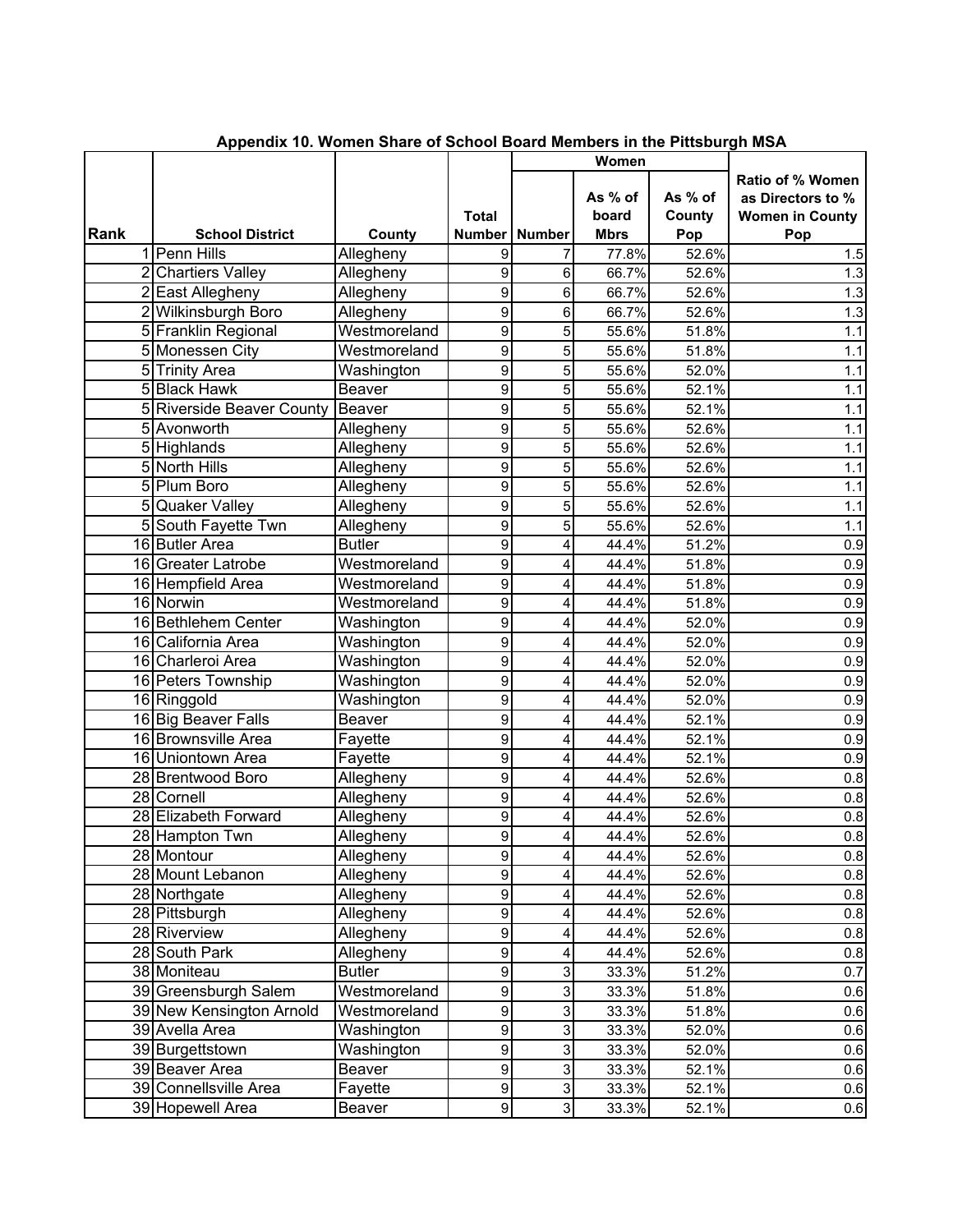| 39 Rochester Area        | Beaver        |                  |                         |          |       |         |
|--------------------------|---------------|------------------|-------------------------|----------|-------|---------|
|                          |               | 9                | $\overline{3}$          | 33.3%    | 52.1% | 0.6     |
| 39 South Side Area       | <b>Beaver</b> | 9                | 3                       | 33.3%    | 52.1% | 0.6     |
| 39 Deer Lakes            | Allegheny     | 9                | 3                       | 33.3%    | 52.6% | 0.6     |
| 39 Moon Area             | Allegheny     | 9                | 3                       | 33.3%    | 52.6% | 0.6     |
| 39 Pine-Richland         | Allegheny     | 9                | 3                       | 33.3%    | 52.6% | 0.6     |
| 39 Shaler Area           | Allegheny     | 9                | 3                       | 33.3%    | 52.6% | 0.6     |
| 39 South Allegheny       | Allegheny     | 9                | 3                       | 33.3%    | 52.6% | 0.6     |
| 39 Sto-Rox               | Allegheny     | 9                | 3                       | 33.3%    | 52.6% | 0.6     |
| 54 Seneca Valley         | <b>Butler</b> | 9                | $\overline{c}$          | 22.2%    | 51.2% | 0.4     |
| 54 Derry Area            | Westmoreland  | 9                | 2                       | 22.2%    | 51.8% | 0.4     |
| 54 Yough                 | Westmoreland  | 9                | $\overline{c}$          | 22.2%    | 51.8% | 0.4     |
| 54 Fort Cherry           | Washington    | 9                | 2                       | 22.2%    | 52.0% | 0.4     |
| 54 Washington            | Washington    | 9                | $\overline{c}$          | 22.2%    | 52.0% | 0.4     |
| 54 Alliquippa            | Beaver        | 9                | $\overline{\mathbf{c}}$ | 22.2%    | 52.1% | 0.4     |
| 54 Midland Borough       | Beaver        | 9                | $\overline{c}$          | 22.2%    | 52.1% | 0.4     |
| 54 Monaca                | Beaver        | 9                | 2                       | 22.2%    | 52.1% | 0.4     |
| 54 New Brighton Area     | <b>Beaver</b> | $\overline{9}$   | $\overline{2}$          | 22.2%    | 52.1% | 0.4     |
| 54 Bethel Park           | Allegheny     | 9                | $\overline{c}$          | 22.2%    | 52.6% | 0.4     |
| 54 Gateway               | Allegheny     | 9                | 2                       | 22.2%    | 52.6% | 0.4     |
| 54 West Mifflin          | Allegheny     | $\overline{9}$   | 2                       | 22.2%    | 52.6% | 0.4     |
| 66 Karns City Area       | <b>Butler</b> | 9                | 1                       | 11.1%    | 51.2% | 0.2     |
| 66 Burrell               | Westmoreland  | 9                |                         | 11.1%    | 51.8% | 0.2     |
| 66 Canon Mc Millan       | Washington    | 9                |                         | 11.1%    | 52.0% | 0.2     |
| 66 Albert Gallatin Area  | Fayette       | 9                |                         | 11.1%    | 52.1% | 0.2     |
| 66 Ambridge Area         | Beaver        | 9                |                         | 11.1%    | 52.1% | 0.2     |
| 66 Frazier               | Fayette       | 9                |                         | 11.1%    | 52.1% | 0.2     |
| 66 Western Beaver County | Beaver        | 9                |                         | 11.1%    | 52.1% | 0.2     |
| 66 Duquesne City         | Allegheny     | 9                | 1                       | 11.1%    | 52.6% | 0.2     |
| 74 West Allegheny        | Allegheny     | 9                | 0                       | 0.0%     | 52.6% | $0.0\,$ |
| n/a Ligonier Valley      | Westmoreland  | 9                | n/p                     | n/p      | 51.8% | n/p     |
| n/a Slippery Rock Area   | <b>Butler</b> | $\boldsymbol{9}$ | n/p                     | n/p      | 51.2% | n/p     |
| n/a Steel Valley         | Allegheny     | $\mathsf g$      | n/p                     | n/p      | 52.6% | n/p     |
| <b>Total</b>             |               | 693              | 248                     | $35.7*%$ | 52.2% | 0.7     |

Source: School districts in the MSA

\*Calculated out of 666

\*\*Women share of population in the region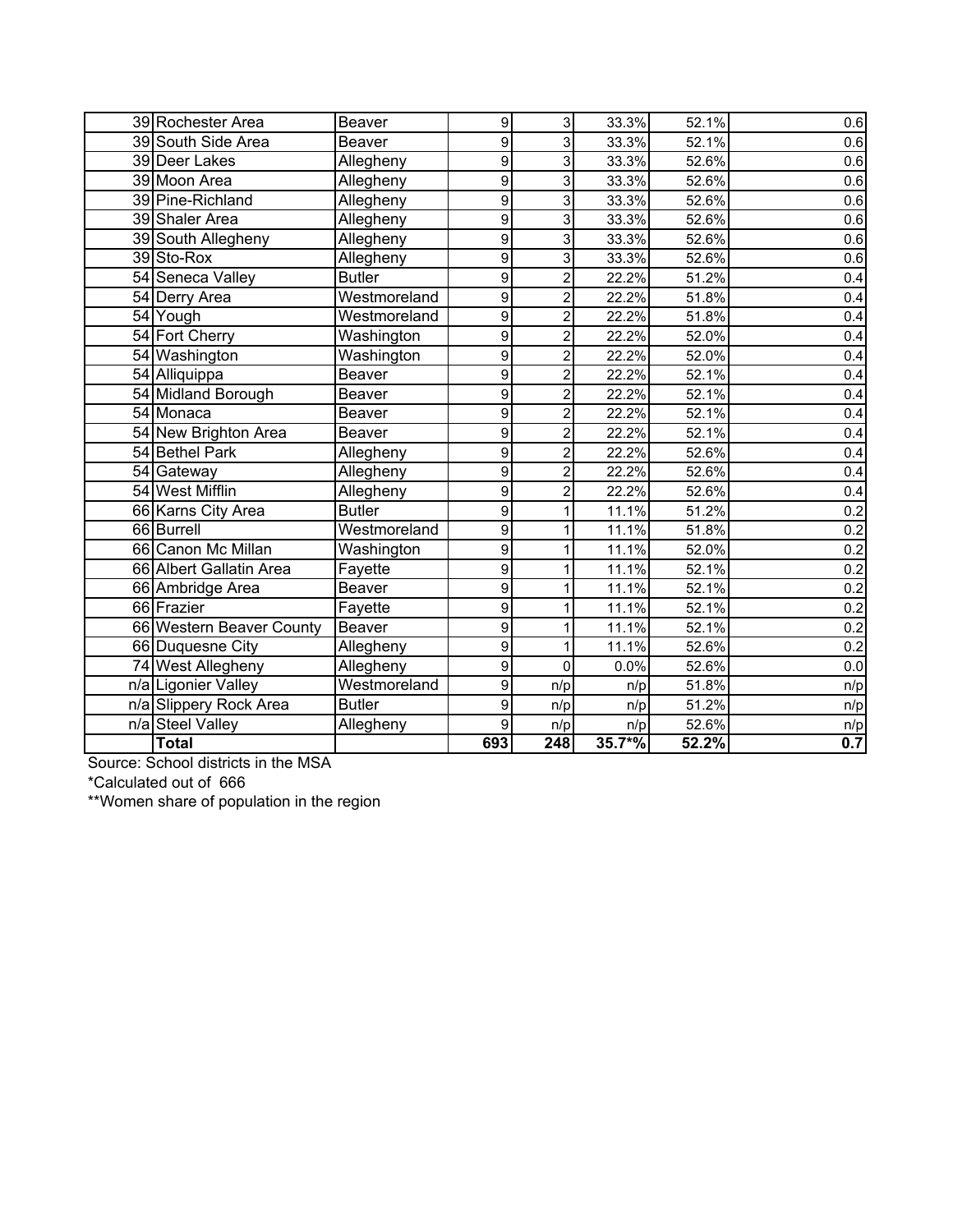|                          |           |                     | <b>Number</b> | <b>Percent</b> |
|--------------------------|-----------|---------------------|---------------|----------------|
|                          |           | <b>Total School</b> | African       | African        |
| <b>School District</b>   | County    | Dist. POP           | American      | American       |
| Allegheny Valley         | Allegheny | 10,771              | 39            | 0.4%           |
| Avonworth                | Allegheny | 8,716               | 171           | 2.0%           |
| Baldwin-Whitehall        | Allegheny | 36,721              | 694           | 1.9%           |
| <b>Bethel Park</b>       | Allegheny | 33,964              | 343           | 1.0%           |
| <b>Brentwood Boro</b>    | Allegheny | 10,466              | 56            | 0.5%           |
| Carlynton                | Allegheny | 15,559              | 654           | 4.2%           |
| <b>Chartiers Valley</b>  | Allegheny | 29,119              | 485           | 1.7%           |
| <b>Clairton City</b>     | Allegheny | 8,491               | 2,405         | 28.3%          |
| Cornell                  | Allegheny | 7,363               | 777           | 10.6%          |
| Deer Lakes               | Allegheny | 14,211              | 61            | 0.4%           |
| Duquesne City            | Allegheny | 7,332               | 3,501         | 47.7%          |
| East Allegheny           | Allegheny | 16,340              | 1,305         | 8.0%           |
| Elizabeth Forward        | Allegheny | 19,219              | 333           | 1.7%           |
| Fox Chappel Area         | Allegheny | 29,205              | 353           | 1.2%           |
| Gateway                  | Allegheny | 33,038              | 2,448         | 7.4%           |
| Hampton Twn              | Allegheny | 17,526              | 118           | 0.7%           |
| Highlands                | Allegheny | 21,974              | 713           | 3.2%           |
| Keystone Oaks            | Allegheny | 22,172              | 238           | 1.1%           |
| McKeesport Area          | Allegheny | 36,567              | 6,092         | 16.7%          |
| Montour                  | Allegheny | 24,711              | 398           | 1.6%           |
| Moon Area                | Allegheny | 24,604              | 827           | 3.4%           |
| Mount Lebanon            | Allegheny | 33,017              | 202           | 0.6%           |
| North Allegheny          | Allegheny | 47,531              | 556           | 1.2%           |
| North Hills              | Allegheny | 39,828              | 531           | 1.3%           |
| Northgate                | Allegheny | 14,064              | 643           | 4.6%           |
| Penn Hills               | Allegheny | 46,809              | 11,347        | 24.2%          |
| Pine-Richland            | Allegheny | 16,914              | 104           | 0.6%           |
| Pittsburgh               | Allegheny | 338,499             | 91,216        | 26.9%          |
| Plum Boro                | Allegheny | 26,940              | 743           | 2.8%           |
| Quaker Valley            | Allegheny | 13,366              | 629           | 4.7%           |
| Riverview                | Allegheny | 10,035              | 158           | 1.6%           |
| Shaler Area              | Allegheny | 41,565              | 243           | 0.6%           |
| South Allegheny          | Allegheny | 13,109              | 104           | 0.8%           |
| South Fayette Twn        | Allegheny | 12,271              | 429           | 3.5%           |
| South Park               | Allegheny | 14,340              | 460           | 3.2%           |
| <b>Steel Valley</b>      | Allegheny | 18,030              | 2,440         | 13.5%          |
| Sto-Rox                  | Allegheny | 13,328              | 1,470         | 11.0%          |
| <b>Upper Saint Clair</b> | Allegheny | 20,053              | 136           | 0.7%           |
| West Allegheny           | Allegheny | 18,950              | 417           | 2.2%           |
| West Jefferson           | Allegheny | 18,628              | 238           | 1.3%           |
| West Mifflin Area        | Allegheny | 23,802              | 2,054         | 8.6%           |
| <b>Wikinsburgh Boro</b>  | Allegheny | 19,196              | 12,768        | 66.5%          |
| <b>Woodland Hills</b>    | Allegheny | 52,876              | 1,013         | 1.9%           |
| <b>Total</b>             |           | 1,281,220           | 149,912       | 11.7%          |

**Appendix 11. African American Population in School Districts in the MSA**

Source: School Districts in the MSA and Pennsylvania State data Center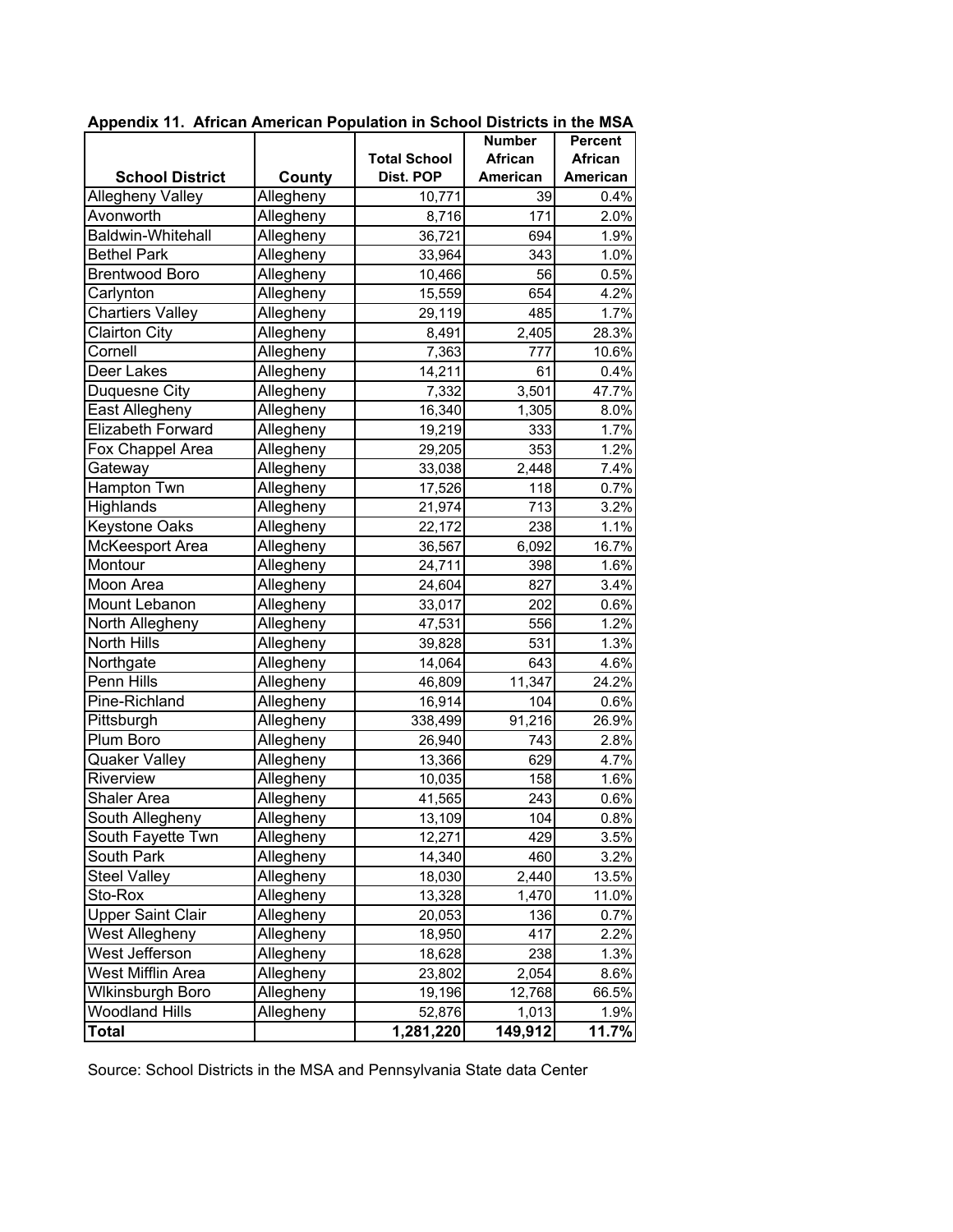|      |                          |                |                         | <b>Blacks</b>           |        |                                |
|------|--------------------------|----------------|-------------------------|-------------------------|--------|--------------------------------|
|      |                          |                |                         |                         |        | Ratio of %<br><b>Blacks in</b> |
|      |                          | Council        | # of                    | Blacks as % Blacks as % |        | Council to %                   |
| Rank | <b>Cities</b>            | <b>Members</b> | <b>Blacks</b>           | of council              | of Pop | <b>Blacks in Pop</b>           |
|      | 1 Las Vegas, NV          | 6              | 2                       | 33.3%                   | 10.8%  | 3.1                            |
|      | 2 San Jose, CA           | 10             | 1                       | 10.0%                   | 3.8%   | 2.6                            |
|      | 3 Phoenix, AZ            | 8              | 1                       | 12.5%                   | 5.3%   | 2.4                            |
|      | 4 Los Angeles, CA        | 15             | 3                       | 20.0%                   | 11.4%  | 1.8                            |
|      | 5 Colorado Springs, CO   | 8              | 1                       | 12.5%                   | 7.3%   | 1.7                            |
|      | 5 Columbus, OH           | 7              | 3                       | 42.9%                   | 25.8%  | 1.7                            |
|      | 7 Austin, TX             | 6              | 1                       | 16.7%                   | 10.2%  | 1.6                            |
|      | 8 Sacramento, CA         | 8              | 2                       | 25.0%                   | 16.4%  | 1.5                            |
|      | 8 San Diego, CA          | 8              | 1                       | 12.5%                   | 8.5%   | 1.5                            |
|      | 10 San Antonio, TX       | 10             | 1                       | 10.0%                   | 6.9%   | 1.4                            |
|      | 10 Wichita, KA           | 6              | 1                       | 16.7%                   | 12.1%  | 1.4                            |
|      | 12 Denver, CO            | 13             | $\overline{2}$          | 15.4%                   | 11.6%  | 1.3                            |
|      | 12 New York, NY          | 51             | 17                      | 33.3%                   | 25.6%  | 1.3                            |
|      | 14 Fort Worth, TX        | 8              | 2                       | 25.0%                   | 20.5%  | 1.2                            |
|      | 14 Seattle, WA           | 9              | 1                       | 11.1%                   | 9.6%   | 1.2                            |
|      | 16 San Francisco, CA     | 11             | 1                       | 9.1%                    | 8.2%   | 1.1                            |
|      | 16 Dallas, TX            | 14             | 4                       | 28.6%                   | 26.1%  | 1.1                            |
|      | 18 Kansas City, MO       | 12             | 4                       | 33.3%                   | 32.0%  | 1.0                            |
|      | 18 Chicago, IL           | 50             | 19                      | 38.0%                   | 36.9%  | 1.0                            |
|      | 18 Omaha, NE             | 7              | 1                       | 14.3%                   | 14.0%  | 1.0                            |
|      | 21 Philadelphia, PA      | 17             | 7                       | 41.2%                   | 43.4%  | 0.9                            |
|      | 21 Nashville-Davidson TN | 39             | 10                      | 25.6%                   | 27.3%  | 0.9                            |
|      | 21 Miami, FL             | 5              | 1                       | 20.0%                   | 21.3%  | 0.9                            |
|      | 21 Atlanta, GA           | 16             | 9                       | 56.3%                   | 61.6%  | 0.9                            |
|      | 21 Jacksonville FL       | 19             | 5                       | 26.3%                   | 29.3%  | 0.9                            |
|      | 21 Baltimore, MD         | 19             | 11                      | 57.9%                   | 64.8%  | 0.9                            |
|      | 27 Houston, TX           | 14             | 3                       | 21.4%                   | 25.4%  | 0.8                            |
|      | 27 Cleveland, OH         | 21             | $\boldsymbol{9}$        | 42.9%                   | 51.4%  | 0.8                            |
|      | 27 Charlotte, NC         | 11             | 3                       | 27.3%                   | 33.0%  | 0.8                            |
|      | 27 Pittsburgh, PA        | 9              | $\overline{2}$          | 22.2%                   | 27.8%  | 0.8                            |
|      | 27 Indianapolis, IN      | 29             | 6                       | 20.7%                   | 26.1%  | 0.8                            |
|      | 27 Oklahoma City, OK     | 8 <sup>0</sup> | 1                       | 12.5%                   | 16.1%  | 0.8                            |
|      | 27 Milwaukee, WI         | 17             | 5                       | 29.4%                   | 38.0%  | 0.8                            |
|      | 34 St. Louis, MO         | 28             | $*10$                   | 35.7%                   | 51.4%  | 0.7                            |
|      | 34 Tulsa, OK             | 9              | 1                       | 11.1%                   | 16.3%  | 0.7                            |
|      | 34 Oakland, CA           | 8              | 2                       | 25.0%                   | 36.7%  | 0.7                            |
|      | 37 Boston, MA            | 12             | $\overline{c}$          | 16.7%                   | 25.7%  | 0.6                            |
|      | 37 Washington, DC        | 13             | 5                       | 38.5%                   | 60.5%  | 0.6                            |
|      | 37 Memphis, TN           | 13             | 5                       | 38.5%                   | 61.6%  | 0.6                            |
|      | 40 New Orleans, LA       | 7              | $\overline{\mathbf{c}}$ | 28.6%                   | 67.3%  | 0.4                            |
|      | 40 Detriot, MI           | 9              | 3                       | 33.3%                   | 82.3%  | 0.4                            |
|      | 40 Minneapolis, Mn       | 13             | 1                       | 7.7%                    | 20.0%  | 0.4                            |
|      | 43 Virginia Beach, VA    | 10             | 0                       | 0.0%                    | 19.5%  | 0.0                            |
|      | 43 Long Beach, CA        | 9              | 0                       | 0.0%                    | 15.4%  | 0.0                            |
|      | 43 Fresno, CA            | $\overline{7}$ | 0                       | 0.0%                    | 8.6%   | 0.0                            |
|      | 43 Portland, OR          | $\mathsf{3}$   | 0                       | 0.0%                    | 7.6%   | 0.0                            |

 **Appendix 12. African American Council Members in the 52 Largest U.S. Cities**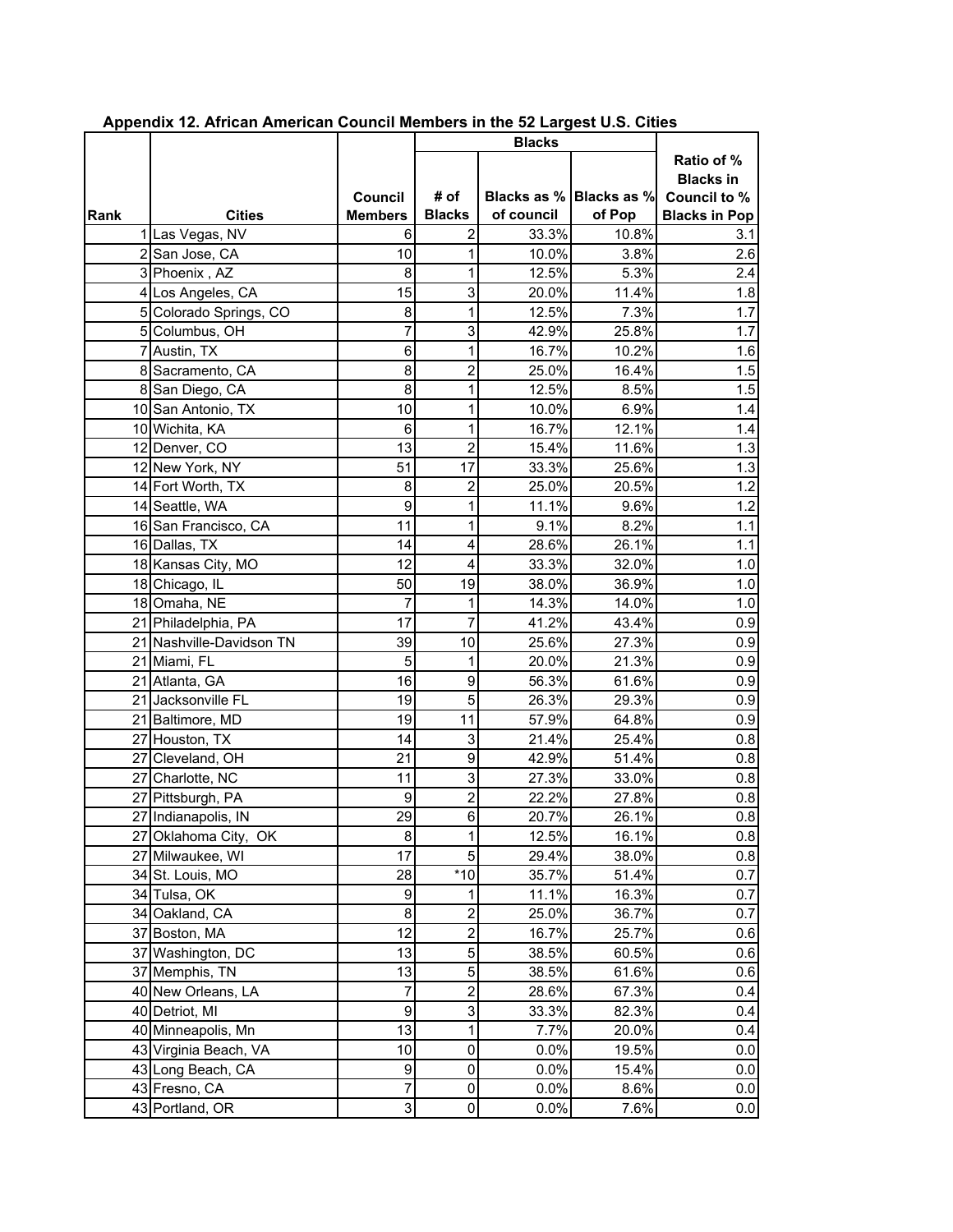| 43 Tucson, AZ      | 61  |     | 0.0%  | 4.6%     | 0.0 <sub>l</sub> |
|--------------------|-----|-----|-------|----------|------------------|
| 43 Albuquerque, NM | 91  |     | 0.0%  | 3.2%     | 0.0 <sub>l</sub> |
| 43 El-Paso, TX     |     |     | 0.0%  | 3.0%     | 0.0              |
| 43 Mesa, AZ        | رب  |     | 0.0%  | 2.8%     | 0.0              |
| 43 Honolulu, HI    |     |     | 0.0%  | 2.2%     | 0.0 <sub>l</sub> |
| 43 Santa Ana, CA   | 6   |     | 0.0%  | 1.4%     | 0.0              |
| <b>Total</b>       | 673 | 161 | 23.9% | $*24.7%$ | 1.0 <sub>l</sub> |

*Source: http://censtats.census.gov/pub/Profiles.shtml*

\*See Appendix 13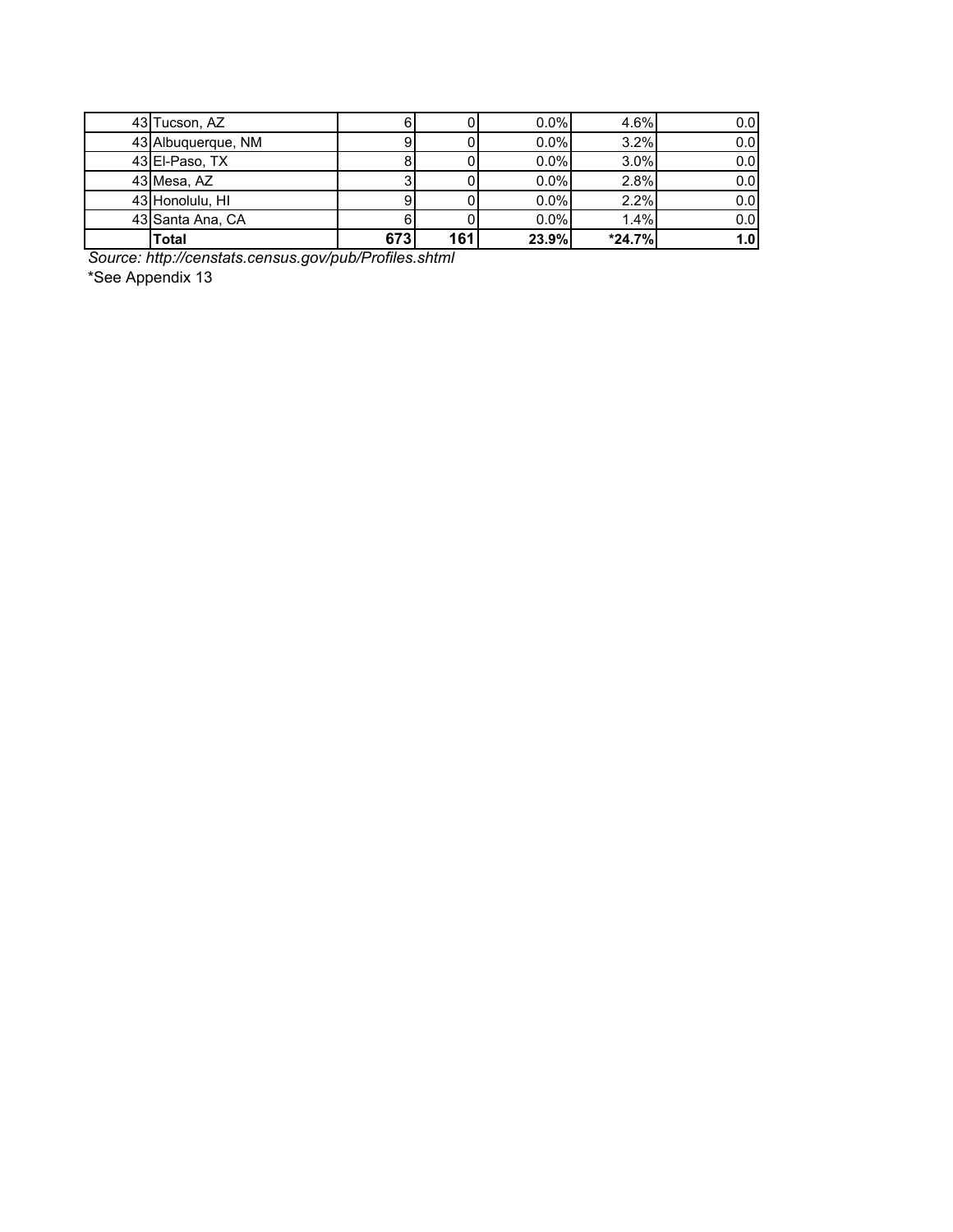| Rank | <b>City</b>               | <b>Total Population</b> |           | <b>African American</b> |  |
|------|---------------------------|-------------------------|-----------|-------------------------|--|
|      |                           | Number                  | Number    | Percent                 |  |
|      | 1 Detroit, Mi             | 951,270                 | 782,837   | 82.3%                   |  |
|      | 2 New Orleans, LA         | 484,674                 | 326,032   | 67.3%                   |  |
|      | 3 Baltimore, MD           | 651,154                 | 422,007   | 64.8%                   |  |
|      | 4 Memphis, TN             | 650,100                 | 400,616   | 61.6%                   |  |
|      | 5 Atlanta, GA             | 416,474                 | 256,605   | 61.6%                   |  |
|      | 6 Washington, DC          | 572,059                 | 346,083   | 60.5%                   |  |
|      | 7 St. Louis, MO           | 348,189                 | 180,487   | 51.8%                   |  |
|      | 8 Cleveland, OH           | 478,403                 | 245,890   | 51.4%                   |  |
|      | 9 Philadelphia, PA        | 1,517,550               | 659,241   | 43.4%                   |  |
|      | 10 Milwaukee, WI          | 596,974                 | 226,742   | 38.0%                   |  |
|      | 11 Chicago, IL            | 2,896,016               | 1,068,054 | 36.9%                   |  |
|      | 12 Oakland, CA            | 399,484                 | 146,510   | 36.7%                   |  |
|      | 13 Charlotte, NC          | 540,828                 | 178,699   | 33.0%                   |  |
|      | 14 Kansas, MO             | 441,545                 | 141,182   | 32.0%                   |  |
|      | 15 Jacksonville, FL       | 735,617                 | 215,484   | 29.3%                   |  |
|      | 16 Pittsburgh, PA         | 334,563                 | 93,132    | 27.8%                   |  |
|      | 17 Nashville-Davidson, TN | 545,524                 | 148,965   | 27.3%                   |  |
|      | 18 Indianapolis, IN       | 781,870                 | 204,455   | 26.1%                   |  |
|      | 19 Dallas, TX             | 1,188,580               | 310,185   | 26.1%                   |  |
|      | 20 Columbus, OH           | 711,470                 | 183,224   | 25.8%                   |  |
|      | 21 Boston, MA             | 589,141                 | 151,246   | 25.7%                   |  |
|      | 22 New York, NY           | 8,008,278               | 2,050,764 | 25.6%                   |  |
|      | 23 Houston, TX            | 1,953,631               | 495,338   | 25.4%                   |  |
|      | 24 Miami, FL              | 362,470                 | 77,247    | 21.3%                   |  |
|      | 25 Fort Worth, TX         | 534,694                 | 109,379   | 20.5%                   |  |
|      | 26 Minneapolis, MN        | 382,618                 | 76,672    | 20.0%                   |  |
|      | 27 Virginia Beach, VA     | 425,257                 | 82,978    | 19.5%                   |  |
|      | 28 Sacramento, CA         | 407,018                 | 66,927    | 16.4%                   |  |
|      | 29 Tulsa, OK              | 393,049                 | 64,132    | 16.3%                   |  |
|      | 30 Oklahoma City, OK      | 506,132                 | 81,714    | 16.1%                   |  |
|      | 31 Long Beach, CA         | 461,522                 | 70,935    | 15.4%                   |  |
|      | 32 Omaha, NE              | 390,007                 | 54,484    | 14.0%                   |  |
|      | 33 Wichita, KS            | 344,284                 | 41,738    | 12.1%                   |  |
|      | 34 Denver, CO             | 554,636                 | 64,370    | 11.6%                   |  |
|      | 35 Los Angeles, CA        | 3,694,820               | 422,819   | 11.4%                   |  |
|      | 36 Las Vegas, NV          | 478,434                 | 51,888    | 10.8%                   |  |
|      | 37 Austin, TX             | 656,562                 | 67,117    | 10.2%                   |  |
|      | 38 Seattle, WA            | 563,374                 | 53,869    | 9.6%                    |  |
|      | 39 Fresno, CA             | 427,652                 | 36,800    | 8.6%                    |  |
|      | 40 San Diego, CA          | 1,223,400               | 103,508   | 8.5%                    |  |
|      | 41 San Francisco, CA      | 776,733                 | 64,070    | 8.2%                    |  |
|      | 42 Portland, OR           | 529,121                 | 40,209    | 7.6%                    |  |
|      | 43 Colorado Springs, CO   | 360,890                 | 26,370    | 7.3%                    |  |
|      | 44 San Antonio, TX        | 1,144,646               | 78,542    | 6.9%                    |  |
|      | 45 Phoenix, AZ            | 1,321,045               | 70,246    | 5.3%                    |  |
|      | 46 Tucson, AZ             | 486,699                 | 22,558    | 4.6%                    |  |
|      | 47 San Jose, CA           | 894,943                 | 33,571    | 3.8%                    |  |

**Appendix 13. African American Share of Population in the 52 largest Cities in the U.S in 2000**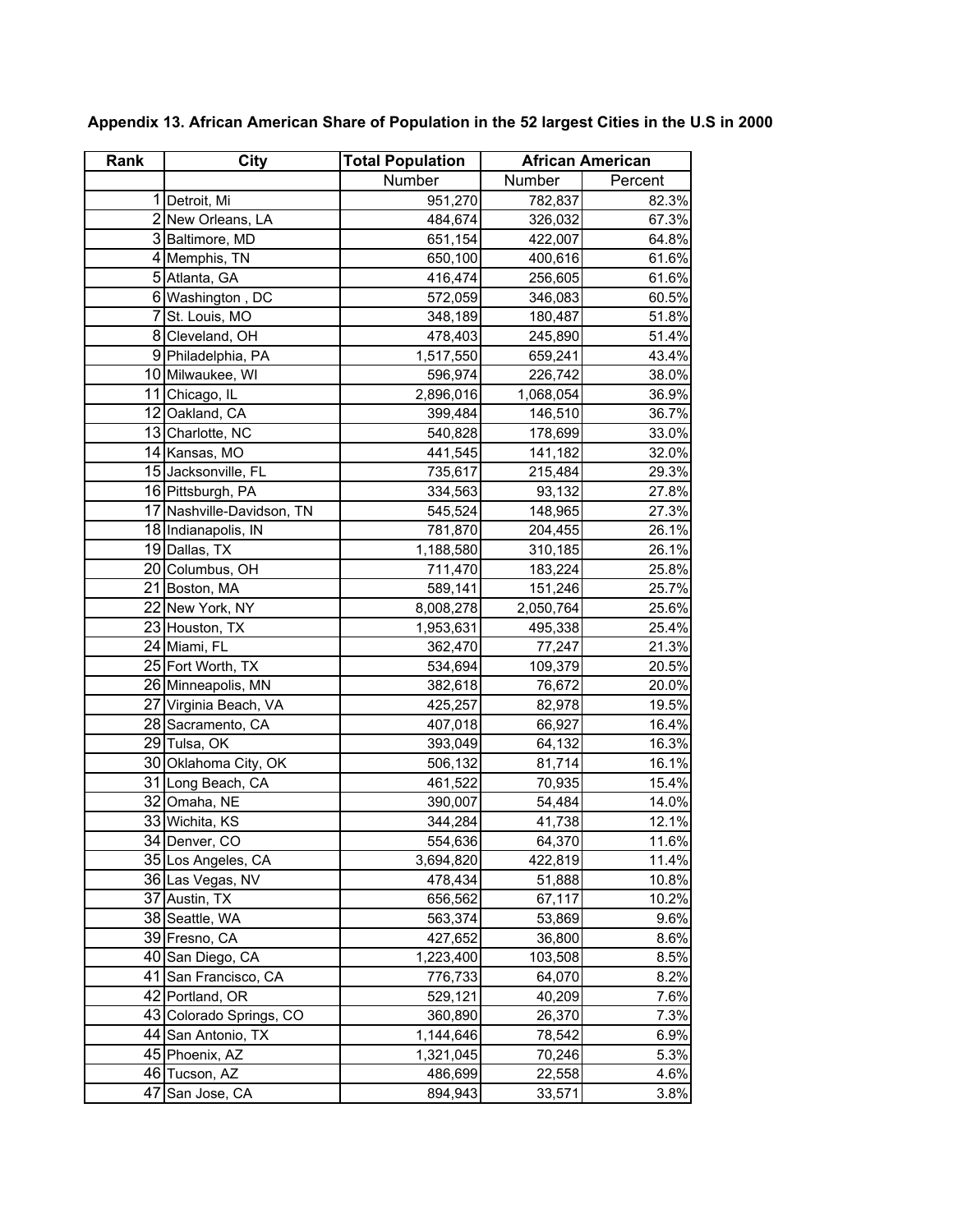| 48 Albuquerque, NM | 448,607    | 14.343     | 3.2%  |
|--------------------|------------|------------|-------|
| 49 El Paso, TX     | 563,662    | 17,070     | 3.0%  |
| 50 Mesa, AZ        | 396,375    | 11,103     | 2.8%  |
| 51 Honolulu, HI    | 371,657    | 8,236      | 2.2%  |
| 52 Santa Ana, CA   | 337,977    | 4.873      | 1.4%  |
| <b>Total</b>       | 45,231,678 | 11,151,546 | 24.7% |

*Source: U.S. Census Bureau 2000*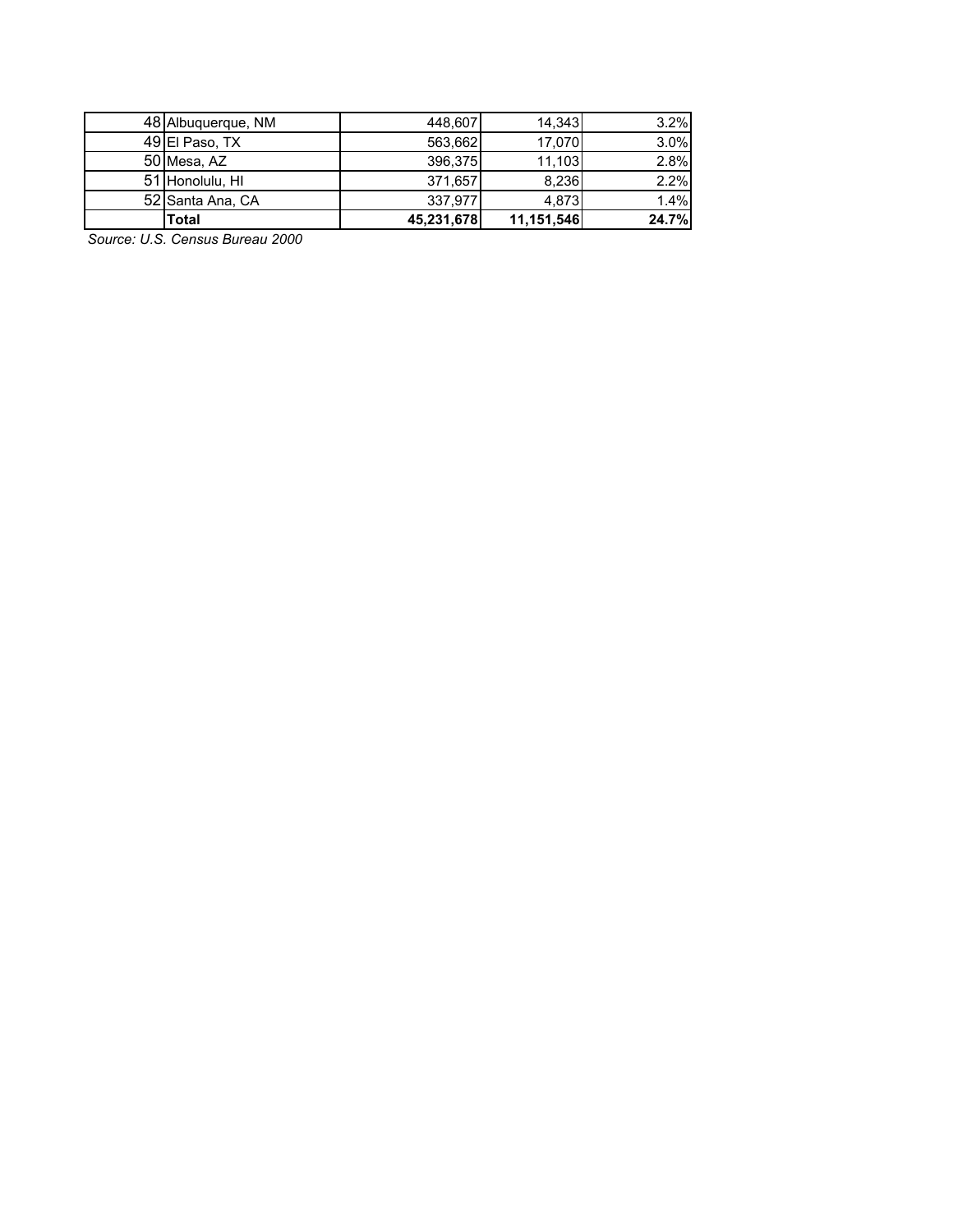|      |                          |                           |                           | Women              |                  |                                             |
|------|--------------------------|---------------------------|---------------------------|--------------------|------------------|---------------------------------------------|
|      |                          | Council                   | # of                      | Women as<br>$%$ of | Women<br>as % of | Ratio of %<br>Women in<br><b>Council to</b> |
| Rank | <b>Cities</b>            | <b>Members</b>            | women                     | Council            | Pop              | <b>Women in Pop</b>                         |
|      | 1 Detroit, MI            | 9                         | 7                         | 77.8%              | 52.9%            | 1.5                                         |
|      | 2 Denver, CO             | 13                        | 9                         | 69.2%              | 49.5%            | 1.4                                         |
|      | 3 Santa Ana, CA          | $\,6$                     | $\overline{\mathbf{4}}$   | 66.7%              | 49.9%            | $1.3$                                       |
|      | 4 Atlanta, GA            | 16                        | $\boldsymbol{9}$          | 56.3%              | 50.5%            | 1.1                                         |
|      | 5 Jacksonville FL        | 19                        | 10                        | 52.6%              | 51.5%            | 1.0                                         |
|      | 5 Baltimore, MD          | 19                        | 10                        | 52.6%              | 51.7%            | 1.0                                         |
|      | 5 Virginia Beach, VA     | 10                        | 5                         | 50.0%              | 50.5%            | 1.0                                         |
|      | 5 Tucson, AZ             | $\,6$                     | 3                         | 50.0%              | 51.1%            | 1.0                                         |
|      | 9 Seattle, WA            | 9                         | $\overline{\mathbf{4}}$   | 44.4%              | 50.2%            | 0.9                                         |
|      | 9 Dallas, TX             | 14                        | $\,6$                     | 42.9%              | 49.6%            | 0.9                                         |
|      | 9 Houston, TX            | 14                        | $\,6$                     | 42.9%              | 50.1%            | 0.9                                         |
|      | 12 Columbus, OH          | 7                         | $\ensuremath{\mathsf{3}}$ | 42.9%              | 51.4%            | 0.8                                         |
|      | 12 San Jose, CA          | 10                        | $\overline{\mathbf{4}}$   | 40.0%              | 49.3%            | 0.8                                         |
|      | 12 New Orleans, LA       | 7                         | 3                         | 42.9%              | 53.1%            | 0.8                                         |
|      | 12 Phoenix, AZ           | 8                         | $\mathsf 3$               | 37.5%              | 49.9%            | 0.8                                         |
|      | 16 Colorado Springs, CO  | 8                         | 3                         | 37.5%              | 50.5%            | 0.7                                         |
|      | 16 Oklahoma City, OK     | 8                         | 3                         | 37.5%              | 51.5%            | 0.7                                         |
|      | 16 Sacramento, CA        | 8                         | 3                         | 37.5%              | 51.5%            | 0.7                                         |
|      | 16 Washington, DC        | 13                        | 5                         | 38.5%              | 52.9%            | 0.7                                         |
|      | 16 Austin, TX            | 6                         | $\overline{c}$            | 33.3%              | 48.6%            | 0.7                                         |
|      | 16 Los Angeles, CA       | 15                        | $\overline{5}$            | 33.3%              | 49.3%            | 0.7                                         |
|      | 16 St. Louis, MO         | 28                        | 10                        | 35.7%              | 53.0%            | 0.7                                         |
|      | 16 Mesa, AZ              | $\ensuremath{\mathsf{3}}$ | $\mathbf{1}$              | 33.3%              | 50.5%            | 0.7                                         |
|      | 16 Philadelphia, PA      | 17                        | 6                         | 35.3%              | 53.5%            | 0.7                                         |
|      | 16 Long Beach, CA        | 9                         | 3                         | 33.3%              | 50.9%            | 0.7                                         |
|      | 26 Kansas City, MO       | 12                        | $\overline{\mathbf{4}}$   | 33.3%              | 51.7%            | 0.6                                         |
|      | 26 Minneapolis, Mn       | 13                        | $\overline{\mathbf{4}}$   | 30.8%              | 48.7%            | 0.6                                         |
|      | 26 Memphis, TN           | 13                        | $\overline{\mathbf{4}}$   | 30.8%              | 52.4%            | 0.6                                         |
|      | 26 Chicago, IL           | 50                        | 15                        | 30.0%              | 51.5%            | 0.6                                         |
|      | 30 Nashville-Davidson TN | 39                        | 11                        | 28.2%              | 51.6%            | 0.5                                         |
|      | 30 Charlotte, NC         | 11                        | $\mathbf{3}$              | 27.3%              | 51.0%            | 0.5                                         |
|      | 30 San Diego, CA         | 8                         | $\overline{a}$            | 25.0%              | 49.9%            | 0.5                                         |
|      | 30 Fort Worth, TX        | 8                         | $\overline{c}$            | 25.0%              | 50.8%            | 0.5                                         |
|      | 30 Oakland, CA           | 8                         | $\overline{c}$            | 25.0%              | 51.7%            | 0.5                                         |
|      | 30 El-Paso, TX           | 8                         | $\overline{\mathbf{c}}$   | 25.0%              | 52.7%            | 0.5                                         |
|      | 30 Indianapolis, IN      | 29                        | $\overline{\mathcal{I}}$  | 24.1%              | 51.6%            | 0.5                                         |
|      | 30 Cleveland, OH         | 21                        | 5                         | 23.8%              | 52.6%            | 0.5                                         |
|      | 38 Albuquerque, NM       | 9                         | $\overline{\mathbf{c}}$   | 22.2%              | 51.3%            | 0.4                                         |
|      | 38 Tulsa, OK             | 9                         | $\mathbf 2$               | 22.2%              | 51.5%            | 0.4                                         |
|      | 38 Pittsburgh, PA        | $\boldsymbol{9}$          | $\overline{2}$            | 22.2%              | 52.4%            | 0.4                                         |
|      | 38 New York, NY          | 51                        | 11                        | 21.6%              | 52.6%            | 0.4                                         |
|      | 38 San Antonio, TX       | 10                        | $\boldsymbol{2}$          | 20.0%              | 51.5%            | 0.4                                         |
|      | 43 Milwaukee, WI         | 17                        | $\mathbf 3$               | 17.6%              | 52.2%            | 0.3                                         |
|      | 43 Las Vegas, NV         | 6                         | 1                         | 16.7%              | 49.3%            | 0.3                                         |
|      | 43 Wichita, KA           | 6                         | $\mathbf{1}$              | 16.7%              | 50.7%            | 0.3                                         |

 **Appendix 14. Female Council Members in the 52 Largest U.S. Cities**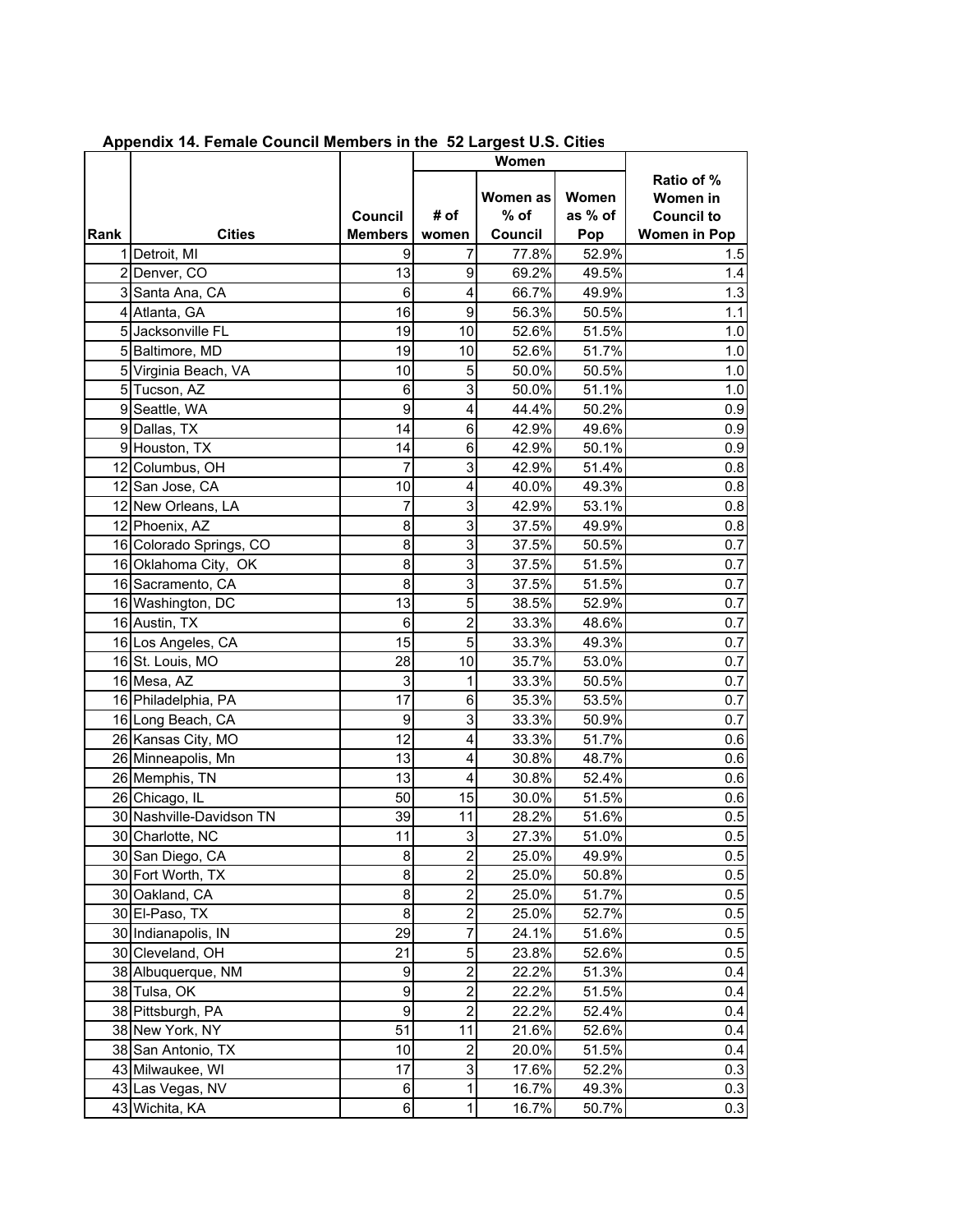| 43 Boston, MA        | 12              |     | 16.7%   | 51.9%    | 0.3              |
|----------------------|-----------------|-----|---------|----------|------------------|
| 47 San Francisco, CA | 11 <sub>1</sub> |     | 9.1%    | 49.2%    | 0.2 <sub>l</sub> |
| 48 Portland, OR      | 3               |     | $0.0\%$ | 50.5%    | 0.0              |
| 48 Fresno, CA        |                 |     | 0.0%    | 51.0%    | 0.0              |
| 48 Omaha, NE         |                 |     | 0.0%    | 51.3%    | 0.0              |
| 48 Honolulu, HI      | 9               |     | $0.0\%$ | 50.9%    | 0.0              |
| 48 Miami, FL         | 5               |     | 0.0%    | 51.7%    | 0.0              |
| <b>Total</b>         | 673             | 215 | 31.9%   | $*51.3%$ | 0.6              |

*Sources: City web sites, followed by telephone confirmation of race and gender; Census Bureau 2000* \*See Appendix 15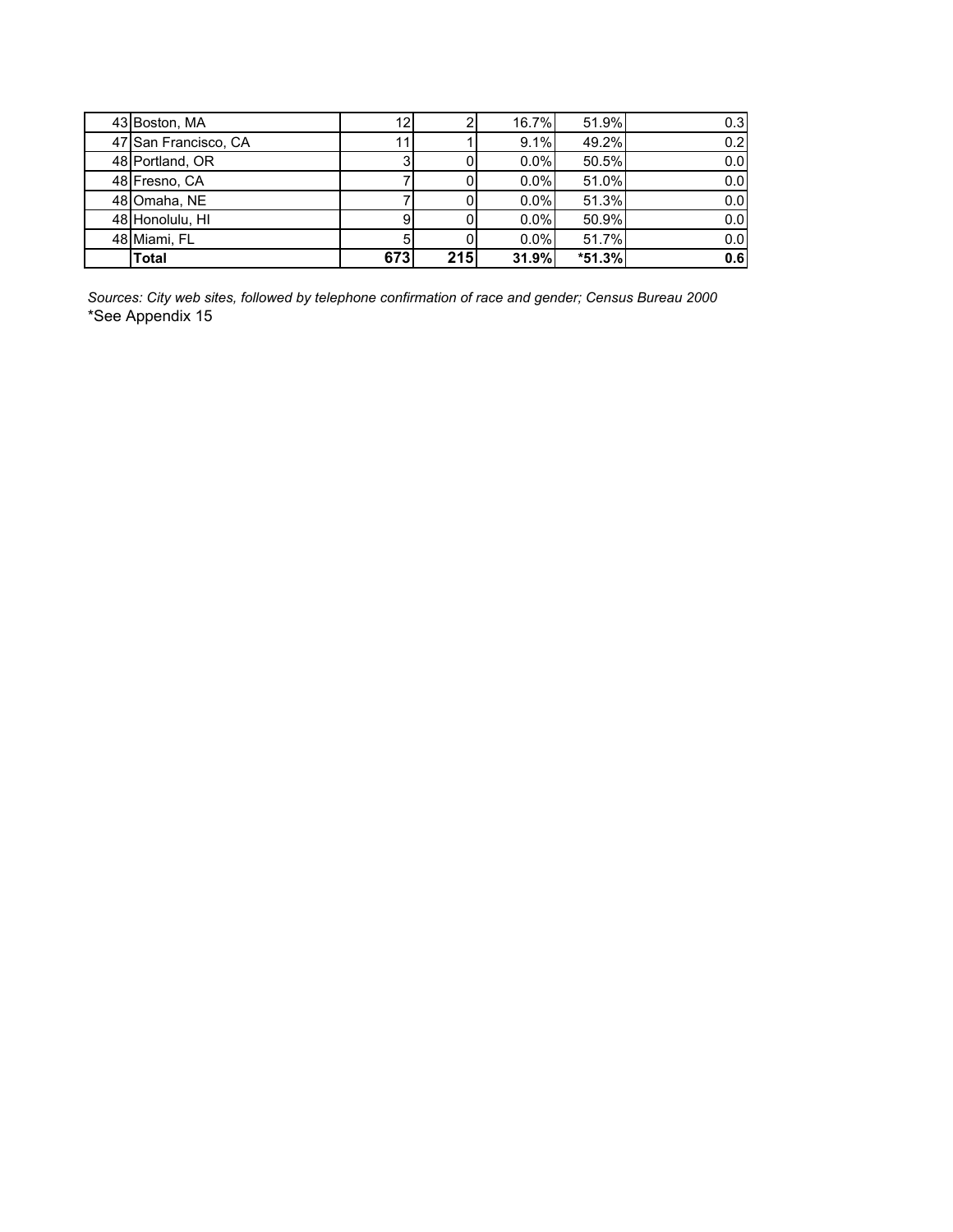| Rank | <b>City</b>               | <b>Total Population</b> | <b>Female</b> |         |
|------|---------------------------|-------------------------|---------------|---------|
|      |                           | Number                  | Number        | Percent |
|      | 1 Philadelphia, PA        | 1,517,550               | 812,443       | 53.5%   |
|      | 2 Baltimore, MD           | 651,154                 | 347,467       | 53.4%   |
|      | 3 New Orleans, LA         | 484,674                 | 257,580       | 53.1%   |
|      | 4 St. Louis, MO           | 348,189                 | 184,622       | 53.0%   |
|      | 5 Washington, DC          | 572,059                 | 302,693       | 52.9%   |
|      | 6 Detroit, Mi             | 951,270                 | 502,951       | 52.9%   |
|      | 7 Memphis, TN             | 650,100                 | 342,457       | 52.7%   |
|      | 8 Cleveland, OH           | 478,403                 | 251,853       | 52.6%   |
|      | 9 New York, NY            | 8,008,278               | 4,214,074     | 52.6%   |
|      | 10El Paso, TX             | 563,662                 | 296,011       | 52.5%   |
|      | 11 Pittsburgh, PA         | 334,563                 | 175,444       | 52.4%   |
|      | 12 Milwaukee, WI          | 596,974                 | 311,611       | 52.2%   |
|      | 13 Boston, MA             | 589,141                 | 305,553       | 51.9%   |
|      | 14 Oakland, CA            | 399,484                 | 206,727       | 51.7%   |
|      | 15 Kansas, MO             | 441,545                 | 228,404       | 51.7%   |
|      | 16 Tulsa, OK              | 393,049                 | 203,112       | 51.7%   |
|      | 17 San Antonio, TX        | 1,144,646               | 591,401       | 51.7%   |
|      | 18 Indianapolis, IN       | 781,870                 | 403,580       | 51.6%   |
|      | 19 Nashville-Davidson, TN | 545,524                 | 281,429       | 51.6%   |
|      | 20 Jacksonville, FL       | 735,617                 | 379,333       | 51.6%   |
|      | 21 Chicago, IL            | 2,896,016               | 1,490,909     | 51.5%   |
|      | 22 Albuquerque, NM        | 448,607                 | 230,720       | 51.4%   |
|      | 23 Sacramento, CA         | 407,018                 | 209,234       | 51.4%   |
|      | 24 Columbus, OH           | 711,470                 | 365,592       | 51.4%   |
|      | 25 Omaha, NE              | 390,007                 | 199,975       | 51.3%   |
|      | 26 Oklahoma City, OK      | 506,132                 | 258,819       | 51.1%   |
|      | 27 Tucson, AZ             | 486,699                 | 248,291       | 51.0%   |
|      | 28 Charlotte, NC          | 540,828                 | 275,850       | 51.0%   |
|      | 29 Long Beach, CA         | 461,522                 | 234,804       | 50.9%   |
|      | 30 Fresno, CA             | 427,652                 | 217,545       | 50.9%   |
|      | 31 Honolulu, HI           | 371,657                 | 189,029       | 50.9%   |
|      | 32 Wichita, KS            | 344,284                 | 174,680       | 50.7%   |
|      | 33 Fort Worth, TX         | 534,694                 | 270,974       | 50.7%   |
|      | 34 Portland, OR           | 529,121                 | 267,556       | 50.6%   |
|      | 35 Colorado Springs, CO   | 360,890                 | 182,421       | 50.5%   |
|      | 36 Virginia Beach, VA     | 425,257                 | 214,733       | 50.5%   |
|      | 37 Mesa, AZ               | 396,375                 | 199,997       | 50.5%   |
|      | 38 Atlanta, GA            | 416,474                 | 209,749       | 50.4%   |
|      | 39 Miami, FL              | 362,470                 | 182,276       | 50.3%   |
|      | 40 Los Angeles, CA        | 3,694,820               | 1,853,015     | 50.2%   |
|      | 41 Seattle, WA            | 563,374                 | 282,401       | 50.1%   |
|      | 42 Houston, TX            | 1,953,631               | 978,080       | 50.1%   |
|      | 43 Minneapolis, MN        | 382,618                 | 190,388       | 49.8%   |
|      | 44 Dallas, TX             | 1,188,580               | 589,589       | 49.6%   |
|      | 45 San Diego, CA          | 1,223,400               | 606,516       | 49.6%   |
|      | 46 Denver, CO             | 554,636                 | 274,429       | 49.5%   |
|      | 47 Las Vegas, NV          | 478,434                 | 235,357       | 49.2%   |
|      | 48 San Jose, CA           | 894,943                 | 440,145       | 49.2%   |

**Appendix 15. Female Share of Population in the 52 largest Cities in the U.S.**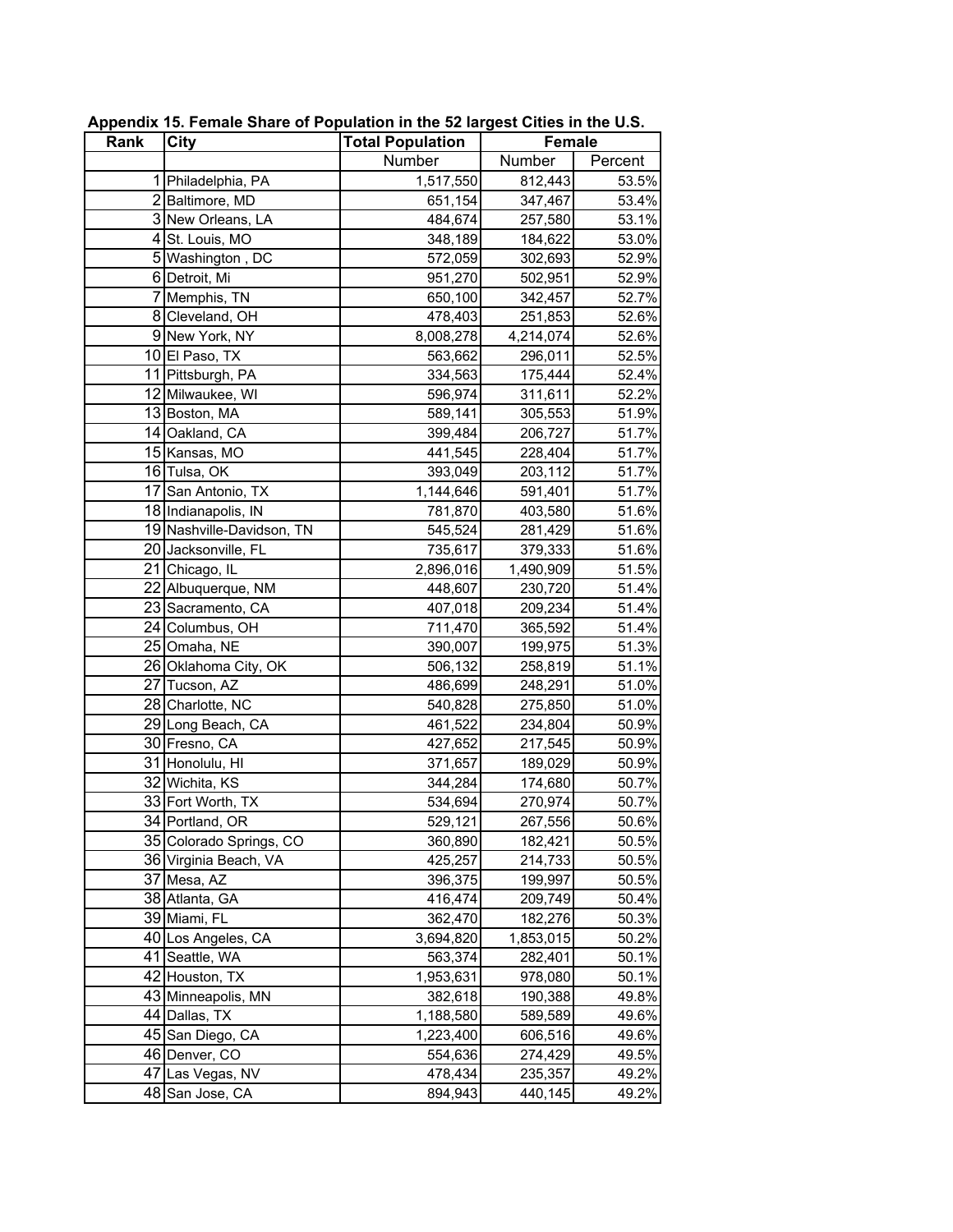| 49 San Francisco, CA | 776.733    | 381.905    | 49.2% |
|----------------------|------------|------------|-------|
| 50 Phoenix, AZ       | 1.321.045  | 649.285    | 49.1% |
| 51 Austin, TX        | 656.562    | 318.993    | 48.6% |
| 52 Santa Ana, CA     | 337.977    | 162.758    | 48.2% |
| Total                | 45,231,678 | 23,184,760 | 51.3% |

*Source: U.S. Census Bureau 2000*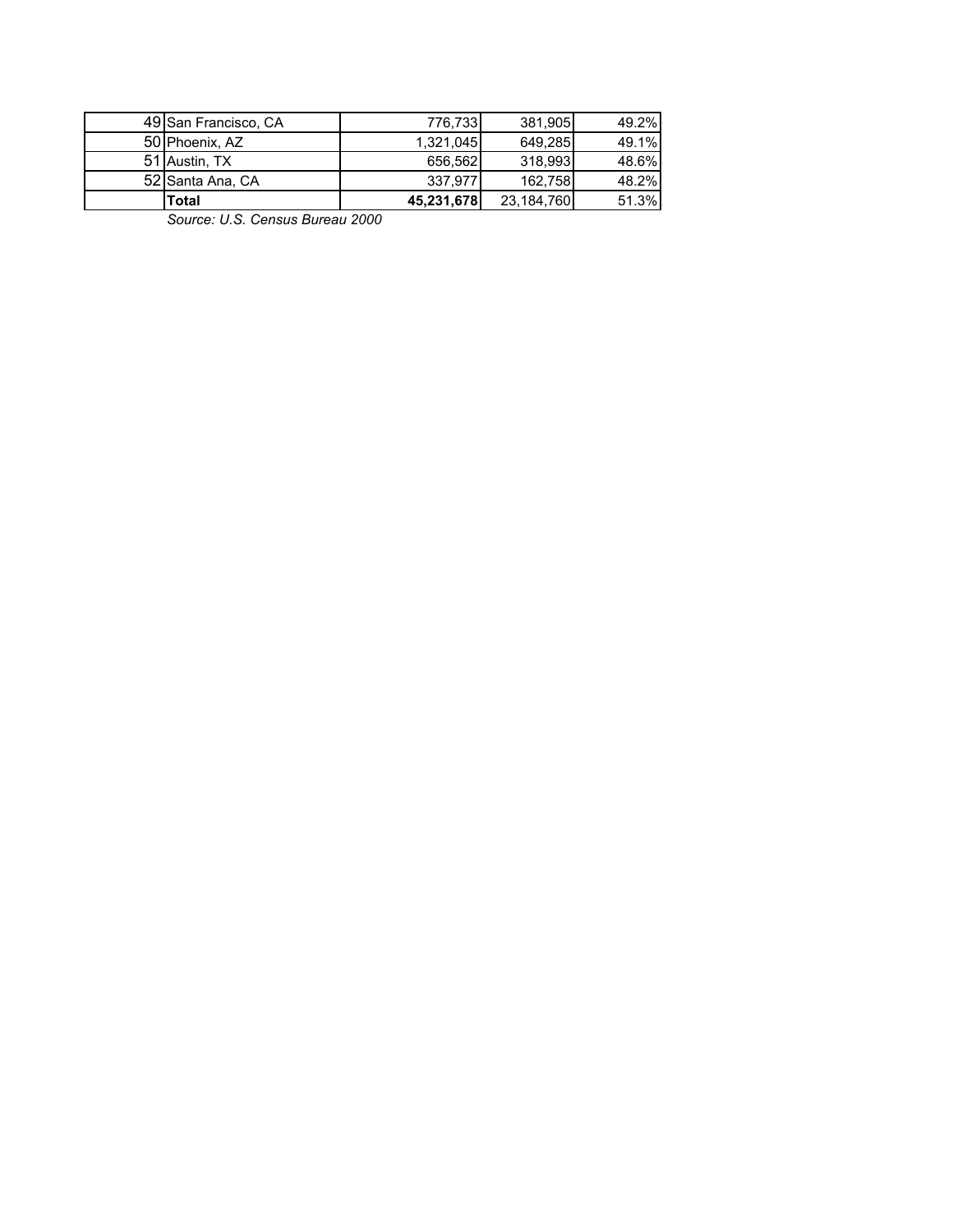## **Appendix 16. Survey Instrument**

## **UNIVERSITY OF PITTSBURGH**

## *UNIVERSITY CENTER FOR SOCIAL AND URBAN RESEARCH*

## **A STUDY OF DIVERSITY AMONG ELECTED OFFICIALS**

The University Center for Social and Urban Research at the University of Pittsburgh is currently conducting a study on diversity among elected officials in the Pittsburgh MSA and the 52 largest cities in the U.S.

Recent data show the city of --------------- has substantial representation of African American or women among its city council (compared to the representation of African American in the population). Such high level of diversity, according to national data, is often explained by several factors. In light of this we would like you to indicate which of the following conditions characterizes your city:

 □ **A form of Proportional Representation** (*Do you have a system that guarantees minorities representation in proportion to their voting strength?)*…………………………………………………………….………..… …..…………………………………………………………………………………………………….. …………………………………………………………………………………………………………

□ **Small Number of Incumbent Candidates** *(Do you have few incumbents running for election, hence more open-seat elections?*)……………………………………………………………………………… ……………………………………………………………………………………..…………….……

□ **High Number of Female Candidates** *( Is there a substantial number (i.e. relative to their share of population) of African American or women running for public offices in general*.……………………………………………………………………………………………..…..………….…. ………………………………………………………………………………………….....................

……………………………………………………………………………………………………….

□ **Adequate Campaign Finance** (*Is there adequate campaign finance for African Americans and women candidates?)………….*…….……………………………………………………………………………… ………….…………………………………………………………………………………………….

| $\Box$ <b>Absence of run-off elections</b> (Do you have a second round of voting between the top 2 candidates if no |
|---------------------------------------------------------------------------------------------------------------------|
|                                                                                                                     |
|                                                                                                                     |